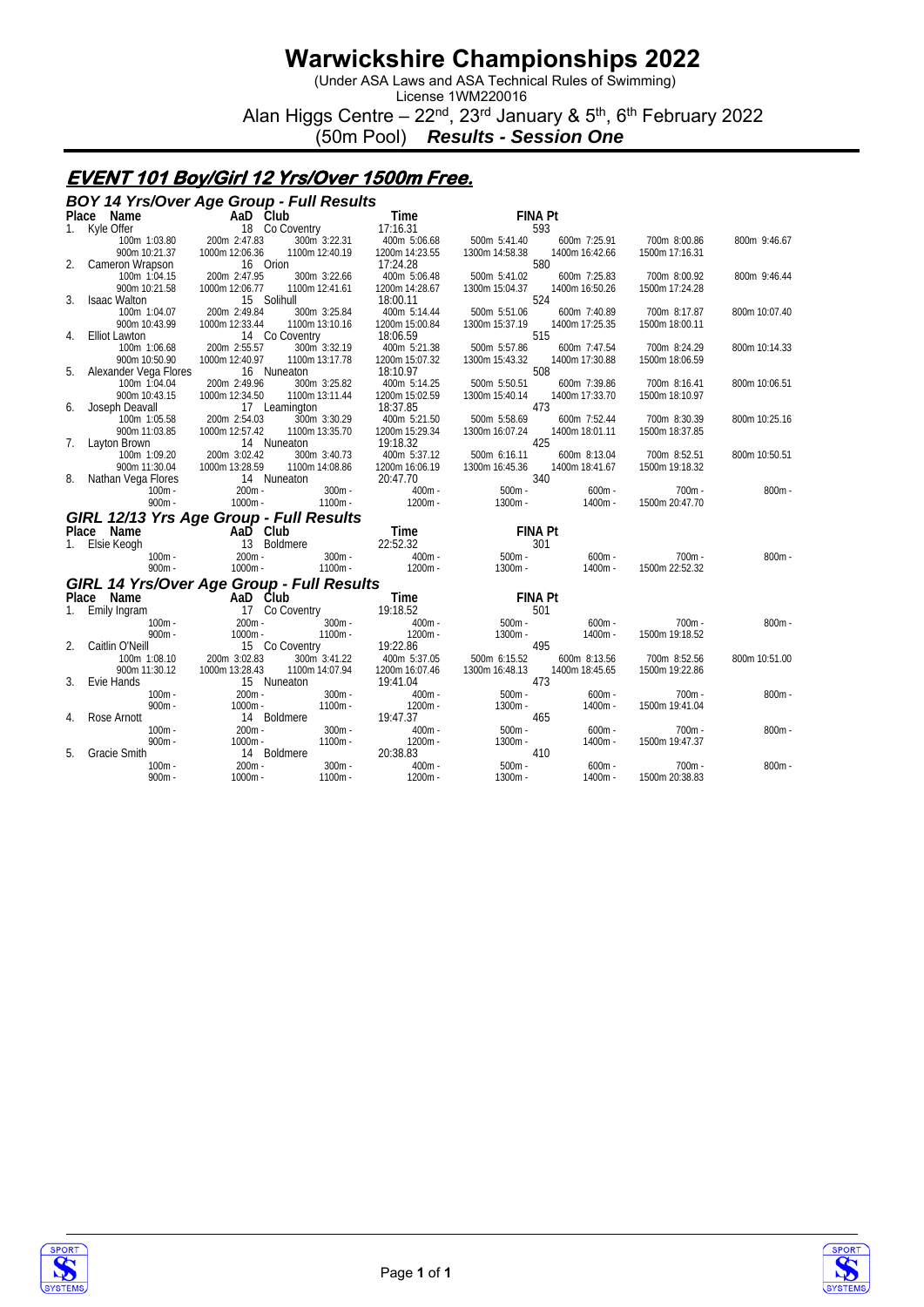(Under ASA Laws and ASA Technical Rules of Swimming)

License 1WM220016 Alan Higgs Centre – 22<sup>nd</sup>, 23<sup>rd</sup> January & 5<sup>th</sup>, 6<sup>th</sup> February 2022

(50m Pool) *Results - Session Two*

### **EVENT 102 Men MC 10 Yrs/Over 50m Backstroke**

|          | 10/11 Yrs Age Group - Full Results                                                                                                                                                                                                                                                                          |          |                                    |                    |                |
|----------|-------------------------------------------------------------------------------------------------------------------------------------------------------------------------------------------------------------------------------------------------------------------------------------------------------------|----------|------------------------------------|--------------------|----------------|
| Place    | Control of the Manne Control of the Manne Control of the Manne Control of the Manne Control of the Manne Control of the Manne Control of the Manne Control of the Manne Control of the Manne Control of Manne Control of Manne                                                                              |          |                                    | Time               | <b>FINA Pt</b> |
| 1.<br>2. |                                                                                                                                                                                                                                                                                                             |          | Solihull                           | 39.43<br>39.89     | 225<br>217     |
| 3.       |                                                                                                                                                                                                                                                                                                             |          | <b>Boldmere</b><br>Blythe Barra    | 39.96              | 216            |
| 4.       |                                                                                                                                                                                                                                                                                                             |          | Nuneaton                           | 40.42              | 209            |
| 5.       |                                                                                                                                                                                                                                                                                                             |          | Nuneaton                           | 41.21              | 197            |
|          |                                                                                                                                                                                                                                                                                                             |          |                                    | 42.05              | 185            |
|          |                                                                                                                                                                                                                                                                                                             |          |                                    | 42.06              | 185            |
|          |                                                                                                                                                                                                                                                                                                             |          |                                    | 42.97<br>43.35     | 174<br>169     |
|          |                                                                                                                                                                                                                                                                                                             |          |                                    | 43.95              | 162            |
|          |                                                                                                                                                                                                                                                                                                             |          |                                    | 44.41              | 157            |
|          |                                                                                                                                                                                                                                                                                                             |          |                                    | 44.47              | 157            |
|          |                                                                                                                                                                                                                                                                                                             |          |                                    | 44.58              | 156            |
|          |                                                                                                                                                                                                                                                                                                             |          |                                    | 44.76<br>45.02     | 154<br>151     |
|          |                                                                                                                                                                                                                                                                                                             |          |                                    | 45.03              | 151            |
|          |                                                                                                                                                                                                                                                                                                             |          |                                    | 45.45              | 147            |
|          | 5. Harry Haywaru<br>6. Kais Alhijazi<br>7. Morgan Jenkins<br>8. Heath Murphy<br>9. Ben Sanders<br>10 Boldmere<br>10 Toby Williams<br>11 Boldmere<br>11 Boldmere<br>12 Jude Newey-Keane<br>13 D Neimanis-Kosarevs<br>11 Boldmere<br>13 D Neimanis-Kosar                                                      |          | 11 Nuneaton                        | 47.78              | 126            |
|          | 12 Yrs Age Group - Full Results<br>han Ass.<br>Hung<br>innosuke Tabata<br>nzo Vidal<br>Aatthew Vega-Flores<br><b>Yrs Age Group - Full Results</b><br>2 <b>Name</b><br>Xander Tovey<br>2 Co Cc<br>Dilanas Satavicius<br>Ewan Froup<br>Ewan Froup<br>Rocco Murphy<br>12 Luar<br>Rocco Murphy<br>12 Luar<br>Ro |          |                                    |                    |                |
|          |                                                                                                                                                                                                                                                                                                             |          |                                    | Time               | <b>FINA Pt</b> |
|          |                                                                                                                                                                                                                                                                                                             |          | 12 Co Coventry                     | 32.73              | 394            |
|          |                                                                                                                                                                                                                                                                                                             |          | 12 Nuneaton<br>12 Leamington       | 36.42<br>37.31     | 286<br>266     |
|          |                                                                                                                                                                                                                                                                                                             |          | 12 Nuneaton                        | 39.28              | 228            |
|          |                                                                                                                                                                                                                                                                                                             |          | 12 Camp Hill SC<br>12 Strat Sharks | 39.52              | 223            |
|          |                                                                                                                                                                                                                                                                                                             |          | 12 Strat Sharks                    | 40.12              | 214            |
|          |                                                                                                                                                                                                                                                                                                             |          | 12 Boldmere                        | 40.21              | 212            |
|          |                                                                                                                                                                                                                                                                                                             |          | 12 Solihull                        | 40.49              | 208            |
|          |                                                                                                                                                                                                                                                                                                             |          | 12 Leamington                      | 40.78<br>41.20     | 203<br>197     |
|          |                                                                                                                                                                                                                                                                                                             |          | 12 Solihull                        | 41.32              | 195            |
|          |                                                                                                                                                                                                                                                                                                             |          | 12 Leamington                      | 41.73              | 190            |
|          |                                                                                                                                                                                                                                                                                                             |          | 12 Co Coventry                     | 41.95              | 187            |
|          |                                                                                                                                                                                                                                                                                                             |          | 12 Boldmere                        | 42.21              | 183            |
|          |                                                                                                                                                                                                                                                                                                             |          |                                    | 42.78<br>43.19     | 176<br>171     |
|          |                                                                                                                                                                                                                                                                                                             |          | Kingsbury                          | DNC                |                |
|          | 13 Yrs Age Group - Full Results                                                                                                                                                                                                                                                                             |          |                                    |                    |                |
|          | Ce Name<br>Theo Bramwell<br>Theo Bramwell<br>Daniel Roche<br>Joshua Drury-Tew<br>13 Boldmere<br>Andrew Currie<br>Andrew Currie<br>Andrew Currie<br>Andrew Currie<br>Andrew Currie<br>Andrew Currie<br>Andrew Currie<br>Andrew Currie<br>Munoctor<br>Place Name                                              |          |                                    | <b>Time</b>        | <b>FINA Pt</b> |
| 1.       |                                                                                                                                                                                                                                                                                                             |          |                                    | 34.54              | 335            |
| 2.       |                                                                                                                                                                                                                                                                                                             |          | 13 Leamington                      | $34.71$<br>$34.84$ | 330            |
| 3.<br>4. |                                                                                                                                                                                                                                                                                                             |          |                                    | 35.47              | 326            |
| 5.       | Andrew Currie                                                                                                                                                                                                                                                                                               |          |                                    | 35.59              | 309<br>306     |
| 6.       |                                                                                                                                                                                                                                                                                                             |          |                                    | - 35.61            | 306            |
| 7.       |                                                                                                                                                                                                                                                                                                             |          |                                    | 36.36              | 287            |
| 8.       |                                                                                                                                                                                                                                                                                                             |          | Leamington                         | 36.92              | 274            |
| 9.       |                                                                                                                                                                                                                                                                                                             |          |                                    | 38.08              | 250            |
|          | Andrew Currie<br>Morgan Atherton<br>Jack Bate<br>Jack Batel and The Higgs Tyler Cross<br>Tyler Cross<br>Dylan Michael 13 Cross<br>Dylan Michael 13 Crion<br>Oliver Larcombe<br>Ethan Krol<br>The Cross<br>The Cross<br>Cross<br>The Cross<br>The Cross<br><br>10. Oliver Larcombe<br>11. Ethan Krol         |          |                                    | 38.28<br>38.48     | 246<br>242     |
|          | 14 Yrs Age Group - Full Results                                                                                                                                                                                                                                                                             |          |                                    |                    |                |
|          | Place Name                                                                                                                                                                                                                                                                                                  | AaD Club |                                    | Time               | <b>FINA Pt</b> |
| 1.       | Andre Onyekwe                                                                                                                                                                                                                                                                                               |          | 14 Leamington                      | 30.69              | 478            |
| 2.       | Layton Brown                                                                                                                                                                                                                                                                                                | 14       | Nuneaton                           | 32.11              | 417            |
| 3.       | Samuel Macer                                                                                                                                                                                                                                                                                                | 14       | Co Coventry                        | 33.43              | 370            |
| 4.       | Jensen Dance<br>5. Gareon Gabatan                                                                                                                                                                                                                                                                           | 14<br>14 | <b>Strat Sharks</b>                | 33.72<br>33.73     | 360<br>360     |
| 5.       | Jake Dark                                                                                                                                                                                                                                                                                                   | 14       | Rugby<br><b>Boldmere</b>           | 33.73              | 360            |
| 7.       | Julian Francisco                                                                                                                                                                                                                                                                                            | 14       | Solihull                           | 34.77              | 328            |
| 8.       | Oliver Foster                                                                                                                                                                                                                                                                                               |          | 14 Co Coventry                     | 34.93              | 324            |
| 9.       | Henry Graddon                                                                                                                                                                                                                                                                                               | 14       | <b>Blythe Barra</b>                | 35.01              | 322            |
|          | 10. Finley Lowe                                                                                                                                                                                                                                                                                             | 14       | <b>Blythe Barra</b>                | 35.05              | 321            |
|          | 10. Fynton Higgs<br>12. William Tonks                                                                                                                                                                                                                                                                       | 14<br>14 | <b>Boldmere</b><br><b>Boldmere</b> | 35.05<br>35.21     | 321<br>316     |
|          | 13. Harry Xue                                                                                                                                                                                                                                                                                               | 14       | Co Coventry                        | 36.50              | 284            |
|          | 14. Benjamin Elliott                                                                                                                                                                                                                                                                                        | 14       | <b>Strat Sharks</b>                | 37.29              | 266            |
|          | 15. Oliver Egan                                                                                                                                                                                                                                                                                             | 14       | Orion                              | 37.82              | 255            |
|          | 15 Yrs Age Group - Full Results                                                                                                                                                                                                                                                                             |          |                                    |                    |                |
|          | Place Name                                                                                                                                                                                                                                                                                                  | AaD Club |                                    | Time               | FINA Pt        |
| 1.<br>2. | Thomas Hudson                                                                                                                                                                                                                                                                                               | 15       | Nuneaton                           | 30.37              | 493            |
| 3.       | Thomas Parry<br><b>Isaac Walton</b>                                                                                                                                                                                                                                                                         | 15<br>15 | Boldmere<br>Solihull               | 31.49<br>31.59     | 442<br>438     |
| 4.       | Charlie Butcher                                                                                                                                                                                                                                                                                             | 15       | Boldmere                           | 32.06              | 419            |
| 5.       | Luke Sargent                                                                                                                                                                                                                                                                                                | 15       | Perry B & TS                       | 32.38              | 407            |
|          | 6. Oscar Owen                                                                                                                                                                                                                                                                                               | 15       | <b>Blythe Barra</b>                | 32.56              | 400            |
| 7.       | Alexander Bryans                                                                                                                                                                                                                                                                                            | 15       | Orion                              | 32.63              | 397            |
| 8.<br>9. | Matthew Blinko<br>William Barnes                                                                                                                                                                                                                                                                            | 15<br>15 | Kingsbury<br>Leamington            | 32.92<br>33.24     | 387<br>376     |
|          | 10. Alexander Allen                                                                                                                                                                                                                                                                                         | 15       | <b>Strat Sharks</b>                | 33.30              | 374            |



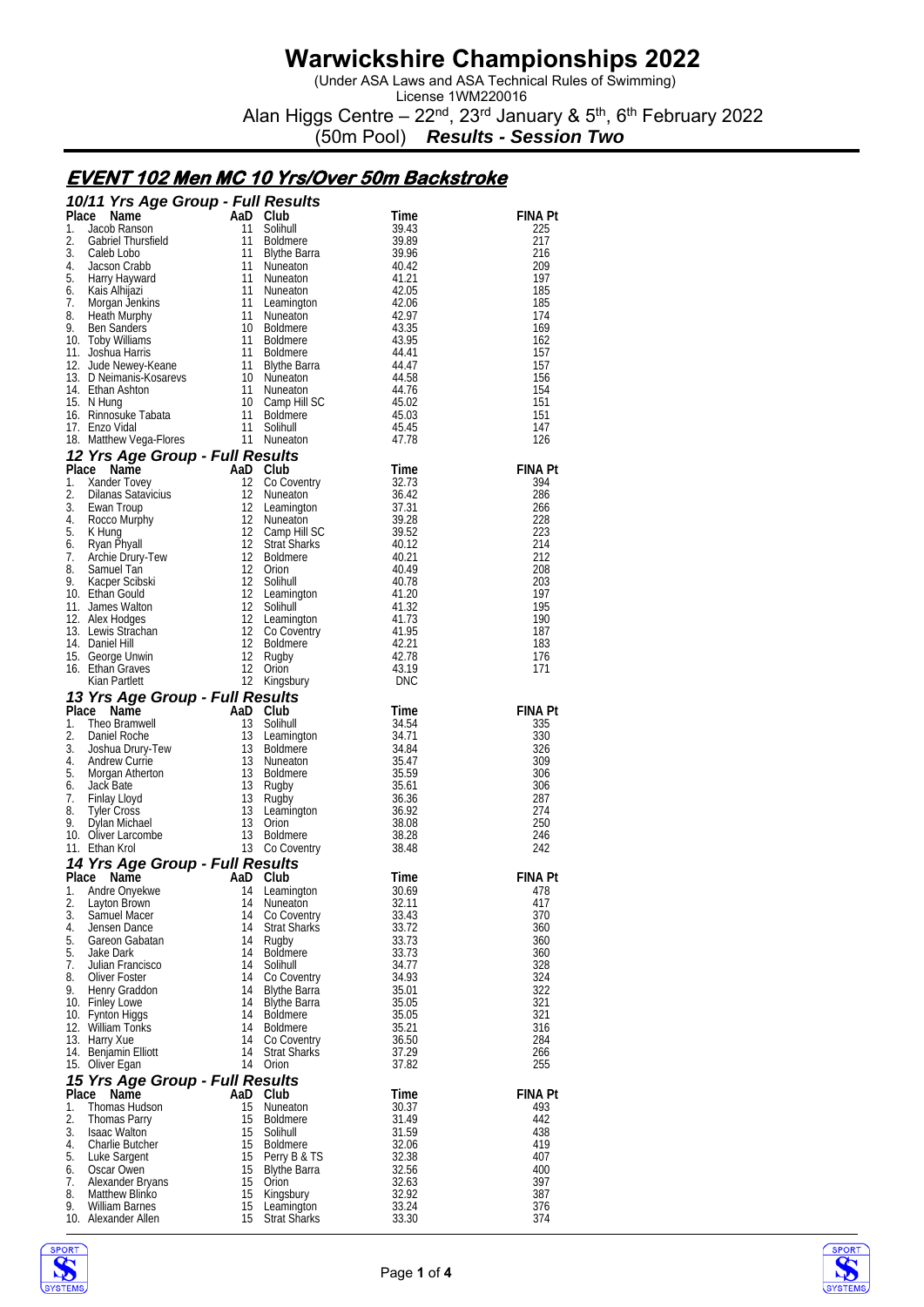(Under ASA Laws and ASA Technical Rules of Swimming)

License 1WM220016 Alan Higgs Centre – 22<sup>nd</sup>, 23<sup>rd</sup> January & 5<sup>th</sup>, 6<sup>th</sup> February 2022

|       |                                      |     |                     | (50m Pool) | <b>Results - Session Two</b> |  |  |  |  |  |
|-------|--------------------------------------|-----|---------------------|------------|------------------------------|--|--|--|--|--|
| 11.   | <b>Oliver Stacey</b>                 | 15  | <b>Strat Sharks</b> | 34.51      | 336                          |  |  |  |  |  |
| 12.   | Damien Batchelor                     | 15  | <b>Boldmere</b>     | 34.53      | 335                          |  |  |  |  |  |
| 13.   | Zachary Michael                      | 15  | Orion               | 34.79      | 328                          |  |  |  |  |  |
| 14.   | Harry Guise                          | 15  | Solihull            | 34.96      | 323                          |  |  |  |  |  |
| 15.   | Metin Ulukus                         | 15  | Perry B & TS        | 35.66      | 304                          |  |  |  |  |  |
| 16.   | <b>Ben Harris</b>                    | 15  | <b>Boldmere</b>     | 36.27      | 289                          |  |  |  |  |  |
|       | 16 Yrs/Over Age Group - Full Results |     |                     |            |                              |  |  |  |  |  |
| Place | Name                                 | AaD | Club                | Time       | <b>FINA Pt</b>               |  |  |  |  |  |
| 1.    | Oliver Morgan                        | 19  | Birm'ham Uni        | 26.41      | 750                          |  |  |  |  |  |
| 2.    | Joshua Golsby-Taylor                 | 18  | Leamington          | 28.64      | 588                          |  |  |  |  |  |
| 3.    | Michael Brown                        | 20  | Birm'ham Uni        | 28.67      | 586                          |  |  |  |  |  |
| 4.    | Adrian Ting                          | 20  | Birm'ham Uni        | 29.62      | 531                          |  |  |  |  |  |
| 5.    | Alexander Sharman                    | 20  | Birm'ham Uni        | 29.63      | 531                          |  |  |  |  |  |
| 6.    | <b>Tobiah Lowe</b>                   | 21  | <b>Boldmere</b>     | 30.11      | 506                          |  |  |  |  |  |
| 7.    | Alexandru Istrate                    | 19  | Nuneaton            | 30.15      | 504                          |  |  |  |  |  |
| 8.    | <b>Jack Atkins</b>                   | 16  | <b>Boldmere</b>     | 30.23      | 500                          |  |  |  |  |  |
| 9.    | Karnell Nunes-Smith                  | 18  | Orion               | 30.24      | 499                          |  |  |  |  |  |
| 10.   | Harry Badnell                        | 22  | Birm'ham Uni        | 30.33      | 495                          |  |  |  |  |  |
| 11.   | <b>Owen Perkins</b>                  | 17  | Solihull            | 30.47      | 488                          |  |  |  |  |  |
| 12.   | <b>Thomas Dalziel</b>                | 17  | Rugby               | 31.05      | 461                          |  |  |  |  |  |
| 13.   | Clark Hopkinson                      | 16  | <b>Boldmere</b>     | 31.42      | 445                          |  |  |  |  |  |
| 14.   | Ewan Cartwright                      | 17  | Nuneaton            | 31.52      | 441                          |  |  |  |  |  |
| 15.   | Aidan Hogan                          | 18  | Solihull            | 31.70      | 433                          |  |  |  |  |  |
| 16.   | Tom Lee-Brown                        | 18  | Leamington          | 31.85      | 427                          |  |  |  |  |  |

### **EVENT 103 Girl 10 Yrs/Over 200m Breaststroke**

|       | 10/11 Yrs Age Group - Full Results |                   |                     |         |                |         |
|-------|------------------------------------|-------------------|---------------------|---------|----------------|---------|
| Place | Name                               |                   | AaD Club            | Time    | FINA Pt        | 100     |
| 1.    | Rosie Grosvenor                    | 11                | <b>Blythe Barra</b> | 3:18.92 | 342            | 1:36.36 |
| 2.    | Amelie Bruntlett                   | 11                | Nuneaton            | 3:20.44 | 334            | 1:38.47 |
| 3.    | lona Forbes                        | 11                | Leamington          | 3:25.37 | 310            |         |
| 4.    | Ellie Hull                         | 11                | Solihull            | 3:30.06 | 290            | 1:38.95 |
| 5.    | Abigail Bell                       |                   | 10 Co Coventry      | 3:38.33 | 258            | 1:44.78 |
| 6.    | Aashirya Budathoki                 | 11                | Co Coventry         | 3:45.39 | 235            | 1:47.46 |
| 7.    | Phoebe Eaves                       |                   | 11 Co Coventry      | 3:52.05 | 215            | 1:51.29 |
|       | 12 Yrs Age Group - Full Results    |                   |                     |         |                |         |
|       | Place Name                         |                   | AaD Club            | Time    | <b>FINA Pt</b> | 100     |
| 1.    | Chloe Grosvenor                    | 12                | <b>Blythe Barra</b> | 3:03.16 | 438            | 1:30.21 |
| 2.    | Olivia Taylor                      | $12 \overline{ }$ | Leamington          | 3:07.56 | 407            | 1:29.08 |
| 3.    | Grace Moran                        | 12                | <b>Blythe Barra</b> | 3:09.66 | 394            | 1:30.22 |
| 4.    | Laura Tuan-Mu                      | 12                | Solihull            | 3:12.21 | 379            | 1:33.61 |
| 5.    | Amber Partridge                    |                   | 12 Boldmere         | 3:20.89 | 332            | 1:47.45 |
| 6.    | Grace Young                        | 12                | <b>Boldmere</b>     | 3:21.23 | 330            | 1:35.53 |
| 7.    | Ruby-Rosella Peace                 | 12                | Blythe Barra        | 3:23.92 | 317            | 1:39.71 |
| 8.    | <b>Annabel Stacey</b>              | 12                | <b>Strat Sharks</b> | 3:29.58 | 292            | 1:40.43 |
| 9.    | Ysabela Dela Cruz                  |                   | 12 Leamington       | 3:29.88 | 291            | 1:43.09 |
|       | 10. Keira Hull                     | $12 \overline{ }$ | Solihull            | 3:29.95 | 290            | 1:41.42 |
|       | 11. Nicola Palmer                  | 12 <sup>12</sup>  | Boldmere            | 3:32.36 | 281            | 1:41.65 |
|       | 12. Harriet Dearden                | 12                | Nuneaton            | 3:33.61 | 276            | 1:45.51 |
|       | 13. Morgan Poole                   | $12 \overline{ }$ | <b>Strat Sharks</b> | 3:34.24 | 273            | 1:39.23 |
|       | 14. Sian Adams                     |                   | 12 Boldmere         | 3:38.00 | 259            | 1:43.37 |
|       | 15. Sophie Plimmer                 | 12 <sup>2</sup>   | Solihull            | 3:44.79 | 236            | 1:48.05 |
|       | 16. Megan Ridgway                  |                   | 12 Nuneaton         | 3:45.48 | 234            | 1:50.49 |
|       | 13 Yrs Age Group - Full Results    |                   |                     |         |                |         |
|       | Place Name                         |                   | AaD Club            | Time    | <b>FINA Pt</b> | 100     |
| 1.    | Bonnie Mooney                      | 13                | <b>Blythe Barra</b> | 2:54.28 | 508            | 1:22.56 |
| 2.    | Katie Ray                          | 13                | Co Coventry         | 3:00.63 | 456            | 1:26.99 |
| 3.    | Victoria Hudson                    | 13                | Nuneaton            | 3:03.30 | 437            | 1:29.25 |
| 4.    | Sienna Moran                       | 13                | Rugby               | 3:13.01 | 374            | 1:33.21 |
| 5.    | Grace Talbot                       | 13                | Leamington          | 3:13.38 | 372            | 1:31.92 |
| 6.    | Rebecca Jones                      | 13                | Co Coventry         | 3:16.53 | 354            | 1:34.10 |
| 7.    | Isabella Barnes                    | 13                | Leamington          | 3:17.38 | 350            | 1:36.91 |
| 8.    | Rebecca Millichamp                 | 13                | Nuneaton            | 3:18.08 | 346            | 1:36.31 |
| 9.    | Isla Batchelor                     | 13                | Orion               | 3:19.24 | 340            | 1:38.53 |
|       | 10. Amelia Earles                  |                   | 13 Co Coventry      | 3:24.50 | 314            | 1:35.82 |
|       |                                    |                   |                     |         |                |         |
|       | 14 Yrs Age Group - Full Results    |                   |                     |         |                |         |
|       | Place Name                         |                   | AaD Club            | Time    | <b>FINA Pt</b> | 100     |
| 1.    | Maryse Magnee                      | 14                | <b>Boldmere</b>     | 2:51.62 | 532            | 1:24.41 |
| 2.    | Lucy Matthews                      | 14                | Rugby               | 2:59.22 | 467            | 1:25.98 |
| 3.    | Ruby Chudleigh                     | 14                | <b>Boldmere</b>     | 3:03.69 | 434            | 1:29.03 |
| 4.    | Lola Knightley                     | 14                | Leamington          | 3:05.63 | 420            | 1:28.04 |
| 5.    | Ayla Goucher                       | 14                | Solihull            | 3:08.78 | 400            | 1:29.55 |
| 6.    | Sophie Reh                         | 14                | Co Coventry         | 3:08.80 | 400            | 1:32.27 |
| 7.    | Olivia Dougan                      | 14                | Orion               | 3:08.97 | 398            | 1:32.64 |
| 8.    | Rose Arnott                        | 14                | <b>Boldmere</b>     | 3:10.76 | 387            | 1:32.81 |
| 9.    | Lily Cobble                        | 14                | Co Coventry         | 3:12.09 | 379            | 1:31.76 |
|       | 10. Brooke Freer                   | 14                | Orion               | 3:12.46 | 377            | 1:31.53 |
| 11.   | Gracie Smith                       | 14                | <b>Boldmere</b>     | 3:13.08 | 373            | 1:31.66 |
|       | 12. Darcy Morris                   | 14                | Rugby               | 3:15.97 | 357            | 1:35.09 |
|       | 13. Serena Newell                  | 14                | <b>Strat Sharks</b> | 3:21.20 | 330            | 1:37.78 |
|       | 14. Alice Rymell                   | 14                | Nuneaton            | 3:23.72 | 318            | 1:38.39 |

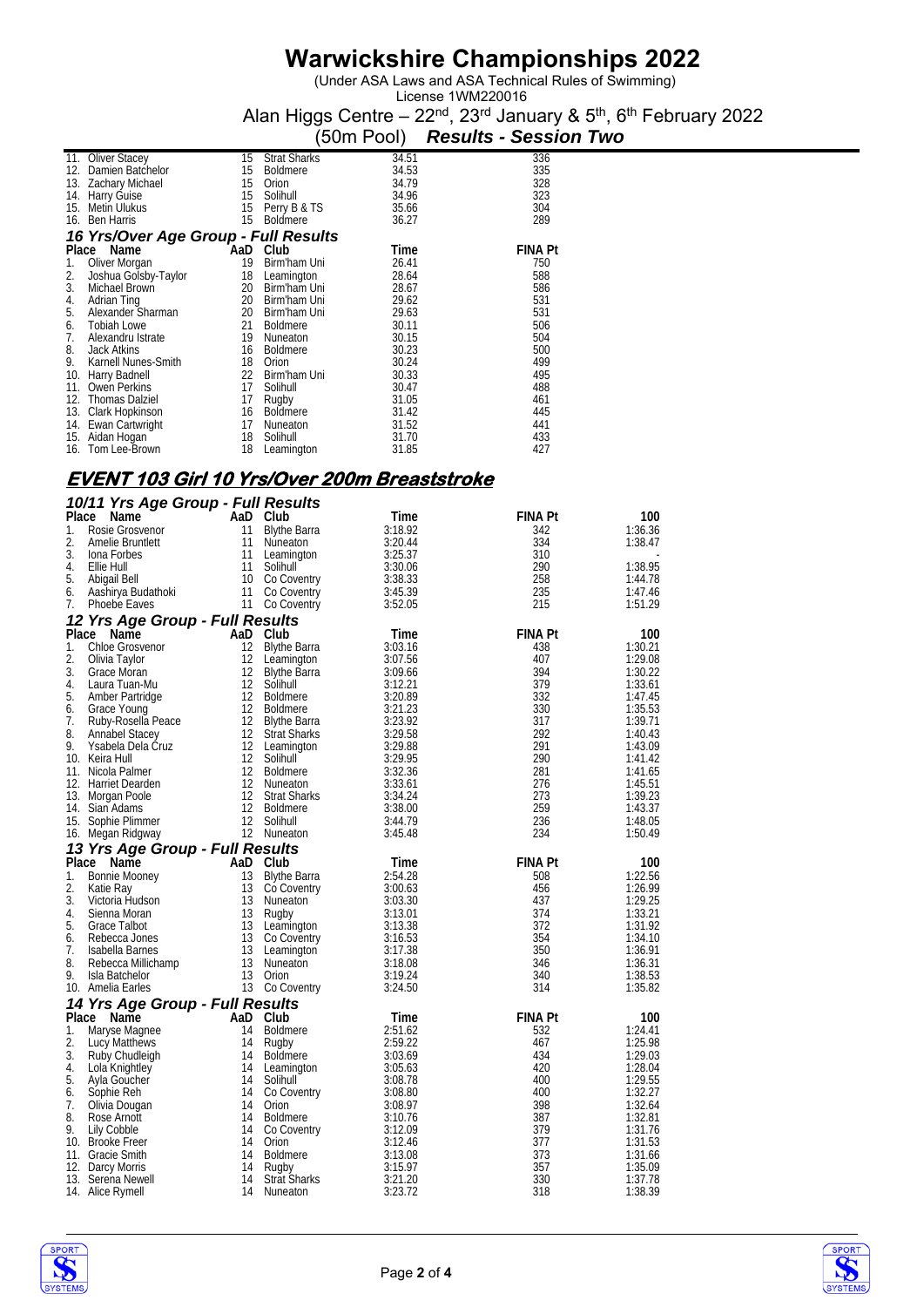(Under ASA Laws and ASA Technical Rules of Swimming)

|  | (50m Pool) Results - Session Two |  |
|--|----------------------------------|--|

|       |                                                    | וייטט ווייטט                  |                    | งนเเง | <u>ו ווטונטטט</u> |         |
|-------|----------------------------------------------------|-------------------------------|--------------------|-------|-------------------|---------|
|       | 15 Yrs Age Group - Full Results                    |                               |                    |       |                   |         |
|       | Place Name                                         | AaD Club                      | Time               |       | <b>FINA Pt</b>    | 100     |
| 1.    | 15<br>Kenza Ajimi                                  | Co Coventry                   | 2:52.27            |       | 526               | 1:22.80 |
| 2.    | 15<br>Carys Higgins                                | Perry B & TS                  | 2:55.55            |       | 497               | 1:24.25 |
| 3.    | 15<br>Lottie Hunter                                | Co Coventry                   | 3:00.32            |       | 459               | 1:25.82 |
| 4.    | Molly Wall<br>15                                   | Rugby                         | 3:12.15            |       | 379               | 1:33.35 |
| 5.    | Amelia Kerr                                        | 15 Rugby                      | 3:18.97            |       | 341               | 1:35.33 |
|       |                                                    |                               |                    |       |                   |         |
|       | 16 Yrs/Over Age Group - Full Results               |                               |                    |       |                   |         |
|       | Place Name                                         | AaD Club                      | Time               |       | <b>FINA Pt</b>    | 100     |
| 1.    | <b>Frances Newe</b><br>19                          | Birm'ham Uni                  | 2:42.95            |       | 622               | 1:18.74 |
| 2.    | 20<br>Aoife Marley                                 | Birm'ham Uni                  | 2:43.67            |       | 613               | 1:18.90 |
| 3.    | Morgan Brand                                       | 16 Rugby                      | 2:48.27            |       | 565               | 1:20.10 |
| 4.    | 18<br>Ellie Sibbald-Perkins                        | Orion                         | 2:49.81            |       | 549               | 1:21.03 |
| 5.    | Halli Woodhead                                     | 18 Co Coventry                | 2:50.13            |       | 546               | 1:20.66 |
| 6.    | Maddison Nuttall                                   | 18 Leamington                 | 2:52.45            |       | 524               | 1:21.66 |
| 7.    | 17<br>Niamh Mold                                   | Boldmere                      | 2:53.49            |       | 515               | 1:23.72 |
| 8.    | 18<br>Ellie Harsant                                | <b>Strat Sharks</b>           | 2:55.35            |       | 499               | 1:20.38 |
| 9.    | Eva Spence                                         | 16 Orion                      | 2:56.22            |       | 491               | 34.43   |
|       | 10. Ella Murphy                                    | 20 Birm'ham Uni               | 3:01.80            |       | 448               | 1:25.19 |
|       | 11. Freya Casey-Talbot                             | 16 Co Coventry                | 3:06.10            |       | 417               | 1:26.90 |
|       | 12. Molly Egan                                     | 16 Orion                      | 3:06.19            |       | 417               | 1:28.06 |
|       | 16<br>13. Amelia Wiggin                            | Leamington                    | 3:07.60            |       | 407               | 1:21.42 |
|       | 17<br>14. Abigail Tan                              | Orion                         | 3:08.15            |       | 404               | 1:29.79 |
|       | 15. Ellana Horton                                  | 20 Birm'ham Uni               | 3:12.50            |       | 377               | 1:27.25 |
|       | 17 Yrs/Over Age Group - Full Results               |                               |                    |       |                   |         |
|       | Place Name<br>AaD                                  | Club                          | Time               |       | <b>FINA Pt</b>    | 100     |
| 1.    | <b>Frances Newe</b><br>19                          | Birm'ham Uni                  | 2:42.95            |       | 622               | 1:18.74 |
| 2.    | Aoife Marley                                       | 20 Birm'ham Uni               | 2:43.67            |       | 613               | 1:18.90 |
| 3.    | 18<br>Ellie Sibbald-Perkins                        | Orion                         | 2:49.81            |       | 549               | 1:21.03 |
| 4.    | Halli Woodhead                                     | 18 Co Coventry                | 2:50.13            |       | 546               | 1:20.66 |
| 5.    | Maddison Nuttall                                   | 18 Leamington                 | 2:52.45            |       | 524               | 1:21.66 |
| 6.    | 17<br>Niamh Mold                                   | <b>Boldmere</b>               | 2:53.49            |       | 515               | 1:23.72 |
| 7.    | 18<br>Ellie Harsant                                | <b>Strat Sharks</b>           | 2:55.35            |       | 499               | 1:20.38 |
| 8.    | Ella Murphy                                        | 20 Birm'ham Uni               | 3:01.80            |       | 448               | 1:25.19 |
| 9.    | 17<br>Abigail Tan                                  | Orion                         | 3:08.15            |       | 404               | 1:29.79 |
|       | 10. Ellana Horton<br>20                            | Birm'ham Uni                  | 3:12.50            |       | 377               | 1:27.25 |
|       |                                                    |                               |                    |       |                   |         |
|       | <u>EVENT 104 Men MC 10 Yrs/Over 100m Butterfly</u> |                               |                    |       |                   |         |
|       |                                                    |                               |                    |       |                   |         |
|       | 10/11 Yrs Age Group - Full Results                 |                               |                    |       |                   |         |
| Place | Name                                               | AaD Club                      | Time               |       | <b>FINA Pt</b>    | 50      |
| 1.    | Gabriel Thursfield                                 | 11 Boldmere                   | 1:29.22            |       | 170               |         |
|       | 12 Yrs Age Group - Full Results                    |                               |                    |       |                   |         |
| Place | Name<br>AaD                                        | Club                          | Time               |       | <b>FINA Pt</b>    | 50      |
| 1.    |                                                    |                               |                    |       | 296               |         |
| 2.    | Xander Tovey                                       | 12 Co Coventry<br>12 Nuneaton | 1:14.25<br>1:24.46 |       | 201               |         |
|       | Dilanas Satavicius                                 |                               |                    |       |                   |         |
|       | 13 Yrs Age Group - Full Results                    |                               |                    |       |                   |         |
| Place | Name                                               | AaD Club                      | Time               |       | <b>FINA Pt</b>    | 50      |
| 1.    | Joshua Drury-Tew<br>13                             | <b>Boldmere</b>               | 1:10.95            |       | 339               |         |
| 2.    | Noah Gambroudes<br>13                              | Blythe Barra                  | 1:15.68            |       | 279               |         |
| 3.    | 13<br>Theo Bruntlett                               | Nuneaton                      | 1:17.42            |       | 261               |         |
| 4.    | 13<br>Oliver Larcombe                              | <b>Boldmere</b>               | 1:20.48            |       | 232               |         |
| 5.    | Andrew Currie                                      | 13 Nuneaton                   | 1:29.87            |       | 167               |         |
|       | 14 Yrs Age Group - Full Results                    |                               |                    |       |                   |         |
|       | Place Name                                         | AaD Club                      | Time               |       | <b>FINA Pt</b>    | 50      |
| 1.    | Hugh Mason-Williams<br>14                          | <b>Boldmere</b>               | 1:04.53            |       | 451               |         |
| 2.    | Henry Graddon                                      | 14 Blythe Barra               | 1:07.50            |       | 394               |         |
| 3.    | Joseph Box                                         | 14 Solihull                   | 1:08.39            |       | 379               |         |
| 4.    | Harrison Gartside                                  | 14 Co Coventry                | 1:08.93            |       | 370               |         |
| 5.    | <b>Fynton Higgs</b>                                | 14 Boldmere                   | 1:09.70            |       | 358               |         |
| 6.    | Andre Onyekwe                                      | 14 Leamington                 | 1:11.38            |       | 333               |         |
| 7     | Julian Francisco                                   | $14 \quad$ Solibull           | 1.12.20            |       | 321               |         |

| 4.  | Harrison Gartside               | 14 | Co Coventry         | 1:08.93 | 370            |       |
|-----|---------------------------------|----|---------------------|---------|----------------|-------|
| 5.  | Fynton Higgs                    | 14 | <b>Boldmere</b>     | 1:09.70 | 358            |       |
| 6.  | Andre Onyekwe                   | 14 | Leamington          | 1:11.38 | 333            |       |
| 7.  | Julian Francisco                | 14 | Solihull            | 1:12.29 | 321            |       |
| 8.  | Gareon Gabatan                  | 14 | Rugby               | 1:13.48 | 305            |       |
| 9.  | Callum Farmer                   | 14 | Nuneaton            | 1:16.86 | 267            |       |
|     | 15 Yrs Age Group - Full Results |    |                     |         |                |       |
|     | Name<br>Place                   |    | AaD Club            | Time    | <b>FINA Pt</b> | 50    |
| 1.  | Charlie Rounce                  | 15 | Leamington          | 1:02.61 | 494            | 29.10 |
| 2.  | <b>Thomas Parry</b>             | 15 | <b>Boldmere</b>     | 1:02.86 | 488            | 29.56 |
| 3.  | Thomas Hudson                   | 15 | Nuneaton            | 1:03.19 | 480            | 29.75 |
| 4.  | <b>William Viney</b>            | 15 | Orion               | 1:04.74 | 446            | 29.99 |
| 5.  | Jay Waite                       | 15 | Co Coventry         | 1:05.09 | 439            | 30.13 |
| 6.  | Patrick Dea                     | 15 | Co Coventry         | 1:05.15 | 438            |       |
| 7.  | Louka Bramwell                  | 15 | Co Coventry         | 1:05.86 | 424            |       |
| 8.  | Luke Sargent                    | 15 | Perry B & TS        | 1:06.26 | 416            |       |
| 9.  | Axel Martin                     | 15 | Leamington          | 1:06.66 | 409            |       |
| 10. | Oscar Owen                      | 15 | <b>Blythe Barra</b> | 1:08.54 | 376            |       |
| 11. | Metin Ulukus                    | 15 | Perry B & TS        | 1:09.71 | 358            |       |
| 12. | <b>Braden Crabb</b>             | 15 | Nuneaton            | 1:09.90 | 355            |       |
| 13. | Chung Hin (Nathan) Ng           | 15 | Solihull            | 1:11.07 | 337            |       |
|     | 14. Alexander Bryans            | 15 | Orion               | 1:11.16 | 336            |       |
| 15. | Damien Batchelor                | 15 | <b>Boldmere</b>     | 1:11.44 | 332            |       |
| 16. | Charlie Butcher                 | 15 | <b>Boldmere</b>     | 1:11.52 | 331            |       |
|     | 17. Oliver Rossier              | 15 | <b>Strat Sharks</b> | 1:13.20 | 309            |       |

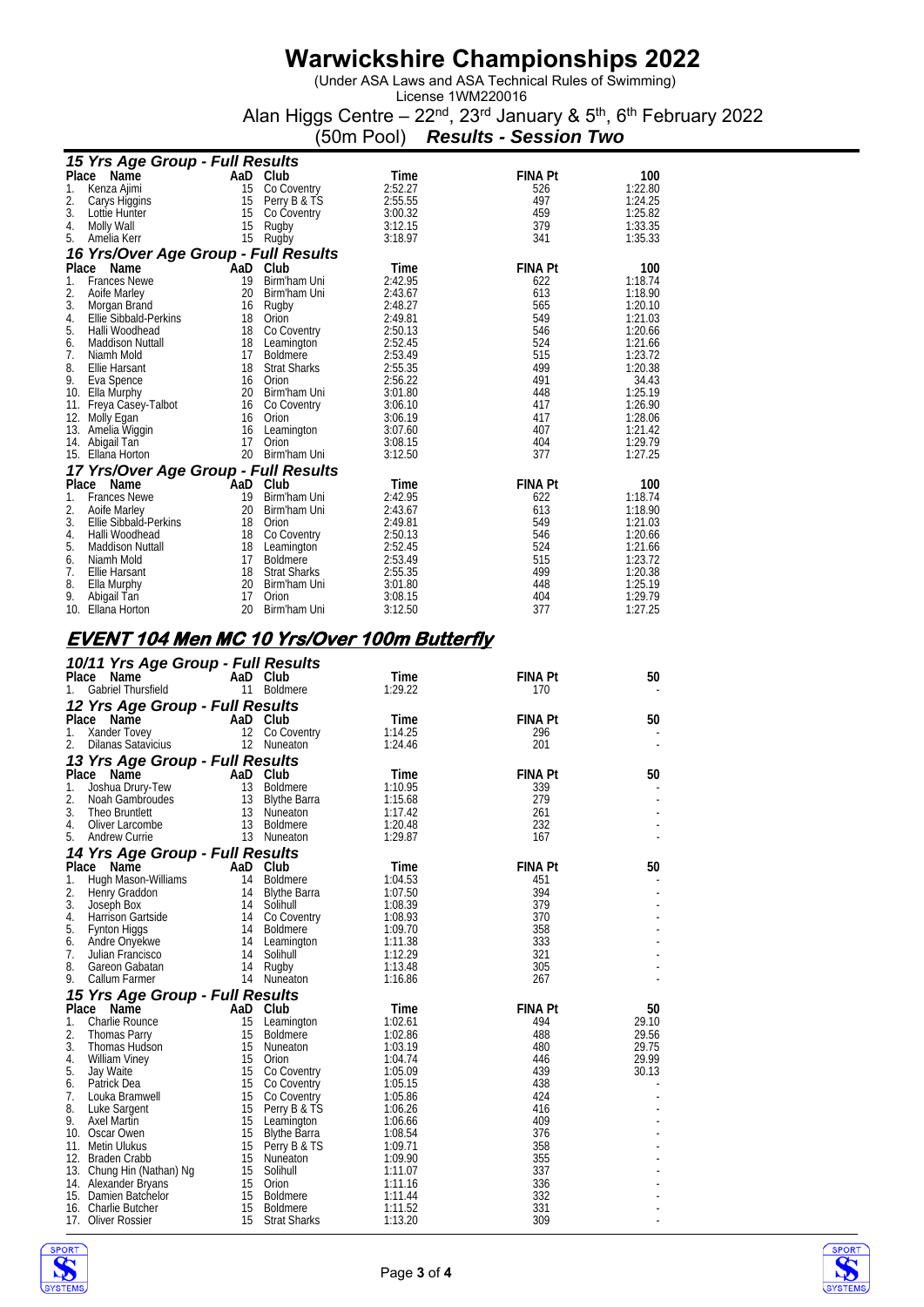(Under ASA Laws and ASA Technical Rules of Swimming)

License 1WM220016 Alan Higgs Centre – 22<sup>nd</sup>, 23<sup>rd</sup> January & 5<sup>th</sup>, 6<sup>th</sup> February 2022

|     |                                      |     |                 | (50m Pool) | <b>Results - Session Two</b> |       |
|-----|--------------------------------------|-----|-----------------|------------|------------------------------|-------|
|     | 18. Harry Guise                      | 15  | Solihull        | 1:14.09    | 298                          |       |
| 19. | James Richardson                     | 15  | <b>Boldmere</b> | 1:16.44    | 271                          |       |
|     | 16 Yrs/Over Age Group - Full Results |     |                 |            |                              |       |
|     | Place Name                           | AaD | Club            | Time       | <b>FINA Pt</b>               | 50    |
| 1.  | Jacob Jackson                        | 24  | Orion           | 55.34      | 715                          | 25.85 |
| 2.  | Joseph Franklin                      | 16  | Solihull        | 57.48      | 638                          |       |
| 3.  | Jason Herbert                        | 17  | Leamington      | 59.28      | 582                          | 27.65 |
| 4.  | Louis McAuliffe                      | 18  | Leamington      | 59.29      | 581                          | 27.91 |
| 5.  | <b>Ben Newell</b>                    | 19  | Birm'ham Uni    | 59.90      | 564                          | 27.92 |
| 6.  | Noah Southgate                       | 18  | <b>Boldmere</b> | 1:00.39    | 550                          | 28.24 |
| 7.  | Tom Garner                           | 18  | Solihull        | 1:00.68    | 542                          | 27.90 |
| 8.  | Alexander Sharman                    | 20  | Birm'ham Uni    | 1:01.51    | 521                          | 28.64 |
| 9.  | James McClure                        | 16  | Co Coventry     | 1:02.25    | 502                          | 29.09 |
| 10. | Adrian Ting                          | 20  | Birm'ham Uni    | 1:02.26    | 502                          | 28.26 |
| 11. | Daniel Andrews                       | 17  | Co Coventry     | 1:02.29    | 501                          | 28.61 |
| 12. | <b>Edward Blyth</b>                  | 16  | Orion           | 1:02.69    | 492                          | 29.05 |
| 13. | Jude Denning                         | 16  | <b>Boldmere</b> | 1:02.97    | 485                          | 29.17 |
| 14. | Jack Aldridge                        | 19  | Birm'ham Uni    | 1:03.04    | 484                          | 29.29 |
| 15. | Kyle Offer                           | 18  | Co Coventry     | 1:03.15    | 481                          | 29.34 |
| 16. | Jacob Dunn                           | 16  | <b>Boldmere</b> | 1:03.68    | 469                          |       |
| 17. | Harry Badnell                        | 22  | Birm'ham Uni    | 1:03.78    | 467                          | 29.43 |
| 18. | <b>Jack Atkins</b>                   | 16  | <b>Boldmere</b> | 1:04.94    | 442                          | 29.41 |
| 19. | John Roberts                         | 19  | Kingsbury       | 1:05.36    | 434                          | 30.38 |
| 20. | Samuel Woodhall                      | 17  | <b>Boldmere</b> | 1:05.59    | 429                          |       |
| 21. | Joseph Deavall                       | 17  | Leamington      | 1:05.83    | 425                          | 30.40 |
| 22. | James Angell                         | 20  | Birm'ham Uni    | 1:06.19    | 418                          |       |
| 23. | Dominic Simpson                      | 16  | Nuneaton        | 1:06.53    | 411                          |       |
| 24. | Shanil Ramaiya                       | 20  | Birm'ham Uni    | 1:06.86    | 405                          | 30.17 |
| 25. | <b>Thomas Vince</b>                  | 19  | Nuneaton        | 1:07.46    | 395                          |       |
| 26. | Clark Hopkinson                      | 16  | <b>Boldmere</b> | 1:08.51    | 377                          |       |
| 27. | <b>Brian McSharry</b>                | 18  | Co Coventry     | 1:08.83    | 371                          |       |

### **EVENT 105 Women Open 800m Freestyle Team**

| <b>Full Results</b>    |                 |                              |                                  |              |              |
|------------------------|-----------------|------------------------------|----------------------------------|--------------|--------------|
| Place<br>Name          | A.G Club        | Time                         | <b>FINA Pt</b>                   |              |              |
| Birm'ham Uni Gold      | Birm'ham Uni    | 8:50.67                      | 657                              |              |              |
| 50m 31.02              | 100m 1:04.16    | 200m 2:12.23<br>150m 1:38.97 | 250m 2:42.40<br>300m 3:16.41     | 350m 3:51.93 | 400m 4:27.44 |
| 450m 4:57.81           | 500m 5:31.67    | 550m 6:05.80<br>600m 6:39.07 | 650m 7:09.33<br>700m 7:42.46     | 750m 8:16.95 | 800m 8:50.67 |
| 2. City of Coventry SC | Co Coventry     | 9:08.35                      | 596                              |              |              |
| 50m 30.38              | 100m 1:03.99    | 150m 1:38.54<br>200m 2:12.47 | 300m 3:18.90<br>250m 2:43.84     | 350m 3:55.78 | 400m 4:31.27 |
| 450m 5:02.97           | 500m 5:38.36    | 550m 6:15.09<br>600m 6:51.66 | 650m 7:23.31<br>700m 7:58.15     | 750m 8:33.70 | 800m 9:08.35 |
| 3. Boldmere RED        | <b>Boldmere</b> | 9:28.93                      | 533                              |              |              |
| 50m 31.29              | 100m 1:06.39    | 150m 1:43.00<br>200m 2:19.39 | 300m 3:29.15<br>250m 2:52.22     | 350m 4:07.34 | 400m 4:44.16 |
| 450m 5:17.74           | 500m 5:54.90    | 550m 6:32.50<br>600m 7:08.96 | 650m 7:39.35<br>700m 8:14.02     | 750m 8:51.19 | 800m 9:28.93 |
| 4. Orion SC            | Orion           | 9:48.47                      | 482                              |              |              |
| 50m 31.96              | 100m 1:08.81    | 150m 1:48.86<br>200m 2:28.40 | 250m 3:02.98<br>$300m$ $3:42.29$ | 350m 4:23.72 | 400m 5:02.68 |
| 450m 5:35.29           | 500m 6:13.01    | 550m 6:52.88<br>600m 7:31.88 | 650m 8:02.72<br>700m 8:37.24     | 750m 9:13.18 | 800m 9:48.47 |
| 5. Solihull Gold       | Solihull        | 9:56.81                      | 462                              |              |              |
| 50m 32.80              | 100m 1:09.81    | 150m 1:45.27<br>200m 2:50.69 | $300m -$<br>250m 2:55.39         | $350m -$     | $400m -$     |
| $450m -$               | 500m 6:07.55    | $550m -$<br>600m 6:54.35     | $650m -$<br>$700m -$             | $750m -$     | 800m 9:56.81 |

#### **EVENT 106 Men Open 800m Freestyle Team**

|                | <b>Full Results</b>    |               |              |              |                |              |              |              |
|----------------|------------------------|---------------|--------------|--------------|----------------|--------------|--------------|--------------|
|                | Place Name             | A.G Club      |              | Time         | <b>FINA Pt</b> |              |              |              |
|                | Leamington Spa SC      |               | Leamington   | 8:24.74      | 570            |              |              |              |
|                | 50m 27.94              | 100m 59.25    | 150m 1:32.44 | 200m 2:07.20 | 250m 2:36.12   | 300m 3:07.83 | 350m 3:40.60 | 400m 4:12.94 |
|                | 450m 4:41.36           | 500m 5:14.15  | 550m 5:49.12 | 600m 6:23.42 | 650m 6:50.98   | 700m 7:22.46 | 750m 7:55.38 | 800m 8:24.74 |
|                | 2. Birm'ham Uni Gold   |               | Birm'ham Uni | 8:24.85      | 569            |              |              |              |
|                | 50m 28.79              | 100m 1:01.05  | 150m 1:34.71 | 200m 2:09.87 | 250m 2:38.71   | 300m 3:11.57 | 350m 3:45.60 | 400m 4:19.47 |
|                | 450m 4:46.70           | 500m 5:17.08  | 550m 5:49.65 | 600m 6:22.85 | 650m 6:49.96   | 700m 7:20.49 | 750m 7:52.47 | 800m 8:24.85 |
|                | 3. Boldmere RED        |               | Boldmere     | 8:27.91      | 559            |              |              |              |
|                | 50m 28.85              | 100m 1:00.29  | 150m 1:33.26 | 200m 2:05.14 | 250m 2:33.64   | 300m 3:04.88 | 350m 3:37.49 | 400m 3:55.66 |
|                | 450m 4:38.30           | 500m 5:11.53  | 550m 5:45.97 | 600m 6:17.55 | 650m 6:46.71   | 700m 7:20.17 | 750m 7:54.34 | 800m 8:27.91 |
|                | 4. Solihull Gold       |               | Solihull     | 8:31.01      | 549            |              |              |              |
|                | 50m 27.78              | 100m 58.91    | 150m 1:32.10 | 200m 2:06.83 | 250m 2:34.54   | 300m 2:28.06 | 350m 3:39.21 | 400m 4:08.90 |
|                | 450m 4:37.80           | 500m 4:42.04  | 550m 5:44.16 | 600m 6:17.77 | 650m 6:47.20   | 700m 7:21.45 | 750m 7:55.73 | 800m 8:31.01 |
|                | 5. City of Coventry SC |               | Co Coventry  | 8:31.31      | 548            |              |              |              |
|                | $50m -$                | $100m -$      | $150m -$     | $200m -$     | 250m -         | $300m -$     | $350m -$     | $400m -$     |
|                | $450m -$               | 500m -        | $550m -$     | 600m -       | 650m -         | 700m -       | 750m -       | 800m 8:31.31 |
|                | 6. Orion SC            | Orion         |              | 9:02.02      | 460            |              |              |              |
|                | 50m 28.10              | 59.58<br>100m | 150m 1:32.27 | 200m 2:05.56 | 250m 2:36.28   | 300m 3:12.15 | 350m 3:49.26 | 400m 4:24.88 |
|                | 450m 4:57.23           | 500m 5:34.10  | 550m 6:11.10 | 600m 6:48.00 | 650m 7:18.45   | $700m -$     | $750m -$     | 800m 9:02.02 |
| 7 <sub>1</sub> | Boldmere BLACK         |               | Boldmere     | 9:02.61      | 458            |              |              |              |
|                | 50m 30.25              | 100m 1:04.35  | 150m 1:40.17 | 200m 2:16.02 | 250m 2:44.44   | 300m 3:17.56 | 350m 3:52.79 | 400m 4:26.57 |
|                | 450m 4:57.46           | 500m 5:33.17  | 550m 6:11.33 | 600m 6:47.75 | 650m 7:16.10   | 700m 7:49.74 | 750m 8:26.47 | 800m 9:02.61 |
|                |                        |               |              |              |                |              |              |              |



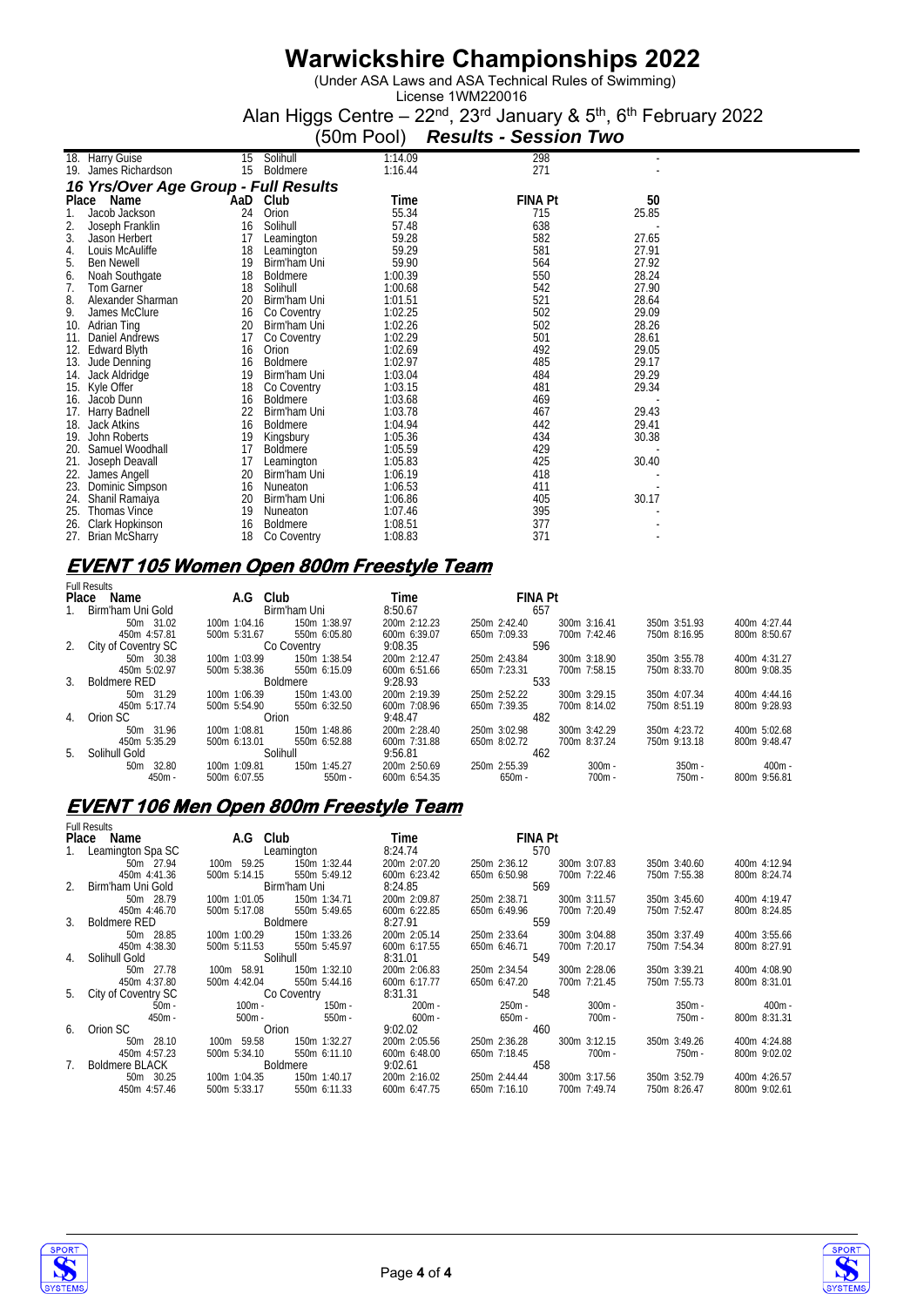(Under ASA Laws and ASA Technical Rules of Swimming)

License 1WM220016 Alan Higgs Centre – 22<sup>nd</sup>, 23<sup>rd</sup> January & 5<sup>th</sup>, 6<sup>th</sup> February 2022

(50m Pool) *Results - Session Three*

#### **EVENT 107 Women 10/12 Yrs 200m Freestyle Team**

|       | <b>Full Results</b>         |     |                       |         |                |    |     |     |
|-------|-----------------------------|-----|-----------------------|---------|----------------|----|-----|-----|
| Place | Name                        | A.G | Club                  | Time    | <b>FINA Pt</b> | 50 | 100 | 150 |
|       | <b>Blythe Barracudas SC</b> |     | <b>Blythe Barra</b>   | 2:09.27 |                |    |     |     |
|       | City of Coventry SC         |     | Co Coventry           | 2:11.99 |                |    |     |     |
|       | Boldmere RED                |     | <b>Boldmere</b>       | 2:12.16 |                |    |     |     |
| 4.    | Leamington Spa SC           |     | Leamington            | 2:12.38 |                |    |     |     |
| 5.    | Solihull Gold               |     | Solihull <sup>-</sup> | 2:14.38 |                |    |     |     |
| 6.    | Orion SC                    |     | Orion                 | 2:17.04 |                |    |     |     |
|       | Nuneaton & Bedworth SC      |     | Nuneaton              | 2:17.31 |                |    |     |     |
| 8.    | Kingsbury Aguarius SC       |     | Kingsbury             | 2:22.62 |                |    |     |     |
| 9.    | Solihull Silver             |     | Solihull              | 2:29.28 |                |    |     |     |

# **EVENT 108 Men 10/12 Yrs 200m Freestyle Team**

|    | <b>Full Results</b>         |     |                     |         |                |                          |         |         |  |  |
|----|-----------------------------|-----|---------------------|---------|----------------|--------------------------|---------|---------|--|--|
|    | Place<br>Name               | A.G | Club                | Time    | <b>FINA Pt</b> | 50                       | 100     | 150     |  |  |
|    | Nuneaton & Bedworth SC      |     | Nuneaton            | 2:10.64 |                | 34.35                    | 1:07.88 | 1:40.96 |  |  |
| 2. | Leamington Spa SC           |     | Leamington          | 2:14.80 |                | 33.05                    | 1:05.39 | 1:40.28 |  |  |
| 3. | Solihull Gold               |     | Solihull            | 2:15.04 |                | $\overline{\phantom{a}}$ | 1:06.17 |         |  |  |
| 4. | City of Coventry SC         |     | Co Coventry         | 2:15.71 |                | 29.84                    | 1:07.51 | 1:43.10 |  |  |
| 5. | Boldmere RED                |     | Boldmere            | 2:20.85 |                | 34.33                    | 1:09.67 | 1:44.30 |  |  |
| 6. | Boldmere BLACK              |     | Boldmere            | 2:26.24 |                | 35.45                    | 1:11.49 | 1:48.68 |  |  |
|    | Solihull Silver             |     | Solihull            | 2:46.06 |                | 38.60                    | 1:18.43 | 2:08.65 |  |  |
|    | <b>Blythe Barracudas SC</b> |     | <b>Blythe Barra</b> | DQ 1    |                |                          |         |         |  |  |

### **EVENT 109 Women 13/15 Yrs 200m Freestyle Team**

|       | <b>Full Results</b>        |     |                     |            |                |       |         |         |
|-------|----------------------------|-----|---------------------|------------|----------------|-------|---------|---------|
| Place | Name                       | A.G | Club                | Time       | <b>FINA Pt</b> | 50    | 100     | 150     |
|       | Leamington Spa SC          |     | Leamington          | 1:56.46    |                | 28.59 | 56.70   | 1:26.20 |
| 2.    | City of Coventry SC        |     | Co Coventry         | 1:57.05    |                | 29.53 | 59.13   | 1:28.60 |
| 3.    | Solihull Gold              |     | Solihull            | 1:58.91    |                | 29.91 | 56.89   | 1:26.42 |
| 4.    | Boldmere RED               |     | Boldmere            | 1:59.52    |                | 28.39 | 58.72   | 1:29.60 |
|       | 5. Nuneaton & Bedworth SC  |     | <b>Nuneaton</b>     | 2:04.27    |                | 30.76 | 1:02.00 | 1:33.94 |
| 6.    | <b>Stratford Sharks SC</b> |     | <b>Strat Sharks</b> | 2:08.10    |                | 32.11 | 1:04.98 | 1:36.60 |
|       | Solihull Silver            |     | Solihull            | 2:19.51    |                | 34.43 | 1:08.73 | 1:44.10 |
|       | Orion SC                   |     | Orion               | <b>DQ1</b> |                |       |         |         |
|       | <b>Boldmere BLACK</b>      |     | <b>Boldmere</b>     | DQ 1       |                |       |         |         |

#### **EVENT 110 Men 13/15 Yrs 200m Freestyle Team**

|       | <b>Full Results</b>         |     |                     |  |         |  |                |  |         |       |     |         |
|-------|-----------------------------|-----|---------------------|--|---------|--|----------------|--|---------|-------|-----|---------|
| Place | Name                        | A.G | Club                |  | Time    |  | <b>FINA Pt</b> |  | 50      |       | 100 | 150     |
|       | Leamington Spa SC           |     | Leamington          |  | 1:46.28 |  |                |  | 26.61   | 53.09 |     | 1:19.37 |
|       | 2. City of Coventry SC      |     | Co Coventry         |  | 1:48.12 |  |                |  | 26.43   | 53.04 |     | 1:21.45 |
| 3.    | Boldmere RED                |     | Boldmere            |  | 1:49.31 |  |                |  | 26.67   | 53.99 |     | 1:21.72 |
| 4.    | Solihull Gold               |     | Solihull            |  | 1:51.12 |  |                |  | 26.69   | 54.17 |     | 1:22.40 |
| 5.    | Orion SC                    |     | Orion               |  | 1:53.32 |  |                |  | 27.97   | 58.77 |     | 1:27.13 |
| 6.    | <b>Boldmere BLACK</b>       |     | <b>Boldmere</b>     |  | 1:53.83 |  |                |  | 29.72   |       |     | 1:26.07 |
|       | Nuneaton & Bedworth SC      |     | <b>Nuneaton</b>     |  | 1:55.12 |  |                |  | 1:29.64 | 57.63 |     |         |
| 8.    | Solihull Silver             |     | Solihull            |  | 1:56.01 |  |                |  | 28.38   | 56.81 |     | 1:27.39 |
| 9.    | <b>Blythe Barracudas SC</b> |     | <b>Blythe Barra</b> |  | 1:59.03 |  |                |  | 28.84   | 57.23 |     | 1:26.77 |

#### **EVENT 111 Women MC 10 Yrs/Over 50m Butterfly**

*10/11 Yrs Age Group - Full Results* 

| Place                    | Name                            | AaD               | Club                | Time  | FINA Pt        |
|--------------------------|---------------------------------|-------------------|---------------------|-------|----------------|
| 1.                       | Ellie Hull                      | 11                | Solihull            | 36.85 | 291            |
| 2.                       | Mia Hawkins                     | 11                | Co Coventry         | 38.09 | 263            |
| 3.                       | Isabella Cleary                 | 11                | Leamington          | 38.59 | 253            |
| 4.                       | Anastasia Crow                  | 11                | Co Coventry         | 38.83 | 249            |
| 5.                       | Lois Ward                       | 11                | Nuneaton            | 39.04 | 245            |
| 6.                       | Erika Middleton                 | 11                | Rugby               | 39.47 | 237            |
| 7.                       | Abigail Bell                    | 10 <sup>°</sup>   | Co Coventry         | 40.27 | 223            |
| 8.                       | Emilia Spence                   | 11                | Orion               | 40.40 | 221            |
| 9.                       | <b>Tilly Farmer</b>             | 11                | Kingsbury           | 41.58 | 202            |
| 10.                      | lona Forbes                     | 11                | Leamington          | 42.24 | 193            |
| 11.                      | Isla Osborne                    | 11                | Leamington          | 42.40 | 191            |
| 12.                      | Amelie Bruntlett                | 11                | Nuneaton            | 42.66 | 187            |
|                          | 13. Lyra Tovey                  | 10                | Co Coventry         | 44.22 | 168            |
|                          | 14. Ava Hands                   | 11                | Nuneaton            | 45.20 | 157            |
|                          | 15. Philippa Harding            | 11                | Leamington          | 45.57 | 154            |
|                          | 12 Yrs Age Group - Full Results |                   |                     |       |                |
| Place                    | Name                            | AaD               | Club                | Time  | <b>FINA Pt</b> |
| 1.                       | Rachel Ho                       | 12                | Orion               | 32.89 | 409            |
| 2.                       | Natasha Kui                     | 12                | <b>Blythe Barra</b> | 33.38 | 392            |
| 3.                       | Olivia Taylor                   | 12                | Leamington          | 35.32 | 330            |
| 4.                       | Agata Scerbakova                | 12                | Rugby               | 36.11 | 309            |
| 5.                       | Laura Tuan-Mu                   | 12                | Solihull            | 36.32 | 304            |
| 6.                       | Ysabela Dela Cruz               | 12                | Leamington          | 36.72 | 294            |
| 7.                       | Tillie Rose Hebb                | $12 \overline{ }$ | Rugby               | 36.77 | 293            |
| 8.                       | Phoebe Lawton                   | 12                | Co Coventry         | 36.86 | 291            |
| 9.                       | <b>Tamzin Scope</b>             | $12 \overline{ }$ | Co Coventry         | 37.42 | 278            |
| 10.                      | Josie James                     | 12                | <b>Blythe Barra</b> | 37.45 | 277            |
| $\overline{\phantom{0}}$ |                                 |                   |                     |       |                |

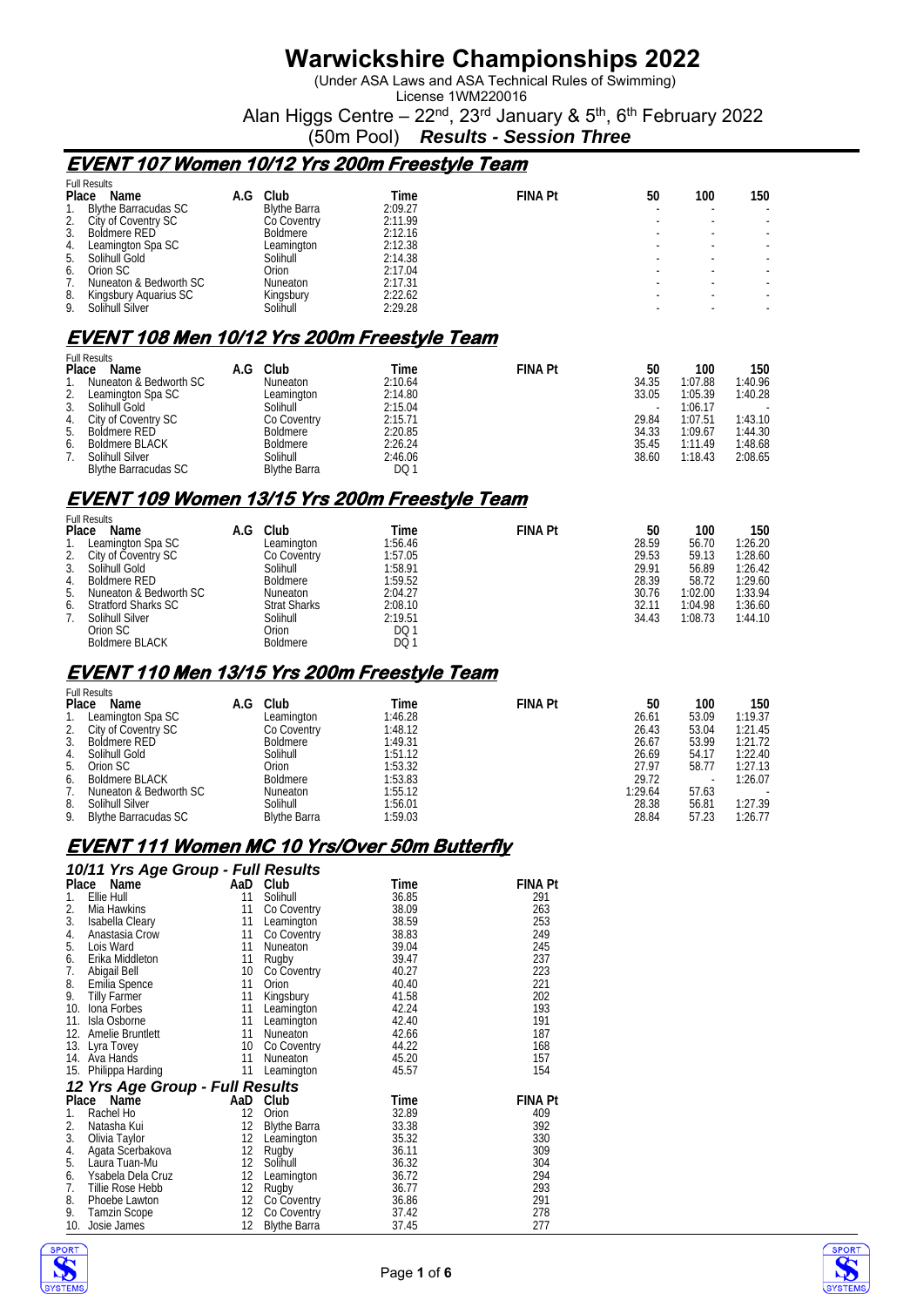(Under ASA Laws and ASA Technical Rules of Swimming)

|          | 11. Grace Young 12 Boldmere 37.48<br>12. Eleanor Watson 12 Leamington 38.62<br>12. Grace Moran 12 Blythe Barra 38.62<br>14. Ayla Konuralp 12 Leamington 39.28<br>15. Amber Partridge 12 Boldmere 39.60<br>16. Eden Hickinbottom 12 Boldm         |          |                                   |                | (50m Pool) Results - Session Three |                |  |
|----------|--------------------------------------------------------------------------------------------------------------------------------------------------------------------------------------------------------------------------------------------------|----------|-----------------------------------|----------------|------------------------------------|----------------|--|
|          |                                                                                                                                                                                                                                                  |          |                                   |                |                                    | 276            |  |
|          |                                                                                                                                                                                                                                                  |          |                                   |                |                                    | 253<br>253     |  |
|          |                                                                                                                                                                                                                                                  |          |                                   |                |                                    | 240            |  |
|          |                                                                                                                                                                                                                                                  |          |                                   |                |                                    | 234            |  |
|          |                                                                                                                                                                                                                                                  |          |                                   |                |                                    | 231<br>220     |  |
|          |                                                                                                                                                                                                                                                  |          |                                   |                |                                    | 217            |  |
|          |                                                                                                                                                                                                                                                  |          |                                   |                |                                    | 216            |  |
|          |                                                                                                                                                                                                                                                  |          |                                   |                |                                    | 211<br>210     |  |
|          |                                                                                                                                                                                                                                                  |          |                                   |                |                                    | 203            |  |
|          |                                                                                                                                                                                                                                                  |          |                                   |                |                                    | 201            |  |
|          |                                                                                                                                                                                                                                                  |          |                                   |                |                                    | 188<br>181     |  |
|          |                                                                                                                                                                                                                                                  |          |                                   |                |                                    | 168            |  |
|          | 25. Nicola Palmer<br>26. Isobel Eaton 12 Rolehminia and 20<br>26. Isobel Eaton 12 Rugby<br>44.25<br>26. Isobel Eaton And DCU<br>12 Rugby<br>12 Rugby<br>26. Willion 13 Nuncaton 13 Stratisms 33.39<br>3. Martha Bullock 13 Stratisms 33.39<br>4. |          |                                   |                |                                    |                |  |
|          |                                                                                                                                                                                                                                                  |          |                                   |                |                                    | <b>FINA Pt</b> |  |
|          |                                                                                                                                                                                                                                                  |          |                                   |                |                                    | 450<br>391     |  |
|          |                                                                                                                                                                                                                                                  |          |                                   |                |                                    | 377            |  |
|          |                                                                                                                                                                                                                                                  |          |                                   |                |                                    | 361            |  |
|          |                                                                                                                                                                                                                                                  |          |                                   |                |                                    | 360<br>351     |  |
|          |                                                                                                                                                                                                                                                  |          |                                   |                |                                    | 349            |  |
|          |                                                                                                                                                                                                                                                  |          |                                   |                |                                    | 338            |  |
|          |                                                                                                                                                                                                                                                  |          |                                   |                |                                    | 334<br>320     |  |
|          |                                                                                                                                                                                                                                                  |          |                                   |                |                                    | 318            |  |
|          |                                                                                                                                                                                                                                                  |          |                                   |                |                                    | 315            |  |
|          |                                                                                                                                                                                                                                                  |          |                                   |                |                                    | 314<br>304     |  |
|          |                                                                                                                                                                                                                                                  |          |                                   |                |                                    | 292            |  |
|          |                                                                                                                                                                                                                                                  |          |                                   |                |                                    | 279            |  |
|          |                                                                                                                                                                                                                                                  |          |                                   |                |                                    | 270<br>265     |  |
|          |                                                                                                                                                                                                                                                  |          |                                   |                |                                    | 264            |  |
|          |                                                                                                                                                                                                                                                  |          |                                   |                |                                    | 242            |  |
|          |                                                                                                                                                                                                                                                  |          |                                   |                |                                    | 221            |  |
|          |                                                                                                                                                                                                                                                  |          |                                   |                |                                    | <b>FINA Pt</b> |  |
|          |                                                                                                                                                                                                                                                  |          |                                   |                |                                    | 433            |  |
|          |                                                                                                                                                                                                                                                  |          |                                   |                |                                    | 406            |  |
|          |                                                                                                                                                                                                                                                  |          |                                   |                |                                    | 403<br>402     |  |
|          |                                                                                                                                                                                                                                                  |          |                                   |                |                                    | 393            |  |
|          |                                                                                                                                                                                                                                                  |          |                                   |                |                                    | 379            |  |
|          |                                                                                                                                                                                                                                                  |          |                                   |                |                                    | 368<br>354     |  |
|          |                                                                                                                                                                                                                                                  |          |                                   |                |                                    | 350            |  |
|          |                                                                                                                                                                                                                                                  |          |                                   |                |                                    | 343            |  |
|          |                                                                                                                                                                                                                                                  |          |                                   |                |                                    | 341<br>323     |  |
|          | 13. Alice Rymell                                                                                                                                                                                                                                 | 14       | Nuneaton                          | 35.63          |                                    | 322            |  |
|          | 14. Darcy Morris                                                                                                                                                                                                                                 | 14       | Rugby                             | 35.81          |                                    | 317            |  |
|          | 15. Evangeline Francis<br>16. Rose Arnott                                                                                                                                                                                                        |          | 14 Co Coventry<br>14 Boldmere     | 35.97<br>36.56 |                                    | 313<br>298     |  |
|          | 17. Miya Jandu                                                                                                                                                                                                                                   |          | 14 Leamington                     | 36.84          |                                    | 291            |  |
|          | 18. Lily Cobble                                                                                                                                                                                                                                  |          | 14 Co Coventry                    | 37.00          |                                    | 287            |  |
|          | 19. Lola Knightley<br>20. Olivia Osbourne                                                                                                                                                                                                        |          | 14 Leamington<br>14 Leamington    | 37.40<br>38.10 |                                    | 278<br>263     |  |
|          | Amelia Gray                                                                                                                                                                                                                                      |          | 14 Boldmere                       | DQ 2           |                                    |                |  |
|          | 15 Yrs Age Group - Full Results                                                                                                                                                                                                                  |          |                                   |                |                                    |                |  |
|          | Place Name                                                                                                                                                                                                                                       |          | AaD Club                          | Time           |                                    | <b>FINA Pt</b> |  |
| 1.<br>2. | Carys Higgins<br>Annabel Crees                                                                                                                                                                                                                   | 15<br>15 | Perry B & TS<br>Leamington        | 31.01<br>31.39 |                                    | 488<br>471     |  |
| 3.       | Pippa Smyth                                                                                                                                                                                                                                      | 15       | Rugby                             | 31.43          |                                    | 469            |  |
| 4.       | Zoe Sayers                                                                                                                                                                                                                                       |          | 15 Leamington                     | 32.13          |                                    | 439            |  |
| 5.<br>6. | Poppy Goldstone<br>Lixu Chen                                                                                                                                                                                                                     |          | 15 Boldmere<br>15 Leamington      | 32.90<br>33.23 |                                    | 409<br>397     |  |
| 7.       | Connie Palmer                                                                                                                                                                                                                                    |          | 15 Boldmere                       | 33.84          |                                    | 376            |  |
| 8.       | Molly Underwood                                                                                                                                                                                                                                  |          | 15 Co Coventry                    | 34.21          |                                    | 364            |  |
| 9.       | Alice Smith                                                                                                                                                                                                                                      |          | 15 Co Coventry<br>15 Leamington   | 34.30<br>34.46 |                                    | 361            |  |
|          | 10. Hannah Matthews<br>11. Isobel Greenall                                                                                                                                                                                                       |          | 15 Strat Sharks                   | 34.96          |                                    | 356<br>341     |  |
|          | 16 Yrs/Over Age Group - Full Results                                                                                                                                                                                                             |          |                                   |                |                                    |                |  |
|          | Place Name                                                                                                                                                                                                                                       |          | AaD Club                          | Time           |                                    | <b>FINA Pt</b> |  |
| 1.<br>2. | <b>Maddison Nuttall</b>                                                                                                                                                                                                                          | 21       | 18 Leamington                     | 30.05          |                                    | 537<br>534     |  |
| 3.       | Neola Thorpe<br>Hazel Macgonigal                                                                                                                                                                                                                 |          | Solihull<br>19 Birm'ham Uni       | 30.10<br>30.26 |                                    | 526            |  |
| 4.       | Abi Lacey                                                                                                                                                                                                                                        |          | 20 Birm'ham Uni                   | 30.33          |                                    | 522            |  |
| 5.       | Megan Davies                                                                                                                                                                                                                                     |          | 17 Co Coventry                    | 30.61          |                                    | 508            |  |
| 6.<br>7. | Lucy Hawley<br>Faith Goodliffe                                                                                                                                                                                                                   |          | 22 Birm'ham Uni<br>22 Co Coventry | 30.95<br>31.10 |                                    | 491<br>484     |  |
| 8.       | Eleanor Bevan                                                                                                                                                                                                                                    |          | 16 Boldmere                       | 31.30          |                                    | 475            |  |



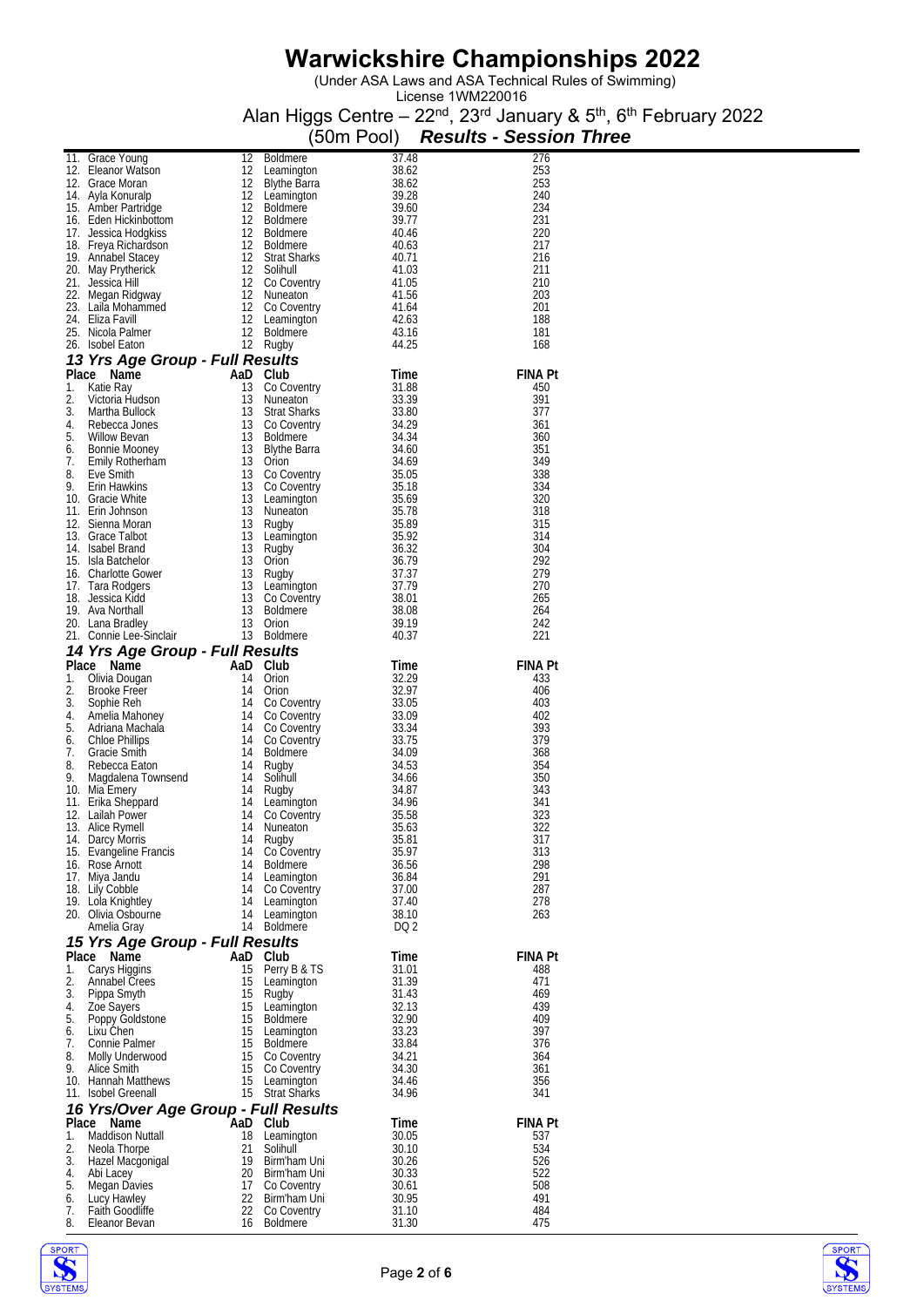(Under ASA Laws and ASA Technical Rules of Swimming)

License 1WM220016 Alan Higgs Centre – 22<sup>nd</sup>, 23<sup>rd</sup> January & 5<sup>th</sup>, 6<sup>th</sup> February 2022

|     |                              |    |                     | (50m Pool) | <b>Results - Session Three</b> |
|-----|------------------------------|----|---------------------|------------|--------------------------------|
| 9.  | Larissa Dean                 | 20 | Birm'ham Uni        | 31.37      | 472                            |
| 10  | Madeline Whitehouse          | 16 | Co Coventry         | 31.52      | 465                            |
| 11. | Ellie Wheeler                | 20 | Birm'ham Uni        | 31.60      | 462                            |
| 12. | <b>Ellie Sibbald-Perkins</b> | 18 | Orion               | 31.92      | 448                            |
|     | 13. Caitlin Ralph            | 17 | <b>Boldmere</b>     | 32.03      | 443                            |
| 14. | Fiona Hall                   | 18 | Co Coventry         | 32.21      | 436                            |
| 15. | Ruby Gurung                  | 16 | Orion               | 32.39      | 429                            |
|     | 16. Amelia Wiggin            | 16 | Leamington          | 32.55      | 422                            |
| 16. | Morgan Brand                 | 16 | Rugby               | 32.55      | 422                            |
| 18. | Abbie Rowley                 | 21 | Birm'ham Uni        | 32.59      | 421                            |
|     | 19. Poppy Miners             | 16 | Leamington          | 33.12      | 401                            |
|     | 20. Lucy Jordan-Caws         | 19 | Birm'ham Uni        | 33.28      | 395                            |
| 21. | Megan Gray                   | 23 | <b>Strat Sharks</b> | 33.70      | 380                            |
|     | 22. Maya Swales              | 16 | Co Coventry         | 33.74      | 379                            |
|     | 22. Emily Gordon             | 26 | Solihull            | 33.74      | 379                            |
| 24. | Sophia Okoosi-Dunn           | 17 | Orion               | 33.88      | 374                            |
|     | Hannah O'Flynn               | 20 | Birm'ham Uni        | <b>DNC</b> |                                |

#### **EVENT 112 Boy 10 Yrs/Over 200m Freestyle**

| Place<br>AaD Club<br>Time<br>50<br>100<br>Name<br>Gabriel Thursfield<br><b>Boldmere</b><br>2:40.62<br>256<br>36.13<br>1:17.59<br>2:00.47<br>1.<br>11<br>2.<br>37.97<br>2:41.36<br>252<br>1:19.22<br>2:01.48<br>Harry Hayward<br>11<br>Nuneaton<br>3.<br>11<br>2:43.23<br>244<br>38.75<br>1:21.00<br>2:04.11<br>Jacson Crabb<br>Nuneaton<br>38.54<br>11<br>Solihull<br>2:43.54<br>242<br>1:22.72<br>2:05.26<br>4.<br>Jacob Ranson<br>5.<br>36.39<br>2:05.43<br>10<br>209<br>1:19.30<br>Jason Li<br>Boldmere<br>2:51.66<br>10<br>2:51.95<br>208<br>40.31<br>1:25.64<br>2:10.98<br>6.<br>D Neimanis-Kosarevs<br>Nuneaton<br>39.32<br>7.<br>2:53.41<br>203<br>1:24.49<br>2:10.11<br><b>Ben Sanders</b><br>10<br>Boldmere<br>8.<br>39.45<br>1:25.79<br>2:56.39<br>193<br>2:12.74<br>Kais Alhijazi<br>11<br>Nuneaton<br>9.<br><b>Toby Williams</b><br>11<br>189<br>38.81<br>1:25.29<br>2:13.85<br><b>Boldmere</b><br>2:57.68<br>39.22<br>10. Matthew Vega-Flores<br>181<br>1:25.13<br>2:12.84<br>11<br>Nuneaton<br>3:00.08<br>41.55<br>1:29.53<br>2:15.74<br>11. Ethan Ashton<br>3:01.42<br>177<br>11<br>Nuneaton<br>11<br><b>Boldmere</b><br>3:02.94<br>173<br>41.13<br>1:28.71<br>2:17.31<br>12. Rinnosuke Tabata<br>43.53<br>11<br>3:18.24<br>136<br>1:36.15<br>2:29.02<br>13. Jude Newey-Keane<br>Blythe Barra<br>12 Yrs Age Group - Full Results<br>Place<br>Name<br>AaD Club<br><b>FINA Pt</b><br>50<br>100<br>150<br>Time<br>2:23.76<br>357<br>32.28<br>1:09.50<br>1:47.40<br>1.<br><b>Dilanas Satavicius</b><br>12<br>Nuneaton<br>12<br>2:27.93<br>327<br>32.36<br>1:10.42<br>1:49.33<br>2.<br>Xander Tovey<br>Co Coventry<br>3.<br>12<br>2:38.22<br>267<br>36.59<br>1:17.20<br>1:58.94<br>Rocco Murphy<br>Nuneaton<br>4.<br>12<br>2:39.36<br>36.31<br>1:59.51<br>Ilya Certovs<br>Co Coventry<br>262<br>1:17.57<br>5.<br>12 Boldmere<br>253<br>2:03.03<br>1:19.60<br>2:34.05<br>Archie Drury-Tew<br>2:41.21<br>Kacper Scibski<br>12<br>2:43.32<br>243<br>2:04.90<br>1:20.76<br>Solihull<br>6.<br>7.<br>12<br>226<br>37.45<br>1:20.79<br>2:06.41<br>William Upton<br>Kingsbury<br>2:47.32<br>8.<br>Daniel O'Neill<br>12<br>221<br>37.90<br>1:22.65<br>2:08.22<br>Co Coventry<br>2:48.61<br>2:11.26<br>9.<br>James Walton<br>12<br>Solihull<br>2:52.35<br>207<br>1:23.34<br>12<br>2:53.64<br>202<br>2:07.60<br>10.<br>Samuel Tan<br>Orion<br>37.06<br>1:21.12<br>12<br><b>Blythe Barra</b><br>187<br>39.42<br>1:26.49<br>2:13.45<br>11. Samuel King<br>2:58.32<br>12 Leamington<br>180<br>40.30<br>1:26.97<br>2:15.04<br>12. Alex Hodges<br>3:00.56<br>13 Yrs Age Group - Full Results<br>Place<br>Name<br>AaD<br>Club<br><b>FINA Pt</b><br>50<br>100<br>150<br>Time<br>Joshua Drury-Tew<br>13<br>2:20.04<br>32.11<br>1:08.21<br>1:44.51<br>1.<br>Boldmere<br>386<br>2.<br>13<br>2:24.22<br>353<br>33.54<br>1:11.49<br>1:49.65<br>Theo Bruntlett<br>Nuneaton<br>3.<br>352<br>32.68<br>13<br>2:24.38<br>1:09.29<br>1:47.30<br>Andrew Currie<br>Nuneaton<br>32.79<br>Jenson Pickett<br>13<br>2:27.59<br>330<br>1:11.03<br>1:51.01<br>4.<br>Kingsbury<br>5.<br>13<br>323<br>32.79<br>1:11.07<br>1:50.44<br>Daniel Roche<br>Leamington<br>2:28.65<br>35.16<br>13<br><b>Blythe Barra</b><br>2:31.25<br>306<br>1:15.21<br>1:55.30<br>6.<br>Noah Gambroudes<br>7.<br>13<br>Solihull<br>2:31.41<br>305<br>34.66<br>1:14.40<br>1:54.22<br>Theo Bramwell<br>8.<br>13<br>303<br>33.44<br>1:52.52<br>Oliver Larcombe<br>Boldmere<br>2:31.80<br>1:11.72<br>9.<br>289<br>1:57.37<br>13<br>2:34.25<br>36.28<br>1:16.28<br>Ethan Krol<br>Co Coventry<br>35.44<br>10. Finlay Lloyd<br>13<br>2:37.12<br>273<br>1:16.26<br>1:58.21<br>Rugby<br>11. Morgan Atherton<br>13<br>Boldmere<br>2:38.36<br>267<br>34.61<br>1:15.70<br>1:58.75<br>35.90<br>13<br>2:41.89<br>250<br>1:18.87<br>2:02.67<br>12. Gabriel Denning<br><b>Boldmere</b><br>13<br>247<br>1:56.20<br>13. Jacob Deavall<br>Leamington<br>2:42.37<br>1:17.48<br>13<br>246<br>36.88<br>1:18.34<br>2:01.59<br>14. Dylan Michael<br>Orion<br>2:42.61<br>13<br>2:45.21<br>235<br>36.20<br>1:18.29<br>2:04.56<br>15. Joseph Symons<br>Co Coventry<br>13<br>214<br>35.76<br>1:19.57<br>2:06.36<br>16. Hei Yuen Cheung<br><b>Boldmere</b><br>2:50.36<br>13 Strat Sharks<br>212<br>36.94<br>1:22.06<br>2:08.33<br>17. Dalton Lea<br>2:50.98<br>14 Yrs Age Group - Full Results<br>Place<br>Name<br>AaD Club<br><b>FINA Pt</b><br>150<br>Time<br>50<br>100<br>Hugh Mason-Williams<br><b>Boldmere</b><br>2:10.84<br>473<br>29.44<br>1:02.83<br>1:37.06<br>1.<br>14<br>2.<br>437<br>Joseph Box<br>14<br>Solihull<br>2:14.34<br>31.20<br>1:05.87<br>1:40.80<br>3.<br>2:14.77<br>433<br>31.55<br>1:06.63<br>1:41.83<br>Jake Dark<br>14<br><b>Boldmere</b><br>2:15.01<br>431<br>1:05.26<br>4.<br>Elliot Lawton<br>14<br>Co Coventry<br>30.51<br>1:41.58<br>5.<br>14 Co Coventry<br>2:16.72<br>415<br>1:05.30<br>Samuel Macer<br>Andre Onyekwe<br>2:16.84<br>414<br>31.13<br>1:05.98<br>1:42.15<br>6.<br>14<br>Leamington<br>Blythe Barra<br>7.<br>Henry Graddon<br>14<br>2:16.92<br>413<br>30.87<br>1:06.38<br>1:42.87<br>8.<br>14<br>Co Coventry<br>2:17.03<br>412<br>30.92<br>1:05.48<br>1:41.63<br><b>Harrison Gartside</b><br>31.54<br>9.<br>2:18.18<br>402<br>1:06.79<br>1:42.92<br>Layton Brown<br>14<br>Nuneaton<br>396<br>32.18<br>10. William Tonks<br>14<br><b>Boldmere</b><br>2:18.87<br>1:07.85<br>1:44.66<br>395<br>11. Julian Francisco<br>14<br>Solihull<br>2:18.97<br>31.77<br>1:06.34<br>1:42.66<br>381<br>34.59<br>12. Fynton Higgs<br>14<br>2:20.58<br>1:09.13<br>1:44.93<br><b>Boldmere</b><br>2:21.93<br>371<br>32.95<br>13. Gareon Gabatan<br>14<br>1:08.53<br>1:46.89<br>Rugby<br><b>Strat Sharks</b><br>356<br>14. Benjamin Elliott<br>2:23.82<br>33.11<br>1:10.08<br>1:48.30<br>14<br>356<br>32.89<br>15. Finley Lowe<br>14<br><b>Blythe Barra</b><br>2:23.85<br>1:09.42<br>1:48.21 | 10/11 Yrs Age Group - Full Results |  |                |  |     |
|----------------------------------------------------------------------------------------------------------------------------------------------------------------------------------------------------------------------------------------------------------------------------------------------------------------------------------------------------------------------------------------------------------------------------------------------------------------------------------------------------------------------------------------------------------------------------------------------------------------------------------------------------------------------------------------------------------------------------------------------------------------------------------------------------------------------------------------------------------------------------------------------------------------------------------------------------------------------------------------------------------------------------------------------------------------------------------------------------------------------------------------------------------------------------------------------------------------------------------------------------------------------------------------------------------------------------------------------------------------------------------------------------------------------------------------------------------------------------------------------------------------------------------------------------------------------------------------------------------------------------------------------------------------------------------------------------------------------------------------------------------------------------------------------------------------------------------------------------------------------------------------------------------------------------------------------------------------------------------------------------------------------------------------------------------------------------------------------------------------------------------------------------------------------------------------------------------------------------------------------------------------------------------------------------------------------------------------------------------------------------------------------------------------------------------------------------------------------------------------------------------------------------------------------------------------------------------------------------------------------------------------------------------------------------------------------------------------------------------------------------------------------------------------------------------------------------------------------------------------------------------------------------------------------------------------------------------------------------------------------------------------------------------------------------------------------------------------------------------------------------------------------------------------------------------------------------------------------------------------------------------------------------------------------------------------------------------------------------------------------------------------------------------------------------------------------------------------------------------------------------------------------------------------------------------------------------------------------------------------------------------------------------------------------------------------------------------------------------------------------------------------------------------------------------------------------------------------------------------------------------------------------------------------------------------------------------------------------------------------------------------------------------------------------------------------------------------------------------------------------------------------------------------------------------------------------------------------------------------------------------------------------------------------------------------------------------------------------------------------------------------------------------------------------------------------------------------------------------------------------------------------------------------------------------------------------------------------------------------------------------------------------------------------------------------------------------------------------------------------------------------------------------------------------------------------------------------------------------------------------------------------------------------------------------------------------------------------------------------------------------------------------------------------------------------------------------------------------------------------------------------------------------------------------------------------------------------------------------------------------------------------------------------------------------------------------------------------------------------------------------------------------------------------------------------------------------------------------------------------------------------------------------------------------------------------------------------------------------------------------------------------------------------------------------------------------------------------------------------------------------------------------------------------------------------------------------------------|------------------------------------|--|----------------|--|-----|
|                                                                                                                                                                                                                                                                                                                                                                                                                                                                                                                                                                                                                                                                                                                                                                                                                                                                                                                                                                                                                                                                                                                                                                                                                                                                                                                                                                                                                                                                                                                                                                                                                                                                                                                                                                                                                                                                                                                                                                                                                                                                                                                                                                                                                                                                                                                                                                                                                                                                                                                                                                                                                                                                                                                                                                                                                                                                                                                                                                                                                                                                                                                                                                                                                                                                                                                                                                                                                                                                                                                                                                                                                                                                                                                                                                                                                                                                                                                                                                                                                                                                                                                                                                                                                                                                                                                                                                                                                                                                                                                                                                                                                                                                                                                                                                                                                                                                                                                                                                                                                                                                                                                                                                                                                                                                                                                                                                                                                                                                                                                                                                                                                                                                                                                                                                                                                                        |                                    |  | <b>FINA Pt</b> |  | 150 |
|                                                                                                                                                                                                                                                                                                                                                                                                                                                                                                                                                                                                                                                                                                                                                                                                                                                                                                                                                                                                                                                                                                                                                                                                                                                                                                                                                                                                                                                                                                                                                                                                                                                                                                                                                                                                                                                                                                                                                                                                                                                                                                                                                                                                                                                                                                                                                                                                                                                                                                                                                                                                                                                                                                                                                                                                                                                                                                                                                                                                                                                                                                                                                                                                                                                                                                                                                                                                                                                                                                                                                                                                                                                                                                                                                                                                                                                                                                                                                                                                                                                                                                                                                                                                                                                                                                                                                                                                                                                                                                                                                                                                                                                                                                                                                                                                                                                                                                                                                                                                                                                                                                                                                                                                                                                                                                                                                                                                                                                                                                                                                                                                                                                                                                                                                                                                                                        |                                    |  |                |  |     |
|                                                                                                                                                                                                                                                                                                                                                                                                                                                                                                                                                                                                                                                                                                                                                                                                                                                                                                                                                                                                                                                                                                                                                                                                                                                                                                                                                                                                                                                                                                                                                                                                                                                                                                                                                                                                                                                                                                                                                                                                                                                                                                                                                                                                                                                                                                                                                                                                                                                                                                                                                                                                                                                                                                                                                                                                                                                                                                                                                                                                                                                                                                                                                                                                                                                                                                                                                                                                                                                                                                                                                                                                                                                                                                                                                                                                                                                                                                                                                                                                                                                                                                                                                                                                                                                                                                                                                                                                                                                                                                                                                                                                                                                                                                                                                                                                                                                                                                                                                                                                                                                                                                                                                                                                                                                                                                                                                                                                                                                                                                                                                                                                                                                                                                                                                                                                                                        |                                    |  |                |  |     |
|                                                                                                                                                                                                                                                                                                                                                                                                                                                                                                                                                                                                                                                                                                                                                                                                                                                                                                                                                                                                                                                                                                                                                                                                                                                                                                                                                                                                                                                                                                                                                                                                                                                                                                                                                                                                                                                                                                                                                                                                                                                                                                                                                                                                                                                                                                                                                                                                                                                                                                                                                                                                                                                                                                                                                                                                                                                                                                                                                                                                                                                                                                                                                                                                                                                                                                                                                                                                                                                                                                                                                                                                                                                                                                                                                                                                                                                                                                                                                                                                                                                                                                                                                                                                                                                                                                                                                                                                                                                                                                                                                                                                                                                                                                                                                                                                                                                                                                                                                                                                                                                                                                                                                                                                                                                                                                                                                                                                                                                                                                                                                                                                                                                                                                                                                                                                                                        |                                    |  |                |  |     |
|                                                                                                                                                                                                                                                                                                                                                                                                                                                                                                                                                                                                                                                                                                                                                                                                                                                                                                                                                                                                                                                                                                                                                                                                                                                                                                                                                                                                                                                                                                                                                                                                                                                                                                                                                                                                                                                                                                                                                                                                                                                                                                                                                                                                                                                                                                                                                                                                                                                                                                                                                                                                                                                                                                                                                                                                                                                                                                                                                                                                                                                                                                                                                                                                                                                                                                                                                                                                                                                                                                                                                                                                                                                                                                                                                                                                                                                                                                                                                                                                                                                                                                                                                                                                                                                                                                                                                                                                                                                                                                                                                                                                                                                                                                                                                                                                                                                                                                                                                                                                                                                                                                                                                                                                                                                                                                                                                                                                                                                                                                                                                                                                                                                                                                                                                                                                                                        |                                    |  |                |  |     |
|                                                                                                                                                                                                                                                                                                                                                                                                                                                                                                                                                                                                                                                                                                                                                                                                                                                                                                                                                                                                                                                                                                                                                                                                                                                                                                                                                                                                                                                                                                                                                                                                                                                                                                                                                                                                                                                                                                                                                                                                                                                                                                                                                                                                                                                                                                                                                                                                                                                                                                                                                                                                                                                                                                                                                                                                                                                                                                                                                                                                                                                                                                                                                                                                                                                                                                                                                                                                                                                                                                                                                                                                                                                                                                                                                                                                                                                                                                                                                                                                                                                                                                                                                                                                                                                                                                                                                                                                                                                                                                                                                                                                                                                                                                                                                                                                                                                                                                                                                                                                                                                                                                                                                                                                                                                                                                                                                                                                                                                                                                                                                                                                                                                                                                                                                                                                                                        |                                    |  |                |  |     |
|                                                                                                                                                                                                                                                                                                                                                                                                                                                                                                                                                                                                                                                                                                                                                                                                                                                                                                                                                                                                                                                                                                                                                                                                                                                                                                                                                                                                                                                                                                                                                                                                                                                                                                                                                                                                                                                                                                                                                                                                                                                                                                                                                                                                                                                                                                                                                                                                                                                                                                                                                                                                                                                                                                                                                                                                                                                                                                                                                                                                                                                                                                                                                                                                                                                                                                                                                                                                                                                                                                                                                                                                                                                                                                                                                                                                                                                                                                                                                                                                                                                                                                                                                                                                                                                                                                                                                                                                                                                                                                                                                                                                                                                                                                                                                                                                                                                                                                                                                                                                                                                                                                                                                                                                                                                                                                                                                                                                                                                                                                                                                                                                                                                                                                                                                                                                                                        |                                    |  |                |  |     |
|                                                                                                                                                                                                                                                                                                                                                                                                                                                                                                                                                                                                                                                                                                                                                                                                                                                                                                                                                                                                                                                                                                                                                                                                                                                                                                                                                                                                                                                                                                                                                                                                                                                                                                                                                                                                                                                                                                                                                                                                                                                                                                                                                                                                                                                                                                                                                                                                                                                                                                                                                                                                                                                                                                                                                                                                                                                                                                                                                                                                                                                                                                                                                                                                                                                                                                                                                                                                                                                                                                                                                                                                                                                                                                                                                                                                                                                                                                                                                                                                                                                                                                                                                                                                                                                                                                                                                                                                                                                                                                                                                                                                                                                                                                                                                                                                                                                                                                                                                                                                                                                                                                                                                                                                                                                                                                                                                                                                                                                                                                                                                                                                                                                                                                                                                                                                                                        |                                    |  |                |  |     |
|                                                                                                                                                                                                                                                                                                                                                                                                                                                                                                                                                                                                                                                                                                                                                                                                                                                                                                                                                                                                                                                                                                                                                                                                                                                                                                                                                                                                                                                                                                                                                                                                                                                                                                                                                                                                                                                                                                                                                                                                                                                                                                                                                                                                                                                                                                                                                                                                                                                                                                                                                                                                                                                                                                                                                                                                                                                                                                                                                                                                                                                                                                                                                                                                                                                                                                                                                                                                                                                                                                                                                                                                                                                                                                                                                                                                                                                                                                                                                                                                                                                                                                                                                                                                                                                                                                                                                                                                                                                                                                                                                                                                                                                                                                                                                                                                                                                                                                                                                                                                                                                                                                                                                                                                                                                                                                                                                                                                                                                                                                                                                                                                                                                                                                                                                                                                                                        |                                    |  |                |  |     |
|                                                                                                                                                                                                                                                                                                                                                                                                                                                                                                                                                                                                                                                                                                                                                                                                                                                                                                                                                                                                                                                                                                                                                                                                                                                                                                                                                                                                                                                                                                                                                                                                                                                                                                                                                                                                                                                                                                                                                                                                                                                                                                                                                                                                                                                                                                                                                                                                                                                                                                                                                                                                                                                                                                                                                                                                                                                                                                                                                                                                                                                                                                                                                                                                                                                                                                                                                                                                                                                                                                                                                                                                                                                                                                                                                                                                                                                                                                                                                                                                                                                                                                                                                                                                                                                                                                                                                                                                                                                                                                                                                                                                                                                                                                                                                                                                                                                                                                                                                                                                                                                                                                                                                                                                                                                                                                                                                                                                                                                                                                                                                                                                                                                                                                                                                                                                                                        |                                    |  |                |  |     |
|                                                                                                                                                                                                                                                                                                                                                                                                                                                                                                                                                                                                                                                                                                                                                                                                                                                                                                                                                                                                                                                                                                                                                                                                                                                                                                                                                                                                                                                                                                                                                                                                                                                                                                                                                                                                                                                                                                                                                                                                                                                                                                                                                                                                                                                                                                                                                                                                                                                                                                                                                                                                                                                                                                                                                                                                                                                                                                                                                                                                                                                                                                                                                                                                                                                                                                                                                                                                                                                                                                                                                                                                                                                                                                                                                                                                                                                                                                                                                                                                                                                                                                                                                                                                                                                                                                                                                                                                                                                                                                                                                                                                                                                                                                                                                                                                                                                                                                                                                                                                                                                                                                                                                                                                                                                                                                                                                                                                                                                                                                                                                                                                                                                                                                                                                                                                                                        |                                    |  |                |  |     |
|                                                                                                                                                                                                                                                                                                                                                                                                                                                                                                                                                                                                                                                                                                                                                                                                                                                                                                                                                                                                                                                                                                                                                                                                                                                                                                                                                                                                                                                                                                                                                                                                                                                                                                                                                                                                                                                                                                                                                                                                                                                                                                                                                                                                                                                                                                                                                                                                                                                                                                                                                                                                                                                                                                                                                                                                                                                                                                                                                                                                                                                                                                                                                                                                                                                                                                                                                                                                                                                                                                                                                                                                                                                                                                                                                                                                                                                                                                                                                                                                                                                                                                                                                                                                                                                                                                                                                                                                                                                                                                                                                                                                                                                                                                                                                                                                                                                                                                                                                                                                                                                                                                                                                                                                                                                                                                                                                                                                                                                                                                                                                                                                                                                                                                                                                                                                                                        |                                    |  |                |  |     |
|                                                                                                                                                                                                                                                                                                                                                                                                                                                                                                                                                                                                                                                                                                                                                                                                                                                                                                                                                                                                                                                                                                                                                                                                                                                                                                                                                                                                                                                                                                                                                                                                                                                                                                                                                                                                                                                                                                                                                                                                                                                                                                                                                                                                                                                                                                                                                                                                                                                                                                                                                                                                                                                                                                                                                                                                                                                                                                                                                                                                                                                                                                                                                                                                                                                                                                                                                                                                                                                                                                                                                                                                                                                                                                                                                                                                                                                                                                                                                                                                                                                                                                                                                                                                                                                                                                                                                                                                                                                                                                                                                                                                                                                                                                                                                                                                                                                                                                                                                                                                                                                                                                                                                                                                                                                                                                                                                                                                                                                                                                                                                                                                                                                                                                                                                                                                                                        |                                    |  |                |  |     |
|                                                                                                                                                                                                                                                                                                                                                                                                                                                                                                                                                                                                                                                                                                                                                                                                                                                                                                                                                                                                                                                                                                                                                                                                                                                                                                                                                                                                                                                                                                                                                                                                                                                                                                                                                                                                                                                                                                                                                                                                                                                                                                                                                                                                                                                                                                                                                                                                                                                                                                                                                                                                                                                                                                                                                                                                                                                                                                                                                                                                                                                                                                                                                                                                                                                                                                                                                                                                                                                                                                                                                                                                                                                                                                                                                                                                                                                                                                                                                                                                                                                                                                                                                                                                                                                                                                                                                                                                                                                                                                                                                                                                                                                                                                                                                                                                                                                                                                                                                                                                                                                                                                                                                                                                                                                                                                                                                                                                                                                                                                                                                                                                                                                                                                                                                                                                                                        |                                    |  |                |  |     |
|                                                                                                                                                                                                                                                                                                                                                                                                                                                                                                                                                                                                                                                                                                                                                                                                                                                                                                                                                                                                                                                                                                                                                                                                                                                                                                                                                                                                                                                                                                                                                                                                                                                                                                                                                                                                                                                                                                                                                                                                                                                                                                                                                                                                                                                                                                                                                                                                                                                                                                                                                                                                                                                                                                                                                                                                                                                                                                                                                                                                                                                                                                                                                                                                                                                                                                                                                                                                                                                                                                                                                                                                                                                                                                                                                                                                                                                                                                                                                                                                                                                                                                                                                                                                                                                                                                                                                                                                                                                                                                                                                                                                                                                                                                                                                                                                                                                                                                                                                                                                                                                                                                                                                                                                                                                                                                                                                                                                                                                                                                                                                                                                                                                                                                                                                                                                                                        |                                    |  |                |  |     |
|                                                                                                                                                                                                                                                                                                                                                                                                                                                                                                                                                                                                                                                                                                                                                                                                                                                                                                                                                                                                                                                                                                                                                                                                                                                                                                                                                                                                                                                                                                                                                                                                                                                                                                                                                                                                                                                                                                                                                                                                                                                                                                                                                                                                                                                                                                                                                                                                                                                                                                                                                                                                                                                                                                                                                                                                                                                                                                                                                                                                                                                                                                                                                                                                                                                                                                                                                                                                                                                                                                                                                                                                                                                                                                                                                                                                                                                                                                                                                                                                                                                                                                                                                                                                                                                                                                                                                                                                                                                                                                                                                                                                                                                                                                                                                                                                                                                                                                                                                                                                                                                                                                                                                                                                                                                                                                                                                                                                                                                                                                                                                                                                                                                                                                                                                                                                                                        |                                    |  |                |  |     |
|                                                                                                                                                                                                                                                                                                                                                                                                                                                                                                                                                                                                                                                                                                                                                                                                                                                                                                                                                                                                                                                                                                                                                                                                                                                                                                                                                                                                                                                                                                                                                                                                                                                                                                                                                                                                                                                                                                                                                                                                                                                                                                                                                                                                                                                                                                                                                                                                                                                                                                                                                                                                                                                                                                                                                                                                                                                                                                                                                                                                                                                                                                                                                                                                                                                                                                                                                                                                                                                                                                                                                                                                                                                                                                                                                                                                                                                                                                                                                                                                                                                                                                                                                                                                                                                                                                                                                                                                                                                                                                                                                                                                                                                                                                                                                                                                                                                                                                                                                                                                                                                                                                                                                                                                                                                                                                                                                                                                                                                                                                                                                                                                                                                                                                                                                                                                                                        |                                    |  |                |  |     |
|                                                                                                                                                                                                                                                                                                                                                                                                                                                                                                                                                                                                                                                                                                                                                                                                                                                                                                                                                                                                                                                                                                                                                                                                                                                                                                                                                                                                                                                                                                                                                                                                                                                                                                                                                                                                                                                                                                                                                                                                                                                                                                                                                                                                                                                                                                                                                                                                                                                                                                                                                                                                                                                                                                                                                                                                                                                                                                                                                                                                                                                                                                                                                                                                                                                                                                                                                                                                                                                                                                                                                                                                                                                                                                                                                                                                                                                                                                                                                                                                                                                                                                                                                                                                                                                                                                                                                                                                                                                                                                                                                                                                                                                                                                                                                                                                                                                                                                                                                                                                                                                                                                                                                                                                                                                                                                                                                                                                                                                                                                                                                                                                                                                                                                                                                                                                                                        |                                    |  |                |  |     |
|                                                                                                                                                                                                                                                                                                                                                                                                                                                                                                                                                                                                                                                                                                                                                                                                                                                                                                                                                                                                                                                                                                                                                                                                                                                                                                                                                                                                                                                                                                                                                                                                                                                                                                                                                                                                                                                                                                                                                                                                                                                                                                                                                                                                                                                                                                                                                                                                                                                                                                                                                                                                                                                                                                                                                                                                                                                                                                                                                                                                                                                                                                                                                                                                                                                                                                                                                                                                                                                                                                                                                                                                                                                                                                                                                                                                                                                                                                                                                                                                                                                                                                                                                                                                                                                                                                                                                                                                                                                                                                                                                                                                                                                                                                                                                                                                                                                                                                                                                                                                                                                                                                                                                                                                                                                                                                                                                                                                                                                                                                                                                                                                                                                                                                                                                                                                                                        |                                    |  |                |  |     |
|                                                                                                                                                                                                                                                                                                                                                                                                                                                                                                                                                                                                                                                                                                                                                                                                                                                                                                                                                                                                                                                                                                                                                                                                                                                                                                                                                                                                                                                                                                                                                                                                                                                                                                                                                                                                                                                                                                                                                                                                                                                                                                                                                                                                                                                                                                                                                                                                                                                                                                                                                                                                                                                                                                                                                                                                                                                                                                                                                                                                                                                                                                                                                                                                                                                                                                                                                                                                                                                                                                                                                                                                                                                                                                                                                                                                                                                                                                                                                                                                                                                                                                                                                                                                                                                                                                                                                                                                                                                                                                                                                                                                                                                                                                                                                                                                                                                                                                                                                                                                                                                                                                                                                                                                                                                                                                                                                                                                                                                                                                                                                                                                                                                                                                                                                                                                                                        |                                    |  |                |  |     |
|                                                                                                                                                                                                                                                                                                                                                                                                                                                                                                                                                                                                                                                                                                                                                                                                                                                                                                                                                                                                                                                                                                                                                                                                                                                                                                                                                                                                                                                                                                                                                                                                                                                                                                                                                                                                                                                                                                                                                                                                                                                                                                                                                                                                                                                                                                                                                                                                                                                                                                                                                                                                                                                                                                                                                                                                                                                                                                                                                                                                                                                                                                                                                                                                                                                                                                                                                                                                                                                                                                                                                                                                                                                                                                                                                                                                                                                                                                                                                                                                                                                                                                                                                                                                                                                                                                                                                                                                                                                                                                                                                                                                                                                                                                                                                                                                                                                                                                                                                                                                                                                                                                                                                                                                                                                                                                                                                                                                                                                                                                                                                                                                                                                                                                                                                                                                                                        |                                    |  |                |  |     |
|                                                                                                                                                                                                                                                                                                                                                                                                                                                                                                                                                                                                                                                                                                                                                                                                                                                                                                                                                                                                                                                                                                                                                                                                                                                                                                                                                                                                                                                                                                                                                                                                                                                                                                                                                                                                                                                                                                                                                                                                                                                                                                                                                                                                                                                                                                                                                                                                                                                                                                                                                                                                                                                                                                                                                                                                                                                                                                                                                                                                                                                                                                                                                                                                                                                                                                                                                                                                                                                                                                                                                                                                                                                                                                                                                                                                                                                                                                                                                                                                                                                                                                                                                                                                                                                                                                                                                                                                                                                                                                                                                                                                                                                                                                                                                                                                                                                                                                                                                                                                                                                                                                                                                                                                                                                                                                                                                                                                                                                                                                                                                                                                                                                                                                                                                                                                                                        |                                    |  |                |  |     |
|                                                                                                                                                                                                                                                                                                                                                                                                                                                                                                                                                                                                                                                                                                                                                                                                                                                                                                                                                                                                                                                                                                                                                                                                                                                                                                                                                                                                                                                                                                                                                                                                                                                                                                                                                                                                                                                                                                                                                                                                                                                                                                                                                                                                                                                                                                                                                                                                                                                                                                                                                                                                                                                                                                                                                                                                                                                                                                                                                                                                                                                                                                                                                                                                                                                                                                                                                                                                                                                                                                                                                                                                                                                                                                                                                                                                                                                                                                                                                                                                                                                                                                                                                                                                                                                                                                                                                                                                                                                                                                                                                                                                                                                                                                                                                                                                                                                                                                                                                                                                                                                                                                                                                                                                                                                                                                                                                                                                                                                                                                                                                                                                                                                                                                                                                                                                                                        |                                    |  |                |  |     |
|                                                                                                                                                                                                                                                                                                                                                                                                                                                                                                                                                                                                                                                                                                                                                                                                                                                                                                                                                                                                                                                                                                                                                                                                                                                                                                                                                                                                                                                                                                                                                                                                                                                                                                                                                                                                                                                                                                                                                                                                                                                                                                                                                                                                                                                                                                                                                                                                                                                                                                                                                                                                                                                                                                                                                                                                                                                                                                                                                                                                                                                                                                                                                                                                                                                                                                                                                                                                                                                                                                                                                                                                                                                                                                                                                                                                                                                                                                                                                                                                                                                                                                                                                                                                                                                                                                                                                                                                                                                                                                                                                                                                                                                                                                                                                                                                                                                                                                                                                                                                                                                                                                                                                                                                                                                                                                                                                                                                                                                                                                                                                                                                                                                                                                                                                                                                                                        |                                    |  |                |  |     |
|                                                                                                                                                                                                                                                                                                                                                                                                                                                                                                                                                                                                                                                                                                                                                                                                                                                                                                                                                                                                                                                                                                                                                                                                                                                                                                                                                                                                                                                                                                                                                                                                                                                                                                                                                                                                                                                                                                                                                                                                                                                                                                                                                                                                                                                                                                                                                                                                                                                                                                                                                                                                                                                                                                                                                                                                                                                                                                                                                                                                                                                                                                                                                                                                                                                                                                                                                                                                                                                                                                                                                                                                                                                                                                                                                                                                                                                                                                                                                                                                                                                                                                                                                                                                                                                                                                                                                                                                                                                                                                                                                                                                                                                                                                                                                                                                                                                                                                                                                                                                                                                                                                                                                                                                                                                                                                                                                                                                                                                                                                                                                                                                                                                                                                                                                                                                                                        |                                    |  |                |  |     |
|                                                                                                                                                                                                                                                                                                                                                                                                                                                                                                                                                                                                                                                                                                                                                                                                                                                                                                                                                                                                                                                                                                                                                                                                                                                                                                                                                                                                                                                                                                                                                                                                                                                                                                                                                                                                                                                                                                                                                                                                                                                                                                                                                                                                                                                                                                                                                                                                                                                                                                                                                                                                                                                                                                                                                                                                                                                                                                                                                                                                                                                                                                                                                                                                                                                                                                                                                                                                                                                                                                                                                                                                                                                                                                                                                                                                                                                                                                                                                                                                                                                                                                                                                                                                                                                                                                                                                                                                                                                                                                                                                                                                                                                                                                                                                                                                                                                                                                                                                                                                                                                                                                                                                                                                                                                                                                                                                                                                                                                                                                                                                                                                                                                                                                                                                                                                                                        |                                    |  |                |  |     |
|                                                                                                                                                                                                                                                                                                                                                                                                                                                                                                                                                                                                                                                                                                                                                                                                                                                                                                                                                                                                                                                                                                                                                                                                                                                                                                                                                                                                                                                                                                                                                                                                                                                                                                                                                                                                                                                                                                                                                                                                                                                                                                                                                                                                                                                                                                                                                                                                                                                                                                                                                                                                                                                                                                                                                                                                                                                                                                                                                                                                                                                                                                                                                                                                                                                                                                                                                                                                                                                                                                                                                                                                                                                                                                                                                                                                                                                                                                                                                                                                                                                                                                                                                                                                                                                                                                                                                                                                                                                                                                                                                                                                                                                                                                                                                                                                                                                                                                                                                                                                                                                                                                                                                                                                                                                                                                                                                                                                                                                                                                                                                                                                                                                                                                                                                                                                                                        |                                    |  |                |  |     |
|                                                                                                                                                                                                                                                                                                                                                                                                                                                                                                                                                                                                                                                                                                                                                                                                                                                                                                                                                                                                                                                                                                                                                                                                                                                                                                                                                                                                                                                                                                                                                                                                                                                                                                                                                                                                                                                                                                                                                                                                                                                                                                                                                                                                                                                                                                                                                                                                                                                                                                                                                                                                                                                                                                                                                                                                                                                                                                                                                                                                                                                                                                                                                                                                                                                                                                                                                                                                                                                                                                                                                                                                                                                                                                                                                                                                                                                                                                                                                                                                                                                                                                                                                                                                                                                                                                                                                                                                                                                                                                                                                                                                                                                                                                                                                                                                                                                                                                                                                                                                                                                                                                                                                                                                                                                                                                                                                                                                                                                                                                                                                                                                                                                                                                                                                                                                                                        |                                    |  |                |  |     |
|                                                                                                                                                                                                                                                                                                                                                                                                                                                                                                                                                                                                                                                                                                                                                                                                                                                                                                                                                                                                                                                                                                                                                                                                                                                                                                                                                                                                                                                                                                                                                                                                                                                                                                                                                                                                                                                                                                                                                                                                                                                                                                                                                                                                                                                                                                                                                                                                                                                                                                                                                                                                                                                                                                                                                                                                                                                                                                                                                                                                                                                                                                                                                                                                                                                                                                                                                                                                                                                                                                                                                                                                                                                                                                                                                                                                                                                                                                                                                                                                                                                                                                                                                                                                                                                                                                                                                                                                                                                                                                                                                                                                                                                                                                                                                                                                                                                                                                                                                                                                                                                                                                                                                                                                                                                                                                                                                                                                                                                                                                                                                                                                                                                                                                                                                                                                                                        |                                    |  |                |  |     |
|                                                                                                                                                                                                                                                                                                                                                                                                                                                                                                                                                                                                                                                                                                                                                                                                                                                                                                                                                                                                                                                                                                                                                                                                                                                                                                                                                                                                                                                                                                                                                                                                                                                                                                                                                                                                                                                                                                                                                                                                                                                                                                                                                                                                                                                                                                                                                                                                                                                                                                                                                                                                                                                                                                                                                                                                                                                                                                                                                                                                                                                                                                                                                                                                                                                                                                                                                                                                                                                                                                                                                                                                                                                                                                                                                                                                                                                                                                                                                                                                                                                                                                                                                                                                                                                                                                                                                                                                                                                                                                                                                                                                                                                                                                                                                                                                                                                                                                                                                                                                                                                                                                                                                                                                                                                                                                                                                                                                                                                                                                                                                                                                                                                                                                                                                                                                                                        |                                    |  |                |  |     |
|                                                                                                                                                                                                                                                                                                                                                                                                                                                                                                                                                                                                                                                                                                                                                                                                                                                                                                                                                                                                                                                                                                                                                                                                                                                                                                                                                                                                                                                                                                                                                                                                                                                                                                                                                                                                                                                                                                                                                                                                                                                                                                                                                                                                                                                                                                                                                                                                                                                                                                                                                                                                                                                                                                                                                                                                                                                                                                                                                                                                                                                                                                                                                                                                                                                                                                                                                                                                                                                                                                                                                                                                                                                                                                                                                                                                                                                                                                                                                                                                                                                                                                                                                                                                                                                                                                                                                                                                                                                                                                                                                                                                                                                                                                                                                                                                                                                                                                                                                                                                                                                                                                                                                                                                                                                                                                                                                                                                                                                                                                                                                                                                                                                                                                                                                                                                                                        |                                    |  |                |  |     |
|                                                                                                                                                                                                                                                                                                                                                                                                                                                                                                                                                                                                                                                                                                                                                                                                                                                                                                                                                                                                                                                                                                                                                                                                                                                                                                                                                                                                                                                                                                                                                                                                                                                                                                                                                                                                                                                                                                                                                                                                                                                                                                                                                                                                                                                                                                                                                                                                                                                                                                                                                                                                                                                                                                                                                                                                                                                                                                                                                                                                                                                                                                                                                                                                                                                                                                                                                                                                                                                                                                                                                                                                                                                                                                                                                                                                                                                                                                                                                                                                                                                                                                                                                                                                                                                                                                                                                                                                                                                                                                                                                                                                                                                                                                                                                                                                                                                                                                                                                                                                                                                                                                                                                                                                                                                                                                                                                                                                                                                                                                                                                                                                                                                                                                                                                                                                                                        |                                    |  |                |  |     |
|                                                                                                                                                                                                                                                                                                                                                                                                                                                                                                                                                                                                                                                                                                                                                                                                                                                                                                                                                                                                                                                                                                                                                                                                                                                                                                                                                                                                                                                                                                                                                                                                                                                                                                                                                                                                                                                                                                                                                                                                                                                                                                                                                                                                                                                                                                                                                                                                                                                                                                                                                                                                                                                                                                                                                                                                                                                                                                                                                                                                                                                                                                                                                                                                                                                                                                                                                                                                                                                                                                                                                                                                                                                                                                                                                                                                                                                                                                                                                                                                                                                                                                                                                                                                                                                                                                                                                                                                                                                                                                                                                                                                                                                                                                                                                                                                                                                                                                                                                                                                                                                                                                                                                                                                                                                                                                                                                                                                                                                                                                                                                                                                                                                                                                                                                                                                                                        |                                    |  |                |  |     |
|                                                                                                                                                                                                                                                                                                                                                                                                                                                                                                                                                                                                                                                                                                                                                                                                                                                                                                                                                                                                                                                                                                                                                                                                                                                                                                                                                                                                                                                                                                                                                                                                                                                                                                                                                                                                                                                                                                                                                                                                                                                                                                                                                                                                                                                                                                                                                                                                                                                                                                                                                                                                                                                                                                                                                                                                                                                                                                                                                                                                                                                                                                                                                                                                                                                                                                                                                                                                                                                                                                                                                                                                                                                                                                                                                                                                                                                                                                                                                                                                                                                                                                                                                                                                                                                                                                                                                                                                                                                                                                                                                                                                                                                                                                                                                                                                                                                                                                                                                                                                                                                                                                                                                                                                                                                                                                                                                                                                                                                                                                                                                                                                                                                                                                                                                                                                                                        |                                    |  |                |  |     |
|                                                                                                                                                                                                                                                                                                                                                                                                                                                                                                                                                                                                                                                                                                                                                                                                                                                                                                                                                                                                                                                                                                                                                                                                                                                                                                                                                                                                                                                                                                                                                                                                                                                                                                                                                                                                                                                                                                                                                                                                                                                                                                                                                                                                                                                                                                                                                                                                                                                                                                                                                                                                                                                                                                                                                                                                                                                                                                                                                                                                                                                                                                                                                                                                                                                                                                                                                                                                                                                                                                                                                                                                                                                                                                                                                                                                                                                                                                                                                                                                                                                                                                                                                                                                                                                                                                                                                                                                                                                                                                                                                                                                                                                                                                                                                                                                                                                                                                                                                                                                                                                                                                                                                                                                                                                                                                                                                                                                                                                                                                                                                                                                                                                                                                                                                                                                                                        |                                    |  |                |  |     |
|                                                                                                                                                                                                                                                                                                                                                                                                                                                                                                                                                                                                                                                                                                                                                                                                                                                                                                                                                                                                                                                                                                                                                                                                                                                                                                                                                                                                                                                                                                                                                                                                                                                                                                                                                                                                                                                                                                                                                                                                                                                                                                                                                                                                                                                                                                                                                                                                                                                                                                                                                                                                                                                                                                                                                                                                                                                                                                                                                                                                                                                                                                                                                                                                                                                                                                                                                                                                                                                                                                                                                                                                                                                                                                                                                                                                                                                                                                                                                                                                                                                                                                                                                                                                                                                                                                                                                                                                                                                                                                                                                                                                                                                                                                                                                                                                                                                                                                                                                                                                                                                                                                                                                                                                                                                                                                                                                                                                                                                                                                                                                                                                                                                                                                                                                                                                                                        |                                    |  |                |  |     |
|                                                                                                                                                                                                                                                                                                                                                                                                                                                                                                                                                                                                                                                                                                                                                                                                                                                                                                                                                                                                                                                                                                                                                                                                                                                                                                                                                                                                                                                                                                                                                                                                                                                                                                                                                                                                                                                                                                                                                                                                                                                                                                                                                                                                                                                                                                                                                                                                                                                                                                                                                                                                                                                                                                                                                                                                                                                                                                                                                                                                                                                                                                                                                                                                                                                                                                                                                                                                                                                                                                                                                                                                                                                                                                                                                                                                                                                                                                                                                                                                                                                                                                                                                                                                                                                                                                                                                                                                                                                                                                                                                                                                                                                                                                                                                                                                                                                                                                                                                                                                                                                                                                                                                                                                                                                                                                                                                                                                                                                                                                                                                                                                                                                                                                                                                                                                                                        |                                    |  |                |  |     |
|                                                                                                                                                                                                                                                                                                                                                                                                                                                                                                                                                                                                                                                                                                                                                                                                                                                                                                                                                                                                                                                                                                                                                                                                                                                                                                                                                                                                                                                                                                                                                                                                                                                                                                                                                                                                                                                                                                                                                                                                                                                                                                                                                                                                                                                                                                                                                                                                                                                                                                                                                                                                                                                                                                                                                                                                                                                                                                                                                                                                                                                                                                                                                                                                                                                                                                                                                                                                                                                                                                                                                                                                                                                                                                                                                                                                                                                                                                                                                                                                                                                                                                                                                                                                                                                                                                                                                                                                                                                                                                                                                                                                                                                                                                                                                                                                                                                                                                                                                                                                                                                                                                                                                                                                                                                                                                                                                                                                                                                                                                                                                                                                                                                                                                                                                                                                                                        |                                    |  |                |  |     |
|                                                                                                                                                                                                                                                                                                                                                                                                                                                                                                                                                                                                                                                                                                                                                                                                                                                                                                                                                                                                                                                                                                                                                                                                                                                                                                                                                                                                                                                                                                                                                                                                                                                                                                                                                                                                                                                                                                                                                                                                                                                                                                                                                                                                                                                                                                                                                                                                                                                                                                                                                                                                                                                                                                                                                                                                                                                                                                                                                                                                                                                                                                                                                                                                                                                                                                                                                                                                                                                                                                                                                                                                                                                                                                                                                                                                                                                                                                                                                                                                                                                                                                                                                                                                                                                                                                                                                                                                                                                                                                                                                                                                                                                                                                                                                                                                                                                                                                                                                                                                                                                                                                                                                                                                                                                                                                                                                                                                                                                                                                                                                                                                                                                                                                                                                                                                                                        |                                    |  |                |  |     |
|                                                                                                                                                                                                                                                                                                                                                                                                                                                                                                                                                                                                                                                                                                                                                                                                                                                                                                                                                                                                                                                                                                                                                                                                                                                                                                                                                                                                                                                                                                                                                                                                                                                                                                                                                                                                                                                                                                                                                                                                                                                                                                                                                                                                                                                                                                                                                                                                                                                                                                                                                                                                                                                                                                                                                                                                                                                                                                                                                                                                                                                                                                                                                                                                                                                                                                                                                                                                                                                                                                                                                                                                                                                                                                                                                                                                                                                                                                                                                                                                                                                                                                                                                                                                                                                                                                                                                                                                                                                                                                                                                                                                                                                                                                                                                                                                                                                                                                                                                                                                                                                                                                                                                                                                                                                                                                                                                                                                                                                                                                                                                                                                                                                                                                                                                                                                                                        |                                    |  |                |  |     |
|                                                                                                                                                                                                                                                                                                                                                                                                                                                                                                                                                                                                                                                                                                                                                                                                                                                                                                                                                                                                                                                                                                                                                                                                                                                                                                                                                                                                                                                                                                                                                                                                                                                                                                                                                                                                                                                                                                                                                                                                                                                                                                                                                                                                                                                                                                                                                                                                                                                                                                                                                                                                                                                                                                                                                                                                                                                                                                                                                                                                                                                                                                                                                                                                                                                                                                                                                                                                                                                                                                                                                                                                                                                                                                                                                                                                                                                                                                                                                                                                                                                                                                                                                                                                                                                                                                                                                                                                                                                                                                                                                                                                                                                                                                                                                                                                                                                                                                                                                                                                                                                                                                                                                                                                                                                                                                                                                                                                                                                                                                                                                                                                                                                                                                                                                                                                                                        |                                    |  |                |  |     |
|                                                                                                                                                                                                                                                                                                                                                                                                                                                                                                                                                                                                                                                                                                                                                                                                                                                                                                                                                                                                                                                                                                                                                                                                                                                                                                                                                                                                                                                                                                                                                                                                                                                                                                                                                                                                                                                                                                                                                                                                                                                                                                                                                                                                                                                                                                                                                                                                                                                                                                                                                                                                                                                                                                                                                                                                                                                                                                                                                                                                                                                                                                                                                                                                                                                                                                                                                                                                                                                                                                                                                                                                                                                                                                                                                                                                                                                                                                                                                                                                                                                                                                                                                                                                                                                                                                                                                                                                                                                                                                                                                                                                                                                                                                                                                                                                                                                                                                                                                                                                                                                                                                                                                                                                                                                                                                                                                                                                                                                                                                                                                                                                                                                                                                                                                                                                                                        |                                    |  |                |  |     |
|                                                                                                                                                                                                                                                                                                                                                                                                                                                                                                                                                                                                                                                                                                                                                                                                                                                                                                                                                                                                                                                                                                                                                                                                                                                                                                                                                                                                                                                                                                                                                                                                                                                                                                                                                                                                                                                                                                                                                                                                                                                                                                                                                                                                                                                                                                                                                                                                                                                                                                                                                                                                                                                                                                                                                                                                                                                                                                                                                                                                                                                                                                                                                                                                                                                                                                                                                                                                                                                                                                                                                                                                                                                                                                                                                                                                                                                                                                                                                                                                                                                                                                                                                                                                                                                                                                                                                                                                                                                                                                                                                                                                                                                                                                                                                                                                                                                                                                                                                                                                                                                                                                                                                                                                                                                                                                                                                                                                                                                                                                                                                                                                                                                                                                                                                                                                                                        |                                    |  |                |  |     |
|                                                                                                                                                                                                                                                                                                                                                                                                                                                                                                                                                                                                                                                                                                                                                                                                                                                                                                                                                                                                                                                                                                                                                                                                                                                                                                                                                                                                                                                                                                                                                                                                                                                                                                                                                                                                                                                                                                                                                                                                                                                                                                                                                                                                                                                                                                                                                                                                                                                                                                                                                                                                                                                                                                                                                                                                                                                                                                                                                                                                                                                                                                                                                                                                                                                                                                                                                                                                                                                                                                                                                                                                                                                                                                                                                                                                                                                                                                                                                                                                                                                                                                                                                                                                                                                                                                                                                                                                                                                                                                                                                                                                                                                                                                                                                                                                                                                                                                                                                                                                                                                                                                                                                                                                                                                                                                                                                                                                                                                                                                                                                                                                                                                                                                                                                                                                                                        |                                    |  |                |  |     |
|                                                                                                                                                                                                                                                                                                                                                                                                                                                                                                                                                                                                                                                                                                                                                                                                                                                                                                                                                                                                                                                                                                                                                                                                                                                                                                                                                                                                                                                                                                                                                                                                                                                                                                                                                                                                                                                                                                                                                                                                                                                                                                                                                                                                                                                                                                                                                                                                                                                                                                                                                                                                                                                                                                                                                                                                                                                                                                                                                                                                                                                                                                                                                                                                                                                                                                                                                                                                                                                                                                                                                                                                                                                                                                                                                                                                                                                                                                                                                                                                                                                                                                                                                                                                                                                                                                                                                                                                                                                                                                                                                                                                                                                                                                                                                                                                                                                                                                                                                                                                                                                                                                                                                                                                                                                                                                                                                                                                                                                                                                                                                                                                                                                                                                                                                                                                                                        |                                    |  |                |  |     |
|                                                                                                                                                                                                                                                                                                                                                                                                                                                                                                                                                                                                                                                                                                                                                                                                                                                                                                                                                                                                                                                                                                                                                                                                                                                                                                                                                                                                                                                                                                                                                                                                                                                                                                                                                                                                                                                                                                                                                                                                                                                                                                                                                                                                                                                                                                                                                                                                                                                                                                                                                                                                                                                                                                                                                                                                                                                                                                                                                                                                                                                                                                                                                                                                                                                                                                                                                                                                                                                                                                                                                                                                                                                                                                                                                                                                                                                                                                                                                                                                                                                                                                                                                                                                                                                                                                                                                                                                                                                                                                                                                                                                                                                                                                                                                                                                                                                                                                                                                                                                                                                                                                                                                                                                                                                                                                                                                                                                                                                                                                                                                                                                                                                                                                                                                                                                                                        |                                    |  |                |  |     |
|                                                                                                                                                                                                                                                                                                                                                                                                                                                                                                                                                                                                                                                                                                                                                                                                                                                                                                                                                                                                                                                                                                                                                                                                                                                                                                                                                                                                                                                                                                                                                                                                                                                                                                                                                                                                                                                                                                                                                                                                                                                                                                                                                                                                                                                                                                                                                                                                                                                                                                                                                                                                                                                                                                                                                                                                                                                                                                                                                                                                                                                                                                                                                                                                                                                                                                                                                                                                                                                                                                                                                                                                                                                                                                                                                                                                                                                                                                                                                                                                                                                                                                                                                                                                                                                                                                                                                                                                                                                                                                                                                                                                                                                                                                                                                                                                                                                                                                                                                                                                                                                                                                                                                                                                                                                                                                                                                                                                                                                                                                                                                                                                                                                                                                                                                                                                                                        |                                    |  |                |  |     |
|                                                                                                                                                                                                                                                                                                                                                                                                                                                                                                                                                                                                                                                                                                                                                                                                                                                                                                                                                                                                                                                                                                                                                                                                                                                                                                                                                                                                                                                                                                                                                                                                                                                                                                                                                                                                                                                                                                                                                                                                                                                                                                                                                                                                                                                                                                                                                                                                                                                                                                                                                                                                                                                                                                                                                                                                                                                                                                                                                                                                                                                                                                                                                                                                                                                                                                                                                                                                                                                                                                                                                                                                                                                                                                                                                                                                                                                                                                                                                                                                                                                                                                                                                                                                                                                                                                                                                                                                                                                                                                                                                                                                                                                                                                                                                                                                                                                                                                                                                                                                                                                                                                                                                                                                                                                                                                                                                                                                                                                                                                                                                                                                                                                                                                                                                                                                                                        |                                    |  |                |  |     |
|                                                                                                                                                                                                                                                                                                                                                                                                                                                                                                                                                                                                                                                                                                                                                                                                                                                                                                                                                                                                                                                                                                                                                                                                                                                                                                                                                                                                                                                                                                                                                                                                                                                                                                                                                                                                                                                                                                                                                                                                                                                                                                                                                                                                                                                                                                                                                                                                                                                                                                                                                                                                                                                                                                                                                                                                                                                                                                                                                                                                                                                                                                                                                                                                                                                                                                                                                                                                                                                                                                                                                                                                                                                                                                                                                                                                                                                                                                                                                                                                                                                                                                                                                                                                                                                                                                                                                                                                                                                                                                                                                                                                                                                                                                                                                                                                                                                                                                                                                                                                                                                                                                                                                                                                                                                                                                                                                                                                                                                                                                                                                                                                                                                                                                                                                                                                                                        |                                    |  |                |  |     |
|                                                                                                                                                                                                                                                                                                                                                                                                                                                                                                                                                                                                                                                                                                                                                                                                                                                                                                                                                                                                                                                                                                                                                                                                                                                                                                                                                                                                                                                                                                                                                                                                                                                                                                                                                                                                                                                                                                                                                                                                                                                                                                                                                                                                                                                                                                                                                                                                                                                                                                                                                                                                                                                                                                                                                                                                                                                                                                                                                                                                                                                                                                                                                                                                                                                                                                                                                                                                                                                                                                                                                                                                                                                                                                                                                                                                                                                                                                                                                                                                                                                                                                                                                                                                                                                                                                                                                                                                                                                                                                                                                                                                                                                                                                                                                                                                                                                                                                                                                                                                                                                                                                                                                                                                                                                                                                                                                                                                                                                                                                                                                                                                                                                                                                                                                                                                                                        |                                    |  |                |  |     |
|                                                                                                                                                                                                                                                                                                                                                                                                                                                                                                                                                                                                                                                                                                                                                                                                                                                                                                                                                                                                                                                                                                                                                                                                                                                                                                                                                                                                                                                                                                                                                                                                                                                                                                                                                                                                                                                                                                                                                                                                                                                                                                                                                                                                                                                                                                                                                                                                                                                                                                                                                                                                                                                                                                                                                                                                                                                                                                                                                                                                                                                                                                                                                                                                                                                                                                                                                                                                                                                                                                                                                                                                                                                                                                                                                                                                                                                                                                                                                                                                                                                                                                                                                                                                                                                                                                                                                                                                                                                                                                                                                                                                                                                                                                                                                                                                                                                                                                                                                                                                                                                                                                                                                                                                                                                                                                                                                                                                                                                                                                                                                                                                                                                                                                                                                                                                                                        |                                    |  |                |  |     |
|                                                                                                                                                                                                                                                                                                                                                                                                                                                                                                                                                                                                                                                                                                                                                                                                                                                                                                                                                                                                                                                                                                                                                                                                                                                                                                                                                                                                                                                                                                                                                                                                                                                                                                                                                                                                                                                                                                                                                                                                                                                                                                                                                                                                                                                                                                                                                                                                                                                                                                                                                                                                                                                                                                                                                                                                                                                                                                                                                                                                                                                                                                                                                                                                                                                                                                                                                                                                                                                                                                                                                                                                                                                                                                                                                                                                                                                                                                                                                                                                                                                                                                                                                                                                                                                                                                                                                                                                                                                                                                                                                                                                                                                                                                                                                                                                                                                                                                                                                                                                                                                                                                                                                                                                                                                                                                                                                                                                                                                                                                                                                                                                                                                                                                                                                                                                                                        |                                    |  |                |  |     |
|                                                                                                                                                                                                                                                                                                                                                                                                                                                                                                                                                                                                                                                                                                                                                                                                                                                                                                                                                                                                                                                                                                                                                                                                                                                                                                                                                                                                                                                                                                                                                                                                                                                                                                                                                                                                                                                                                                                                                                                                                                                                                                                                                                                                                                                                                                                                                                                                                                                                                                                                                                                                                                                                                                                                                                                                                                                                                                                                                                                                                                                                                                                                                                                                                                                                                                                                                                                                                                                                                                                                                                                                                                                                                                                                                                                                                                                                                                                                                                                                                                                                                                                                                                                                                                                                                                                                                                                                                                                                                                                                                                                                                                                                                                                                                                                                                                                                                                                                                                                                                                                                                                                                                                                                                                                                                                                                                                                                                                                                                                                                                                                                                                                                                                                                                                                                                                        |                                    |  |                |  |     |
|                                                                                                                                                                                                                                                                                                                                                                                                                                                                                                                                                                                                                                                                                                                                                                                                                                                                                                                                                                                                                                                                                                                                                                                                                                                                                                                                                                                                                                                                                                                                                                                                                                                                                                                                                                                                                                                                                                                                                                                                                                                                                                                                                                                                                                                                                                                                                                                                                                                                                                                                                                                                                                                                                                                                                                                                                                                                                                                                                                                                                                                                                                                                                                                                                                                                                                                                                                                                                                                                                                                                                                                                                                                                                                                                                                                                                                                                                                                                                                                                                                                                                                                                                                                                                                                                                                                                                                                                                                                                                                                                                                                                                                                                                                                                                                                                                                                                                                                                                                                                                                                                                                                                                                                                                                                                                                                                                                                                                                                                                                                                                                                                                                                                                                                                                                                                                                        |                                    |  |                |  |     |
|                                                                                                                                                                                                                                                                                                                                                                                                                                                                                                                                                                                                                                                                                                                                                                                                                                                                                                                                                                                                                                                                                                                                                                                                                                                                                                                                                                                                                                                                                                                                                                                                                                                                                                                                                                                                                                                                                                                                                                                                                                                                                                                                                                                                                                                                                                                                                                                                                                                                                                                                                                                                                                                                                                                                                                                                                                                                                                                                                                                                                                                                                                                                                                                                                                                                                                                                                                                                                                                                                                                                                                                                                                                                                                                                                                                                                                                                                                                                                                                                                                                                                                                                                                                                                                                                                                                                                                                                                                                                                                                                                                                                                                                                                                                                                                                                                                                                                                                                                                                                                                                                                                                                                                                                                                                                                                                                                                                                                                                                                                                                                                                                                                                                                                                                                                                                                                        |                                    |  |                |  |     |
|                                                                                                                                                                                                                                                                                                                                                                                                                                                                                                                                                                                                                                                                                                                                                                                                                                                                                                                                                                                                                                                                                                                                                                                                                                                                                                                                                                                                                                                                                                                                                                                                                                                                                                                                                                                                                                                                                                                                                                                                                                                                                                                                                                                                                                                                                                                                                                                                                                                                                                                                                                                                                                                                                                                                                                                                                                                                                                                                                                                                                                                                                                                                                                                                                                                                                                                                                                                                                                                                                                                                                                                                                                                                                                                                                                                                                                                                                                                                                                                                                                                                                                                                                                                                                                                                                                                                                                                                                                                                                                                                                                                                                                                                                                                                                                                                                                                                                                                                                                                                                                                                                                                                                                                                                                                                                                                                                                                                                                                                                                                                                                                                                                                                                                                                                                                                                                        |                                    |  |                |  |     |
|                                                                                                                                                                                                                                                                                                                                                                                                                                                                                                                                                                                                                                                                                                                                                                                                                                                                                                                                                                                                                                                                                                                                                                                                                                                                                                                                                                                                                                                                                                                                                                                                                                                                                                                                                                                                                                                                                                                                                                                                                                                                                                                                                                                                                                                                                                                                                                                                                                                                                                                                                                                                                                                                                                                                                                                                                                                                                                                                                                                                                                                                                                                                                                                                                                                                                                                                                                                                                                                                                                                                                                                                                                                                                                                                                                                                                                                                                                                                                                                                                                                                                                                                                                                                                                                                                                                                                                                                                                                                                                                                                                                                                                                                                                                                                                                                                                                                                                                                                                                                                                                                                                                                                                                                                                                                                                                                                                                                                                                                                                                                                                                                                                                                                                                                                                                                                                        |                                    |  |                |  |     |
|                                                                                                                                                                                                                                                                                                                                                                                                                                                                                                                                                                                                                                                                                                                                                                                                                                                                                                                                                                                                                                                                                                                                                                                                                                                                                                                                                                                                                                                                                                                                                                                                                                                                                                                                                                                                                                                                                                                                                                                                                                                                                                                                                                                                                                                                                                                                                                                                                                                                                                                                                                                                                                                                                                                                                                                                                                                                                                                                                                                                                                                                                                                                                                                                                                                                                                                                                                                                                                                                                                                                                                                                                                                                                                                                                                                                                                                                                                                                                                                                                                                                                                                                                                                                                                                                                                                                                                                                                                                                                                                                                                                                                                                                                                                                                                                                                                                                                                                                                                                                                                                                                                                                                                                                                                                                                                                                                                                                                                                                                                                                                                                                                                                                                                                                                                                                                                        |                                    |  |                |  |     |
|                                                                                                                                                                                                                                                                                                                                                                                                                                                                                                                                                                                                                                                                                                                                                                                                                                                                                                                                                                                                                                                                                                                                                                                                                                                                                                                                                                                                                                                                                                                                                                                                                                                                                                                                                                                                                                                                                                                                                                                                                                                                                                                                                                                                                                                                                                                                                                                                                                                                                                                                                                                                                                                                                                                                                                                                                                                                                                                                                                                                                                                                                                                                                                                                                                                                                                                                                                                                                                                                                                                                                                                                                                                                                                                                                                                                                                                                                                                                                                                                                                                                                                                                                                                                                                                                                                                                                                                                                                                                                                                                                                                                                                                                                                                                                                                                                                                                                                                                                                                                                                                                                                                                                                                                                                                                                                                                                                                                                                                                                                                                                                                                                                                                                                                                                                                                                                        |                                    |  |                |  |     |
|                                                                                                                                                                                                                                                                                                                                                                                                                                                                                                                                                                                                                                                                                                                                                                                                                                                                                                                                                                                                                                                                                                                                                                                                                                                                                                                                                                                                                                                                                                                                                                                                                                                                                                                                                                                                                                                                                                                                                                                                                                                                                                                                                                                                                                                                                                                                                                                                                                                                                                                                                                                                                                                                                                                                                                                                                                                                                                                                                                                                                                                                                                                                                                                                                                                                                                                                                                                                                                                                                                                                                                                                                                                                                                                                                                                                                                                                                                                                                                                                                                                                                                                                                                                                                                                                                                                                                                                                                                                                                                                                                                                                                                                                                                                                                                                                                                                                                                                                                                                                                                                                                                                                                                                                                                                                                                                                                                                                                                                                                                                                                                                                                                                                                                                                                                                                                                        |                                    |  |                |  |     |
|                                                                                                                                                                                                                                                                                                                                                                                                                                                                                                                                                                                                                                                                                                                                                                                                                                                                                                                                                                                                                                                                                                                                                                                                                                                                                                                                                                                                                                                                                                                                                                                                                                                                                                                                                                                                                                                                                                                                                                                                                                                                                                                                                                                                                                                                                                                                                                                                                                                                                                                                                                                                                                                                                                                                                                                                                                                                                                                                                                                                                                                                                                                                                                                                                                                                                                                                                                                                                                                                                                                                                                                                                                                                                                                                                                                                                                                                                                                                                                                                                                                                                                                                                                                                                                                                                                                                                                                                                                                                                                                                                                                                                                                                                                                                                                                                                                                                                                                                                                                                                                                                                                                                                                                                                                                                                                                                                                                                                                                                                                                                                                                                                                                                                                                                                                                                                                        |                                    |  |                |  |     |

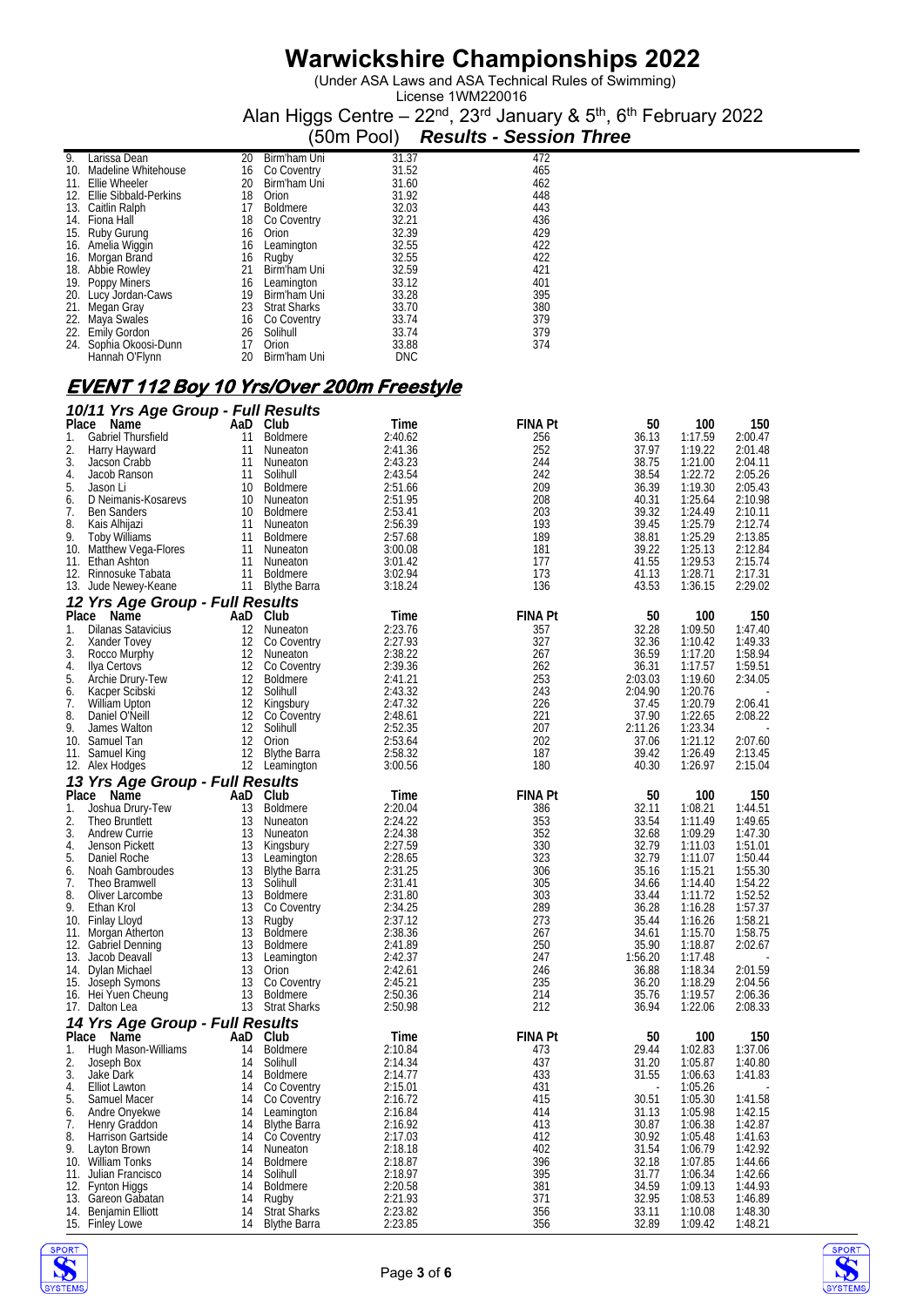(Under ASA Laws and ASA Technical Rules of Swimming)

|           |                                              |          |                                 | (50m Pool)            | <b>Results - Session Three</b> |                  |                    |                    |  |
|-----------|----------------------------------------------|----------|---------------------------------|-----------------------|--------------------------------|------------------|--------------------|--------------------|--|
|           | 16. James Marrett                            | 14       | <b>Boldmere</b>                 | 2:25.82               | 342                            | 31.78            | 1:09.22            | 1:48.28            |  |
|           | 17. Luke Healey                              | 14       | Co Coventry                     | 2:27.47               | 330                            | 33.92            | 1:11.24            | 1:49.55            |  |
|           | 18. Harry Xue<br>19. Nathan Vega Flores      | 14<br>14 | Co Coventry<br>Nuneaton         | 2:30.32<br>2:31.08    | 312<br>307                     | 33.39<br>34.03   | 1:11.57<br>1:13.20 | 1:50.88<br>1:53.27 |  |
|           | 20. Callum Farmer                            |          | 14 Nuneaton                     | 2:32.89               | 296                            | 34.77            | 1:13.17            | 1:53.31            |  |
|           | 15 Yrs Age Group - Full Results              |          |                                 |                       |                                |                  |                    |                    |  |
|           | Place Name                                   | AaD      | Club                            | Time                  | <b>FINA Pt</b>                 | 50               | 100                | 150                |  |
| 1.<br>2.  | Thomas Hudson<br>William Viney               | 15<br>15 | Nuneaton<br>Orion               | 2:05.23<br>2:08.76    | 540<br>497                     | 29.12            | 1:00.95<br>1:01.06 | 1:33.39            |  |
| 3.        | James Page                                   | 15       | Solihull                        | 2:09.18               | 492                            | 28.95            | 1:01.60            | 1:36.07            |  |
| 4.        | Louka Bramwell                               | 15       | Co Coventry                     | 2:10.02               | 482                            | 29.52            | 1:02.32            | 1:36.80            |  |
| 5.        | <b>Isaac Walton</b><br>Jay Waite             | 15<br>15 | Solihull<br>Co Coventry         | 2:11.44<br>2:12.00    | 467<br>461                     | 29.65<br>30.53   | 1:03.29<br>1:05.20 | 1:37.85<br>1:39.53 |  |
| 6.<br>7.  | Patrick Dea                                  | 15       | Co Coventry                     | 2:12.09               | 460                            | 30.40            | 1:03.48            | 1:38.63            |  |
| 8.        | Charlie Rounce                               | 15       | Leamington                      | 2:12.22               | 459                            | 30.85            | 1:04.83            |                    |  |
| 9.        | Charlie Butcher<br>10. Ned Stevens           | 15<br>15 | <b>Boldmere</b><br>Leamington   | 2:14.20<br>2:15.19    | 439<br>429                     | 30.06<br>30.71   | 1:03.91<br>1:04.87 | 1:39.86<br>1:40.80 |  |
|           | 11. Axel Martin                              | 15       | Leamington                      | 2:16.50               | 417                            | 1:41.90          | 1:05.35            |                    |  |
|           | 12. Chung Hin (Nathan) Ng                    | 15       | Solihull                        | 2:16.58               | 416                            | 30.97            | 1:05.63            | 1:41.17            |  |
|           | 13. Thomas Parry                             | 15<br>15 | <b>Boldmere</b><br>Nuneaton     | 2:16.65<br>2:17.71    | 415<br>406                     | 31.45<br>32.55   | 1:06.17<br>1:07.24 | 1:41.01<br>1:43.49 |  |
|           | 14. Braden Crabb<br>15. Lewis Morrison       | 15       | <b>Strat Sharks</b>             | 2:18.32               | 401                            | 30.11            | 1:05.40            | 1:42.49            |  |
|           | 16. Metin Ulukus                             | 15       | Perry B & TS                    | 2:18.35               | 400                            | 31.11            | 1:04.94            | 1:42.12            |  |
|           | 17. Zachary Michael                          | 15       | Orion                           | 2:22.00               | 370                            | 32.50            | 1:08.92            | 1:46.50            |  |
|           | 18. Ben Harris<br>19. George Upton           | 15<br>15 | <b>Boldmere</b><br>Kingsbury    | 2:22.14<br>2:26.51    | 369<br>337                     | 32.42<br>30.91   | 1:08.83<br>1:08.19 | 1:46.94<br>1:48.12 |  |
|           | 20. Damien Batchelor                         | 15       | Boldmere                        | 2:27.60               | 330                            | 32.90            | 1:10.16            | 1:49.21            |  |
|           | 16 Yrs/Over Age Group - Full Results         |          |                                 |                       |                                |                  |                    |                    |  |
|           | Place Name                                   | AaD      | Club                            | Time                  | <b>FINA Pt</b>                 | 50               | 100                | 150                |  |
| 1.<br>2.  | Jacob Jackson<br>Cameron Wrapson             | 24<br>16 | Orion<br>Orion                  | 1:55.74<br>1:58.78    | 684<br>633                     | 27.62<br>27.93   | 56.81<br>57.74     | 1:26.52<br>1:28.40 |  |
| 3.        | James McClure                                | 16       | Co Coventry                     | 2:00.25               | 610                            | 27.98            | 58.90              | 1:29.80            |  |
| 4.        | Oliver Morgan                                | 19       | Birm'ham Uni                    | 2:03.63               | 561                            | 28.26            | 59.87              | 1:32.77            |  |
| 5.<br>6.  | Daniel English<br>Jude Denning               | 20<br>16 | Birm'ham Uni<br><b>Boldmere</b> | 2:04.23<br>2:04.59    | 553<br>548                     | 28.72<br>29.05   | 59.40<br>1:00.07   | 1:31.52<br>1:32.78 |  |
| 7.        | Noah Southgate                               | 18       | <b>Boldmere</b>                 | 2:05.54               | 536                            | 28.55            | 1:00.18            | 1:32.47            |  |
| 8.        | Kyle Offer                                   | 18       | Co Coventry                     | 2:05.98               | 530                            | 29.33            | 1:01.44            | 1:34.64            |  |
| 9.<br>10. | Owen Perkins<br>Jack Atkins                  | 17<br>16 | Solihull<br><b>Boldmere</b>     | 2:06.11<br>2:08.19    | 529<br>503                     | 28.38<br>29.10   | 59.99<br>1:02.60   | 1:32.83<br>1:36.94 |  |
|           | 11. John Roberts                             | 19       | Kingsbury                       | 2:09.93               | 483                            | 29.87            | 1:02.98            | 1:37.39            |  |
|           | 12. Callum Rogers                            | 19       | Nuneaton                        | 2:09.99               | 483                            | 29.05            | 1:01.60            | 1:36.02            |  |
|           | 13. Liam Snook<br>14. Alexander Vega Flores  | 24<br>16 | Birm'ham Uni<br>Nuneaton        | 2:10.22<br>2:11.25    | 480<br>469                     | 28.71<br>29.50   | 1:01.21<br>1:02.98 | 1:35.31<br>1:37.40 |  |
|           | 15. Daniel Hambidge                          | 16       | Co Coventry                     | 2:11.26               | 469                            | 28.95            | 1:01.89            | 1:37.36            |  |
|           | 16. Edward Blyth                             | 16       | Orion                           | 2:11.68               | 464                            | 1:38.91          | 1:03.48            |                    |  |
|           | 17. Samuel Woodhall<br>18. Alexander Sharman | 17<br>20 | <b>Boldmere</b><br>Birm'ham Uni | 2:11.97<br>2:12.08    | 461<br>460                     | 30.03<br>28.80   | 1:03.94<br>1:02.76 | 1:38.84<br>1:37.73 |  |
|           | 19. Aidan Hogan                              | 18       | Solihull                        | 2:12.36               | 457                            | 29.38            | 1:02.96            | 1:38.80            |  |
|           | 20. Joseph Deavall                           | 17       | Leamington                      | 2:12.62               | 454                            | 29.58            | 1:03.24            | 1:37.95            |  |
|           | 21. Kieran Jarvis<br>22. Max Hitchman        | 16<br>16 | Rugby<br>Solihull               | 2:13.33<br>2:13.88    | 447<br>442                     | 29.58<br>30.21   | 1:03.48<br>1:04.93 | 1:39.12<br>1:41.12 |  |
|           | 23. Dominic Simpson                          | 16       | Nuneaton                        | 2:14.50               | 436                            | 30.56            | 1:04.73            | 1:40.03            |  |
|           | 24. Daniel Andrews                           | 17       | Co Coventry                     | 2:14.70               | 434                            | 30.11            | 1:03.82            | 1:39.82            |  |
|           | 25. Thomas Dalziel                           | 17<br>17 | Rugby<br>Co Coventry            | 2:16.53<br>2:16.55    | 416<br>416                     | 1:42.04<br>29.39 | 1:05.32<br>1:03.08 | 1:39.10            |  |
|           | 26. Hayden North<br>27. Eitan Darmon         | 16       | Co Coventry                     | 2:16.82               | 414                            | 30.27            | 1:04.39            | 1:41.32            |  |
|           | 28. Ben Atkins                               | 19       | Kingsbury                       | 2:17.47               | 408                            | 29.69            | 1:05.16            | 1:41.40            |  |
|           | 29. Yuriy Panteyev<br>30. Brian McSharry     | 16<br>18 | Rugby<br>Co Coventry            | 2:18.59<br>2:19.00    | 398<br>395                     | 29.76<br>32.04   | 1:04.19<br>1:07.41 | 1:41.50<br>1:43.95 |  |
|           | 31. Mason Crabb                              | 16       | Nuneaton                        | 2:21.32               | 376                            | 30.12            | 1:04.14            | 1:43.90            |  |
|           | 32. Philip Thies                             | 16       | Orion                           | 2:22.51               | 366                            | 30.68            | 1:07.83            | 1:45.73            |  |
|           | 33. Hadden Smith<br>Alexandru Istrate        | 19       | Co Coventry<br>19 Nuneaton      | 2:24.20<br><b>DNC</b> | 353                            | 31.70            | 1:07.50            | 1:45.15            |  |
|           | 17 Yrs/Over Age Group - Full Results         |          |                                 |                       |                                |                  |                    |                    |  |
|           | Place Name                                   | AaD      | Club                            | Time                  | <b>FINA Pt</b>                 | 50               | 100                | 150                |  |
| 1.        | Jacob Jackson                                | 24       | Orion                           | 1:55.74               | 684                            | 27.62            | 56.81              | 1:26.52            |  |
| 2.<br>3.  | Oliver Morgan<br>Daniel English              | 19<br>20 | Birm'ham Uni<br>Birm'ham Uni    | 2:03.63<br>2:04.23    | 561<br>553                     | 28.26<br>28.72   | 59.87<br>59.40     | 1:32.77<br>1:31.52 |  |
| 4.        | Noah Southgate                               | 18       | <b>Boldmere</b>                 | 2:05.54               | 536                            | 28.55            | 1:00.18            | 1:32.47            |  |
| 5.        | Kyle Offer                                   | 18       | Co Coventry                     | 2:05.98               | 530                            | 29.33            | 1:01.44            | 1:34.64            |  |
| 6.<br>7.  | Owen Perkins                                 | 17<br>19 | Solihull                        | 2:06.11<br>2:09.93    | 529<br>483                     | 28.38<br>29.87   | 59.99<br>1:02.98   | 1:32.83<br>1:37.39 |  |
| 8.        | John Roberts<br>Callum Rogers                | 19       | Kingsbury<br>Nuneaton           | 2:09.99               | 483                            | 29.05            | 1:01.60            | 1:36.02            |  |
| 9.        | Liam Snook                                   | 24       | Birm'ham Uni                    | 2:10.22               | 480                            | 28.71            | 1:01.21            | 1:35.31            |  |
|           | 10. Samuel Woodhall                          | 17       | <b>Boldmere</b>                 | 2:11.97               | 461                            | 30.03            | 1:03.94            | 1:38.84            |  |
|           | 11. Alexander Sharman<br>12. Aidan Hogan     | 20<br>18 | Birm'ham Uni<br>Solihull        | 2:12.08<br>2:12.36    | 460<br>457                     | 28.80<br>29.38   | 1:02.76<br>1:02.96 | 1:37.73<br>1:38.80 |  |
|           | 13. Joseph Deavall                           | 17       | Leamington                      | 2:12.62               | 454                            | 29.58            | 1:03.24            | 1:37.95            |  |
|           | 14. Daniel Andrews                           | 17       | Co Coventry                     | 2:14.70               | 434                            | 30.11            | 1:03.82            | 1:39.82            |  |
|           | 15. Thomas Dalziel<br>16. Hayden North       | 17<br>17 | Rugby<br>Co Coventry            | 2:16.53<br>2:16.55    | 416<br>416                     | 1:42.04<br>29.39 | 1:05.32<br>1:03.08 | 1:39.10            |  |
|           | 17. Ben Atkins                               | 19       | Kingsbury                       | 2:17.47               | 408                            | 29.69            | 1:05.16            | 1:41.40            |  |
|           | 18. Brian McSharry<br>19. Hadden Smith       | 18<br>19 | Co Coventry<br>Co Coventry      | 2:19.00               | 395<br>353                     | 32.04            | 1:07.41            | 1:43.95<br>1:45.15 |  |
|           |                                              |          |                                 | 2:24.20               |                                | 31.70            | 1:07.50            |                    |  |



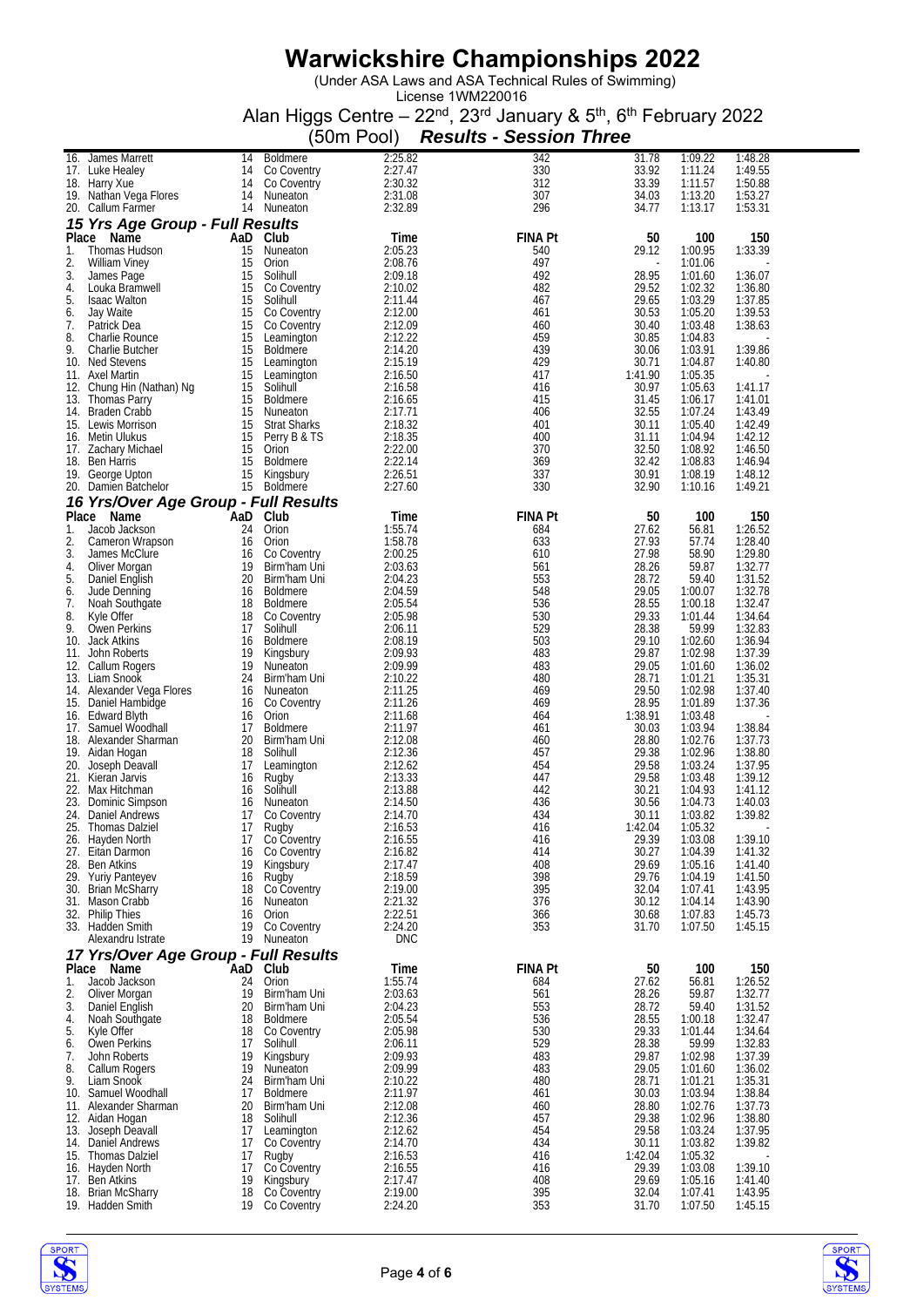(Under ASA Laws and ASA Technical Rules of Swimming)

License 1WM220016 Alan Higgs Centre – 22<sup>nd</sup>, 23<sup>rd</sup> January & 5<sup>th</sup>, 6<sup>th</sup> February 2022

(50m Pool) *Results - Session Three*

#### **EVENT 113 Women MC 10 /Over 100m Backstroke**

|          | 10/11 Yrs Age Group - Full Results            |          |                                    |       |                    |                       |                |
|----------|-----------------------------------------------|----------|------------------------------------|-------|--------------------|-----------------------|----------------|
| Place    | Name                                          |          | AaD Club                           | Class | Time               | <b>FINA Pt</b>        | 50             |
| 1.<br>2. | Rosie Grosvenor<br>Lois Ward                  | 11<br>11 | <b>Blythe Barra</b>                |       | 1:23.62<br>1:24.95 | 326<br>311            | 39.94<br>42.07 |
| 3.       | Mia Hawkins                                   | 11       | Nuneaton<br>Co Coventry            |       | 1:25.39            | 306                   | 41.33          |
| 4.       | Ellie Hull                                    | 11       | Solihull                           |       | 1:26.01            | 299                   | 41.40          |
| 5.       | Ava Hands                                     | 11       | Nuneaton                           |       | 1:27.26            | 287                   | 42.33          |
| 6.       | Amelie Bruntlett                              | 11       | Nuneaton                           |       | 1:32.42            | 241                   | 46.44          |
| 7.       | Philippa Harding                              | 11       | Leamington                         |       | 1:34.34            | 227                   | 44.72          |
| 8.       | lona Forbes                                   |          | 11 Leamington                      |       | 1:36.91            | 209                   | 46.62          |
| Place    | 12 Yrs Age Group - Full Results<br>Name       |          | AaD Club                           | Class | Time               | <b>FINA Pt</b>        | 50             |
| 1.       | Rachel Ho                                     | 12       | Orion                              |       | 1:16.18            | 431                   | 37.71          |
| 2.       | Chloe Grosvenor                               | 12       | <b>Blythe Barra</b>                |       | 1:17.16            | 415                   | 37.06          |
| 3.       | Olivia Taylor                                 | 12       | Leamington                         |       | 1:18.78            | 390                   | 38.31          |
| 4.       | Grace Moran                                   | 12       | Blythe Barra                       |       | 1:22.62            | 338                   | 39.53          |
| 5.<br>6. | Agata Scerbakova<br>Laura Tuan-Mu             | 12<br>12 | Rugby<br>Solihull                  |       | 1:22.83<br>1:22.90 | 335<br>334            | 40.14          |
| 7.       | Natasha Kui                                   | 12       | Blythe Barra                       |       | 1:23.91            | 322                   |                |
| 8.       | Keira Hull                                    | 12       | Solihull                           |       | 1:24.51            | 316                   | 40.80          |
| 9.       | Eden Hickinbottom                             | 12       | <b>Boldmere</b>                    |       | 1:24.53            | 315                   | 39.79          |
|          | 10. Grace Young                               | 12       | <b>Boldmere</b>                    |       | 1:26.01            | 299                   | 42.17          |
| 12.      | 11. Phoebe Lawton<br>Beatrice Skrypchuk       | 12<br>12 | Co Coventry<br>Co Coventry         |       | 1:26.12<br>1:26.66 | 298<br>293            | 41.39<br>41.45 |
|          | 13. Tamzin Scope                              | 12       | Co Coventry                        |       | 1:27.26            | 287                   | 41.91          |
|          | 14. Ayla Konuralp                             | 12       | Leamington                         |       | 1:28.58            | 274                   |                |
|          | 15. Amber Partridge                           | 12       | <b>Boldmere</b>                    |       | 1:28.65            | 273                   | 42.76          |
|          | 16. I illie Rose Hebb                         | 12       | Rugby                              |       | 1:29.51            | 266                   | 42.50          |
|          | 17. Freya Richardson<br>18. Ysabela Dela Cruz | 12<br>12 | <b>Boldmere</b><br>Leamington      |       | 1:29.60<br>1:29.66 | 265<br>264            | 43.03<br>43.38 |
|          | 19. Laila Mohammed                            | 12       | Co Coventry                        |       | 1:30.66            | 256                   | 43.55          |
|          | 20. Phoebe Barton-Butcher                     | 12       | Orion                              |       | 1:31.54            | 248                   | 43.14          |
|          | 21. Nicola Palmer                             | 12       | Boldmere                           |       | 1:32.05            | 244                   | 44.86          |
|          | 22. Imogen Nash                               |          | 12 Nuneaton                        |       | 1:34.21            | 228                   |                |
|          | 13 Yrs Age Group - Full Results               |          |                                    |       |                    |                       |                |
| 1.       | Place Name<br>Katie Ray                       | 13       | AaD Club<br>Co Coventry            | Class | Time<br>1:14.13    | <b>FINA Pt</b><br>468 | 50<br>36.44    |
| 2.       | Macy Ranson                                   | 13       | Solihull                           |       | 1:16.60            | 424                   | 36.61          |
| 3.       | Erin Johnson                                  | 13       | Nuneaton                           |       | 1:17.89            | 403                   | 37.73          |
| 4.       | Rebecca Millichamp                            | 13       | Nuneaton                           |       | 1:18.29            | 397                   |                |
| 5.<br>6. | <b>Willow Bevan</b><br>Freya Lane             | 13<br>13 | <b>Boldmere</b><br>Orion           |       | 1:18.47<br>1:19.11 | 394<br>385            | 37.86          |
| 7.       | Victoria Hudson                               | 13       | Nuneaton                           |       | 1:19.51            | 379                   | 38.82          |
| 8.       | <b>Erin Hawkins</b>                           | 13       | Co Coventry                        |       | 1:19.96            | 373                   | 37.98          |
| 9.       | Isla Batchelor                                | 13       | Orion                              |       | 1:20.09            | 371                   | 39.44          |
|          | 10. Mia Boaler                                | 13       | Nuneaton                           |       | 1:20.39            | 367                   |                |
|          | 11. Eve Smith<br>12. Charlotte Gower          | 13<br>13 | Co Coventry<br>Rugby               |       | 1:21.04<br>1:21.73 | 358<br>349            | 40.11<br>40.12 |
|          | 13. Martha Bullock                            | 13       | <b>Strat Sharks</b>                |       | 1:22.06            | 345                   | 39.06          |
|          | 14. Connie Lee-Sinclair                       | 13       | <b>Boldmere</b>                    |       | 1:22.51            | 339                   | 39.77          |
|          | 15. Gracie White                              | 13       | Leamington                         |       | 1:22.53            | 339                   | 40.39          |
| 16.      | Sienna Moran                                  | 13<br>13 | Rugby                              |       | 1:22.68            | 337<br>331            | 40.80<br>38.72 |
|          | 17. Freya Flowers<br>18. Emily Rotherham      | 13       | Leamington<br>Orion                |       | 1:23.18<br>1:23.42 | 328                   | 40.05          |
|          | 19. Jessica Kidd                              | 13       | Co Coventry                        |       | 1:24.18            | 319                   | 40.91          |
|          | 20. Rebecca Jones                             | 13       | Co Coventry                        |       | 1:24.49            | 316                   |                |
|          | 21. Breanna Atkins                            | 13       | Nuneaton                           |       | 1:24.79            | 313                   | 40.51          |
|          | 22. Inas Arafa<br>23. Cassie Kelly-Cooper     | 13<br>13 | Orion<br>Camp Hill SC              |       | 1:24.89<br>1:25.95 | 311<br>300            | 42.37<br>41.60 |
|          | 24. Ava Northall                              | 13       | Boldmere                           |       | 1:27.39            | 285                   | 40.79          |
|          | Lucy Blacker                                  |          | 13 Co Coventry                     |       | DQ 5               |                       |                |
|          | 14 Yrs Age Group - Full Results               |          |                                    |       |                    |                       |                |
| Place    | Name                                          | 14       | AaD Club                           | Class | Time               | <b>FINA Pt</b>        | 50<br>35.12    |
| 1.<br>2. | Magdalena Townsend<br>Adriana Machala         | 14       | Solihull<br>Co Coventry            |       | 1:12.20<br>1:12.33 | 506<br>504            | 35.40          |
| 3.       | Amelia Mahoney                                | 14       | Co Coventry                        |       | 1:13.64            | 477                   | 35.48          |
| 4.       | Lucy Matthews                                 | 14       | Rugby                              |       | 1:15.61            | 441                   | 37.06          |
| 5.       | Olivia Dougan                                 | 14       | Orion                              |       | 1:16.79            | 421                   | 36.51          |
| 6.       | Mia Emery                                     | 14       | Rugby                              |       | 1:17.18            | 415                   | 37.68          |
| 7.<br>8. | <b>Gracie Smith</b><br>Maryse Magnee          | 14<br>14 | <b>Boldmere</b><br><b>Boldmere</b> |       | 1:17.89<br>1:18.36 | 403<br>396            | 38.78<br>38.21 |
| 9.       | <b>Brooke Freer</b>                           | 14       | Orion                              |       | 1:18.59            | 393                   | 37.76          |
|          | 10. Rose Arnott                               | 14       | Boldmere                           |       | 1:19.01            | 386                   | 38.70          |
|          | 11. Erika Sheppard                            | 14       | Leamington                         |       | 1:19.06            | 386                   | 38.73          |
| 12.      | Elia Hajdus-Begiraj<br>13. Juliette Marshall  | 14<br>14 | Co Coventry<br><b>Strat Sharks</b> |       | 1:20.29<br>1:20.76 | 368<br>362            | 38.82<br>39.50 |
|          | 14. Eleanor Hazleton                          | 14       | <b>Strat Sharks</b>                |       | 1:20.81            | 361                   | 39.02          |
|          | 15. Darcy Morris                              | 14       | Rugby                              |       | 1:20.91            | 360                   | 40.35          |
|          | 16. Olivia Cain                               | 14       | Kingsbury                          |       | 1:21.17            | 356                   | 39.26          |
|          | 17. Chloe Phillips<br>18. Eleonor Maclennan   | 14<br>14 | Co Coventry<br>Camp Hill SC        |       | 1:21.25<br>1:22.45 | 355<br>340            | 38.59<br>39.84 |
|          | 19. Erin Sly                                  | 14       | <b>Boldmere</b>                    |       | 1:22.47            | 340                   | 39.52          |

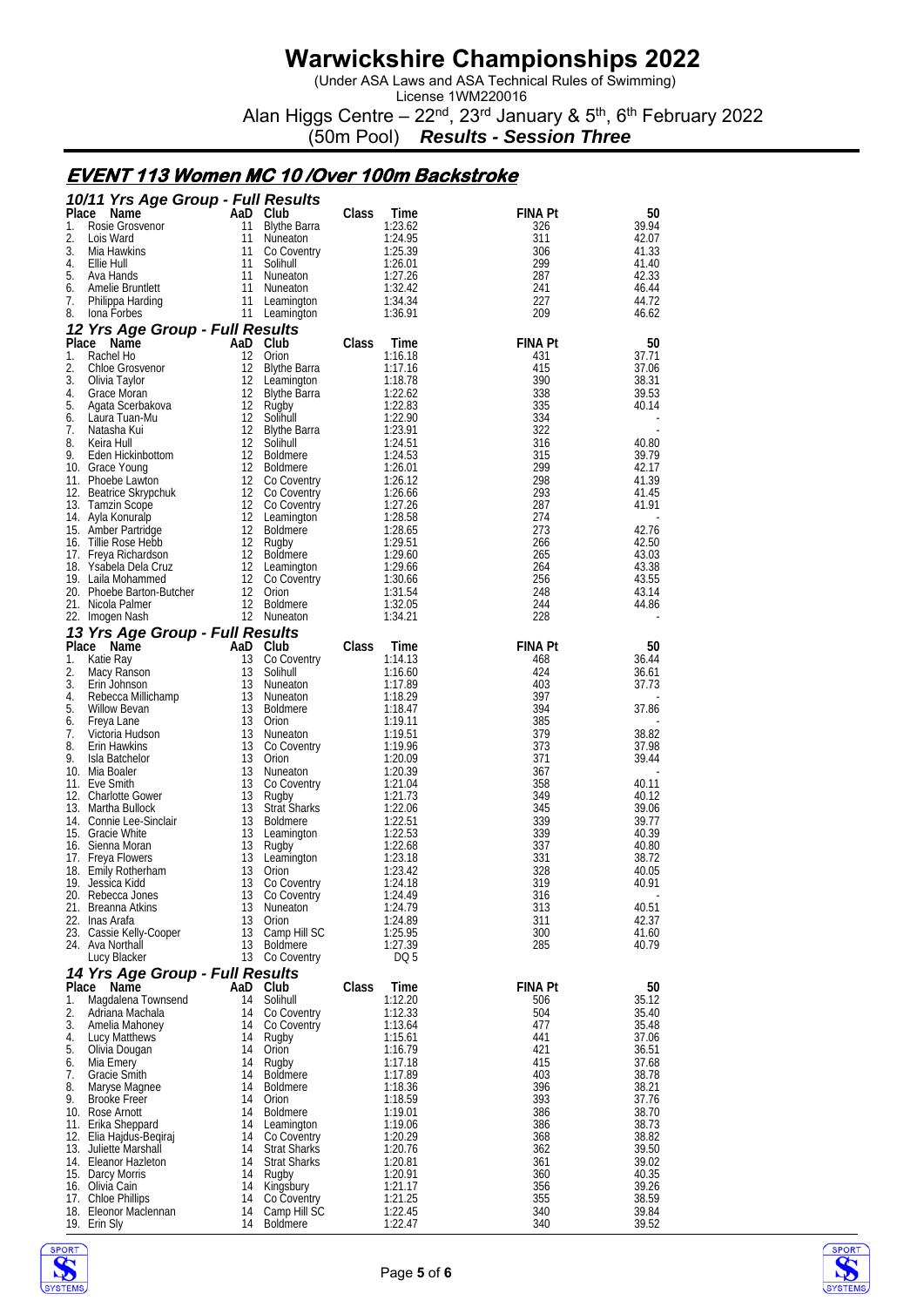(Under ASA Laws and ASA Technical Rules of Swimming)

|          |                                                                                      |           |                                    | (50m Pool) |                    | <b>Results - Session Three</b> |                |
|----------|--------------------------------------------------------------------------------------|-----------|------------------------------------|------------|--------------------|--------------------------------|----------------|
|          | 20. Rebecca Eaton                                                                    | 14        | Rugby                              |            | 1:23.01            | 333                            | 40.25          |
|          | 21. Alice Rymell                                                                     | 14        | Nuneaton                           |            | 1:23.68            | 325                            | 41.07          |
|          | 22. Ayla Goucher                                                                     | 14        | Solihull                           |            | 1:25.59            | 304                            | 41.77          |
|          | 23. Evangeline Francis                                                               | 14        | Co Coventry                        |            | 1:25.92            | 300                            | 41.25          |
|          | Lola Knightley                                                                       |           | 14 Leamington                      |            | <b>DNC</b>         |                                |                |
|          | 15 Yrs Age Group - Full Results                                                      |           |                                    |            |                    |                                |                |
|          | Place Name                                                                           | AaD Club  |                                    | Class      | Time               | <b>FINA Pt</b>                 | 50             |
| 1.       | Annabel Crees                                                                        | 15        | Leamington                         |            | 1:07.91            | 609                            | 33.51          |
| 2.       | Ella Homan                                                                           | 15        | Solihull                           |            | 1:08.62            | 590                            | 34.02          |
| 3.       | <b>Brooke Fisher</b>                                                                 | 15        | Co Coventry                        |            | 1:10.03            | 555                            | 33.73          |
| 4.       | Carys Higgins                                                                        | 15        | Perry B & TS                       |            | 1:12.59            | 498                            | 34.83          |
| 5.       | Molly Underwood                                                                      | 15        | Co Coventry                        |            | 1:15.13            | 449                            | 36.31          |
| 6.       | Zoe Sayers                                                                           | 15        | Leamington                         |            | 1:15.60            | 441                            | 35.66          |
| 7.<br>8. | Connie Palmer<br>Alice Smith                                                         | 15<br>15  | <b>Boldmere</b>                    |            | 1:16.53<br>1:17.00 | 425<br>417                     | 37.20<br>37.25 |
| 9.       | <b>Isobel Greenall</b>                                                               | 15        | Co Coventry<br><b>Strat Sharks</b> |            | 1:17.40            | 411                            | 37.62          |
|          | 10. Pippa Smyth                                                                      | 15        | Rugby                              |            | 1:17.67            | 407                            | 37.00          |
|          | 11. Amelia Kerr                                                                      | 15        | Rugby                              |            | 1:19.52            | 379                            | 39.00          |
|          | 12. Jodie Tatton                                                                     | 15        | Orion                              |            | 1:19.84            | 374                            | 38.60          |
|          | 13. Cassie Lea                                                                       | 15        | <b>Strat Sharks</b>                |            | 1:19.89            | 374                            | 38.84          |
|          | 14. Ami Rice                                                                         | 15        | Nuneaton                           |            | 1:19.94            | 373                            | 38.62          |
|          | 15. Victoria Haywood                                                                 | 15        | Nuneaton                           |            | 1:20.68            | 363                            | 39.23          |
|          | 16. Poppy Goldstone                                                                  | 15        | <b>Boldmere</b>                    |            | 1:20.81            | 361                            | 39.13          |
|          | 17. Evie Hands                                                                       | 15        | Nuneaton                           |            | 1:21.10            | 357                            | 39.50          |
|          | 17. Hannah Matthews                                                                  | 15        | Leamington                         |            | 1:21.10            | 357                            | 38.88          |
|          | 19. Rachel Dalziel                                                                   | 15        | Rugby                              |            | 1:21.22            | 356                            | 37.72          |
|          | 20. Isobelle Barker                                                                  | 15        | Kingsbury                          |            | 1:22.92            | 334                            | 39.64          |
|          | 21. Eva French                                                                       | 15        | Nuneaton                           | 10         | 1:29.54            | 265                            | 42.84          |
|          | 16 Yrs/Over Age Group - Full Results                                                 |           |                                    |            |                    |                                |                |
| 1.       | Place Name<br>Alexandra Waller                                                       | AaD<br>21 | Club<br>Birm'ham Uni               | Class      | 1 ime<br>1:05.25   | <b>FINA Pt</b><br>686          | 50<br>31.34    |
| 2.       | Charlotte Harding                                                                    | 16        | Co Coventry                        |            | 1:09.59            | 566                            | 33.25          |
| 3.       | Abi Lacey                                                                            | 20        | Birm'ham Uni                       |            | 1:09.69            | 563                            | 33.74          |
| 4.       | Madeline Whitehouse                                                                  | 16        | Co Coventry                        |            | 1:10.01            | 556                            | 34.36          |
| 5.       | <b>Charlotte Harris</b>                                                              | 19        | Birm'ham Uni                       |            | 1:10.74            | 539                            | 34.11          |
| 6.       | Hazel Macgonigal                                                                     | 19        | Birm'ham Uni                       |            | 1:11.63            | 519                            | 34.28          |
| 7.       | Larissa Dean                                                                         | 20        | Birm'ham Uni                       |            | 1:12.70            | 496                            | 35.02          |
| 8.       | Abbie Arthur                                                                         | 17        | <b>Boldmere</b>                    |            | 1:12.91            | 492                            | 34.92          |
| 9.       | Eleanor Bevan                                                                        | 16        | <b>Boldmere</b>                    |            | 1:13.25            | 485                            | 35.07          |
| 9.       | Gabriella Doughty                                                                    | 19        | Birm'ham Uni                       |            | 1:13.25            | 485                            | 34.35          |
|          | 11. Rebecca Morgan                                                                   | 21        | Birm'ham Uni                       |            | 1:13.29            | 484                            | 35.36          |
|          | 12. Beth Turrall                                                                     | 17<br>16  | Co Coventry<br>Leamington          |            | 1:13.53<br>1:13.82 | 479<br>474                     | 35.65<br>34.90 |
|          | 13. Holly Larkin<br>14. Sian James                                                   | 22        | Birm'ham Uni                       |            | 1:13.86            | 473                            |                |
|          | 15. Suzannah Klimaszewska                                                            | 20        | Birm'ham Uni                       |            | 1:14.02            | 470                            | 35.01          |
|          | 16. Ruby Gurung                                                                      | 16        | Orion                              |            | 1:14.62            | 459                            | 35.58          |
|          | 17. Harriet Troup                                                                    | 17        | Rugby                              |            | 1:15.36            | 445                            | 36.16          |
|          | 18. Poppy Miners                                                                     | 16        | Leamington                         |            | 1:15.95            | 435                            |                |
|          | 19. Keira Benwell                                                                    | 16        | Kingsbury                          |            | 1:16.02            | 434                            | 36.84          |
|          | 20. Hollie Smith                                                                     | 17        | Co Coventry                        |            | 1:16.27            | 430                            | 36.14          |
|          | 21. Lauren Jarratt                                                                   | 19        | <b>Boldmere</b>                    |            | 1:16.34            | 428                            | 37.20          |
|          | 22. Ellie Sibbald-Perkins                                                            | 18        | Orion                              |            | 1:17.14            | 415                            | 37.35          |
|          | 23. Tegan Smith                                                                      | 20        | Solihull                           |            | 1:17.35            | 412                            | 37.00          |
|          | 23. Neve Masters<br>25. Georgina Griffin                                             |           | 18 Nuneaton                        |            | 1:17.35            | 412<br>411                     | 37.84          |
|          | 26. Elyn-Grace Carreon                                                               | 17        | 16 Solihull<br>Orion               |            | 1:17.41<br>1:17.57 | 408                            | 38.21          |
|          | 27. Emily Vandamme                                                                   |           | 16 Leamington                      |            | 1:17.77            | 405                            | 37.52          |
|          | 28. Lucy Beech                                                                       |           | 16 Solihull                        |            | 1:18.06            | 401                            | 36.94          |
|          | 29. Abigail Davis                                                                    |           | 16 Solihull                        |            | 1:18.39            | 396                            | 37.06          |
|          | 30. Tori Craddock                                                                    |           | 17 Nuneaton                        |            | 1:18.93            | 388                            | 38.00          |
|          | 31. Tyler Kelly-Cooper                                                               |           | 17 Camp Hill SC                    |            | 1:19.91            | 373                            | 37.61          |
|          | 32. Maya Swales                                                                      |           | 16 Co Coventry                     |            | 1:19.99            | 372                            |                |
|          | 33. Molly Egan                                                                       | 16        | Orion                              |            | 1:20.16            | 370                            | 37.62          |
|          | 34. Jemima Jackson                                                                   | 17        | Orion                              |            | 1:21.07            | 358                            |                |
|          | Combined Result - Multi-Classification by British Para-Swimming Points<br>Place Name |           | AaD Club                           | Class      | Time               | <b>BDPoints</b>                | 50             |
|          | 1. Eva French                                                                        |           | 15 Nuneaton                        |            | 10 1:29.54         | 397                            | 42.84          |



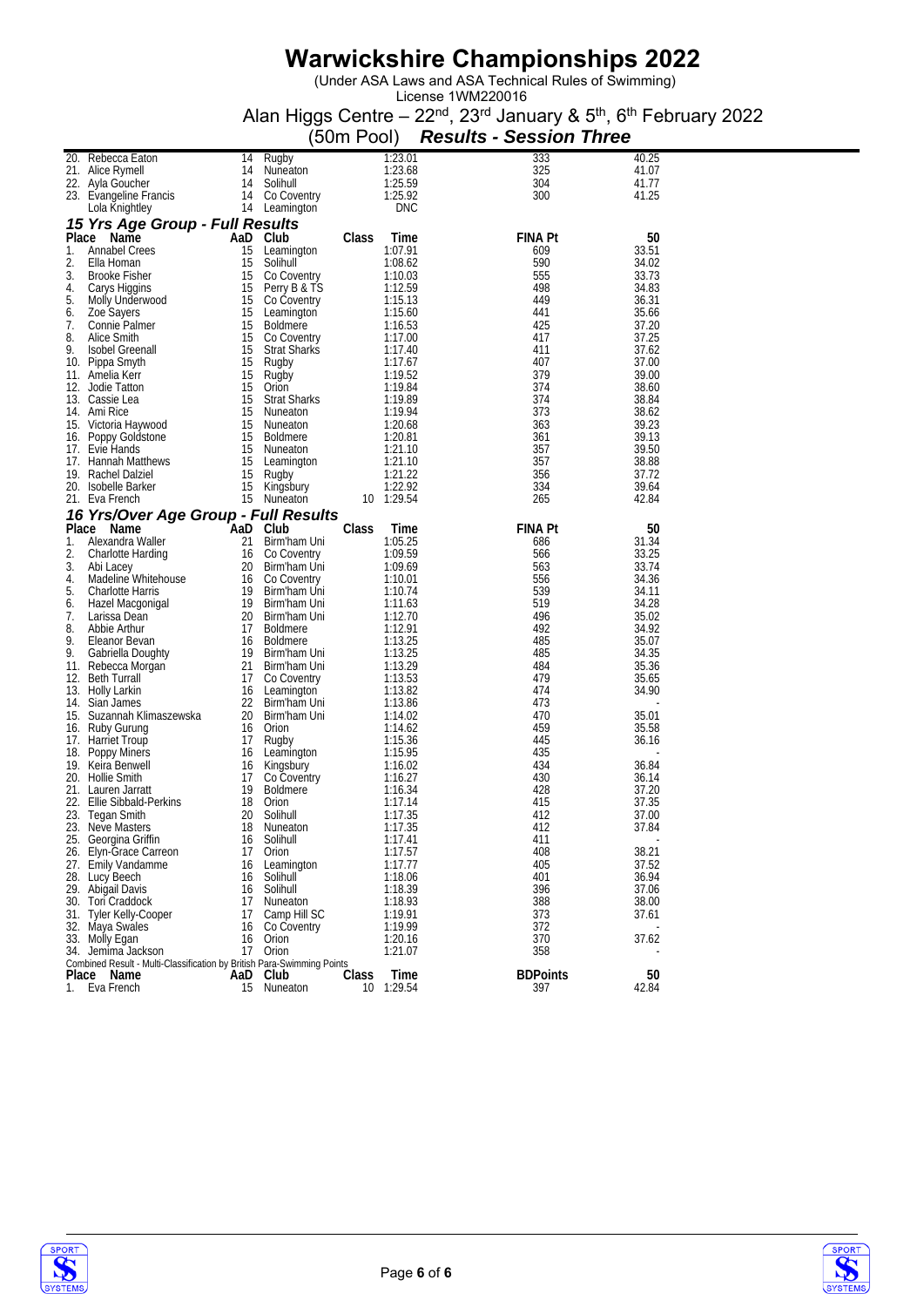(Under ASA Laws and ASA Technical Rules of Swimming) License 1WM220016

Alan Higgs Centre –  $22^{nd}$ ,  $23^{rd}$  January &  $5^{th}$ ,  $6^{th}$  February 2022

(50m Pool) *Results - Session Four*

### **EVENT 114 FINAL OF EVENT 102 Men MC 10/11 Yrs 50m Backstroke**

|            | <b>Full Results</b>       |    |              |       |                |  |  |  |  |  |
|------------|---------------------------|----|--------------|-------|----------------|--|--|--|--|--|
| Place Name |                           |    | AaD Club     | Time  | <b>FINA Pt</b> |  |  |  |  |  |
|            | Jacob Ranson              | 11 | Solihull     | 38.69 | 238            |  |  |  |  |  |
| 2.         | <b>Gabriel Thursfield</b> | 11 | Boldmere     | 39.38 | 226            |  |  |  |  |  |
| 3.         | Jacson Crabb              |    | Nuneaton     | 39.41 | 225            |  |  |  |  |  |
| 4.         | Caleb Lobo                | 11 | Blythe Barra | 39.63 | 222            |  |  |  |  |  |
| 5.         | Heath Murphy              | 11 | Nuneaton     | 40.50 | 208            |  |  |  |  |  |
| 6.         | Harry Hayward             | 11 | Nuneaton     | 40.87 | 202            |  |  |  |  |  |
| 7.         | Morgan Jenkins            |    | Leamington   | 42.45 | 180            |  |  |  |  |  |
| 8.         | Kais Alhijazi             |    | Nuneaton     | 42.76 | 176            |  |  |  |  |  |

### **EVENT 115 FINAL OF EVENT 102 Boy 12 Yrs 50m Backstroke**

|            | <b>Full Results</b>   |    |                 |       |                |  |  |  |  |  |
|------------|-----------------------|----|-----------------|-------|----------------|--|--|--|--|--|
| Place Name |                       |    | AaD Club        | Time  | <b>FINA Pt</b> |  |  |  |  |  |
|            | 1. Xander Tovey       |    | 12 Co Coventry  | 32.60 | 399            |  |  |  |  |  |
|            | 2. Dilanas Satavicius | 12 | Nuneaton        | 35.55 | 307            |  |  |  |  |  |
| 3.         | K Hung                |    | 12 Camp Hill SC | 37.80 | 255            |  |  |  |  |  |
|            | 4. Ewan Troup         |    | 12 Leamington   | 38.02 | 251            |  |  |  |  |  |
| 5.         | Ryan Phyall           |    | 12 Strat Sharks | 38.96 | 233            |  |  |  |  |  |
| 6.         | Samuel Tan            |    | Orion           | 39.35 | 226            |  |  |  |  |  |
| 7.         | Rocco Murphy          | 12 | Nuneaton        | 39.62 | 222            |  |  |  |  |  |
| 8.         | Archie Drury-Tew      |    | Boldmere        | 39.80 | 219            |  |  |  |  |  |

### **EVENT 116 FINAL OF EVENT 102 Boy 13 Yrs 50m Backstroke**

|       | <b>Full Results</b>  |     |            |       |                |  |  |  |  |  |
|-------|----------------------|-----|------------|-------|----------------|--|--|--|--|--|
| Place | Name                 | AaD | Club       | Time  | <b>FINA Pt</b> |  |  |  |  |  |
| 1.    | Theo Bramwell        | 13  | Solihull   | 33.99 | 352            |  |  |  |  |  |
| 2.    | Joshua Drury-Tew     | 13  | Boldmere   | 34.45 | 338            |  |  |  |  |  |
| 3.    | Jack Bate            | 13  | Rugby      | 35.27 | 315            |  |  |  |  |  |
| 4.    | Daniel Roche         | 13  | Leamington | 35.36 | 312            |  |  |  |  |  |
| 5.    | <b>Andrew Currie</b> | 13  | Nuneaton   | 35.51 | 308            |  |  |  |  |  |
| 6.    | Morgan Atherton      | 13  | Boldmere   | 35.71 | 303            |  |  |  |  |  |
| 7.    | Finlay Lloyd         | 13  | Rugby      | 36.31 | 288            |  |  |  |  |  |
| 8.    | <b>Tyler Cross</b>   | 13  | Leamington | 36.58 | 282            |  |  |  |  |  |

#### **EVENT 117 FINAL OF EVENT 102 Boy 14 Yrs 50m Backstroke**

|    | <b>Full Results</b> |    |                 |       |                |  |  |  |
|----|---------------------|----|-----------------|-------|----------------|--|--|--|
|    | Place Name          |    | AaD Club        | Time  | <b>FINA Pt</b> |  |  |  |
| 1. | Andre Onyekwe       | 14 | Leamington      | 30.78 | 474            |  |  |  |
|    | 2. Layton Brown     | 14 | Nuneaton        | 31.58 | 438            |  |  |  |
| 3. | Samuel Macer        |    | 14 Co Coventry  | 33.38 | 371            |  |  |  |
| 4. | Jake Dark           |    | 14 Boldmere     | 33.70 | 361            |  |  |  |
| 5. | Jensen Dance        |    | 14 Strat Sharks | 34.33 | 341            |  |  |  |
| 6. | Oliver Foster       |    | 14 Co Coventry  | 34.35 | 341            |  |  |  |
| 7. | Gareon Gabatan      | 14 | Rugby           | 34.79 | 328            |  |  |  |
| 8. | Julian Francisco    |    | 14 Solihull     | 35.12 | 319            |  |  |  |

#### **EVENT 118 FINAL OF EVENT 102 Boy 15 Yrs 50m Backstroke**

|                | <b>Full Results</b>   |      |                 |       |                |
|----------------|-----------------------|------|-----------------|-------|----------------|
|                | Place Name            | AaD. | Club            | Time  | <b>FINA Pt</b> |
| 1.             | Thomas Hudson         | 15   | Nuneaton        | 30.36 | 494            |
| 2.             | <b>Isaac Walton</b>   | 15.  | Solihull        | 31.79 | 430            |
| 3.             | Thomas Parry          | 15   | Boldmere        | 31.83 | 428            |
| 4 <sub>1</sub> | Charlie Butcher       | 15.  | Boldmere        | 31.90 | 425            |
| 5.             | Oscar Owen            |      | 15 Blythe Barra | 32.30 | 410            |
| 6.             | Alexander Bryans      | 15   | Orion           | 32.70 | 395            |
| 7.             | Luke Sargent          |      | 15 Perry B & TS | 32.79 | 392            |
| 8.             | <b>William Barnes</b> | 15   | Leamington      | 32.87 | 389            |

#### **EVENT 119 FINAL OF EVENT 102 Boy 16 Yrs/Over 50m Backstroke**

|    | <b>Full Results</b>     |     |                 |       |                |
|----|-------------------------|-----|-----------------|-------|----------------|
|    | Place Name              | AaD | Club            | Time  | <b>FINA Pt</b> |
| 1. | Oliver Morgan           | 19  | Birm'ham Uni    | 26.05 | 782            |
|    | 2. Joshua Golsby-Taylor | 18  | Leamington      | 28.03 | 627            |
| 3. | Michael Brown           |     | 20 Birm'ham Uni | 28.51 | 596            |
| 4. | Adrian Ting             |     | 20 Birm'ham Uni | 28.74 | 582            |
| 5. | Alexander Sharman       |     | 20 Birm'ham Uni | 29.70 | 527            |
| 6. | Jack Atkins             | 16  | Boldmere        | 30.01 | 511            |
| 7. | Tobiah Lowe             | 21  | Boldmere        | 30.06 | 508            |
| 8. | Alexandru Istrate       | 19  | Nuneaton        | 30.15 | 504            |



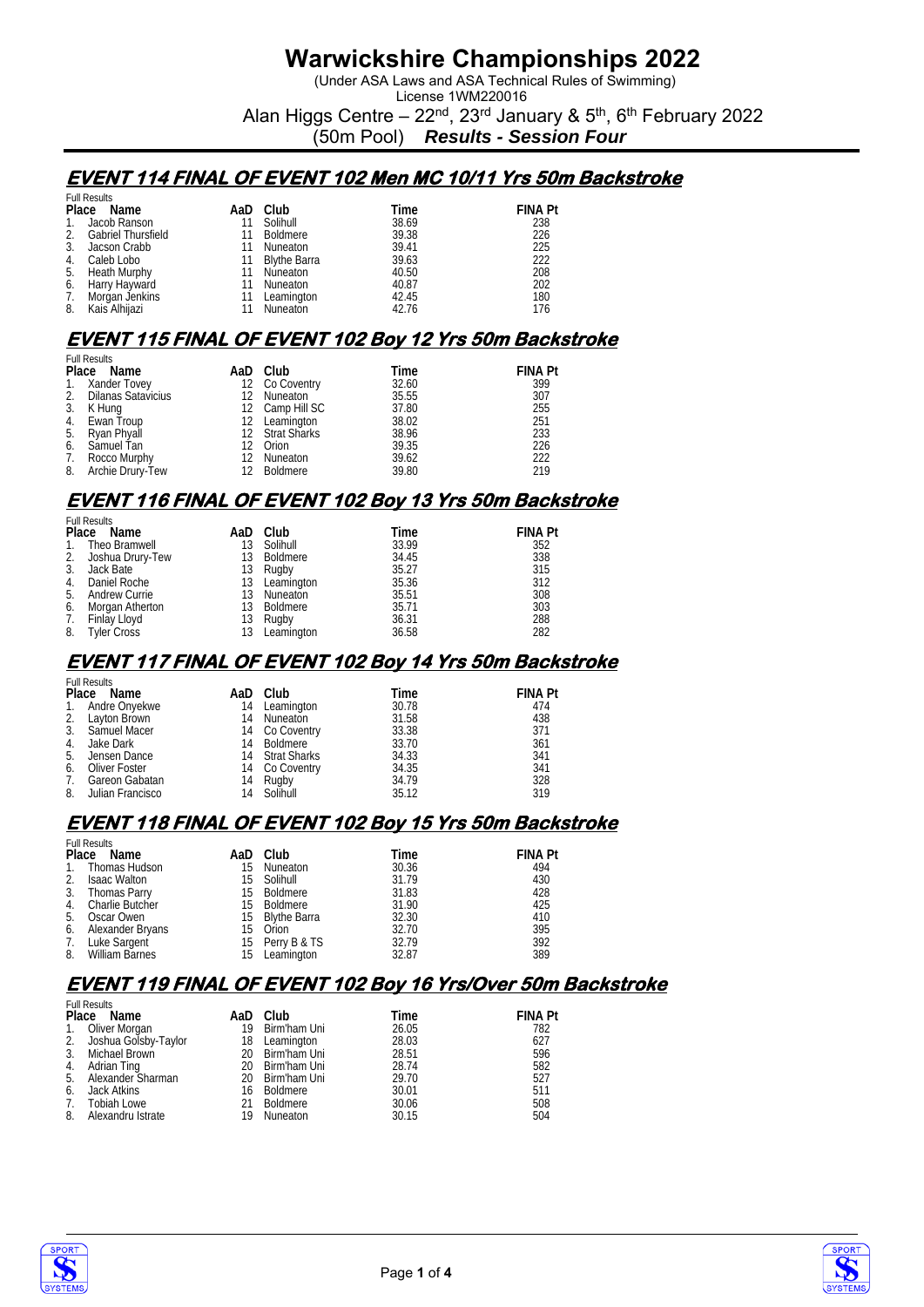(Under ASA Laws and ASA Technical Rules of Swimming) License 1WM220016

Alan Higgs Centre –  $22<sup>nd</sup>$ ,  $23<sup>rd</sup>$  January &  $5<sup>th</sup>$ ,  $6<sup>th</sup>$  February 2022

(50m Pool) *Results - Session Four*

### **EVENT 120 FINAL OF EVENT 111 Girl 10/11 Yrs 50m Butterfly**

|     | <b>Full Results</b> |     |             |       |                |
|-----|---------------------|-----|-------------|-------|----------------|
|     | Place Name          | AaD | Club        | Time  | <b>FINA Pt</b> |
| 1.  | Ellie Hull          | 11  | Solihull    | 36.73 | 294            |
| 2.  | Mia Hawkins         | 11  | Co Coventry | 36.90 | 290            |
| 3.  | Lois Ward           | 11  | Nuneaton    | 37.38 | 279            |
| 4.  | Isabella Cleary     | 11  | Leamington  | 37.90 | 267            |
|     | 5. Emilia Spence    |     | Orion       | 38.68 | 251            |
| .5. | Anastasia Crow      | 11  | Co Coventry | 38.68 | 251            |
| 7.  | Erika Middleton     |     | Rugby       | 38.93 | 247            |
| 8.  | Abigail Bell        | 10  | Co Coventry | 40.43 | 220            |

### **EVENT 121 FINAL OF EVENT 111 Girl 12 Yrs 50m Butterfly**

|                | <b>Full Results</b>  |  |                 |       |                |  |  |  |
|----------------|----------------------|--|-----------------|-------|----------------|--|--|--|
|                | Place Name           |  | AaD Club        | Time  | <b>FINA Pt</b> |  |  |  |
| $\mathbf{1}$ . | Rachel Ho            |  | 12 Orion        | 32.41 | 428            |  |  |  |
| 2.             | Natasha Kui          |  | 12 Blythe Barra | 33.44 | 389            |  |  |  |
| 3.             | Olivia Taylor        |  | 12 Leamington   | 34.64 | 350            |  |  |  |
|                | 4. Laura Tuan-Mu     |  | 12 Solihull     | 36.02 | 311            |  |  |  |
| 5.             | Agata Scerbakova     |  | 12 Rugby        | 36.20 | 307            |  |  |  |
|                | 6. Ysabela Dela Cruz |  | 12 Leamington   | 36.76 | 293            |  |  |  |
| 7.             | Phoebe Lawton        |  | 12 Co Coventry  | 36.83 | 291            |  |  |  |
| 8.             | Tillie Rose Hebb     |  | 12 Rugby        | 37.40 | 278            |  |  |  |

## **EVENT 122 FINAL OF EVENT 111 Girl 13 Yrs 50m Butterfly**

|     | <b>Full Results</b> |    |
|-----|---------------------|----|
| nı. |                     | м. |

|                |                                                                                                                           | Time                                                                                                                                           | <b>FINA Pt</b> |
|----------------|---------------------------------------------------------------------------------------------------------------------------|------------------------------------------------------------------------------------------------------------------------------------------------|----------------|
|                |                                                                                                                           | 31.42                                                                                                                                          | 470            |
|                |                                                                                                                           | 32.74                                                                                                                                          | 415            |
| Martha Bullock |                                                                                                                           | 33.29                                                                                                                                          | 395            |
|                |                                                                                                                           | 33.71                                                                                                                                          | 380            |
|                |                                                                                                                           | 34.02                                                                                                                                          | 370            |
| Willow Bevan   |                                                                                                                           | 34.88                                                                                                                                          | 343            |
| Eve Smith      |                                                                                                                           | 34.89                                                                                                                                          | 343            |
|                |                                                                                                                           | 34.95                                                                                                                                          | 341            |
|                | <b>UMBING</b><br>Place Name<br>1. Katie Ray<br>2. Victoria Hudson<br>Bonnie Mooney<br>5. Rebecca Jones<br>Emily Rotherham | AaD Club<br>13 Co Coventry<br>13 Nuneaton<br>13 Strat Sharks<br>13 Blythe Barra<br>13 Co Coventry<br>13 Boldmere<br>13 Co Coventry<br>13 Orion |                |

#### **EVENT 123 FINAL OF EVENT 111 Women MC 14 Yrs 50m Butterfly**

|    | <b>Full Results</b> |    |                |       |                |
|----|---------------------|----|----------------|-------|----------------|
|    | Place Name          |    | AaD Club       | Time  | <b>FINA Pt</b> |
|    | 1. Olivia Dougan    | 14 | Orion          | 31.89 | 449            |
|    | 2. Adriana Machala  |    | 14 Co Coventry | 32.59 | 421            |
|    | 3. Sophie Reh       |    | 14 Co Coventry | 32.75 | 415            |
|    | 4. Brooke Freer     | 14 | Orion          | 32.91 | 409            |
|    | 5. Amelia Mahoney   |    | 14 Co Coventry | 33.14 | 400            |
|    | 6. Chloe Phillips   |    | 14 Co Coventry | 33.17 | 399            |
|    | 7. Gracie Smith     |    | 14 Boldmere    | 34.16 | 365            |
| 7. | Rebecca Eaton       | 14 | Rugby          | 34.16 | 365            |

### **EVENT 124 FINAL OF EVENT 111 Girl 15 Yrs 50m Butterfly**

|    | <b>Full Results</b> |    |                 |       |                |
|----|---------------------|----|-----------------|-------|----------------|
|    | Place Name          |    | AaD Club        | Time  | <b>FINA Pt</b> |
| 1. | Carys Higgins       |    | 15 Perry B & TS | 30.85 | 496            |
| 2. | Annabel Crees       | 15 | Leamington      | 31.06 | 486            |
| 3. | Zoe Sayers          | 15 | Leamington      | 31.53 | 465            |
|    | 4. Pippa Smyth      | 15 | Rugby           | 31.76 | 455            |
| 5. | Lixu Chen           |    | 15 Leamington   | 32.43 | 427            |
| 6. | Connie Palmer       | 15 | Boldmere        | 32.92 | 408            |
| 7. | Poppy Goldstone     | 15 | Boldmere        | 33.12 | 401            |
|    | 8. Molly Underwood  |    | 15 Co Coventry  | 34.24 | 363            |

### **EVENT 125 FINAL OF EVENT 111 Girl 16 Yrs/Over 50m Butterfly**

|                | <b>Full Results</b>     |    |                 |       |                |
|----------------|-------------------------|----|-----------------|-------|----------------|
|                | Place Name              |    | AaD Club        | Time  | <b>FINA Pt</b> |
| $\mathbf{1}$ . | <b>Maddison Nuttall</b> | 18 | Leamington      | 29.63 | 560            |
| 2.             | Neola Thorpe            |    | Solihull        | 29.75 | 553            |
|                | 3. Abi Lacey            |    | 20 Birm'ham Uni | 30.01 | 539            |
| 4.             | Megan Davies            |    | 17 Co Coventry  | 30.13 | 533            |
|                | 5. Lucy Hawley          |    | 22 Birm'ham Uni | 30.28 | 525            |
| 6.             | Hazel Macgonigal        |    | 19 Birm'ham Uni | 30.55 | 511            |
| 7.             | Eleanor Bevan           |    | 16 Boldmere     | 31.09 | 485            |
|                | 8. Faith Goodliffe      |    | 22 Co Coventry  | 31.30 | 475            |



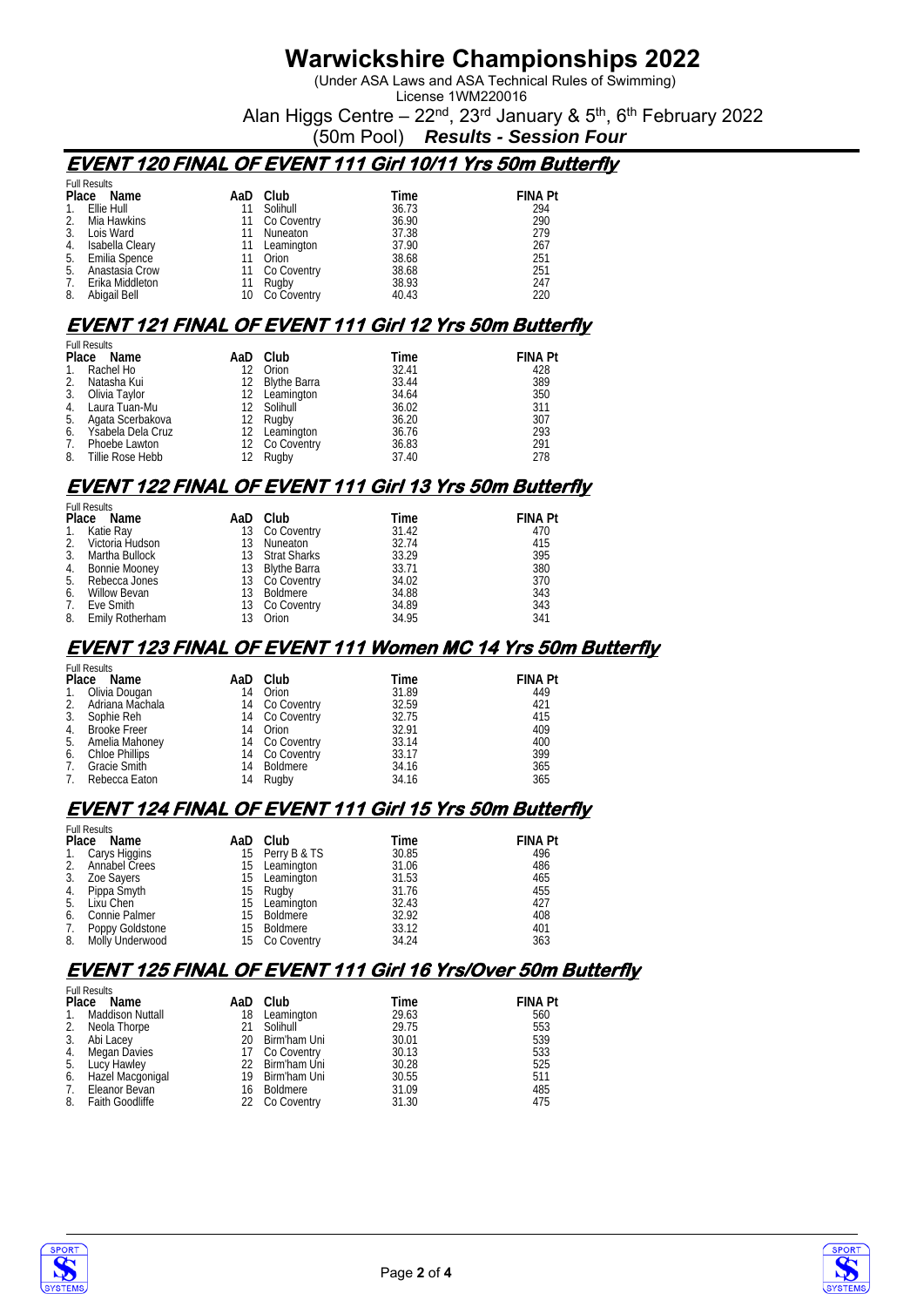(Under ASA Laws and ASA Technical Rules of Swimming) License 1WM220016

Alan Higgs Centre –  $22^{nd}$ ,  $23^{rd}$  January &  $5^{th}$ ,  $6^{th}$  February 2022

(50m Pool) *Results - Session Four*

# **EVENT 126 FINAL OF EVENT 104 Boy 10/11 Yrs 100m Butterfly**  Full Re<br>**Place**

| <b>Full Results</b>   |    |          |         |                |        |
|-----------------------|----|----------|---------|----------------|--------|
| Place<br>Name         |    | AaD Club | Time    | <b>FINA Pt</b> | 50     |
| 1. Gabriel Thursfield | 11 | Boldmere | 1:30.69 | 162            | $\sim$ |
|                       |    |          |         |                |        |

### **EVENT 127 FINAL OF EVENT 104 Boy 12 Yrs 100m Butterfly**

|    | <b>Full Results</b><br>Place<br>Name | AaD Club       | Time    | <b>FINA Pt</b> | 50    |
|----|--------------------------------------|----------------|---------|----------------|-------|
|    | 1. Xander Tovev                      | 12 Co Coventry | 1:11.98 | 325            | 33.14 |
| 2. | Dilanas Satavicius                   | Nuneaton       | 1:24.14 | 203            | 36.69 |

#### **EVENT 128 FINAL OF EVENT 104 Boy 13 Yrs 100m Butterfly**

|    | <b>Full Results</b> |      |                 |         |                |        |
|----|---------------------|------|-----------------|---------|----------------|--------|
|    | Place Name          | AaD. | Club            | Time    | <b>FINA Pt</b> | 50     |
|    | Joshua Drury-Tew    |      | Boldmere        | 1:10.13 | 351            | 33.51  |
| 2. | Theo Bruntlett      |      | Nuneaton        | 1:16.53 | 270            | 36.10  |
| 3. | Noah Gambroudes     |      | 13 Blythe Barra | 1:17.00 | 265            | 35.51  |
| 4. | Oliver Larcombe     |      | Boldmere        | 1:18.92 | 246            | 36.55  |
|    | 5. Andrew Currie    |      | <b>Nuneaton</b> | 1:25.37 | 194            | $\sim$ |

### **EVENT 129 FINAL OF EVENT 104 Boy 14 Yrs 100m Butterfly**

|    | <b>Full Results</b>    |    |                 |         |                |       |
|----|------------------------|----|-----------------|---------|----------------|-------|
|    | Place<br>Name          |    | AaD Club        | Time    | <b>FINA Pt</b> | 50    |
|    | 1. Hugh Mason-Williams | 14 | Boldmere        | 1:04.08 | 460            | 29.43 |
|    | 2. Henry Graddon       |    | 14 Blythe Barra | 1:06.40 | 414            | 31.13 |
| 3. | Joseph Box             | 14 | Solihull        | 1:06.61 | 410            | 30.87 |
|    | 4. Fynton Higgs        | 14 | Boldmere        | 1:07.75 | 390            |       |
|    | 5. Harrison Gartside   |    | 14 Co Coventry  | 1:09.34 | 363            | 32.40 |
| 6. | Julian Francisco       | 14 | Solihull        | 1:12.21 | 322            | 33.07 |
| 7. | Andre Onyekwe          | 14 | Leamington      | 1:13.35 | 307            | 32.35 |
| 8. | Gareon Gabatan         | 14 | Rugby           | 1:18.26 | 253            | 33.45 |

## **EVENT 130 FINAL OF EVENT 104 Boy 15 Yrs 100m Butterfly**

| <b>Full Results</b> |                 |         |                |       |
|---------------------|-----------------|---------|----------------|-------|
| Place Name          | AaD Club        | Time    | <b>FINA Pt</b> | 50    |
| 1. Charlie Rounce   | 15 Leamington   | 1:02.10 | 506            | 28.96 |
| 2. Thomas Hudson    | 15 Nuneaton     | 1:02.24 | 503            | 29.48 |
| 3. Thomas Parry     | 15 Boldmere     | 1:02.91 | 487            | 30.00 |
| 4. Jay Waite        | 15 Co Coventry  | 1:04.43 | 453            |       |
| 5. Patrick Dea      | 15 Co Coventry  | 1:04.98 | 442            | 30.06 |
| 6. William Viney    | 15 Orion        | 1:05.52 | 431            | 30.37 |
| 7. Louka Bramwell   | 15 Co Coventry  | 1:05.54 | 430            | 30.33 |
| 8. Luke Sargent     | 15 Perry B & TS | 1:07.14 | 400            | 31.60 |

#### **EVENT 131 FINAL OF EVENT 104 Boy 16 Yrs/Over 100m Butterfly**

|    | <b>Full Results</b> |     |                 |            |                |       |
|----|---------------------|-----|-----------------|------------|----------------|-------|
|    | Place<br>Name       | AaD | Club            | Time       | <b>FINA Pt</b> | 50    |
| 1. | Jacob Jackson       | 24  | Orion           | 55.37      | 714            | 26.12 |
| 2. | Louis McAuliffe     | 18  | Leamington      | 58.05      | 620            | 26.79 |
| 3. | Jason Herbert       |     | Leamington      | 1:00.19    | 556            | 28.17 |
| 4. | Ben Newell          | 19  | Birm'ham Uni    | 1:00.75    | 540            |       |
| 5. | Tom Garner          | 18  | Solihull        | 1:00.87    | 537            | 28.23 |
| 6. | Noah Southgate      | 18  | <b>Boldmere</b> | 1:01.52    | 520            | 28.75 |
| 7. | Alexander Sharman   | 20  | Birm'ham Uni    | 1:01.65    | 517            | 28.70 |
|    | Joseph Franklin     | 16  | Solihull        | <b>DNC</b> |                |       |

### **EVENT 132 FINAL OF EVENT 113 Girl 10/11 Yrs 100m Backstroke**

|    | <b>Full Results</b> |    |                     |         |                |                          |
|----|---------------------|----|---------------------|---------|----------------|--------------------------|
|    | Place Name          |    | AaD Club            | Time    | <b>FINA Pt</b> | 50                       |
| 1. | Rosie Grosvenor     | 11 | <b>Blythe Barra</b> | 1:20.56 | 364            | 39.19                    |
| 2. | Lois Ward           |    | Nuneaton            | 1:23.60 | 326            | 41.07                    |
| 3. | Mia Hawkins         | 11 | Co Coventry         | 1:24.41 | 317            | 41.61                    |
| 4. | Ellie Hull          |    | Solihull            | 1:26.01 | 299            | 41.25                    |
| 5. | Ava Hands           |    | Nuneaton            | 1:26.48 | 295            | $\overline{\phantom{a}}$ |
| 6. | Amelie Bruntlett    |    | Nuneaton            | 1:29.11 | 269            | 43.82                    |
| 7. | Philippa Harding    |    | Leamington          | 1:34.89 | 223            | 45.66                    |
| 8. | Iona Forbes         |    | Leamington          | 1:36.36 | 213            | 47.62                    |



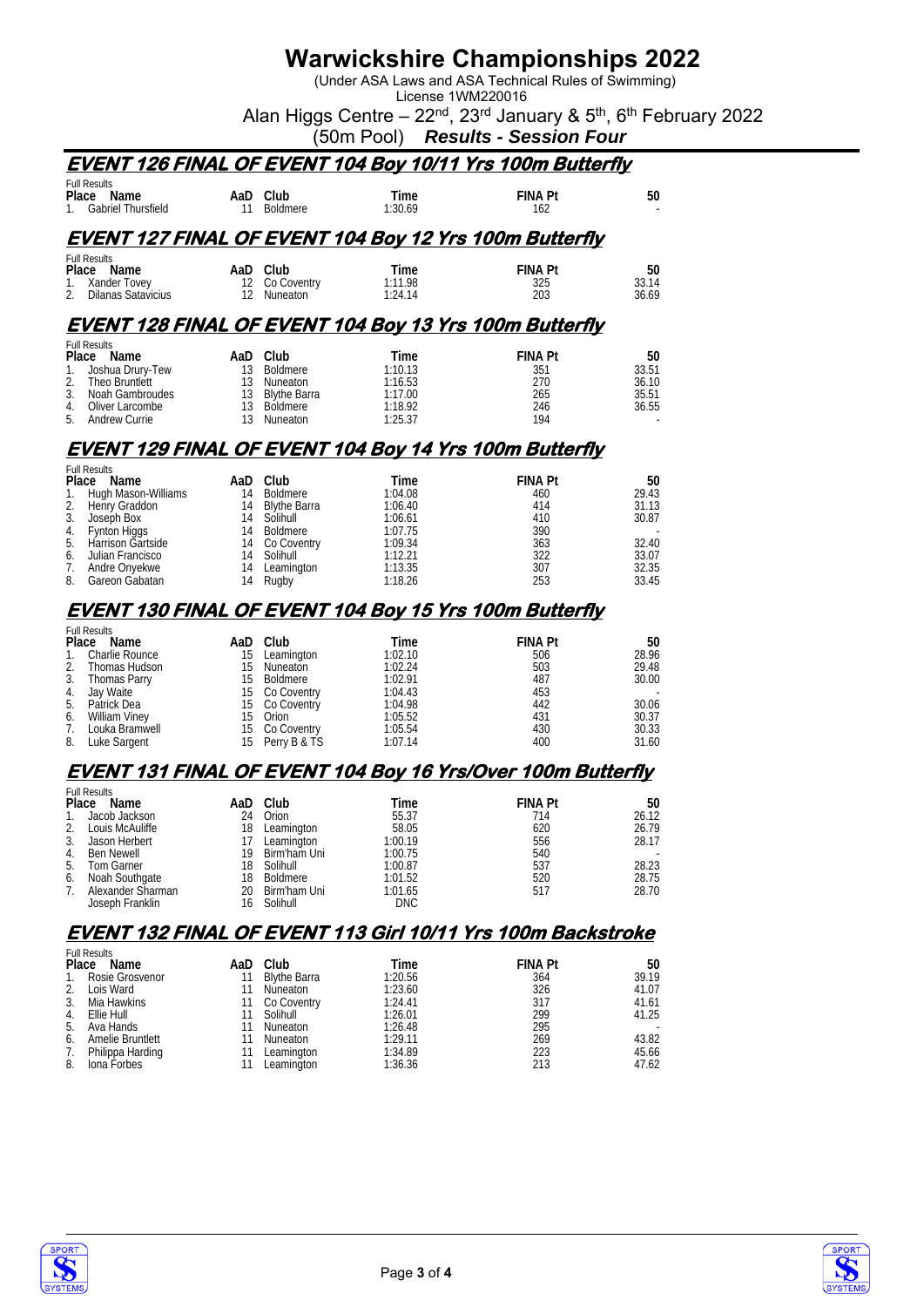(Under ASA Laws and ASA Technical Rules of Swimming) License 1WM220016

Alan Higgs Centre –  $22<sup>nd</sup>$ ,  $23<sup>rd</sup>$  January &  $5<sup>th</sup>$ ,  $6<sup>th</sup>$  February 2022

(50m Pool) *Results - Session Four*

### **EVENT 133 FINAL OF EVENT 113 Girl 12 Yrs 100m Backstroke**

|    | <b>Full Results</b> |     |                     |         |                |       |
|----|---------------------|-----|---------------------|---------|----------------|-------|
|    | Place Name          | AaD | Club                | Time    | <b>FINA Pt</b> | 50    |
|    | Rachel Ho           |     | Orion               | 1:14.78 | 456            | 37.23 |
|    | Chloe Grosvenor     |     | <b>Blythe Barra</b> | 1:16.72 | 422            | 37.38 |
| 3. | Olivia Taylor       |     | Leamington          | 1:19.97 | 373            | 38.25 |
| 4. | Natasha Kui         | 12. | Blythe Barra        | 1:21.92 | 347            | 39.27 |
| 5. | Grace Moran         |     | 12 Blythe Barra     | 1:21.94 | 346            | 39.13 |
| 6. | Agata Scerbakova    |     | Rugby               | 1:22.62 | 338            |       |
|    | Laura Tuan-Mu       |     | Solihull            | 1:22.65 | 337            | 40.00 |
| 8. | Keira Hull          |     | Solihull            | 1:24.22 | 319            | 41.74 |

### **EVENT 134 FINAL OF EVENT 113 Girl 13 Yrs 100m Backstroke**

|                | <b>Full Results</b> |     |             |         |                |       |
|----------------|---------------------|-----|-------------|---------|----------------|-------|
|                | Place Name          | AaD | Club        | Time    | <b>FINA Pt</b> | 50    |
| $\mathbf{1}$ . | Katie Ray           | 13  | Co Coventry | 1:13.22 | 486            | 36.29 |
|                | 2. Macy Ranson      | 13. | Solihull    | 1:15.26 | 447            | 36.89 |
| 3.             | Erin Johnson        | 13  | Nuneaton    | 1:16.71 | 422            | 37.43 |
| 4.             | Rebecca Millichamp  | 13  | Nuneaton    | 1:17.08 | 416            | 36.80 |
| 5.             | Willow Bevan        | 13. | Boldmere    | 1:18.34 | 396            |       |
| 6.             | Freya Lane          |     | Orion       | 1:19.95 | 373            | 38.43 |
| 7.             | Erin Hawkins        |     | Co Coventry | 1:20.75 | 362            | 38.31 |
| 8.             | Victoria Hudson     |     | Nuneaton    | 1:21.97 | 346            | 39.92 |

## **EVENT 135 FINAL OF EVENT 113 Girl 14 Yrs 100m Backstroke**

Full Results

|    | <b>FUILRESUILS</b>    |    |                |         |                |        |
|----|-----------------------|----|----------------|---------|----------------|--------|
|    | Place Name            |    | AaD Club       | Time    | <b>FINA Pt</b> | 50     |
|    | 1. Magdalena Townsend | 14 | Solihull       | 1:11.54 | 521            | 35.07  |
|    | 2. Adriana Machala    |    | 14 Co Coventry | 1:11.87 | 513            | 35.75  |
|    | 3. Amelia Mahoney     |    | 14 Co Coventry | 1:14.62 | 459            | 36.30  |
|    | 4. Lucy Matthews      |    | 14 Rugby       | 1:15.84 | 437            | 36.93  |
|    | 5. Mia Emery          |    | 14 Rugby       | 1:16.65 | 423            | 37.68  |
|    | 6. Maryse Magnee      | 14 | Boldmere       | 1:16.82 | 420            | 37.18  |
| 7. | Gracie Smith          | 14 | Boldmere       | 1:17.50 | 409            | 38.14  |
| 8. | Olivia Dougan         | 14 | Orion          | 1:18.35 | 396            | $\sim$ |
|    |                       |    |                |         |                |        |

#### **EVENT 136 FINAL OF EVENT 113 Girl 15 Yrs 100m Backstroke**

|       | <b>Full Results</b>  |    |                 |         |                |       |
|-------|----------------------|----|-----------------|---------|----------------|-------|
| Place | Name                 |    | AaD Club        | Time    | <b>FINA Pt</b> | 50    |
| 1.    | <b>Annabel Crees</b> | 15 | Leamington      | 1:06.98 | 634            | 33.58 |
|       | 2. Ella Homan        |    | 15 Solihull     | 1:08.07 | 604            | 33.45 |
| 3.    | <b>Brooke Fisher</b> |    | 15 Co Coventry  | 1:09.39 | 571            | 33.90 |
|       | 4. Carys Higgins     |    | 15 Perry B & TS | 1:12.36 | 503            | 34.51 |
|       | 5. Molly Underwood   |    | 15 Co Coventry  | 1:14.63 | 459            |       |
|       | 6. Alice Smith       |    | 15 Co Coventry  | 1:16.17 | 431            | 37.00 |
| 7.    | Connie Palmer        |    | 15 Boldmere     | 1:16.27 | 430            | 37.06 |
|       | 8. Zoe Sayers        | 15 | Leamington      | 1:18.06 | 401            | 37.39 |

#### **EVENT 137 FINAL OF EVENT 113 Girl 16 Yrs/Over 100m Backstroke**

|                | <b>Full Results</b> |     |                 |         |                |       |
|----------------|---------------------|-----|-----------------|---------|----------------|-------|
|                | Place Name          | AaD | Club            | Time    | <b>FINA Pt</b> | 50    |
| $\mathbf{1}$ . | Alexandra Waller    | 21  | Birm'ham Uni    | 1:04.45 | 712            | 31.42 |
| 2.             | Charlotte Harding   | 16  | Co Coventry     | 1:09.10 | 578            | 33.31 |
| 3.             | Abi Lacey           | 20  | Birm'ham Uni    | 1:09.86 | 559            | 34.06 |
|                | 4. Charlotte Harris | 19  | Birm'ham Uni    | 1:10.47 | 545            | 34.62 |
| 5.             | Madeline Whitehouse |     | 16 Co Coventry  | 1:10.86 | 536            | 34.43 |
| 6.             | Abbie Arthur        | 17  | <b>Boldmere</b> | 1:11.36 | 525            | 34.53 |
| 7.             | Larissa Dean        | 20. | Birm'ham Uni    | 1:11.75 | 516            | 34.47 |
| 8.             | Hazel Macgonigal    | 19  | Birm'ham Uni    | 1:12.45 | 501            | 35.02 |



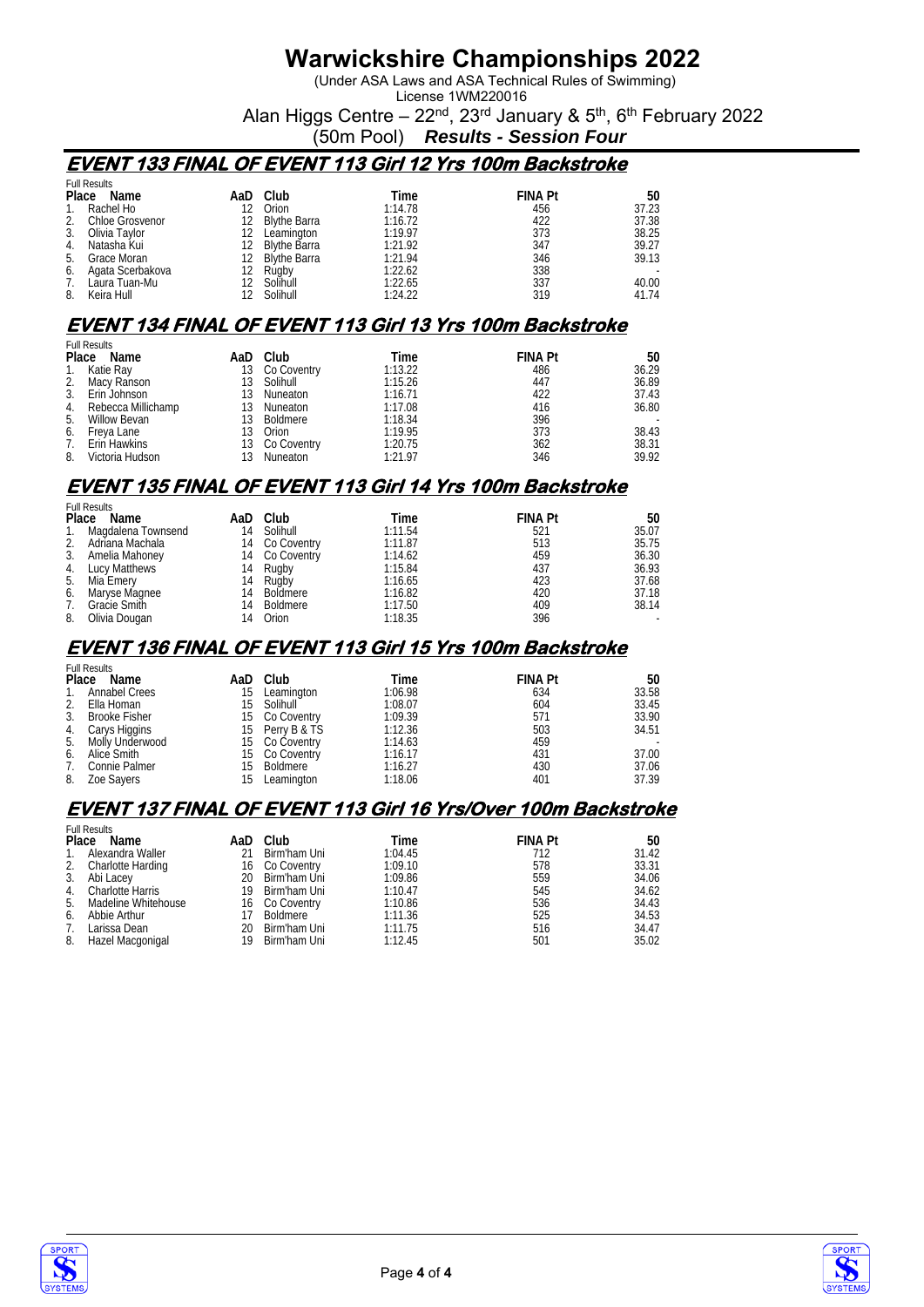(Under ASA Laws and ASA Technical Rules of Swimming)

License 1WM220016 Alan Higgs Centre – 22<sup>nd</sup>, 23<sup>rd</sup> January & 5<sup>th</sup>, 6<sup>th</sup> February 2022

(50m Pool) *Results - Session Five*

### **EVENT 201 Boy/Girl 10 Yrs/Over 400m Freestyle**

| BOY 10/11 Yrs Age Group - Full Results                                                                |                                                                                                                                                                                                                                                  |                              |                                         |                                     |                              |                              |                              |
|-------------------------------------------------------------------------------------------------------|--------------------------------------------------------------------------------------------------------------------------------------------------------------------------------------------------------------------------------------------------|------------------------------|-----------------------------------------|-------------------------------------|------------------------------|------------------------------|------------------------------|
| Place Name<br>Jacson Crabb<br>1.                                                                      |                                                                                                                                                                                                                                                  | <b>Class</b>                 | Time<br>5:29.17                         | <b>FINA Pt</b><br>298               |                              |                              |                              |
| Jacob Ranson                                                                                          | Crabb <b>Aab Club</b><br>Crabb 11 Nuneaton<br>50m 36.58 100m 1:19.85 150n<br>8anson 11 Solihull<br>50m 36.75 100m 1:19.94 150m<br>50m 36.75 100m 1:19.94 150m                                                                                    | 150m 2:03.00                 | 200m 2:45.96<br>5:40.34                 | 250m 3:27.25<br>270                 | 300m 4:09.57                 | 350m 4:51.70                 | 400m 5:29.17                 |
|                                                                                                       |                                                                                                                                                                                                                                                  | 150m 2:04.17                 | 200m 2:49.67                            | 250m 3:31.75<br>203                 | 300m 4:15.89                 | 350m 4:59.51                 | 400m 5:40.34                 |
| 3.<br>Ethan Ashton                                                                                    | 50m  40.53  100m  1:26.07                                                                                                                                                                                                                        | 150m 2:13.87                 | 6:14.38<br>200m 3:02.50                 | 250m 3:50.58                        | 300m 4:38.50                 | 350m 5:27.43                 | 400m 6:14.38                 |
| <b>BOY 12 Yrs Age Group - Full Results</b>                                                            |                                                                                                                                                                                                                                                  |                              |                                         |                                     |                              |                              |                              |
| <b>Place Name Capacity CAD Club</b><br>1. Dilanas Satavicius 12 Nuneaton                              |                                                                                                                                                                                                                                                  | Class                        | Time<br>5:06.66                         | <b>FINA Pt</b><br>369               |                              |                              |                              |
|                                                                                                       | 50m 32.49 100m 1:10.91<br>150m 1:51.08                                                                                                                                                                                                           |                              | 200m 2:30.93                            | 250m 3:10.44 300m 3:50.46           |                              | 350m 4:29.39                 | 400m 5:06.66                 |
| <b>BOY 13 Yrs Age Group - Full Results</b><br>Place Name                                              |                                                                                                                                                                                                                                                  | Class                        | Time                                    | <b>FINA Pt</b>                      |                              |                              |                              |
| 1.                                                                                                    |                                                                                                                                                                                                                                                  |                              | $\frac{1}{5}$ .04.04                    | 379                                 |                              |                              |                              |
| 2.                                                                                                    | 150m 1:46.66                                                                                                                                                                                                                                     |                              | $200m$ 2:25.87<br>5:14.39<br>200m 3.05  | 250m 3:06.14<br>342                 | 300m 3:46.58                 | 350m 4:26.22                 | 400m 5:04.04                 |
|                                                                                                       | ace Name<br>Andrew Currie 13 Nuneaton<br>Andrew Currie 13 Nuneaton<br>Daniel Roche 13 Leamington<br>50m 32.19 100m 1:08.53 150m 1<br>Daniel Roche 13 Leamington<br>50m 34.41 100m 1:13.19 150m 1<br>Joshua Drury-Tew 13 Boldmere<br>150m 1:52.48 |                              | 200m 2:33.10<br><b>DNC</b>              | 250m 3:13.48                        | 300m 3:54.74                 | 350m 4:35.01                 | 400m 5:14.39                 |
| <b>BOY 14 Yrs Age Group - Full Results</b>                                                            |                                                                                                                                                                                                                                                  |                              |                                         |                                     |                              |                              |                              |
| Place Name<br>1. Elliot Lawton 14 Co Coventry 4:41.47<br>50m 30.74 100m 1:05.55 150m 1:41.92 200m 2:1 |                                                                                                                                                                                                                                                  |                              | $1 \text{ Im}$ e<br>4:41.47             | <b>FINA Pt</b><br>477               |                              |                              |                              |
|                                                                                                       |                                                                                                                                                                                                                                                  |                              | 200m 2:18.20                            | 250m 2:54.21                        | 300m 3:30.58                 | 350m 4:06.36                 | 400m 4:41.47                 |
| 2.<br>Joseph Box<br>50m 31.46                                                                         | 14 Solihull<br>100m 1:06.06                                                                                                                                                                                                                      | 150m 1:42.65                 | 4:45.99<br>200m 2:19.41                 | 455<br>250m 2:56.39                 | 300m 3:33.34                 | 350m 4:10.86                 | 400m 4:45.99                 |
| 3.<br>Layton Brown<br>50m 31.58                                                                       | 14 Nuneaton<br>100m 1:07.01                                                                                                                                                                                                                      | 150m 1:43.85                 | 4:46.53<br>200m 2:21.13                 | 453<br>250m 2:58.40                 | 300m 3:35.26                 | 350m 4:11.77                 |                              |
| Andre Onyekwe                                                                                         | 14 Leamington                                                                                                                                                                                                                                    |                              | 4:48.33                                 | 444                                 |                              |                              | 400m 4:46.53                 |
| 50m 31.36<br>5.<br>Fynton Higgs                                                                       | 100m 1:06.52<br>14 Boldmere                                                                                                                                                                                                                      | 150m 1:43.99                 | 200m 2:21.46<br>4:48.38                 | 250m 2:58.88<br>444                 | 300m 3:36.00                 | 350m 4:13.80                 | 400m 4:48.33                 |
| 50m 31.89<br>William Tonks                                                                            | $150m -$<br>100m 1:06.62<br>14 Boldmere                                                                                                                                                                                                          |                              | 200m 2:21.45<br>4:49.21                 | 250m -<br>440                       | 300m 3:36.74                 | $350m -$                     | 400m 4:48.38                 |
| 6.<br>50m 32.36                                                                                       | 100m 1:07.75                                                                                                                                                                                                                                     | 150m 1:43.94                 | 200m 2:21.16                            | 250m 2:58.60                        | 300m 3:36.36                 | 350m 4:13.93                 | 400m 4:49.21                 |
| Samuel Macer<br>7.<br>50m 31.60                                                                       | 14 Co Coventry<br>100m 1:07.75<br>150m 1:45.08                                                                                                                                                                                                   |                              | 4:49.64<br>200m 2:22.78                 | 438<br>250m 2:59.49                 | 300m 3:36.80                 | 350m 4:14.14                 | 400m 4:49.64                 |
| 8.<br>Gareon Gabatan<br>$50m -$                                                                       | 14 Rugby<br>100m 1:07.36<br>$150m -$                                                                                                                                                                                                             |                              | 4:56.97<br>200m 2:22.90                 | 406<br>250m -                       | 300m 3:40.79                 | $350m -$                     | 400m 4:56.97                 |
| 9.<br>Henry Graddon                                                                                   | 14 Blythe Barra                                                                                                                                                                                                                                  |                              | 4:59.40                                 | 397                                 |                              |                              |                              |
| 50m 32.68<br>10. James Inshaw                                                                         | 100m 1:10.57<br>14 Solihull                                                                                                                                                                                                                      | 150m 1:48.27                 | 200m 2:25.97<br>5:13.93                 | 250m 3:05.29<br>344                 | 300m 3:44.12                 | 350m 4:23.18                 | 400m 4:59.40                 |
| 50m 32.88<br>11. Nathan Vega Flores                                                                   | 100m 1:10.99<br>14 Nuneaton                                                                                                                                                                                                                      | 150m 1:50.87                 | 200m 2:31.67<br>5:14.37                 | 250m 3:12.91<br>343                 | 300m 3:54.18                 | 350m 4:34.97                 | 400m 5:13.93                 |
| 50m 33.43                                                                                             | 100m 1:12.18<br>150m 1:52.51                                                                                                                                                                                                                     |                              | 200m 2:33.98                            | 250m 3:15.46                        | 300m 3:57.01                 | 350m 4:36.66                 | 400m 5:14.37                 |
| <b>BOY 15 Yrs Age Group - Full Results</b><br>Place Name                                              | - 'AaD Club                                                                                                                                                                                                                                      | <b>Class</b>                 | Time                                    | <b>FINA Pt</b>                      |                              |                              |                              |
| Thomas Hudson<br>1.                                                                                   | 15 Nuneaton                                                                                                                                                                                                                                      |                              | 4:29.30                                 | 545                                 |                              |                              |                              |
| 50m 29.66<br>2.<br>James Page                                                                         | 100m 1:02.46<br>15 Solihull                                                                                                                                                                                                                      | 150m 1:36.39                 | 200m 2:10.36<br>4:35.34                 | 250m 2:45.20<br>510                 | 300m 3:20.17                 | 350m 3:55.34                 | 400m 4:29.30                 |
| 50m 29.83<br><b>Isaac Walton</b><br>3.                                                                | 100m 1:03.44<br>15 Solihull                                                                                                                                                                                                                      | 150m 1:38.49                 | 200m 2:14.24<br>4:38.81                 | 250m 2:50.09<br>491                 | 300m 3:26.05                 | 350m 4:01.96                 | 400m 4:35.34                 |
| 50m 29.97                                                                                             | 100m 1:03.81                                                                                                                                                                                                                                     | 150m 1:39.51                 | 200m 2:15.50                            | 250m 2:51.56                        | 300m 3:27.34                 | 350m 4:03.79                 | 400m 4:38.81                 |
| <b>Braden Crabb</b><br>4.<br>50m 31.80                                                                | 15 Nuneaton<br>100m 1:07.51                                                                                                                                                                                                                      | 150m 1:44.03                 | 4:44.53<br>200m 2:20.98                 | 462<br>250m 2:57.48                 | 300m 3:33.57                 | 350m 4:10.83                 | 400m 4:44.53                 |
| 5.<br>Louka Bramwell<br>50m 30.21                                                                     | $\overline{\phantom{0}}$<br>15 Co Coventry<br>100m 1:04.53 150m 1:40.55                                                                                                                                                                          |                              | 4:44.71<br>200m 2:17.62                 | - 461<br>250m 2:54.52               | 300m 3:32.16                 | 350m 4:09.00                 | 400m 4:44.71                 |
| 6. Charlie Butcher                                                                                    | 15 Boldmere                                                                                                                                                                                                                                      |                              | 4:47.53                                 | 448                                 |                              |                              |                              |
| 50m 30.64<br><b>BOY 16 Yrs/Over Age Group - Full Results</b>                                          | 100m 1:06.71                                                                                                                                                                                                                                     | 150m 1:43.32                 | 200m 2:21.08                            | 250m 2:57.77                        | 300m 3:34.20                 | 350m 4:12.50                 | 400m 4:47.53                 |
| Place Name                                                                                            | AaD Club                                                                                                                                                                                                                                         | Class                        | Time                                    | <b>FINA Pt</b>                      |                              |                              |                              |
| Cameron Wrapson<br>1.<br>50m 28.86                                                                    | 16 Orion<br>100m 1:00.63                                                                                                                                                                                                                         | 150m 1:33.48                 | 4:14.56<br>200m 2:06.06                 | 646<br>250m 2:39.36                 | 300m 3:11.99                 | 350m 3:44.15                 | 400m 4:14.56                 |
| James McClure<br>2.<br>50m 28.72                                                                      | 16 Co Coventry<br>100m 1:00.16                                                                                                                                                                                                                   | 150m 1:32.45                 | 4:14.69<br>200m 2:05.54                 | 645<br>250m 2:38.74                 | 300m 3:11.87                 | 350m 3:44.11                 | 400m 4:14.69                 |
| 3.<br>Ben Newell                                                                                      | 19 Birm'ham Uni                                                                                                                                                                                                                                  |                              | 4:14.95                                 | 643                                 |                              |                              |                              |
| 50m 28.68<br>Daniel English<br>4.                                                                     | 100m 59.95<br>20 Birm'ham Uni                                                                                                                                                                                                                    | 150m 1:33.19                 | 200m 2:05.82<br>4:22.86                 | 250m 2:39.17<br>586                 | 300m 3:12.07                 | 350m 3:45.02                 | 400m 4:14.95                 |
| 50m 29.24<br>5.<br>Kyle Offer                                                                         | 100m 1:01.47<br>18 Co Coventry                                                                                                                                                                                                                   | 150m 1:34.12                 | 200m 2:07.55<br>4:26.72                 | 250m 2:41.01<br>561                 | 300m 3:15.24                 | 350m 3:49.55                 | 400m 4:22.86                 |
| 50m 29.87<br>James Abulencia                                                                          | 100m 1:02.80                                                                                                                                                                                                                                     | 150m 1:36.67                 | 200m 2:10.61                            | 250m 2:45.34                        | 300m 3:19.53                 | 350m 3:53.40                 | 400m 4:26.72                 |
| 6.                                                                                                    |                                                                                                                                                                                                                                                  |                              |                                         |                                     |                              |                              |                              |
| 50m 29.74                                                                                             | 16 Camp Hill SC<br>100m 1:02.85                                                                                                                                                                                                                  | 150m 1:36.25                 | 4:28.79<br>200m 2:10.22                 | 548<br>250m 2:44.86                 | 300m 3:19.63                 | 350m 3:54.81                 | 400m 4:28.79                 |
| Noah Southgate<br>7.<br>50m 2:46.70                                                                   | 18 Boldmere<br>100m 1:01.41                                                                                                                                                                                                                      | $150m -$                     | 4:30.73<br>200m 2:11.32                 | 537<br>250m -                       | 300m 3:21.44                 | $350m -$                     | 400m 4:30.73                 |
| Alexander Vega Flores<br>8.                                                                           | 16 Nuneaton                                                                                                                                                                                                                                      |                              | 4:35.03                                 | 512                                 |                              |                              |                              |
| 50m 29.78<br>9.<br>Callum Rogers                                                                      | 100m 1:03.17<br>19 Nuneaton                                                                                                                                                                                                                      | 150m 1:38.49                 | 200m 2:13.76<br>4:36.49                 | 250m 2:49.15<br>504                 | 300m 3:24.79                 | 350m 4:00.19                 | 400m 4:35.03                 |
| 50m 30.24<br>10. Owen Perkins<br>50m 30.17                                                            | 100m 1:03.98<br>17 Solihull<br>100m 1:04.36                                                                                                                                                                                                      | 150m 1:39.24<br>150m 1:39.55 | 200m 2:14.92<br>4:37.23<br>200m 2:15.15 | 250m 2:50.85<br>500<br>250m 2:50.72 | 300m 3:26.78<br>300m 3:25.81 | 350m 4:02.71<br>350m 4:01.06 | 400m 4:36.49<br>400m 4:37.23 |



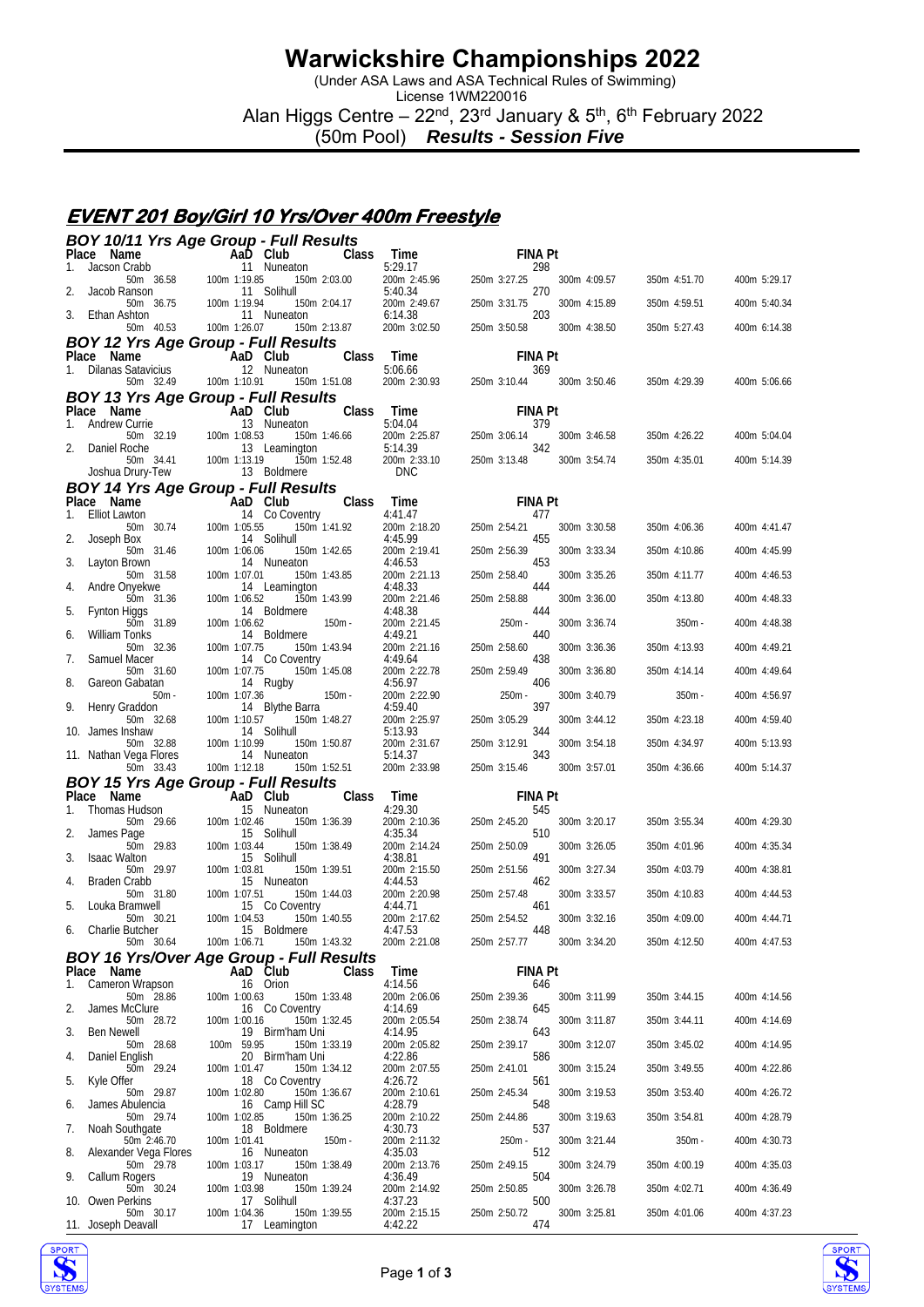(Under ASA Laws and ASA Technical Rules of Swimming)

License 1WM220016 Alan Higgs Centre – 22<sup>nd</sup>, 23<sup>rd</sup> January & 5<sup>th</sup>, 6<sup>th</sup> February 2022

(50m Pool) *Results - Session Five*

|                                    | 100m 1:04.43  150m 1:40.09                                                                                                                                                                                                                                                                                                                                                                          |                            | 300m 3:30.11                                                                                                                                                                                                                              | 350m 4:07.33 | 400m 4:42.22 |
|------------------------------------|-----------------------------------------------------------------------------------------------------------------------------------------------------------------------------------------------------------------------------------------------------------------------------------------------------------------------------------------------------------------------------------------------------|----------------------------|-------------------------------------------------------------------------------------------------------------------------------------------------------------------------------------------------------------------------------------------|--------------|--------------|
| 12. Joshua Mitchell                | 100m 1:04.43 150m 1:40.09<br>19 Strat Sharks<br>19 Strat Sharks<br>19 Strat Sharks<br>16 Rugby<br>16 Rugby<br>16 Rugby<br>16 Rugby<br>11.43.08<br>16 Rugby<br>11.43.08<br>16 11.43.08                                                                                                                                                                                                               |                            | 200m 2:16.48 250m 2:52.87<br>4:44.15 464 200m 2:17.43 250m -<br>4:52.66 425 425 425 260m 2:20.03 250m 2:57.06                                                                                                                             |              |              |
| 13. Kieran Jarvis                  |                                                                                                                                                                                                                                                                                                                                                                                                     |                            | 300m 3:30.82                                                                                                                                                                                                                              | $350m -$     | 400m 4:44.15 |
|                                    |                                                                                                                                                                                                                                                                                                                                                                                                     |                            | 300m 3:35.85                                                                                                                                                                                                                              | 350m 4:14.63 | 400m 4:52.66 |
|                                    |                                                                                                                                                                                                                                                                                                                                                                                                     |                            |                                                                                                                                                                                                                                           |              |              |
|                                    |                                                                                                                                                                                                                                                                                                                                                                                                     |                            | FINA Pt                                                                                                                                                                                                                                   |              |              |
|                                    |                                                                                                                                                                                                                                                                                                                                                                                                     |                            | 300m 3:58.21                                                                                                                                                                                                                              | 350m 4:39.06 | 400m 5:18.01 |
|                                    |                                                                                                                                                                                                                                                                                                                                                                                                     |                            |                                                                                                                                                                                                                                           |              |              |
|                                    |                                                                                                                                                                                                                                                                                                                                                                                                     |                            | 300m 4:08.06                                                                                                                                                                                                                              | 350m 4:50.31 | 400m 5:31.84 |
|                                    |                                                                                                                                                                                                                                                                                                                                                                                                     |                            | 300m 4:14.27                                                                                                                                                                                                                              | 350m 4:55.67 | 400m 5:34.54 |
|                                    | <b>GIRL 10/11 Yrs Age Group - Full Results</b><br>1. Mia Hawkins<br>1. Mia Hawkins<br>50m 36.01<br>11 Co Coventry<br>11 Solihull<br>2. Ellie Hull<br>50m 35.57<br>100m 1:16.33<br>150m 1:56.72<br>150m 1:56.72<br>150m 1:56.72<br>150m 1:58.78<br>2. 250m 2:3                                                                                                                                       |                            | 300m 4:13.01                                                                                                                                                                                                                              |              | 400m 5:37.38 |
|                                    | GIRL 12 Yrs Age Group - Full Results                                                                                                                                                                                                                                                                                                                                                                |                            |                                                                                                                                                                                                                                           | 350m 4:57.08 |              |
|                                    |                                                                                                                                                                                                                                                                                                                                                                                                     |                            | <b>FINA Pt</b>                                                                                                                                                                                                                            |              |              |
|                                    |                                                                                                                                                                                                                                                                                                                                                                                                     |                            | 399                                                                                                                                                                                                                                       |              |              |
|                                    |                                                                                                                                                                                                                                                                                                                                                                                                     |                            | 250m 3:18.58<br>300m 4:00.32<br>397                                                                                                                                                                                                       | 350m 4:41.95 | 400m 5:21.13 |
|                                    |                                                                                                                                                                                                                                                                                                                                                                                                     |                            | 300m 4:01.61                                                                                                                                                                                                                              | 350m 4:42.79 | 400m 5:21.52 |
|                                    | <b>GIFL 12 YFS Age Group - Full Results</b><br>Time<br>1. Natasha Kui and Dolub<br>1. Natasha Kui and Bythe Barra 5.:21.13<br>2. Chloe Grosvenor 12 Blythe Barra 5.:21.13<br>2. Chloe Grosvenor 12 Blythe Barra 5.:21.52<br>2. Chloe Grosvenor                                                                                                                                                      |                            | $\begin{array}{ccc}\n & 3.19.30 \\  & 3.19.30\n\end{array}$<br>200m 2:39.98<br>5:25.04<br>200m 2:38.61<br>250m <sup>2.04</sup> - 385<br>5:28.60<br>300m 4:01.83                                                                           | $350m -$     | 400m 5:21.79 |
|                                    |                                                                                                                                                                                                                                                                                                                                                                                                     |                            |                                                                                                                                                                                                                                           |              |              |
|                                    |                                                                                                                                                                                                                                                                                                                                                                                                     |                            | 300m 4:04.41                                                                                                                                                                                                                              | 350m 4:46.64 | 400m 5:25.04 |
| 50m 34.55                          |                                                                                                                                                                                                                                                                                                                                                                                                     | 200m 2:38.97               | 250m 3:22.46<br>300m 4:05.79                                                                                                                                                                                                              | 350m 4:47.93 | 400m 5:28.60 |
| Ayla Konuralp<br>6.<br>50m 37.03   | 100m 1:14.35 150m 1:56.56<br>12 Leamington<br>100m 1:19.41 150m 2:02.96                                                                                                                                                                                                                                                                                                                             | 5:41.64<br>200m 2:47.07    | 331<br>250m 3:30.97<br>300m 4:15.55                                                                                                                                                                                                       |              | 400m 5:41.64 |
| Keira Hull<br>7.                   | 12 Solihull                                                                                                                                                                                                                                                                                                                                                                                         | 5:45.57                    | 320                                                                                                                                                                                                                                       | 350m 4:59.66 |              |
|                                    | 100m 1:19.47 150m 2:03.45                                                                                                                                                                                                                                                                                                                                                                           |                            | 300m 4:19.36                                                                                                                                                                                                                              | 350m 5:04.15 | 400m 5:45.57 |
| 8.<br>Josie James                  | 50m 36.42 100m 1:19.47 150m 2:03.45<br>ames 12 Blythe Barra<br>50m 37.86 100m 1:19.54 150m<br>Moran 12 Blythe Barra<br>50m 36.57 100m 1:19.47 150m 2:04.94                                                                                                                                                                                                                                          |                            | $\begin{array}{llll} 5:45.57 & 320 \\ 200\text{m} & 2:48.67 & 250\text{m} & 3:34.30 \\ 5:46.42 & 318 & 318 \\ 200\text{m} & 2:48.14 & 250\text{m} & 3.38.89 \\ 200\text{m} & 2:51.74 & 250\text{m} & 3:38.89 \end{array}$<br>300m 4:18.26 | $350m -$     | 400m 5:46.42 |
| Grace Moran                        |                                                                                                                                                                                                                                                                                                                                                                                                     |                            |                                                                                                                                                                                                                                           |              |              |
|                                    |                                                                                                                                                                                                                                                                                                                                                                                                     |                            | 300m 4:27.33                                                                                                                                                                                                                              | 350m 5:15.25 | 400m 5:59.63 |
|                                    |                                                                                                                                                                                                                                                                                                                                                                                                     |                            | <b>FINA Pt</b>                                                                                                                                                                                                                            |              |              |
|                                    |                                                                                                                                                                                                                                                                                                                                                                                                     |                            |                                                                                                                                                                                                                                           |              |              |
|                                    |                                                                                                                                                                                                                                                                                                                                                                                                     |                            | 300m 3:49.01                                                                                                                                                                                                                              | 350m 4:28.04 | 400m 5:04.60 |
|                                    | <b>GIRL 13 Yrs Age Group - Full Results</b><br>Place Name <b>AaD Club</b> Class Time FINA P<br>1. Erin Hawkins<br>5.00 32.98 100m 1:10.70 150m 1:50.83 200m 2:30.06 250m 3:09.94<br>2. Erin Johnson 13 Nuneaton 5:05.81 462<br>2. Erin Johnson 1:1<br>100m 1.11.09<br>13 Nuneaton<br>100m 1:11.09 150m -<br>13 Nuneaton<br>100m 1:12.86 150m 1:52.70<br>13 Co Coventry<br>100m 1:12.27 150m 1:51.85 |                            | 5:05.81<br>200m 2:32.00<br>5:09.12<br>250m - 2:31.83<br>250m 3:11.55<br>250m 3:11.55<br>300m 3:51.71                                                                                                                                      | $350m -$     | 400m 5:05.81 |
| Mia Boaler<br>3.                   |                                                                                                                                                                                                                                                                                                                                                                                                     |                            |                                                                                                                                                                                                                                           | 350m 4:31.75 |              |
| 50m 34.53<br>Eve Smith<br>4.       |                                                                                                                                                                                                                                                                                                                                                                                                     | 5:10.07                    | 300m 3:51.47<br>443                                                                                                                                                                                                                       |              | 400m 5:09.12 |
| 50m 33.97                          |                                                                                                                                                                                                                                                                                                                                                                                                     | 200m 2:32.24               | 250m 3:12.05<br>300m 3:52.29                                                                                                                                                                                                              | 350m 4:31.86 | 400m 5:10.07 |
| 5.<br>Lucy Blacker<br>50m 36.13    | 13 Co Coventry<br>0 Coventry<br>150m 1:57.57<br>0 Coventry<br>150m 2:00.85<br>100m 1:15.78                                                                                                                                                                                                                                                                                                          | 5:25.24<br>200m 2:39.45    | 384<br>250m 3:20.93<br>300m 4:02.22                                                                                                                                                                                                       | 350m 4:44.74 | 400m 5:25.24 |
| Rina Ombudo<br>6.                  | 13 Co Coventry                                                                                                                                                                                                                                                                                                                                                                                      | 5:37.51                    | 343                                                                                                                                                                                                                                       |              |              |
| 50m 37.02<br>Emily Rotherham<br>7. |                                                                                                                                                                                                                                                                                                                                                                                                     |                            | 300m 4:10.90                                                                                                                                                                                                                              | 350m 4:55.38 | 400m 5:37.51 |
|                                    |                                                                                                                                                                                                                                                                                                                                                                                                     |                            |                                                                                                                                                                                                                                           |              |              |
| 50m 38.94                          |                                                                                                                                                                                                                                                                                                                                                                                                     |                            | 300m 4:20.33                                                                                                                                                                                                                              | 350m 5:04.10 | 400m 5:43.84 |
| 8.<br>Rebecca Millichamp           |                                                                                                                                                                                                                                                                                                                                                                                                     |                            |                                                                                                                                                                                                                                           |              |              |
| 50m 35.76                          | 13. 13 Corrective to the 1:8.18 Corrective of the 1:8.18 Corrective 1500 2:43.65 250m 3:27.09<br>13 Orion 1:21.40 150m 2:05.85 200m 2:50.34 250m 3:35.40<br>13 Nuneaton 5:44.59 325<br>100m 1:18.67 150m 2:03.24 200m 2:47.64 250m 3:32                                                                                                                                                             |                            | 300m 4:16.33                                                                                                                                                                                                                              | 350m 5:00.86 | 400m 5:44.59 |
|                                    | GIRL 14 Yrs Age Group - Full Results<br>Place Name <b>AaD</b> Club Class Time                                                                                                                                                                                                                                                                                                                       |                            | <b>FINA Pt</b>                                                                                                                                                                                                                            |              |              |
| Lucy Matthews<br>ч.                | 14 Rugby                                                                                                                                                                                                                                                                                                                                                                                            | 4:47.28                    | 557                                                                                                                                                                                                                                       |              |              |
| 50m 32.02<br>Maryse Magnee<br>2.   | 100m 1:07.35<br>150m 1:44.39<br>14 Boldmere                                                                                                                                                                                                                                                                                                                                                         | 200m 2:21.70<br>4:51.78    | 300m 3:35.86<br>250m 2:59.01<br>532                                                                                                                                                                                                       | 350m 4:12.56 | 400m 4:47.28 |
| 50m 32.58                          | 100m 1:08.33<br>150m 1:45.54                                                                                                                                                                                                                                                                                                                                                                        | 200m 2:23.15               | 250m 3:00.85<br>300m 3:38.01                                                                                                                                                                                                              | 350m 4:15.66 | 400m 4:51.78 |
| Rose Arnott<br>3.<br>50m 32.88     | 14 Boldmere<br>100m 1:08.70<br>150m 1:45.67                                                                                                                                                                                                                                                                                                                                                         | 4:55.60<br>200m 2:23.37    | 511<br>250m 3:01.39<br>300m 3:39.94                                                                                                                                                                                                       | 350m 4:18.29 | 400m 4:55.60 |
| Rebecca Eaton<br>4.                | 14 Rugby                                                                                                                                                                                                                                                                                                                                                                                            | 4:56.36                    | 507                                                                                                                                                                                                                                       |              |              |
| 50m 32.81                          | 100m 1:09.11<br>150m 1:46.66                                                                                                                                                                                                                                                                                                                                                                        | 200m 2:24.80               | 250m 3:03.17<br>300m 3:41.38                                                                                                                                                                                                              | 350m 4:19.96 | 400m 4:56.36 |
| Olivia Dougan<br>5.<br>50m 1:50.20 | 14 Orion<br>100m 1:10.79<br>150m 4:25.87                                                                                                                                                                                                                                                                                                                                                            | 5:01.16<br>200m 2:28.62    | 484<br>$250m -$<br>300m 3:47.00                                                                                                                                                                                                           | $350m -$     | 400m 5:01.16 |
| Gracie Smith<br>6.                 | 14 Boldmere                                                                                                                                                                                                                                                                                                                                                                                         | 5:01.61                    | 481                                                                                                                                                                                                                                       |              |              |
| 50m 33.36<br>Ruby Chudleigh<br>7.  | 100m 1:10.53<br>150m 1:48.62<br>14 Boldmere                                                                                                                                                                                                                                                                                                                                                         | 200m 2:27.27<br>5:02.25    | 250m 3:06.30<br>300m 3:45.45<br>478                                                                                                                                                                                                       | 350m 4:24.40 | 400m 5:01.61 |
| 50m 33.59                          | 100m 1:10.44<br>150m 1:49.02                                                                                                                                                                                                                                                                                                                                                                        | 200m 2:28.19               | 250m 3:07.05<br>300m 3:46.30                                                                                                                                                                                                              | 350m 4:24.95 | 400m 5:02.25 |
| Adriana Machala<br>8.<br>50m 34.65 | 14 Co Coventry<br>150m 1:51.87<br>100m 1:12.91                                                                                                                                                                                                                                                                                                                                                      | 5:05.28<br>200m 2:31.31    | 464<br>250m 3:10.09<br>300m 3:49.32                                                                                                                                                                                                       | 350m 4:28.22 | 400m 5:05.28 |
|                                    | <b>GIRL 15 Yrs Age Group - Full Results</b>                                                                                                                                                                                                                                                                                                                                                         |                            |                                                                                                                                                                                                                                           |              |              |
| Place Name                         | AaD Club                                                                                                                                                                                                                                                                                                                                                                                            | Time<br>Class              | <b>FINA Pt</b>                                                                                                                                                                                                                            |              |              |
| Ella Homan<br>1.<br>50m 30.45      | 15 Solihull<br>100m 1:04.51<br>150m 1:39.89                                                                                                                                                                                                                                                                                                                                                         | 4:36.76<br>200m 2:15.12    | 623<br>250m 2:50.52<br>300m 3:26.36                                                                                                                                                                                                       | 350m 4:02.30 | 400m 4:36.76 |
| Caitlin O'Neill<br>2.              | 15 Co Coventry                                                                                                                                                                                                                                                                                                                                                                                      | 4:49.24                    | 546                                                                                                                                                                                                                                       |              |              |
| 50m 31.63<br>Lottie Hunter<br>3.   | 100m 1:06.22<br>150m 1:42.75<br>15 Co Coventry                                                                                                                                                                                                                                                                                                                                                      | 200m 2:20.15<br>4:54.58    | 250m 2:58.01<br>300m 3:35.90<br>517                                                                                                                                                                                                       | 350m 4:13.55 | 400m 4:49.24 |
| 50m 32.79                          | 150m 1:48.01<br>100m 1:09.85                                                                                                                                                                                                                                                                                                                                                                        | 200m 2:25.72               | 300m 3:41.67<br>250m 3:03.57                                                                                                                                                                                                              | 350m 4:19.84 | 400m 4:54.58 |
| Evie Hands<br>4.<br>50m 32.22      | 15 Nuneaton<br>100m 1:08.88<br>150m 1:46.92                                                                                                                                                                                                                                                                                                                                                         | 4:57.48<br>200m 2:25.79    | 502<br>250m 3:04.67<br>300m 3:43.72                                                                                                                                                                                                       | 350m 4:21.46 | 400m 4:57.48 |
| Molly Wall<br>5.                   | 15 Rugby                                                                                                                                                                                                                                                                                                                                                                                            | 5:20.23                    | 402                                                                                                                                                                                                                                       |              |              |
| 50m 34.40<br>Lva French<br>6.      | 100m 1:14.34<br>150m 1:55.23<br>15 Nuneaton                                                                                                                                                                                                                                                                                                                                                         | 200m 2:36.53<br>10 5:31.77 | 250m 3:17.60<br>300m 3:59.01<br>362                                                                                                                                                                                                       | 350m 4:40.35 | 400m 5:20.23 |



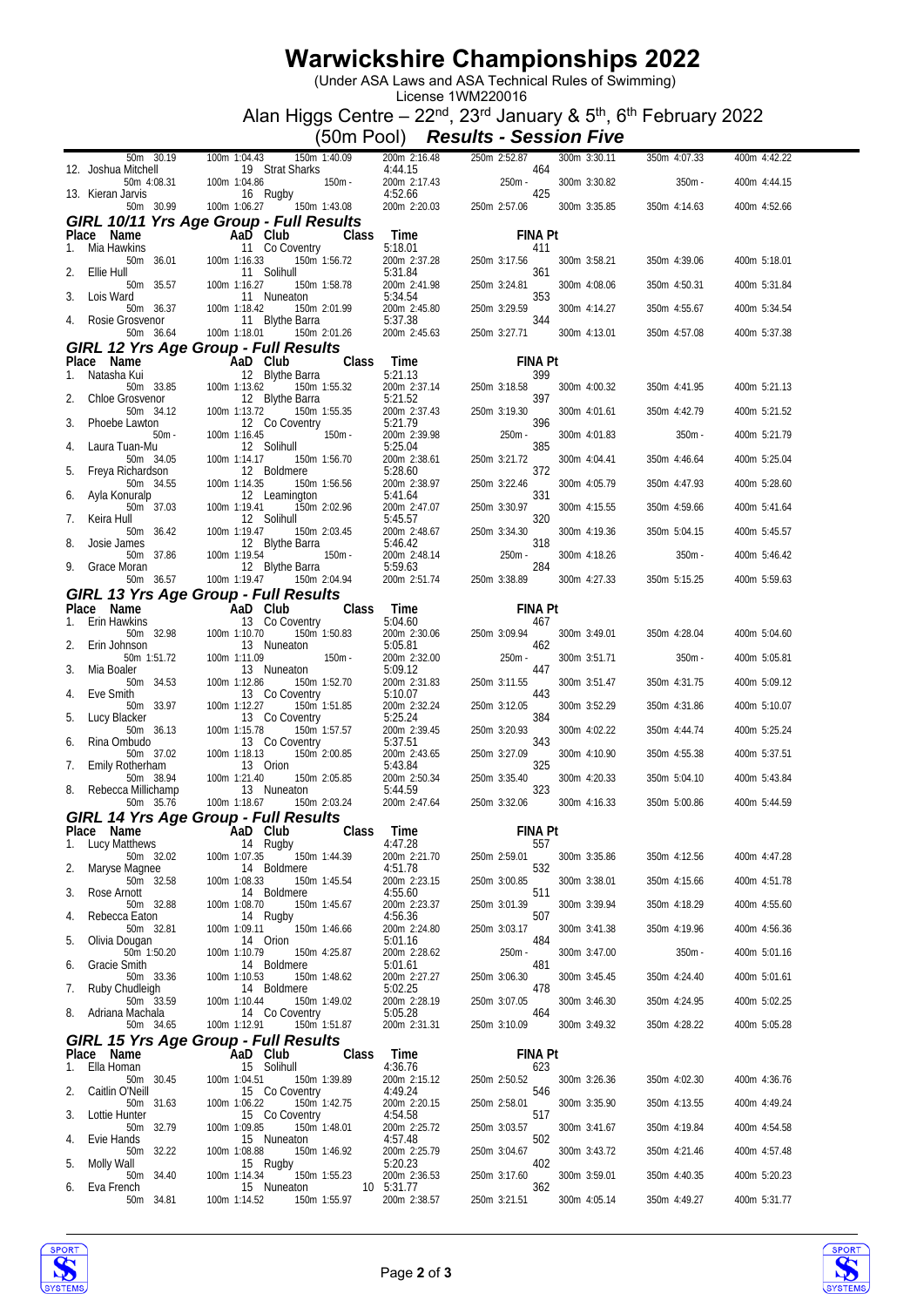(Under ASA Laws and ASA Technical Rules of Swimming)

License 1WM220016 Alan Higgs Centre – 22<sup>nd</sup>, 23<sup>rd</sup> January & 5<sup>th</sup>, 6<sup>th</sup> February 2022

(50m Pool) *Results - Session Five*

|    | GIRL 16 Yrs/Over Age Group - Full Results |                                                                                                                       |                         |                                     |              |              |  |  |  |  |  |
|----|-------------------------------------------|-----------------------------------------------------------------------------------------------------------------------|-------------------------|-------------------------------------|--------------|--------------|--|--|--|--|--|
|    |                                           | Place Name<br>1. Frances Newe 19 Birm'ham Uni<br><b>Class</b>                                                         | Time                    | and the Fil<br>FINA Pt              |              |              |  |  |  |  |  |
|    |                                           |                                                                                                                       | 4:30.82                 | 665                                 |              |              |  |  |  |  |  |
|    | 50m 31.11                                 | 100m 1:05.38<br>150m 1:39.89                                                                                          | 200m 2:14.86            | 300m 3:23.11<br>250m 2:49.31        | 350m 3:57.42 | 400m 4:30.82 |  |  |  |  |  |
| 2. | Ellie Wheeler                             | 20 Birm'ham Uni                                                                                                       | 4:39.30                 | 606                                 |              |              |  |  |  |  |  |
|    | 50m 30.82                                 | 100m 1:04.67<br>150m 1:39.48                                                                                          | 200m 2:15.27            | 250m 2:51.36<br>300m 3:27.72        | 350m 4:04.25 | 400m 4:39.30 |  |  |  |  |  |
|    | 3. Megan Davies<br>$50m -$                | 17 Co Covenity<br>50m - 100m 1:04.85                                                                                  | 4:44.44<br>200m 2:17.76 | 574<br>$250m -$<br>300m 3:32.01     | $350m -$     | 400m 4:44.44 |  |  |  |  |  |
| 4. | Morgan Brand                              | 16 Rugby                                                                                                              | 4:46.45                 | 562                                 |              |              |  |  |  |  |  |
|    | 50m 31.92                                 | 100m 1:07.31  150m 1:43.60                                                                                            | 200m 2:20.40            | 250m 2:57.17<br>300m 3:34.13        | 350m 4:10.93 | 400m 4:46.45 |  |  |  |  |  |
|    | 5. Charlotte Harding                      | 16 Co Coventry                                                                                                        | 4:47.97                 | 553                                 |              |              |  |  |  |  |  |
|    | 50m 32.45                                 | 100m 1:08.49 150m 1:45.31                                                                                             | 200m 2:22.75            | 250m 2:59.39<br>300m 3:36.72        | 350m 4:13.09 | 400m 4:47.97 |  |  |  |  |  |
| 6. | Abbie Arthur                              | 17 Boldmere                                                                                                           | 4:48.62                 | 549                                 |              |              |  |  |  |  |  |
|    | 50m 31.56                                 | 100m 1:07.53<br>150m 1:44.23                                                                                          | 200m 2:21.09            | 250m 2:58.49<br>300m 3:35.69        | 350m 4:12.69 | 400m 4:48.62 |  |  |  |  |  |
|    | 7. Evelyn Perry                           | 20 Birm'ham Uni                                                                                                       | 4:49.44                 | 545                                 |              |              |  |  |  |  |  |
|    | 50m 1:45.41                               | 100m 1:07.97<br>$150m -$                                                                                              | 200m 2:21.96            | 250m -<br>300m 3:36.88              | $350m -$     | 400m 4:49.44 |  |  |  |  |  |
| 8. | Sian James                                | 22 Birm'ham Uni                                                                                                       | 4:51.62                 | 533                                 |              |              |  |  |  |  |  |
| 9. | 50m 32.28<br>Emily Ingram                 | 100m 1:08.51 150m 1:45.57<br>17 Co Coventry                                                                           | 200m 2:22.84<br>4:55.74 | 250m 2:59.80<br>300m 3:37.59<br>511 | 350m 4:14.91 | 400m 4:51.62 |  |  |  |  |  |
|    | 50m 33.49                                 | 17 Co Cover<br>33.49 100m 1:09.54<br>150m 1:46.68                                                                     | 200m 2:24.00            | 250m 3:01.82<br>300m 3:39.80        | 350m 4:18.21 | 400m 4:55.74 |  |  |  |  |  |
|    | 10. Amelia Doughty                        | 16 Nuneaton                                                                                                           | 4:58.23                 | 498                                 |              |              |  |  |  |  |  |
|    | 50m 31.58                                 | 100m 1:07.67<br>150m 1:45.48                                                                                          | 200m 2:23.76            | 300m 3:41.11<br>250m 3:02.49        | 350m 4:20.38 | 400m 4:58.23 |  |  |  |  |  |
|    | 11. Ella Marlow                           | 17 Rugby                                                                                                              | 5:04.97                 | 466                                 |              |              |  |  |  |  |  |
|    | 50m 32.92                                 | 100m 1:09.31 150m 1:47.74                                                                                             | 200m 2:27.03            | 250m 3:06.54<br>300m 3:46.51        | 350m 4:26.15 | 400m 5:04.97 |  |  |  |  |  |
|    |                                           |                                                                                                                       | <b>DNC</b>              |                                     |              |              |  |  |  |  |  |
|    |                                           | Hannah O'Hynn<br>GIRL Combined Result - Multi-Classification by British Para-Swimming Points<br><b>AAD Club</b> Class |                         |                                     |              |              |  |  |  |  |  |
|    |                                           |                                                                                                                       | Time                    | <b>BDPoints</b>                     |              |              |  |  |  |  |  |
|    | Eva French                                | 15 Nuneaton<br>10 <sup>°</sup>                                                                                        | 5:31.77                 | 534<br>300m 4:05.14                 |              |              |  |  |  |  |  |
|    | 34.81<br>50m                              | 100m 1:14.52<br>150m 1:55.97                                                                                          | 200m 2:38.57            | 250m 3:21.51                        | 350m 4:49.27 | 400m 5:31.77 |  |  |  |  |  |



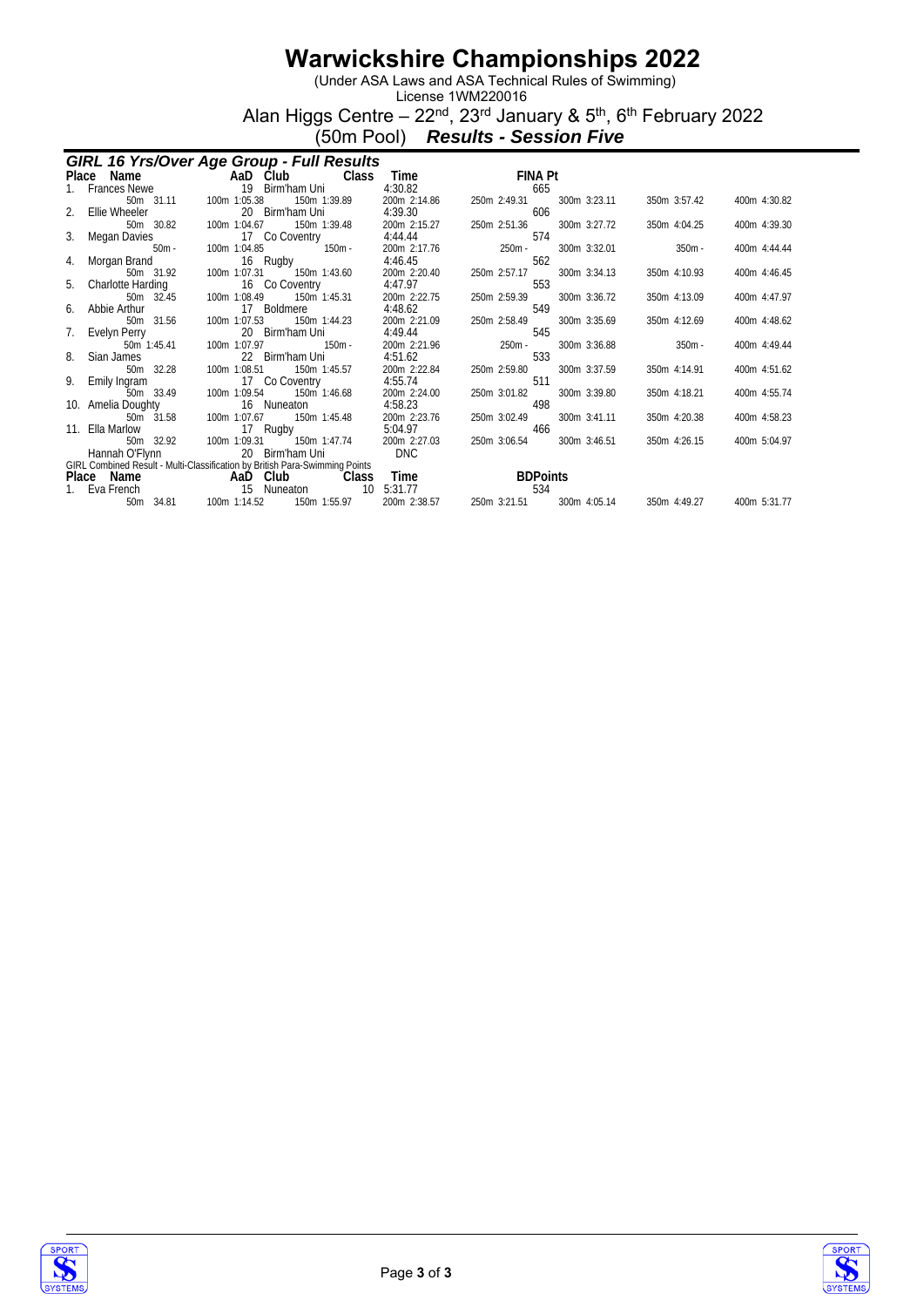(Under ASA Laws and ASA Technical Rules of Swimming)

License 1WM220016 Alan Higgs Centre – 22<sup>nd</sup>, 23<sup>rd</sup> January & 5<sup>th</sup>, 6<sup>th</sup> February 2022

(50m Pool) *Results - Session Six*

### **EVENT 202 Women MC 10 /Over 50m Breaststroke**

|             | 10/11 Yrs Age Group - Full Results                   |                |                                      |                |                       |
|-------------|------------------------------------------------------|----------------|--------------------------------------|----------------|-----------------------|
| Place<br>1. | Name                                                 | AaD Club       |                                      | Time           | FINA Pt               |
| 2.          | Emilia Spence<br>Isabella Cleary                     | 11<br>11       | Orion<br>Leamington                  | 40.10<br>44.33 | 394<br>291            |
| 3.          | Iona Forbes                                          | 11             | Leamington                           | 44.73          | 283                   |
| 4.          | Amelie Bruntlett                                     | 11             | Nuneaton                             | 45.10          | 277                   |
| 5.<br>6.    | Rosie Grosvenor                                      | 11             | <b>Blythe Barra</b>                  | 45.68          | 266<br>260            |
| 7.          | Abigail Bell<br>Tilly Farmer                         | 11             | 10 Co Coventry<br>Kingsbury          | 46.01<br>46.89 | 246                   |
| 8.          | Isla Osborne                                         | 11             | Leamington                           | 47.08          | 243                   |
| 9.          | Anastasia Crow                                       | 11             | Co Coventry                          | 48.54          | 222                   |
|             | 10. Sarah Barnes<br>11. Freya Dewing                 | 11<br>11       | Leamington<br>Co Coventry            | 48.99<br>49.45 | 216<br>210            |
|             | 12. Charlotte Austin                                 | 11             | <b>Strat Sharks</b>                  | 49.68          | 207                   |
|             | 13. Isabella Bartlett                                | 11             | <b>Strat Sharks</b>                  | 49.81          | 205                   |
|             | 13. Philippa Harding                                 |                | 11 Leamington<br>11 Co Coventry      | 49.81<br>49.90 | 205<br>204            |
|             | 15. Aashirya Budathoki<br>16. Phoebe Eaves           | 11             | Co Coventry                          | 50.02          | 203                   |
|             | 17. Beatrise Kulika                                  | 11             | Co Coventry                          | 50.30          | 199                   |
|             | 18. Poppy Parker                                     | 11             | Kingsbury                            | 50.34          | 199                   |
|             | 19. Erika Middleton<br>20. Ava Hands                 | 11<br>11       | Rugby<br>Nuneaton                    | 50.72<br>50.84 | 194<br>193            |
|             | 21. Grace Clewes                                     | 11             | Southam                              | 52.05          | 180                   |
|             | <b>Floren Smith</b>                                  |                | 10 Leamington                        | DQ 1           |                       |
|             | 12 Yrs Age Group - Full Results                      |                |                                      |                |                       |
| 1.          | Place Name<br>Olivia Taylor                          | AaD Club<br>12 | Leamington                           | Time<br>40.01  | <b>FINA Pt</b><br>396 |
| 2.          | Amber Partridge                                      | 12             | <b>Boldmere</b>                      | 40.38          | 385                   |
| 3.          | Natasha Kui                                          | 12             | <b>Blythe Barra</b>                  | 40.66          | 378                   |
| 4.          | Morgan Poole                                         | 12             | <b>Strat Sharks</b>                  | 41.38          | 358                   |
| 5.<br>6.    | Grace Moran<br>Ysabela Dela Cruz                     | 12             | <b>Blythe Barra</b><br>12 Leamington | 41.65<br>41.71 | 351<br>350            |
| 7.          | Chloe Grosvenor                                      | 12             | <b>Blythe Barra</b>                  | 41.88          | 345                   |
| 8.          | Ruby-Rosella Peace                                   | 12             | <b>Blythe Barra</b>                  | 42.02          | 342                   |
| 9.          | Eleanor Watson<br>10. Laura Tuan-Mu                  | 12             | 12 Leamington<br>Solihull            | 42.73<br>43.09 | 325<br>317            |
|             | 11. Grace Young                                      | 12             | <b>Boldmere</b>                      | 43.30          | 313                   |
|             | 12. Beatrice Skrypchuk                               | 12             | Co Coventry                          | 43.60          | 306                   |
|             | 13. Annabel Stacey                                   | 12             | <b>Strat Sharks</b>                  | 44.00          | 298<br>294            |
|             | 14. Agata Scerbakova<br>15. Sian Adams               | 12<br>12       | Rugby<br><b>Boldmere</b>             | 44.17<br>44.93 | 280                   |
|             | 16. Sophie Plimmer                                   | 12             | Solihull                             | 45.15          | 276                   |
|             | 17. Ellie Hambidge                                   | 12             | Co Coventry                          | 45.75          | 265                   |
|             | 18. Phoebe Barton-Butcher<br>19. Phoebe Lawton       | 12<br>12       | Orion<br>Co Coventry                 | 46.04<br>46.52 | 260<br>252            |
|             | 20. Nicola Palmer                                    | 12             | <b>Boldmere</b>                      | 46.60          | 251                   |
|             | 21. Harriet Dearden                                  | 12             | Nuneaton                             | 47.00          | 244                   |
|             | 22. Tammy Moss                                       | 12<br>12       | Leamington                           | 47.09<br>47.28 | 243<br>240            |
|             | 23. Megan Ridgway<br>24. Laila Mohammed              | 12             | Nuneaton<br>Co Coventry              | 48.14          | 227                   |
|             | 25. May Prytherick                                   | 12             | Solihull                             | 48.55          | 222                   |
|             | 26. Josie James                                      | 12             | Blythe Barra                         | 49.60          | 208                   |
|             | Eden Hickinbottom<br>13 Yrs Age Group - Full Results |                | 12 Boldmere                          | DNC            |                       |
| Place       | Name                                                 | AaD            | Club                                 | Time           | <b>FINA Pt</b>        |
| 1.          | Bonnie Mooney                                        | 13             | <b>Blythe Barra</b>                  | 36.32          | 530                   |
| 2.<br>3.    | Katie Ray                                            | 13<br>13       | Co Coventry                          | 38.33          | 451                   |
| 4.          | Gracie White<br>Victoria Hudson                      | 13             | Leamington<br>Nuneaton               | 38.86<br>39.12 | 433<br>424            |
| 5.          | Sienna Moran                                         | 13             | Rugby                                | 40.28          | 388                   |
| 6.          | Grace Talbot                                         | 13             | Leamington                           | 40.82          | 373                   |
| 7.<br>8.    | Rebecca Jones<br>Isabella Barnes                     | 13<br>13       | Co Coventry<br>Leamington            | 41.30<br>41.50 | 360<br>355            |
| 9.          | <b>Willow Bevan</b>                                  | 13             | <b>Boldmere</b>                      | 42.43          | 332                   |
|             | 10. Macy Ranson                                      | 13             | Solihull                             | 42.72          | 325                   |
|             | 11. Rebecca Millichamp                               | 13             | Nuneaton                             | 42.74          | 325                   |
|             | 12. Megan Russell<br>13. Isla Batchelor              | 13<br>13       | Perry B & TS<br>Orion                | 42.77<br>42.98 | 324<br>320            |
|             | 14. Maddie Richards                                  | 13             | Nuneaton                             | 44.00          | 298                   |
|             | 15. Jemima Harlin                                    | 13             | Camp Hill SC                         | 44.55          | 287                   |
|             | Amelia Earles                                        | 13             | Co Coventry                          | DQ 1           |                       |
| Place       | 14 Yrs Age Group - Full Results<br>Name              | AaD Club       |                                      | Time           | <b>FINA Pt</b>        |
| 1.          | Sophie Reh                                           | 14             | Co Coventry                          | 36.10          | 540                   |
| 2.          | Maryse Magnee                                        | 14             | <b>Boldmere</b>                      | 36.88          | 506                   |
| 3.<br>4.    | Lucy Matthews<br>Ayla Goucher                        | 14<br>14       | Rugby<br>Solihull                    | 38.40<br>39.47 | 448<br>413            |
| 5.          | Serena Newell                                        | 14             | <b>Strat Sharks</b>                  | 39.74          | 404                   |
| 6.          | Lola Knightley                                       | 14             | Leamington                           | 39.90          | 400                   |
| 7.<br>8.    | Darcy Morris<br>Olivia Dougan                        | 14<br>14       | Rugby<br>Orion                       | 40.06<br>40.26 | 395<br>389            |
|             |                                                      |                |                                      |                |                       |



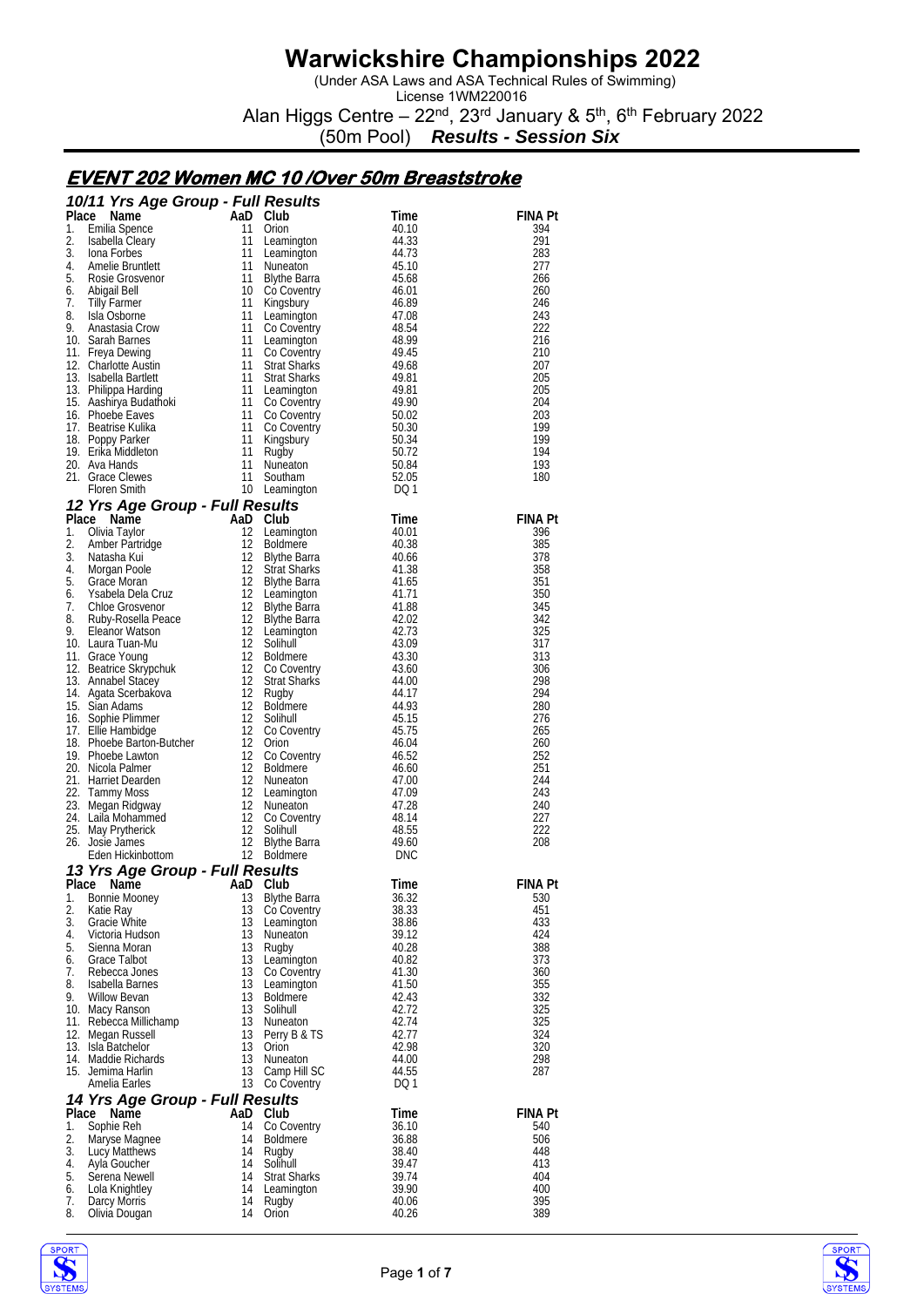(Under ASA Laws and ASA Technical Rules of Swimming)

License 1WM220016 Alan Higgs Centre – 22<sup>nd</sup>, 23<sup>rd</sup> January & 5<sup>th</sup>, 6<sup>th</sup> February 2022

|       |                                      |     |                     | (50m Pool) | <b>Results - Session Six</b> |
|-------|--------------------------------------|-----|---------------------|------------|------------------------------|
| 9.    | Mia Emery                            | 14  | Rugby               | 40.46      | 383                          |
| 9.    | Gracie Smith                         | 14  | <b>Boldmere</b>     | 40.46      | 383                          |
|       | 11. Lois Markham                     | 14  | Perry B & TS        | 41.07      | 366                          |
|       | 12. Lily Cobble                      | 14  | Co Coventry         | 41.25      | 362                          |
|       | 13. Alexandra Williams               | 14  | <b>Boldmere</b>     | 42.69      | 326                          |
|       | 14. Amelia Gray                      | 14  | <b>Boldmere</b>     | 42.91      | 321                          |
|       | 15. Emily Ralph                      | 14  | <b>Boldmere</b>     | 43.16      | 316                          |
|       | 16. Olivia Cain                      | 14  | Kingsbury           | 43.81      | 302                          |
|       | 17. Ella Gabbitas                    | 14  | Perry B & TS        | 44.63      | 285                          |
|       | Niamh Edge                           | 14  | Nuneaton            | DNC        |                              |
|       | 15 Yrs Age Group - Full Results      |     |                     |            |                              |
| Place | Name                                 | AaD | Club                | Time       | <b>FINA Pt</b>               |
| 1.    | Teia Hendley                         | 15  | Leamington          | 34.83      | 601                          |
| 2.    | Kenza Ajimi                          | 15  | Co Coventry         | 37.43      | 484                          |
| 3.    | Carys Higgins                        | 15  | Perry B & TS        | 38.48      | 446                          |
| 4.    | Rebecca Prosser                      | 15  | Blythe Barra        | 38.64      | 440                          |
| 5.    | Lottie Hunter                        | 15  | Co Coventry         | 38.86      | 433                          |
| 6.    | Grace Cooper                         | 15  | <b>Boldmere</b>     | 39.29      | 418                          |
| 7.    | Olivia Allen                         | 15  | <b>Boldmere</b>     | 39.99      | 397                          |
| 8.    | Pippa Smyth                          | 15  | Rugby               | 40.03      | 396                          |
| 9.    | Alice Smith                          | 15  | Co Coventry         | 40.63      | 378                          |
|       | 10. Phoebe Mooney                    | 15  | <b>Blythe Barra</b> | 40.81      | 373                          |
|       | 16 Yrs/Over Age Group - Full Results |     |                     |            |                              |
|       | Place<br>Name                        | AaD | Club                | Time       | <b>FINA Pt</b>               |
| 1.    | Maddison Nuttall                     | 18  | Leamington          | 35.33      | 576                          |
| 2.    | Aoife Marley                         | 20  | Birm'ham Uni        | 35.62      | 562                          |
| 3.    | Halli Woodhead                       | 18  | Co Coventry         | 35.84      | 551                          |
| 4.    | Eva Spence                           | 16  | Orion               | 35.89      | 549                          |
| 4.    | Ellie Harsant                        | 18  | <b>Strat Sharks</b> | 35.89      | 549                          |
| 6.    | Ella Murphy                          | 20  | Birm'ham Uni        | 36.14      | 538                          |
| 7.    | Niamh Mold                           | 17  | <b>Boldmere</b>     | 36.35      | 529                          |
| 8.    | Morgan Brand                         | 16  | Rugby               | 36.54      | 520                          |
| 9.    | Ellie Deaner                         | 18  | <b>Strat Sharks</b> | 37.51      | 481                          |
|       | 10. Amelia Wiggin                    |     | 16 Leamington       | 37.85      | 468                          |
|       | 11. Poppy Miners                     | 16  | Leamington          | 38.11      | 459                          |
|       | 12. Amelia Doughty                   | 16  | Nuneaton            | 38.25      | 454                          |
|       | 13. Freya Casey-Talbot               | 16  | Co Coventry         | 38.64      | 440                          |
|       | 14. Ellana Horton                    | 20  | Birm'ham Uni        | 38.80      | 435                          |
|       | 15. Sophia Okoosi-Dunn               | 17  | Orion               | 39.12      | 424                          |
| 16.   | Molly Egan                           | 16  | Orion               | 39.48      | 412                          |
|       | 17. Emily Gordon                     | 26  | Solihull            | 39.61      | 408                          |
|       | 18. Keira Benwell                    | 16  | Kingsbury           | 39.64      | 407                          |
|       | 19. Abigail Tan                      | 17  | Orion               | 39.73      | 405                          |
| 20.   | Elyn-Grace Carreon                   | 17  | Orion               | 39.78      | 403                          |
|       | 21. Tegan Smith                      | 20  | Solihull            | 40.28      | 388                          |
|       | 22. Emily Vandamme                   | 16  | Leamington          | 40.84      | 373                          |
|       | 23. Molly Bullock                    | 16  | <b>Strat Sharks</b> | 41.19      | 363                          |
|       | 24. Ella Marlow                      | 17  | Rugby               | 41.96      | 343                          |

# **EVENT 203 Boy 10 Yrs/Over 200m Butterfly**

|       | 10/11 Yrs Age Group - Full Results   |     |                     |            |                |       |         |         |
|-------|--------------------------------------|-----|---------------------|------------|----------------|-------|---------|---------|
|       | Place Name                           |     | AaD Club            | Time       | <b>FINA Pt</b> | 50    | 100     | 150     |
|       | Jacson Crabb                         | 11  | Nuneaton            | 3:20.30    | 168            | 41.84 | 1:34.39 | 2:28.68 |
| 2.    | Harry Hayward                        | 11  | Nuneaton            | 3:51.04    | 110            | 46.85 | 1:47.05 | 2:49.86 |
|       | 12 Yrs Age Group - Full Results      |     |                     |            |                |       |         |         |
|       | Place Name                           |     | AaD Club            | Time       | <b>FINA Pt</b> | 50    | 100     | 150     |
|       | Xander Tovey                         |     | 12 Co Coventry      | 2:53.21    | 261            | 35.04 | 1:19.42 | 2:05.54 |
|       | 13 Yrs Age Group - Full Results      |     |                     |            |                |       |         |         |
|       | Place Name                           | AaD | Club                | Time       | <b>FINA Pt</b> | 50    | 100     | 150     |
|       | Joshua Drury-Tew                     | 13  | Boldmere            | 2:42.40    | 316            | 35.40 | 1:16.35 | 1:57.86 |
| 2.    | Noah Gambroudes                      | 13  | <b>Blythe Barra</b> | 2:55.37    | 251            | 36.94 | 1:19.74 | 2:06.41 |
|       | 14 Yrs Age Group - Full Results      |     |                     |            |                |       |         |         |
|       | Place Name                           |     | AaD Club            | Time       | <b>FINA Pt</b> | 50    | 100     | 150     |
|       | Hugh Mason-Williams                  | 14  | <b>Boldmere</b>     | 2:27.73    | 421            | 31.00 | 1:07.66 | 1:45.97 |
| 2.    | Fynton Higgs                         | 14  | Boldmere            | 2:45.68    | 298            | 33.80 | 1:16.55 | 2:01.35 |
|       | 15 Yrs Age Group - Full Results      |     |                     |            |                |       |         |         |
| Place | Name                                 |     | AaD Club            | Time       | <b>FINA Pt</b> | 50    | 100     | 150     |
| 1.    | Thomas Hudson                        | 15  | <b>Nuneaton</b>     | 2:23.28    | 461            | 30.89 | 1:06.91 | 1:43.77 |
| 2.    | Charlie Rounce                       | 15  | Leamington          | 2:26.36    | 433            | 30.92 | 1:08.75 | 1:47.94 |
| 3.    | <b>Thomas Parry</b>                  | 15  | Boldmere            | 2:26.80    | 429            | 30.82 | 1:07.26 | 1:46.08 |
| 4.    | <b>Braden Crabb</b>                  | 15  | Nuneaton            | 2:35.99    | 357            | 34.30 | 1:13.67 |         |
|       | Oscar Owen                           | 15  | <b>Blythe Barra</b> | <b>DNC</b> |                |       |         |         |
|       | 16 Yrs/Over Age Group - Full Results |     |                     |            |                |       |         |         |
| Place | Name                                 | AaD | Club                | Time       | <b>FINA Pt</b> | 50    | 100     | 150     |
|       | Jacob Jackson                        | 24  | Orion               | 2:01.60    | 755            | 26.76 | 57.03   | 1:28.45 |
| 2.    | Jason Herbert                        | 17  | Leamington          | 2:16.23    | 537            | 29.99 | 1:04.47 | 1:39.78 |
| 3.    | James McClure                        | 16  | Co Coventry         | 2:16.54    | 533            | 30.03 | 1:05.53 | 1:40.63 |
| 4.    | Alexander Sharman                    | 20  | Birm'ham Uni        | 2:17.22    | 525            | 29.94 | 1:04.69 | 1:40.36 |
| 5.    | Kyle Offer                           | 18  | Co Coventry         | 2:18.89    | 506            | 29.79 | 1:05.01 | 1:40.42 |
| 6.    | <b>Edward Blyth</b>                  | 16  | Orion               | 2:21.17    | 482            | 30.63 | 1:06.37 | 1:43.61 |
| 7.    | James Abulencia                      | 16  | Camp Hill SC        | 2:26.16    | 434            |       | 1:07.73 |         |
| 8.    | Daniel Andrews                       | 17  | Co Coventry         | 2:26.79    | 429            | 30.86 | 1:06.53 | 1:45.43 |



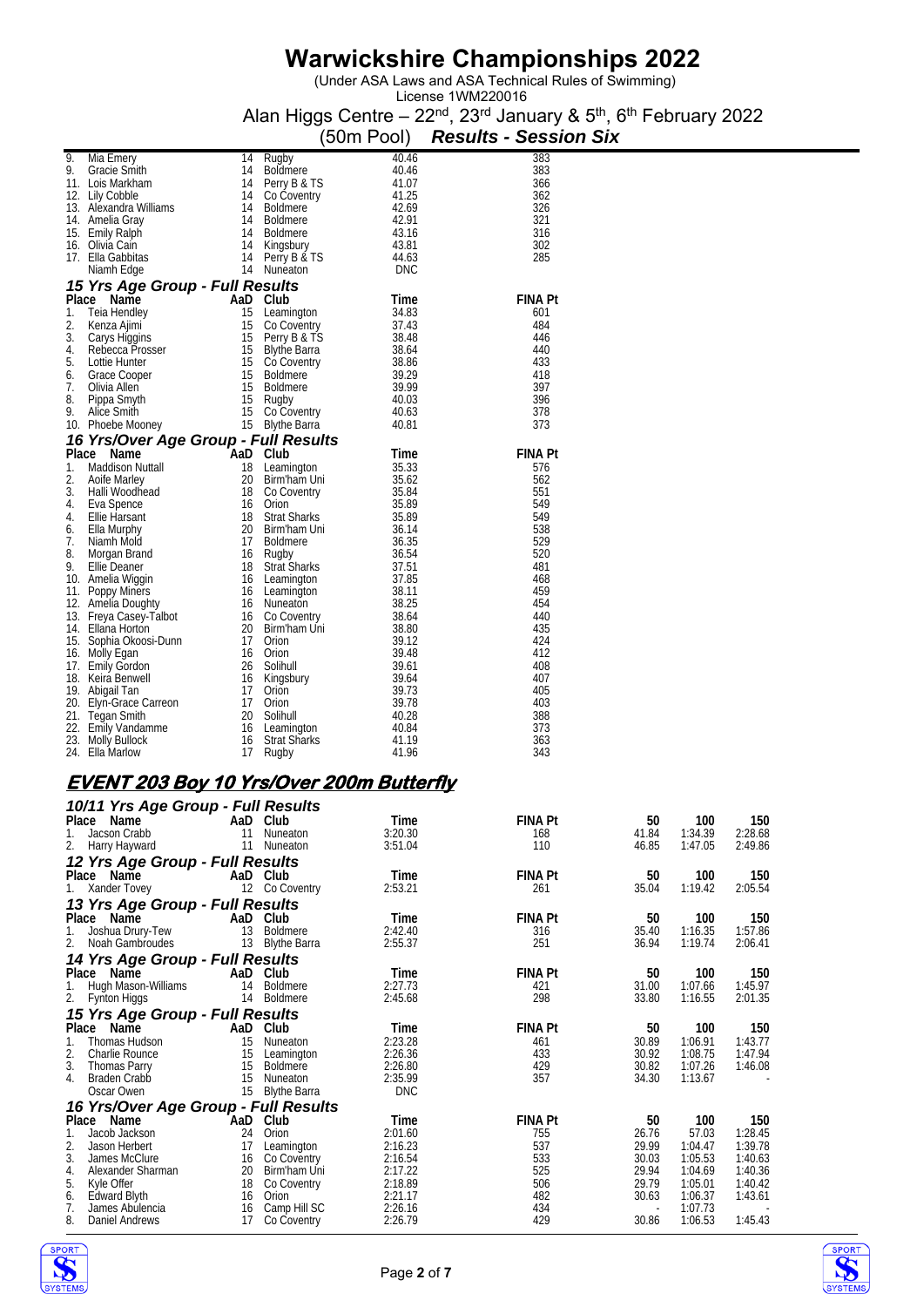(Under ASA Laws and ASA Technical Rules of Swimming)

License 1WM220016 Alan Higgs Centre – 22<sup>nd</sup>, 23<sup>rd</sup> January & 5<sup>th</sup>, 6<sup>th</sup> February 2022

|       |                                      |     |                 | (50m Pool) | <b>Results - Session Six</b> |       |         |         |  |  |
|-------|--------------------------------------|-----|-----------------|------------|------------------------------|-------|---------|---------|--|--|
| 9.    | Samuel Woodhall                      | 17  | Boldmere        | 2:28.57    | 414                          | 32.20 | 1:09.20 | 1:48.03 |  |  |
| 10.   | Joseph Deavall                       | 17  | Leamington      | 2:28.71    | 412                          | 31.60 | 1:09.74 | 1:48.25 |  |  |
| 11.   | Jacob Dunn                           | 16  | Boldmere        | 2:28.99    | 410                          | 30.81 | 1:07.45 | 1:46.93 |  |  |
| 12.   | Jude Denning                         | 16  | <b>Boldmere</b> | 2:30.27    | 400                          | 30.30 | 1:05.84 | 1:45.50 |  |  |
| 13.   | John Roberts                         | 19  | Kingsbury       | 2:34.36    | 369                          | 32.22 | 1:10.51 | 1:51.04 |  |  |
| 14.   | Dominic Simpson                      | 16  | Nuneaton        | 2:35.13    | 363                          | 32.16 | 1:11.60 | 1:53.40 |  |  |
|       | Noah Southgate                       | 18  | <b>Boldmere</b> | <b>DNC</b> |                              |       |         |         |  |  |
|       | 17 Yrs/Over Age Group - Full Results |     |                 |            |                              |       |         |         |  |  |
| Place | Name                                 | AaD | Club            | Time       | <b>FINA Pt</b>               | 50    | 100     | 150     |  |  |
|       | Jacob Jackson                        | 24  | Orion           | 2:01.60    | 755                          | 26.76 | 57.03   | 1:28.45 |  |  |
| 2.    | Jason Herbert                        | 17  | Leamington      | 2:16.23    | 537                          | 29.99 | 1:04.47 | 1:39.78 |  |  |
| 3.    | Alexander Sharman                    | 20  | Birm'ham Uni    | 2:17.22    | 525                          | 29.94 | 1:04.69 | 1:40.36 |  |  |
| 4.    | Kyle Offer                           | 18  | Co Coventry     | 2:18.89    | 506                          | 29.79 | 1:05.01 | 1:40.42 |  |  |
| 5.    | Daniel Andrews                       | 17  | Co Coventry     | 2:26.79    | 429                          | 30.86 | 1:06.53 | 1:45.43 |  |  |
| 6.    | Samuel Woodhall                      | 17  | <b>Boldmere</b> | 2:28.57    | 414                          | 32.20 | 1:09.20 | 1:48.03 |  |  |
| 7.    | Joseph Deavall                       | 17  | Leamington      | 2:28.71    | 412                          | 31.60 | 1:09.74 | 1:48.25 |  |  |
| 8.    | John Roberts                         | 19  | Kingsbury       | 2:34.36    | 369                          | 32.22 | 1:10.51 | 1:51.04 |  |  |
|       | Noah Southqate                       | 18  | Boldmere        | <b>DNC</b> |                              |       |         |         |  |  |

# **EVENT 204 Women MC 10 Yrs/Over 100m Freestyle**

|            | 10/11 Yrs Age Group - Full Results      |                         |                            |       |                    |                |                |
|------------|-----------------------------------------|-------------------------|----------------------------|-------|--------------------|----------------|----------------|
| Place      | Name                                    |                         | AaD Club                   | Class | Time               | <b>FINA Pt</b> | 50             |
| 1.         | Lois Ward                               | 11                      | Nuneaton                   |       | 1:12.56            | 361            | 34.91          |
| 2.         | Ellie Hull                              | 11                      | Solihull                   |       | 1:13.11            | 353            | 34.72          |
| 3.         | Mia Hawkins                             | 11                      | Co Coventry                |       | 1:13.31            | 350            | 35.12          |
| 4.         | Rosie Grosvenor                         | 11                      | <b>Blythe Barra</b>        |       | 1:15.38            | 322            | 36.23          |
| 5.         | Isabella Cleary                         | 11                      | Leamington                 |       | 1:16.83            | 304            | 35.93          |
| 6.<br>7.   | Emilia Spence<br>Ava Hands              | 11<br>11                | Orion<br>Nuneaton          |       | 1:17.11<br>1:17.48 | 301<br>297     | 34.44<br>36.69 |
| 8.         | Erika Middleton                         | 11                      | Rugby                      |       | 1:18.89            | 281            | 38.78          |
| 9.         | lona Forbes                             | 11                      | Leamington                 |       | 1:19.78            | 272            | 36.99          |
|            | 10. Grace Clewes                        | 11                      | Southam                    |       | 1:20.55            | 264            | 37.54          |
|            | <b>Tilly Farmer</b>                     | 11                      | Kingsbury                  |       | DQ 3               |                |                |
|            | 12 Yrs Age Group - Full Results         |                         |                            |       |                    |                |                |
| Place      | Name                                    |                         | AaD Club                   | Class | Time               | <b>FINA Pt</b> | 50             |
| 1.         | Olivia Taylor                           | 12                      | Leamington                 |       | 1:08.58            | 428            | 32.60          |
| 2.         | Freya Richardson                        | 12                      | <b>Boldmere</b>            |       | 1:08.64            | 427            |                |
| 3.         | Natasha Kui                             | 12                      | <b>Blythe Barra</b>        |       | 1:08.84            | 423            | 32.83          |
| 4.         | Agata Scerbakova                        | 12                      | Rugby                      |       | 1:09.97            | 403            | 33.39          |
| 5.<br>6.   | Laura Tuan-Mu<br>Laila Mohammed         | 12<br>12                | Solihull                   |       | 1:10.06<br>1:10.22 | 402<br>399     | 33.65<br>33.19 |
| 7.         | <b>Tamzin Scope</b>                     | 12                      | Co Coventry<br>Co Coventry |       | 1:10.81            | 389            | 33.69          |
| 7.         | <b>Chloe Grosvenor</b>                  | 12                      | <b>Blythe Barra</b>        |       | 1:10.81            | 389            | 34.08          |
| 9.         | Eden Hickinbottom                       | 12 <sup>°</sup>         | <b>Boldmere</b>            |       | 1:10.90            | 387            | 33.19          |
| 10.        | Keira Hull                              | 12                      | Solihull                   |       | 1:14.11            | 339            | 34.91          |
| 11.        | Amber Partridge                         | 12                      | <b>Boldmere</b>            |       | 1:14.32            | 336            | 35.55          |
|            | 12. Phoebe Lawton                       | 12                      | Co Coventry                |       | 1:14.76            | 330            | 36.01          |
|            | 13. Grace Moran                         | 12                      | <b>Blythe Barra</b>        |       | 1:15.36            | 323            | 35.38          |
|            | 14. Ayla Konuralp                       | 12                      | Leamington                 |       | 1:15.67            | 319            | 36.09          |
|            | 15. Josie James                         | $12 \,$<br>12           | <b>Blythe Barra</b>        |       | 1:16.09            | 313            | 36.02          |
| 16.<br>17. | Jessica Hill<br>Sophia Payak            | 12                      | Co Coventry<br>Solihull    |       | 1:16.39<br>1:17.36 | 310<br>298     | 36.90<br>36.96 |
| 17.        | Stephanie Bolton                        | 12                      | Rugby                      |       | 1:17.36            | 298            | 37.43          |
| 19.        | Tillie Rose Hebb                        | $12 \overline{ }$       | Rugby                      |       | 1:17.89            | 292            | 38.13          |
| 20.        | Jennifer Ciszewska                      | 12                      | Nuneaton                   |       | 1:17.98            | 291            |                |
|            | 20. Harriet Dearden                     | 12                      | Nuneaton                   |       | 1:17.98            | 291            | 38.69          |
|            | 22. Imogen Nash                         | 12                      | Nuneaton                   |       | 1:18.34            | 287            | 37.21          |
| 23.        | Morgan Poole                            | 12                      | <b>Strat Sharks</b>        |       | 1:18.59            | 284            |                |
| 24.        | Nicola Palmer                           | 12                      | <b>Boldmere</b>            |       | 1:18.85            | 282            | 36.49          |
| 25.        | Ysabela Dela Cruz                       | 12                      | Leamington                 |       | 1:19.88            | 271            | 36.64          |
|            | 26. Megan Ridgway<br>27. Ellie Hambidge | $12 \overline{ }$<br>12 | Nuneaton<br>Co Coventry    |       | 1:20.02<br>1:20.12 | 269<br>268     | 38.07<br>37.81 |
|            | 28. Jessica Hodgkiss                    | 12                      | Boldmere                   |       | 1:21.71            | 253            | 38.32          |
|            | Grace Young                             |                         | 12 Boldmere                |       | DQ 3               |                |                |
|            | 13 Yrs Age Group - Full Results         |                         |                            |       |                    |                |                |
| Place      | Name                                    |                         | AaD Club                   | Class | Time               | <b>FINA Pt</b> | 50             |
| 1.         | Katie Ray                               | 13                      | Co Coventry                |       | 1:05.27            | 497            |                |
| 2.         | Bonnie Mooney                           | 13                      | <b>Blythe Barra</b>        |       | 1:05.66            | 488            | 31.86          |
| 3.         | Macy Ranson                             | 13                      | Solihull                   |       | 1:06.79            | 464            | 31.71          |
| 4.         | Erin Johnson                            | 13                      | Nuneaton                   |       | 1:07.64            | 446            | 32.60          |
| 5.         | Eve Smith                               | 13                      | Co Coventry                |       | 1:07.97            | 440            | 32.71          |
| 6.         | Erin Hawkins                            | 13                      | Co Coventry                |       | 1:08.00            | 439            | 32.96          |
| 7.         | Martha Bullock                          | 13                      | <b>Strat Sharks</b>        |       | 1:08.64            | 427<br>420     | 32.43          |
| 8.<br>9.   | Grace Talbot<br>Gracie White            | 13<br>13                | Leamington                 |       | 1:09.03<br>1:09.55 | 410            | 33.16<br>33.47 |
|            | 10. Mia Boaler                          | 13                      | Leamington<br>Nuneaton     |       | 1:09.85            | 405            | 34.13          |
|            | 11. Eva Chinnock                        | 13                      | <b>Blythe Barra</b>        |       | 1:10.21            | 399            | 33.40          |
|            | 12. Elsie Keogh                         | 13                      | <b>Boldmere</b>            |       | 1:10.41            | 396            | 33.98          |
|            | 13. Charlotte Gower                     | 13                      | Rugby                      |       | 1:10.51            | 394            |                |
|            | 14. Willow Bevan                        | 13                      | <b>Boldmere</b>            |       | 1:10.52            | 394            | 33.20          |
|            | 15. Lucy Blacker                        | 13                      | Co Coventry                |       | 1:10.93            | 387            | 34.46          |
|            | 15. Victoria Hudson                     | 13                      | Nuneaton                   |       | 1:10.93            | 387            | 33.76          |
|            | 17. Emily Rotherham                     | 13                      | Orion                      |       | 1:11.54            | 377            | 34.41          |
|            | 18. Connie Lee-Sinclair                 | 13                      | <b>Boldmere</b>            |       | 1:11.65            | 375            | 34.32          |

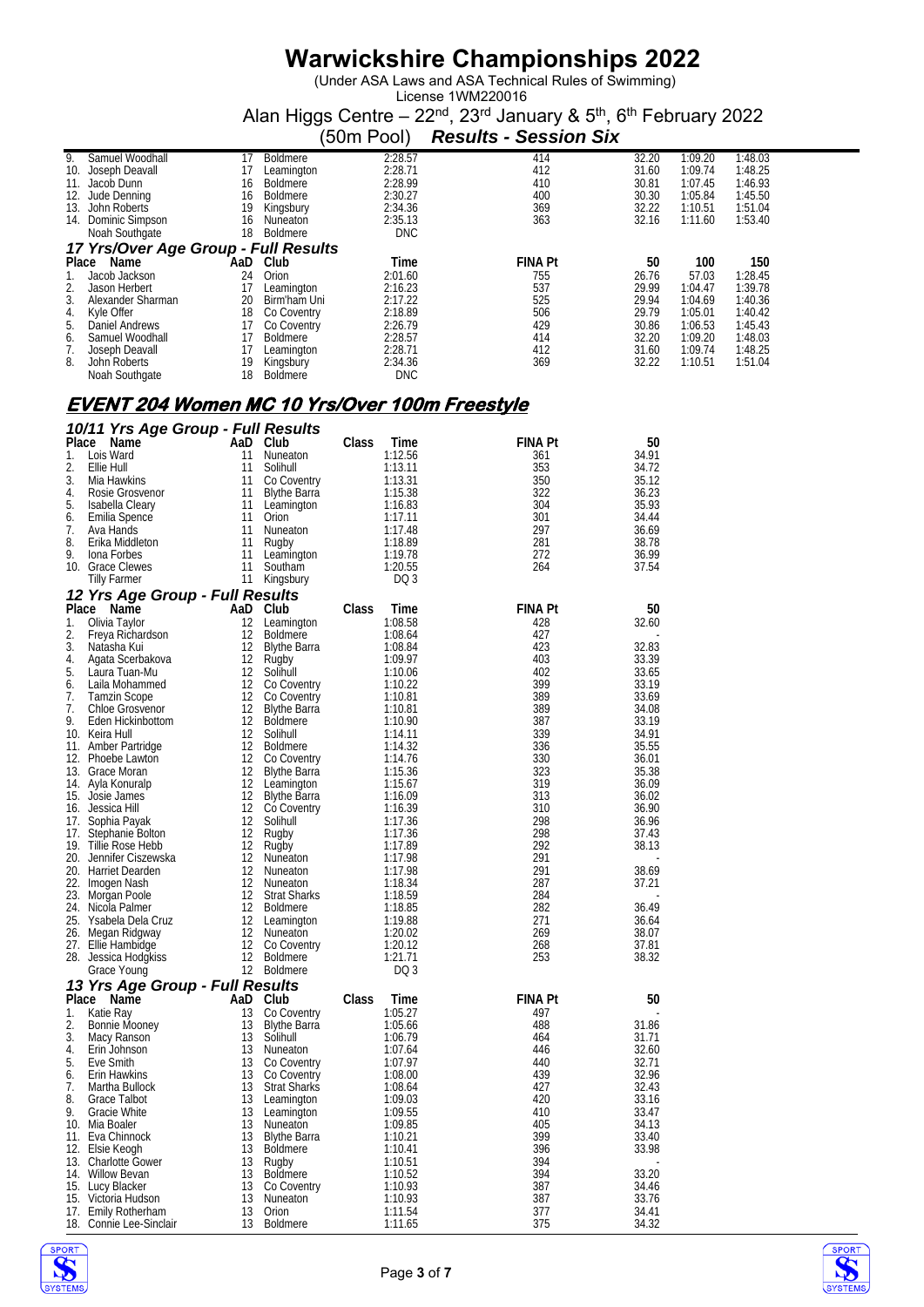(Under ASA Laws and ASA Technical Rules of Swimming)

|          |                                                |                |                                       | (50m Pool) |                       | <b>Results - Session Six</b> |                |
|----------|------------------------------------------------|----------------|---------------------------------------|------------|-----------------------|------------------------------|----------------|
|          | 19. Isabel Brand                               | 13             | Rugby                                 |            | 1:11.81               | 373                          | 33.72          |
|          | 20. Jessica Kidd<br>21. Ava Northall           | 13<br>13       | Co Coventry<br><b>Boldmere</b>        |            | 1:12.47<br>1:12.51    | 363<br>362                   | 34.56          |
|          | 22. Hannah James                               | 13             | <b>Strat Sharks</b>                   |            | 1:13.23               | 352                          | 35.67          |
|          | 23. Sienna Moran                               |                | 13 Rugby                              |            | 1:13.76               | 344                          | 35.03          |
|          | 24. Arabella Kerswell<br>25. Lucy Matthews     | 13             | 13 Co Coventry                        |            | 1:13.84<br>1:13.92    | 343<br>342                   | 35.67          |
|          | 26. Freya Lane                                 | 13             | Leamington<br>Orion                   |            | 1:14.41               | 335                          | 35.34          |
|          | 27. Rina Ombudo                                |                | 13 Co Coventry                        |            | 1:14.50               | 334                          | 36.26          |
|          | 28. Breanna Atkins                             |                | 13 Nuneaton<br>13 Leamington          |            | 1:14.63               | 332<br>327                   | 35.57<br>35.31 |
|          | 29. Jasmine Yip<br>30. Inas Arafa              |                | 13 Orion                              |            | 1:15.03<br>1:15.17    | 325                          |                |
|          | 31. Lana Bradley                               |                | 13 Orion                              |            | 1:15.69               | 318                          | 36.60          |
|          | 32. Maddie Richards<br>33. Cassie Kelly-Cooper |                | 13 Nuneaton<br>13 Camp Hill SC        |            | 1:15.88<br>1:16.64    | 316<br>307                   | 37.03          |
|          | 34. Eliza Vandamme                             |                | 13 Leamington                         |            | 1:16.86               | 304                          | 36.74          |
|          | 35. Amelia Earles                              |                | 13 Co Coventry                        |            | 1:18.37               | 287                          | 36.66          |
|          | 36. Molly Brookes                              |                | 13 Nuneaton                           |            | 1:19.36               | 276                          | 37.66          |
|          | 14 Yrs Age Group - Full Results<br>Place Name  |                | AaD Club                              | Class      | Time                  | <b>FINA Pt</b>               | 50             |
| 1.       | Magdalena Townsend                             |                | 14 Solihull                           |            | 1:04.30               | 520                          | 30.45          |
| 2.       | Adriana Machala                                |                | 14 Co Coventry                        |            | 1:04.36<br>1:04.75    | 518                          | 31.01          |
| 3.<br>4. | Lucy Matthews<br>Olivia Dougan                 | 14             | Rugby<br>14 Orion                     |            | 1:04.86               | 509<br>506                   | 31.34<br>31.40 |
| 5.       | Rebecca Eaton                                  | 14             | Rugby                                 |            | 1:05.21               | 498                          | 31.59          |
| 6.<br>7. | Maryse Magnee<br>Ruby Chudleigh                | 14<br>14       | Boldmere<br>Boldmere                  |            | 1:05.38<br>1:06.12    | 494<br>478                   | 31.77<br>32.01 |
| 8.       | Rose Arnott                                    | 14             | Boldmere                              |            | 1:06.42               | 471                          |                |
| 9.       | Erika Sheppard                                 |                | 14 Leamington                         |            | 1:07.56               | 448                          | 32.92          |
|          | 10. Amelia Gray                                | 14<br>14       | <b>Boldmere</b>                       |            | 1:08.16               | 436<br>435                   | 32.44<br>32.52 |
|          | 11. Lola Knightley<br>12. Brooke Freer         | 14             | Leamington<br>Orion                   |            | 1:08.24<br>1:08.48    | 430                          | 32.55          |
|          | 13. Gracie Smith                               | 14             | Boldmere                              |            | 1:08.81               | 424                          | 33.08          |
|          | 14. Darcy Morris<br>15. Lailah Power           | 14<br>14       | Rugby<br>Co Coventry                  |            | 1:08.93<br>1:09.10    | 422<br>419                   | 33.10          |
|          | 16. Amelie Zarifeh                             | 14             | Orion                                 |            | 1:09.92               | 404                          | 34.18          |
|          | 17. Eleanor Hazleton                           | 14             | <b>Strat Sharks</b>                   |            | 1:10.61               | 392                          | 34.49          |
|          | 18. Chloe Phillips<br>19. Ayla Goucher         | 14<br>14       | Co Coventry<br>Solihull               |            | 1:10.97<br>1:11.10    | 386<br>384                   | 33.70<br>34.38 |
|          | 20. Olivia Cain                                |                | 14 Kingsbury                          |            | 1:11.67               | 375                          | 34.33          |
|          | 21. Elia Hajdus-Begiraj                        | 14             | Co Coventry                           |            | 1:11.77               | 374                          | 34.32          |
|          | 22. Serena Newell<br>23. Alice Rymell          | 14             | <b>Strat Sharks</b><br>14 Nuneaton    |            | 1:12.02<br>1:12.04    | 370<br>369                   | 34.21<br>34.04 |
|          | 24. Audrey Reinarz                             |                | 14 Orion                              |            | 1:12.23               | 366                          | 33.53          |
|          | 25. Molly Devenport                            |                | 14 Blythe Barra                       |            | 1:13.75               | 344                          | 35.84          |
|          | 26. Annabelle Cassidy<br>27. Olivia Osbourne   |                | 14 Nuneaton<br>14 Leamington          |            | 1:14.13<br>1:14.93    | 339<br>328                   | 35.49<br>35.46 |
|          | 28. Charlotte Skinner                          |                | 14 Strat Sharks                       |            | 1:15.38               | 322                          | 34.86          |
|          | 29. Emily Ralph                                | 14             | 14 Boldmere                           |            | 1:15.57<br><b>DNC</b> | 320                          | 35.28          |
|          | Niamh Edge<br>Amelia Mahoney                   |                | Nuneaton<br>14 Co Coventry            |            | <b>DNC</b>            |                              |                |
|          | Lucy Carlyon                                   |                | 14 Rugby                              |            | DQ 4                  |                              |                |
|          | 15 Yrs Age Group - Full Results                |                |                                       |            |                       |                              |                |
| 1.       | Place Name<br>Ella Homan                       | AaD Club<br>15 | Solihull                              | Class      | Time<br>1:00.27       | <b>FINA Pt</b><br>631        | 50<br>29.35    |
| 2.       | <b>Annabel Crees</b>                           | 15             | Leamington                            |            | 1:01.66               | 589                          | 30.62          |
| 3.       | Teia Hendley                                   | 15             | Leamington                            |            | 1:02.21               | 574                          | 29.79          |
| 4.<br>5. | Connie Palmer<br>Caitlin O'Neill               | 15<br>15       | <b>Boldmere</b><br>Co Coventry        |            | 1:02.61<br>1:03.47    | 563<br>540                   | 30.04          |
| 6.       | Zoe Sayers                                     | 15             | Leamington                            |            | 1:04.17               | 523                          | 30.46          |
| 7.<br>8. | <b>Brooke Fisher</b><br>Molly Underwood        | 15<br>15       | Co Coventry                           |            | 1:04.69               | 510<br>493                   | 31.27          |
| 8.       | Lottie Hunter                                  | 15             | Co Coventry<br>Co Coventry            |            | 1:05.43<br>1:05.43    | 493                          | 31.59<br>31.72 |
|          | 10. Carys Higgins                              | 15             | Perry B & TS                          |            | 1:05.46               | 492                          | 31.09          |
|          | 11. Evie Hands<br>12. Pippa Smyth              | 15<br>15       | Nuneaton<br>Rugby                     |            | 1:05.81<br>1:06.56    | 485<br>468                   | 31.58<br>32.08 |
|          | 13. Ami Rice                                   | 15             | Nuneaton                              |            | 1:08.05               | 438                          | 33.93          |
|          | 14. Lixu Chen                                  | 15             | Leamington                            |            | 1:08.48               | 430                          | 31.36          |
|          | 15. Jodie Tatton<br>16. Cassie Lea             | 15<br>15       | Orion<br><b>Strat Sharks</b>          |            | 1:08.71<br>1:08.79    | 426<br>424                   | 33.12          |
|          | 17. Hannah Matthews                            | 15             | Leamington                            |            | 1:09.63               | 409                          | 33.11          |
|          | 18. Poppy Goldstone                            | 15             | <b>Boldmere</b>                       |            | 1:09.89               | 405                          | 32.79          |
|          | 19. Ruby Oliver<br>20. Phoebe Mooney           | 15             | 15 Co Coventry<br><b>Blythe Barra</b> |            | 1:10.08<br>1:10.10    | 401<br>401                   | 33.48<br>33.24 |
|          | 21. Eva French                                 | 15             | Nuneaton                              |            | 10 1:10.75            | 390                          | 33.70          |
|          | 22. Molly Wall                                 | 15             | Rugby                                 |            | 1:11.06               | 385                          | 33.59          |
|          | 23. Francesca Allen<br>24. Alice Smith         | 15<br>15       | <b>Boldmere</b><br>Co Coventry        |            | 1:11.18<br>1:11.19    | 383<br>383                   | 33.55<br>33.92 |
|          | <b>Isabelle Andrews</b>                        |                | 15 Boldmere                           |            | DQ 4                  |                              |                |
|          | 16 Yrs/Over Age Group - Full Results           |                |                                       |            |                       |                              |                |
| 1.       | Place Name<br>Imogen Viney                     |                | AaD Club<br>18 Orion                  | Class      | Time<br>1:00.35       | <b>FINA Pt</b><br>629        | 50<br>29.35    |
| 2.       | Abi Lacey                                      | 20             | Birm'ham Uni                          |            | 1:00.61               | 620                          | 29.45          |
| 3.       | Maddison Nuttall                               | 18             | Leamington                            |            | 1:01.48               | 595                          | 29.00          |
| 4.       | Ellie Wheeler                                  | 20             | Birm'ham Uni                          |            | 1:01.55               | 592                          |                |



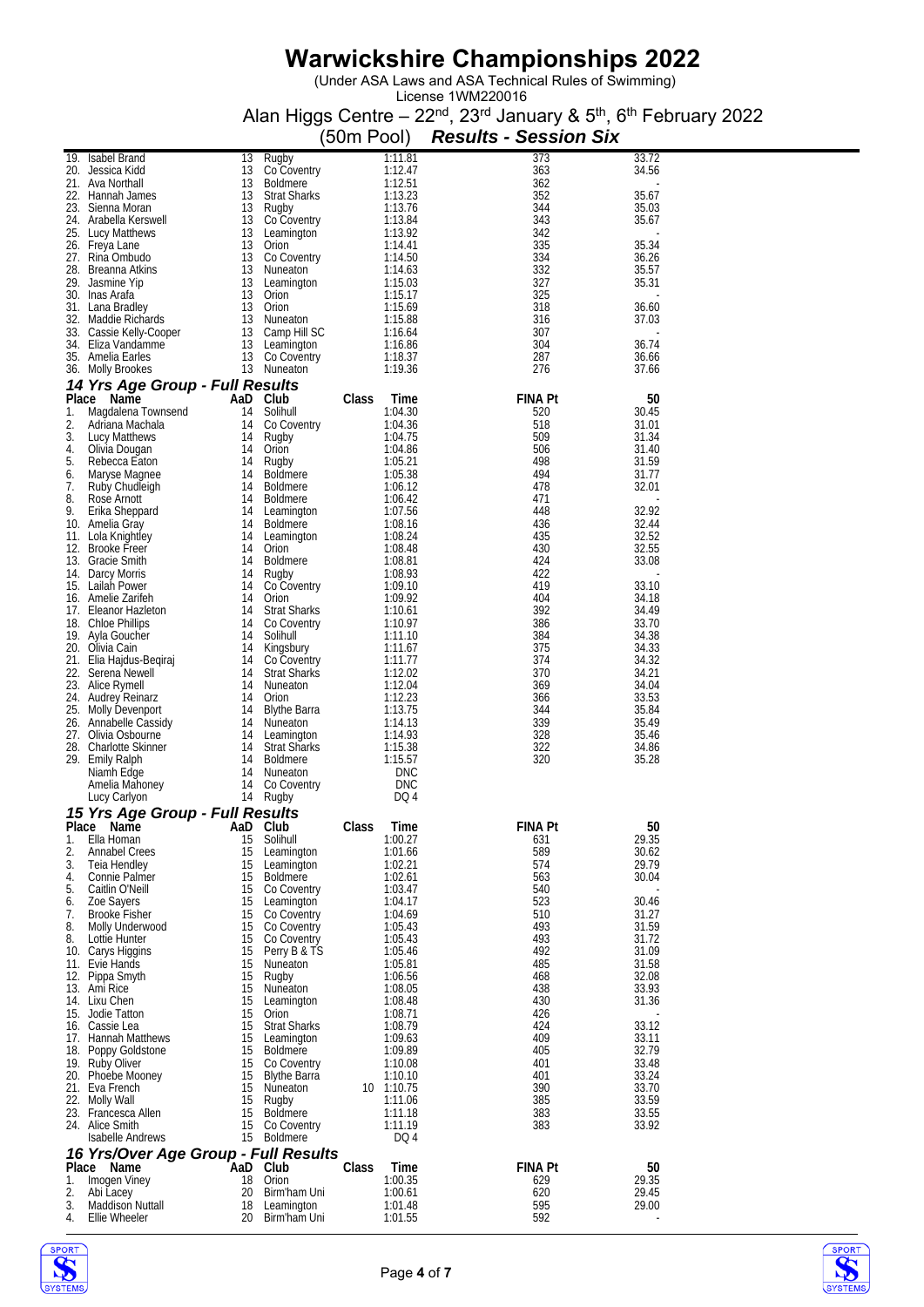(Under ASA Laws and ASA Technical Rules of Swimming)

License 1WM220016 Alan Higgs Centre – 22<sup>nd</sup>, 23<sup>rd</sup> January & 5<sup>th</sup>, 6<sup>th</sup> February 2022

|       |                                                                        |     |                     | (50m Pool) |         | <b>Results - Session Six</b> |       |
|-------|------------------------------------------------------------------------|-----|---------------------|------------|---------|------------------------------|-------|
| 5.    | <b>Evelyn Perry</b>                                                    | 20  | Birm'ham Uni        |            | 1:01.73 | 587                          | 29.55 |
| 6.    | Sian James                                                             | 22  | Birm'ham Uni        |            | 1:01.94 | 581                          | 29.35 |
| 7.    | Megan Davies                                                           | 17  | Co Coventry         |            | 1:01.96 | 581                          | 29.88 |
| 8.    | Eleanor Bevan                                                          | 16  | <b>Boldmere</b>     |            | 1:02.47 | 567                          | 30.09 |
| 9.    | Charlotte Harding                                                      | 16  | Co Coventry         |            | 1:02.92 | 555                          |       |
|       | 10. Beth Turrall                                                       | 17  | Co Coventry         |            | 1:03.43 | 541                          | 29.47 |
| 11.   | Emma Divall                                                            | 18  | Rugby               |            | 1:03.72 | 534                          | 30.01 |
| 12.   | <b>Charlotte Harris</b>                                                | 19  | Birm'ham Uni        |            | 1:03.88 | 530                          | 30.62 |
| 13.   | Abbie Arthur                                                           | 17  | <b>Boldmere</b>     |            | 1:04.06 | 525                          | 30.50 |
| 14.   | Morgan Brand                                                           | 16  | Rugby               |            | 1:04.20 | 522                          | 30.43 |
| 15.   | Amelia Doughty                                                         | 16  | Nuneaton            |            | 1:04.26 | 521                          | 30.78 |
| 16.   | Madeline Whitehouse                                                    | 16  | Co Coventry         |            | 1:04.28 | 520                          | 30.49 |
| 17.   | <b>Holly Larkin</b>                                                    | 16  | Leamington          |            | 1:04.29 | 520                          |       |
| 18.   | Ella Murphy                                                            | 20  | Birm'ham Uni        |            | 1:04.37 | 518                          | 30.94 |
| 19.   | Larissa Dean                                                           | 20  | Birm'ham Uni        |            | 1:04.66 | 511                          | 30.31 |
| 20.   | Suzannah Klimaszewska                                                  | 20  | Birm'ham Uni        |            | 1:05.28 | 497                          | 30.93 |
| 21.   | Gabriella Doughty                                                      | 19  | Birm'ham Uni        |            | 1:05.29 | 496                          | 31.10 |
| 22.   | Emily Ingram                                                           | 17  | Co Coventry         |            | 1:05.47 | 492                          | 31.50 |
| 23.   | Keira Benwell                                                          | 16  | Kingsbury           |            | 1:05.66 | 488                          | 31.16 |
| 24.   | Lucie Gibb                                                             | 18  | Co Coventry         |            | 1:05.80 | 485                          |       |
| 25.   | Sophia Okoosi-Dunn                                                     | 17  | Orion               |            | 1:05.95 | 482                          | 31.18 |
| 26.   | Kirsten Crellin                                                        | 16  | Nuneaton            |            | 1:06.01 | 480                          | 31.11 |
| 27.   | Megan Gray                                                             | 23  | <b>Strat Sharks</b> |            | 1:06.35 | 473                          | 31.21 |
| 27.   | Niamh Mold                                                             | 17  | <b>Boldmere</b>     |            | 1:06.35 | 473                          | 31.80 |
| 29.   | <b>Tori Craddock</b>                                                   | 17  | Nuneaton            |            | 1:06.58 | 468                          | 30.91 |
| 30.   | Freya Casey-Talbot                                                     | 16  | Co Coventry         |            | 1:07.69 | 445                          | 32.66 |
| 31.   | Amelia Wiggin                                                          | 16  | Leamington          |            | 1:07.84 | 442                          | 32.33 |
| 32.   | Ella Marlow                                                            | 17  | Rugby               |            | 1:07.86 | 442                          | 32.49 |
| 33.   | Elyn-Grace Carreon                                                     | 17  | Orion               |            | 1:08.33 | 433                          | 32.71 |
| 34.   | Poppy Miners                                                           | 16  | Leamington          |            | 1:08.36 | 432                          | 32.07 |
| 35.   | Lucy Beech                                                             | 16  | Solihull            |            | 1:08.37 | 432                          | 32.48 |
| 36.   | Jemima Jackson                                                         | 17  | Orion               |            | 1:09.72 | 407                          | 31.97 |
|       | 37. Emily Vandamme                                                     | 16  | Leamington          |            | 1:10.00 | 403                          | 33.32 |
|       | Combined Result - Multi-Classification by British Para-Swimming Points |     |                     |            |         |                              |       |
| Place | Name                                                                   | AaD | Club                | Class      | Time    | <b>BDPoints</b>              | 50    |
| 1.    | Eva French                                                             | 15  | Nuneaton            | 10         | 1:10.75 | 584                          | 33.70 |

#### **EVENT 204 Women MC 10 Yrs/Over 100m Freestyle - Swim-Off**

| 15 Yrs Age Group - Full Results |  |                |         |                |       |  |  |  |  |
|---------------------------------|--|----------------|---------|----------------|-------|--|--|--|--|
| Place Name                      |  | AaD Club       | Time    | <b>FINA Pt</b> | 50    |  |  |  |  |
| 1. Lottie Hunter                |  | 15 Co Coventry | 1:03.40 | 542            | 30.22 |  |  |  |  |
| 2. Molly Underwood              |  | 15 Co Coventry | 1:03.76 | 533            | 30.75 |  |  |  |  |

### **EVENT 205 Men MC 10 Yrs/Over 50m Freestyle**

|       | 10/11 Yrs Age Group - Full Results |                 |                     |                 |                |
|-------|------------------------------------|-----------------|---------------------|-----------------|----------------|
| Place | Name                               | AaD Club        |                     | Time            | <b>FINA Pt</b> |
| 1.    | Jacob Ranson                       | 11              | Solihull            | 32.90           | 256            |
| 2.    | Jacson Crabb                       | 11              | Nuneaton            | 33.73           | 238            |
| 3.    | Yat Hei Karson Law                 | 11              | Solihull            | 34.46           | 223            |
| 4.    | <b>Heath Murphy</b>                | 11              | <b>Nuneaton</b>     | 34.61           | 220            |
| 5.    | Harry Hayward                      | 11              | Nuneaton            | 35.01           | 213            |
| 6.    | Kais Alhijazi                      | 11              | Nuneaton            | 35.31           | 207            |
| 7.    | Jason Li                           |                 | 10 Boldmere         | 35.51           | 204            |
| 8.    | <b>Toby Williams</b>               | 11              | Boldmere            | 35.63           | 202            |
| 9.    | <b>Ben Sanders</b>                 | 10 <sup>°</sup> | <b>Boldmere</b>     | 35.88           | 197            |
|       | 10. Morgan Jenkins                 | 11              | Leamington          | 36.01           | 195            |
| 11.   | D Neimanis-Kosarevs                | 10 <sup>°</sup> | Nuneaton            | 36.02           | 195            |
|       | 11. Logan Smith                    | 11              | Co Coventry         | 36.02           | 195            |
|       | 13. Caleb Lobo                     | 11              | <b>Blythe Barra</b> | 36.34           | 190            |
|       | 14. Rinnosuke Tabata               | 11              | <b>Boldmere</b>     | 37.29           | 176            |
|       | 15. Cade Goucher                   | 11              | Solihull            | 37.97           | 167            |
|       | 16. Caspar Webb                    | 11              | Rugby               | 38.18           | 164            |
| 17.   | Ethan Ashton                       | 11              | Nuneaton            | 38.86           | 155            |
|       | 18. Enzo Vidal                     | 11              | Solihull            | 39.22           | 151            |
|       | <b>Gabriel Thursfield</b>          | 11              | <b>Boldmere</b>     | DQ <sub>5</sub> |                |
|       | 12 Yrs Age Group - Full Results    |                 |                     |                 |                |
| Place | Name                               | AaD             | Club                | Time            | <b>FINA Pt</b> |
| 1.    | Xander Tovey                       | 12              | Co Coventry         | 29.87           | 343            |
| 2.    | Dilanas Satavicius                 | 12              | Nuneaton            | 30.66           | 317            |
| 3.    | Kacper Scibski                     | 12              | Solihull            | 32.32           | 270            |
| 4.    | Samuel Mann                        | 12              | Leamington          | 32.47           | 267            |
| 5.    | Ethan Gould                        | 12              | Leamington          | 32.96           | 255            |
| 6.    | Ilya Certovs                       | 12              | Co Coventry         | 33.01           | 254            |
| 7.    | Archie Drury-Tew                   | 12              | <b>Boldmere</b>     | 33.23           | 249            |
| 8.    | Filip Urbanski                     | 12              | <b>Nuneaton</b>     | 33.26           | 248            |
| 9.    | Rocco Murphy                       | 12              | <b>Nuneaton</b>     | 33.34           | 246            |
|       | 10. Samuel Tan                     | 12              | Orion               | 33.35           | 246            |
| 11.   | William Upton                      | 12              | Kingsbury           | 33.50           | 243            |
| 12.   | K Hung                             | 12              | Camp Hill SC        | 33.58           | 241            |
|       | 13. Daniel Hill                    | 12              | <b>Boldmere</b>     | 35.15           | 210            |
|       | 14. Samuel King                    | 12              | <b>Blythe Barra</b> | 35.76           | 199            |
|       | 15. Ewan Troup                     | 12              | Leamington          | 35.77           | 199            |
|       | 16. Aidan Ryder                    | 12              | Rugby               | 36.11           | 194            |
|       |                                    |                 |                     |                 |                |



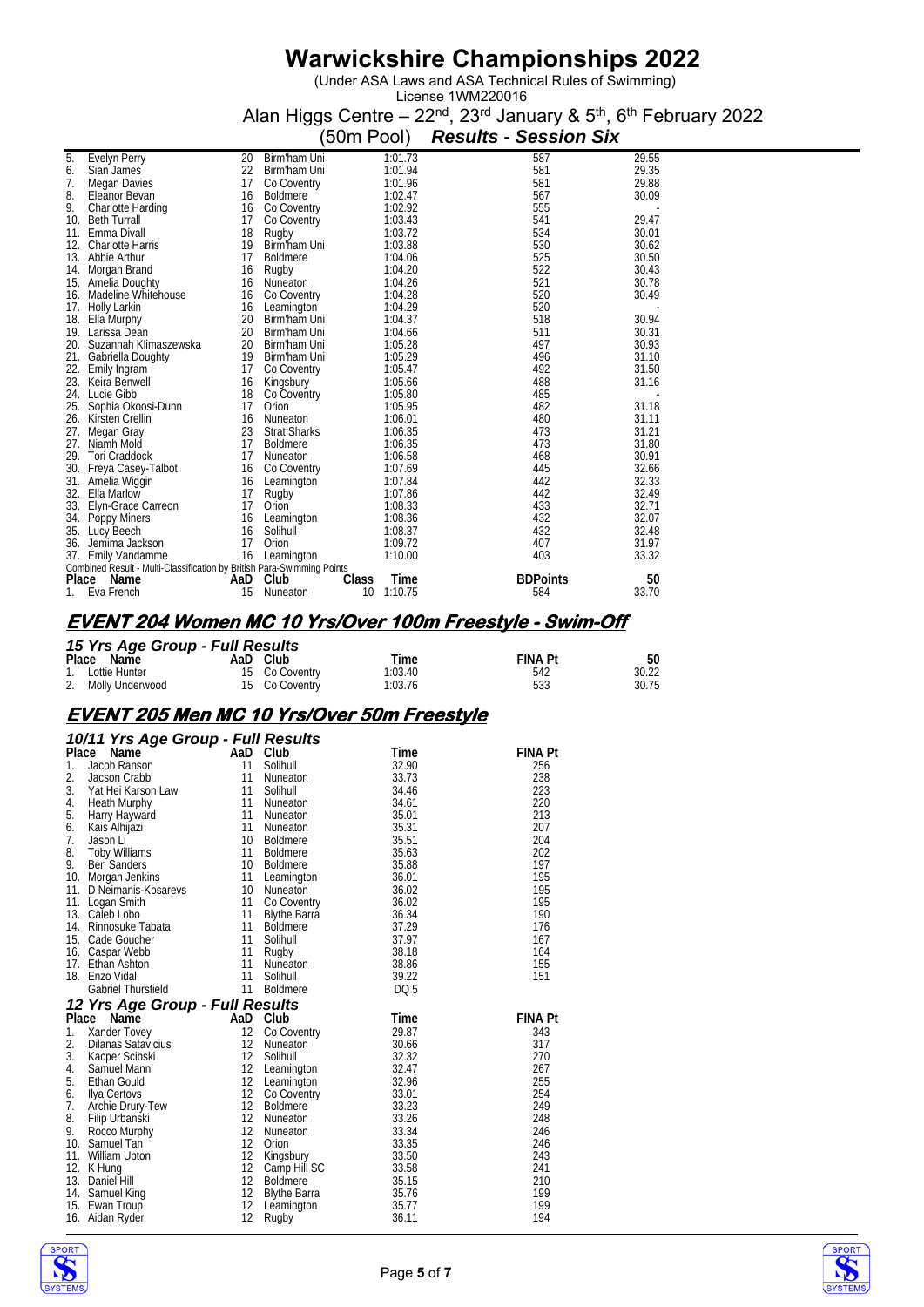(Under ASA Laws and ASA Technical Rules of Swimming)

|          |                                                    |          |                                     | (50m Pool)     | <b>Results - Session Six</b> |
|----------|----------------------------------------------------|----------|-------------------------------------|----------------|------------------------------|
|          | 17. Daniel Wachira                                 | 12       | <b>Boldmere</b>                     | 37.85          | 168                          |
|          | Erik Howland<br>13 Yrs Age Group - Full Results    | 12       | Southam                             | DQ 6           |                              |
|          | Place Name                                         |          | AaD Club                            | Time           | <b>FINA Pt</b>               |
| 1.       | Joshua Drury-Tew                                   | 13       | <b>Boldmere</b>                     | 28.89          | 379                          |
| 2.<br>3. | Jack Bate<br>Andrew Currie                         | 13<br>13 | Rugby<br>Nuneaton                   | 29.86<br>30.23 | 343<br>330                   |
| 4.       | Theo Bruntlett                                     | 13       | Nuneaton                            | 30.39          | 325                          |
| 5.<br>6. | Jenson Pickett<br>Finlay Lloyd                     | 13<br>13 | Kingsbury<br>Rugby                  | 30.42<br>30.81 | 324<br>312                   |
| 7.       | Theo Bramwell                                      | 13       | Solihull                            | 31.06          | 305                          |
| 8.       | Noah Gambroudes                                    | 13       | Blythe Barra                        | 31.44          | 294                          |
| 9.       | Daniel Roche<br>10. Luca Prodan                    | 13<br>13 | Leamington<br>Solihull              | 31.51<br>31.86 | 292<br>282                   |
|          | 11. Morgan Atherton                                | 13       | Boldmere                            | 32.04          | 277                          |
|          | 12. Oliver Larcombe<br>13. Rishul Marrie           | 13<br>13 | Boldmere<br>Orion                   | 32.14<br>32.32 | 275<br>270                   |
|          | 14. Lyler Cross                                    | 13       | Leamington                          | 32.66          | 262                          |
|          | 15. Dalton Lea                                     | 13<br>13 | <b>Strat Sharks</b><br>Camp Hill SC | 32.67<br>32.73 | 262<br>260                   |
|          | 16. Bohan Dong<br>17. Hei Yuen Cheung              |          | 13 Boldmere                         | 32.89          | 256                          |
|          | 18. Alexandros Anagnostopo                         |          | 13 Co Coventry                      | 33.05          | 253                          |
|          | 19. Ethan Krol<br>20. Gabriel Denning              | 13<br>13 | Co Coventry<br>Boldmere             | 33.18<br>33.30 | 250<br>247                   |
|          | 21. William Irvine                                 | 13       | Solihull                            | 33.37          | 246                          |
|          | 22. Jacob Deavall<br>23. Dylan Michael             | 13<br>13 | Leamington<br>Orion                 | 33.39<br>33.60 | 245<br>241                   |
|          | 24. Joseph Symons                                  | 13       | Co Coventry                         | 34.35          | 225                          |
|          | Ethan Chu                                          |          | 13 Orion                            | DNC            |                              |
| Place    | 14 Yrs Age Group - Full Results                    |          | AaD Club                            |                |                              |
| 1.       | Name<br>Andre Onyekwe                              | 14       | Leamington                          | Time<br>26.54  | <b>FINA Pt</b><br>489        |
| 2.       | William Payton                                     | 14       | <b>Strat Sharks</b>                 | 27.14          | 457                          |
| 3.<br>4. | Hugh Mason-Williams<br>Oliver Foster               | 14<br>14 | <b>Boldmere</b><br>Co Coventry      | 27.70<br>27.91 | 430<br>420                   |
| 5.       | Jake Dark                                          | 14       | Boldmere                            | 27.92          | 420                          |
| 6.       | Henry Graddon                                      | 14       | <b>Blythe Barra</b>                 | 27.99          | 416                          |
| 7.<br>8. | Julian Francisco<br>Fynton Higgs                   | 14<br>14 | Solihull<br>Boldmere                | 28.17<br>28.25 | 408<br>405                   |
| 9.       | Layton Brown                                       | 14       | Nuneaton                            | 28.46          | 396                          |
|          | 10. Harrison Gartside<br>11. Samuel Macer          | 14<br>14 | Co Coventry<br>Co Coventry          | 28.47<br>28.57 | 396<br>392                   |
|          | 12. Joseph Box                                     | 14       | Solihull                            | 28.77          | 383                          |
|          | 13. William Tonks<br>14. Gareon Gabatan            | 14<br>14 | Boldmere<br>Rugby                   | 28.91<br>29.10 | 378<br>371                   |
|          | 15. Luke Healey                                    | 14       | Co Coventry                         | 29.65          | 350                          |
|          | 16. Keenan Strattord                               | 14       | <b>Strat Sharks</b>                 | 29.74          | 347                          |
|          | 17. Eoghan Coyle<br>18. Benjamin Elliott           | 14<br>14 | Perry B & TS<br><b>Strat Sharks</b> | 29.95<br>30.04 | 340<br>337                   |
|          | 19. Joel Harris                                    | 14       | Perry B & IS                        | 30.29          | 328                          |
|          | 20. James Hayselden<br>21. James Marrett           | 14<br>14 | Co Coventry<br><b>Boldmere</b>      | 30.53<br>30.55 | 321<br>320                   |
|          | 22. Oliver Egan                                    | 14       | Orion                               | 31.06          | 305                          |
|          | 23. Callum Farmer<br>24. Harry Xue                 |          | 14 Nuneaton<br>14 Co Coventry       | 31.47<br>31.50 | 293<br>292                   |
|          | 25. Nathan Vega Flores                             | 14       | Nuneaton                            | 31.65          | 288                          |
|          | 26. James Inshaw                                   | 14       | Solihull                            | 31.70          | 287                          |
|          | 27. Jake Gillon<br>15 Yrs Age Group - Full Results |          | 14 Perry B & TS                     | 32.11          | 276                          |
|          | Place Name                                         |          | AaD Club                            | Time           | <b>FINA Pt</b>               |
| 1.       | James Page                                         | 15       | Solihull                            | 26.69          | 480                          |
| 2.<br>3. | Louka Bramwell<br><b>Thomas Parry</b>              | 15<br>15 | Co Coventry<br><b>Boldmere</b>      | 26.74<br>26.76 | 478<br>477                   |
| 4.       | Thomas Hudson                                      | 15       | Nuneaton                            | 26.80          | 474                          |
| 5.<br>6. | Jay Waite<br>Patrick Dea                           | 15<br>15 | Co Coventry<br>Co Coventry          | 26.89<br>26.90 | 470<br>469                   |
| 7.       | Ned Stevens                                        | 15       | Leamington                          | 27.13          | 457                          |
| 8.<br>9. | Alistair Ristov<br>Alexander Bryans                | 15<br>15 | <b>Strat Sharks</b><br>Orion        | 27.40<br>27.82 | 444<br>424                   |
|          | 10. Matthew Blinko                                 | 15       | Kingsbury                           | 27.84          | 423                          |
|          | 11. Ben Harris                                     | 15       | Boldmere                            | 27.90          | 420                          |
|          | 12. Charlie Butcher<br>13. George Upton            | 15<br>15 | Boldmere<br>Kingsbury               | 27.92<br>28.19 | 420<br>408                   |
|          | 14. Metin Ulukus                                   | 15       | Perry B & TS                        | 28.25          | 405                          |
|          | 15. Axel Martin<br>16. Isaac Walton                | 15<br>15 | Leamington<br>Solihull              | 28.28<br>28.31 | 404<br>402                   |
|          | 17. Oscar Owen                                     | 15       | Blythe Barra                        | 28.47          | 396                          |
|          | 18. Damien Batchelor<br>19. William Barnes         | 15<br>15 | Boldmere                            | 28.57<br>28.78 | 392<br>383                   |
|          | 20. Oliver Rossier                                 | 15       | Leamington<br><b>Strat Sharks</b>   | 28.92          | 377                          |
|          | 21. Zachary Michael                                | 15       | Orion                               | 29.01          | 374                          |
|          | 22. Jake Gray<br>23. Joshua Weatherall             | 15<br>15 | <b>Strat Sharks</b><br>Co Coventry  | 29.37<br>29.65 | 360<br>350                   |
|          | 24. Braden Crabb                                   | 15       | Nuneaton                            | 29.85          | 343                          |
|          | 25. James Richardson                               | 15       | <b>Boldmere</b>                     | 29.96          | 339                          |



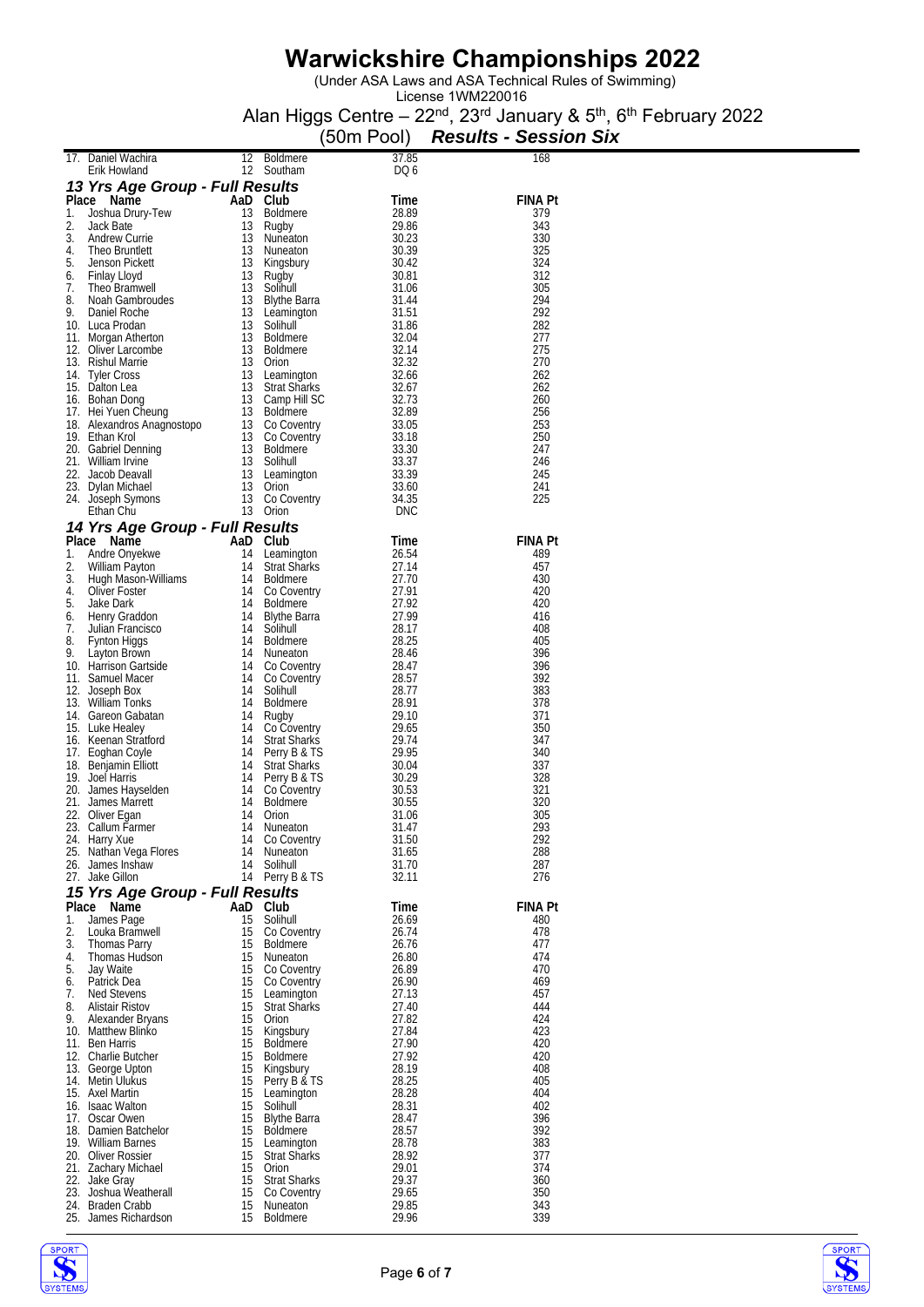(Under ASA Laws and ASA Technical Rules of Swimming)

License 1WM220016 Alan Higgs Centre – 22<sup>nd</sup>, 23<sup>rd</sup> January & 5<sup>th</sup>, 6<sup>th</sup> February 2022

|       |                                          |                       |                     | (50m Pool)     | <b>Results - Session Six</b> |
|-------|------------------------------------------|-----------------------|---------------------|----------------|------------------------------|
|       | 26. Jacob Partridge                      | 15                    | Solihull            | 30.06          | 336                          |
|       | 27. Daniel Wilks                         | 15                    | Leamington          | 30.71          | 315                          |
|       | 28. Anuj Mistry                          | 15                    | <b>Blythe Barra</b> | 30.82          | 312                          |
|       | Lewis Morrison                           | 15                    | <b>Strat Sharks</b> | <b>DNC</b>     |                              |
|       | Henry Wheeler                            | 15                    | <b>Strat Sharks</b> | DQ 7           |                              |
|       | 16 Yrs/Over Age Group - Full Results     |                       |                     |                |                              |
| Place | Name                                     | AaD Club <sup>-</sup> |                     | Time           | <b>FINA Pt</b>               |
| 1.    | Jacob Jackson                            | 24                    | Orion               | 23.99          | 662                          |
| 2.    | Louis McAuliffe                          | 18                    | Leamington          | 24.32          | 635                          |
| 3.    | Adrian Ting                              | 20                    | Birm'ham Uni        | 24.56          | 617                          |
| 4.    | Benjamin Stanford                        | 23                    | Solihull            | 24.67          | 608                          |
| 5.    | Joseph Franklin                          | 16                    | Solihull            | 24.97          | 587                          |
| 6.    | James Angell                             | 20                    | Birm'ham Uni        | 25.01          | 584                          |
| 6.    | David Shipman                            | 22                    | Birm'ham Uni        | 25.01          | 584                          |
| 8.    | Michael Sharp                            | 21                    | Birm'ham Uni        | 25.30          | 564                          |
| 9.    | Michael Brown                            | 20                    | Birm'ham Uni        | 25.34          | 561                          |
|       | 10. Tobiah Lowe                          | 21                    | <b>Boldmere</b>     | 25.36          | 560                          |
|       | 11. Noah Southgate                       | 18                    | <b>Boldmere</b>     | 25.43          | 555                          |
| 12.   | Tom Garner                               | 18                    | Solihull            | 25.63          | 543                          |
|       | 13. Ben Newell                           | 19                    | Birm'ham Uni        | 25.78          | 533                          |
|       | 14. Karnell Nunes-Smith                  | 18                    | Orion               | 25.99          | 520                          |
|       | 15. Jude Denning                         | 16                    | <b>Boldmere</b>     | 26.09          | 514                          |
|       | 15. Daniel Hambidge                      | 16                    | Co Coventry         | 26.09          | 514                          |
|       | 17. Alexandru Istrate                    | 19                    | Nuneaton            | 26.19          | 508                          |
|       | 18. Jack Atkins                          | 16                    | <b>Boldmere</b>     | 26.23          | 506                          |
|       | 19. Harvey Flint                         | 18                    | <b>Strat Sharks</b> | 26.43          | 495                          |
|       | 20. Max Hitchman                         | 16                    | Solihull            | 26.46          | 493                          |
|       | 21. Owen Perkins                         | 17                    | Solihull            | 26.50          | 491                          |
|       | 22. Jack Aldridge                        | 19                    | Birm'ham Uni        | 26.60          | 485                          |
|       | 23. Thomas Beech                         | 19                    | Solihull            | 26.77          | 476                          |
|       | 24. Callum Rogers                        | 19                    | Nuneaton            | 26.78          | 476<br>474                   |
| 26.   | 25. Daniel Andrews                       | 17<br>17              | Co Coventry         | 26.81<br>26.89 | 470                          |
|       | Shyan Marrie                             | 17                    | Orion<br>Nuneaton   | 26.98          | 465                          |
|       | 27. Ewan Cartwright<br>27. Samuel Davies | 22                    | Birm'ham Uni        | 26.98          | 465                          |
|       | 29. Samuel Woodhall                      | 17                    | <b>Boldmere</b>     | 27.02          | 463                          |
|       | 30. Thomas Dalziel                       | 17                    | Rugby               | 27.08          | 460                          |
|       | 31. John Roberts                         | 19                    | Kingsbury           | 27.19          | 454                          |
|       | 32. Levente Oravecz                      | 18                    | Nuneaton            | 27.20          | 454                          |
|       | 33. Mohammed El Khayyaat                 | 19                    | <b>Blythe Barra</b> | 27.23          | 452                          |
|       | 34. Henry Blinko                         | 17                    | Kingsbury           | 27.26          | 451                          |
|       | 35. Ethan Devoy                          | 16                    | Solihull            | 27.33          | 447                          |
|       | 36. Tom Lee-Brown                        | 18                    | Leamington          | 27.36          | 446                          |
|       | 37. Edward Blyth                         | 16                    | Orion               | 27.46          | 441                          |
|       | 38. Samuel Lyons                         | 17                    | Orion               | 27.56          | 436                          |
|       | 39. Philip Thies                         | 16                    | Orion               | 27.69          | 430                          |
| 40.   | Stephen Murphy                           | 17                    | Kingsbury           | 27.78          | 426                          |
|       | 41. Yuhe Shi                             | 16                    | Orion               | 27.92          | 420                          |
| 42.   | Kieran Jarvis                            | 16                    | Rugby               | 27.95          | 418                          |
|       | 43. Alexander Vega Flores                | 16                    | Nuneaton            | 28.12          | 411                          |
| 44.   | Dominic Simpson                          | 16                    | Nuneaton            | 28.64          | 389                          |

#### **EVENT 206 Men/Women 13/15 Yrs 200m Medley Tea**  Full Results

|       | r un results                |     |                     |         |                |       |         |         |
|-------|-----------------------------|-----|---------------------|---------|----------------|-------|---------|---------|
| Place | Name                        | A.G | Club                | Time    | <b>FINA Pt</b> | 50    | 100     | 150     |
|       | Leamington Spa SC           |     | Leamington          | 2:01.35 |                | 32.33 | 1:07.38 | 1:35.33 |
|       | 2. City of Coventry SC      |     | Co Coventry         | 2:02.97 |                | 32.32 |         | 1:37.15 |
| 3.    | Solihull Gold               |     | Solihull            | 2:08.70 |                | 33.29 | 1:08.21 | 1:39.18 |
|       | 4. Nuneaton & Bedworth SC   |     | <b>Nuneaton</b>     | 2:09.94 |                | 32.46 | 1:12.11 | 1:40.06 |
| 5.    | <b>Boldmere BLACK</b>       |     | Boldmere            | 2:10.26 |                | 33.74 | 1:11.21 | 1:39.86 |
|       | 6. Perry Beeches Triple S   |     | Perry B & TS        | 2:11.66 |                | 32.85 | 1:06.89 | 1:37.92 |
|       | Orion SC                    |     | Orion               | 2:12.38 |                | 32.84 | 1:09.34 | 1:42.85 |
| 8.    | <b>Blythe Barracudas SC</b> |     | <b>Blythe Barra</b> | 2:12.63 |                | 32.31 | 1:11.35 | 1:41.46 |
| 9.    | Solihull Silver             |     | Solihull            | 2:13.75 |                | 31.81 | 1:11.82 | 1:42.94 |
|       | <b>Boldmere RED</b>         |     | <b>Boldmere</b>     | DQ 7    |                |       |         |         |

### **EVENT 207 Men/Women 10/12 Yrs 200m Medley Tea**

|       | <b>Full Results</b>         |     |                     |         |                |       |         |         |
|-------|-----------------------------|-----|---------------------|---------|----------------|-------|---------|---------|
| Place | Name                        | A.G | Club                | Time    | <b>FINA Pt</b> | 50    | 100     | 150     |
| 1.    | City of Coventry SC         |     | Co Coventry         | 2:25.03 |                | 32.44 | 1:17.57 | 1:53.92 |
| 2.    | Leamington Spa SC           |     | Leamington          | 2:28.50 |                | 36.03 | 1:17.09 | 1:57.37 |
| 3.    | <b>Boldmere RED</b>         |     | <b>Boldmere</b>     | 2:28.76 |                | 38.51 | 1:19.05 | 1:56.28 |
| 4.    | Orion SC                    |     | Orion               | 2:29.62 |                | 44.10 | 1:24.68 | 1:56.85 |
| 5.    | Nuneaton & Bedworth SC      |     | Nuneaton            | 2:31.47 |                | 37.19 | 1:19.92 | 1:57.31 |
| 6.    | <b>Blythe Barracudas SC</b> |     | <b>Blythe Barra</b> | 2:35.51 |                | 39.35 | 1:21.73 | 2:00.73 |
|       | Solihull Gold               |     | Solihull            | 2:36.84 |                | 38.91 | 1:25.57 | 2:01.59 |
| 8.    | <b>Boldmere BLACK</b>       |     | <b>Boldmere</b>     | 2:38.97 |                |       | 1:23.96 |         |
| 9.    | Solihull Silver             |     | Solihull            | 2:49.80 |                | 41.15 | 1:36.40 | 2:15.97 |



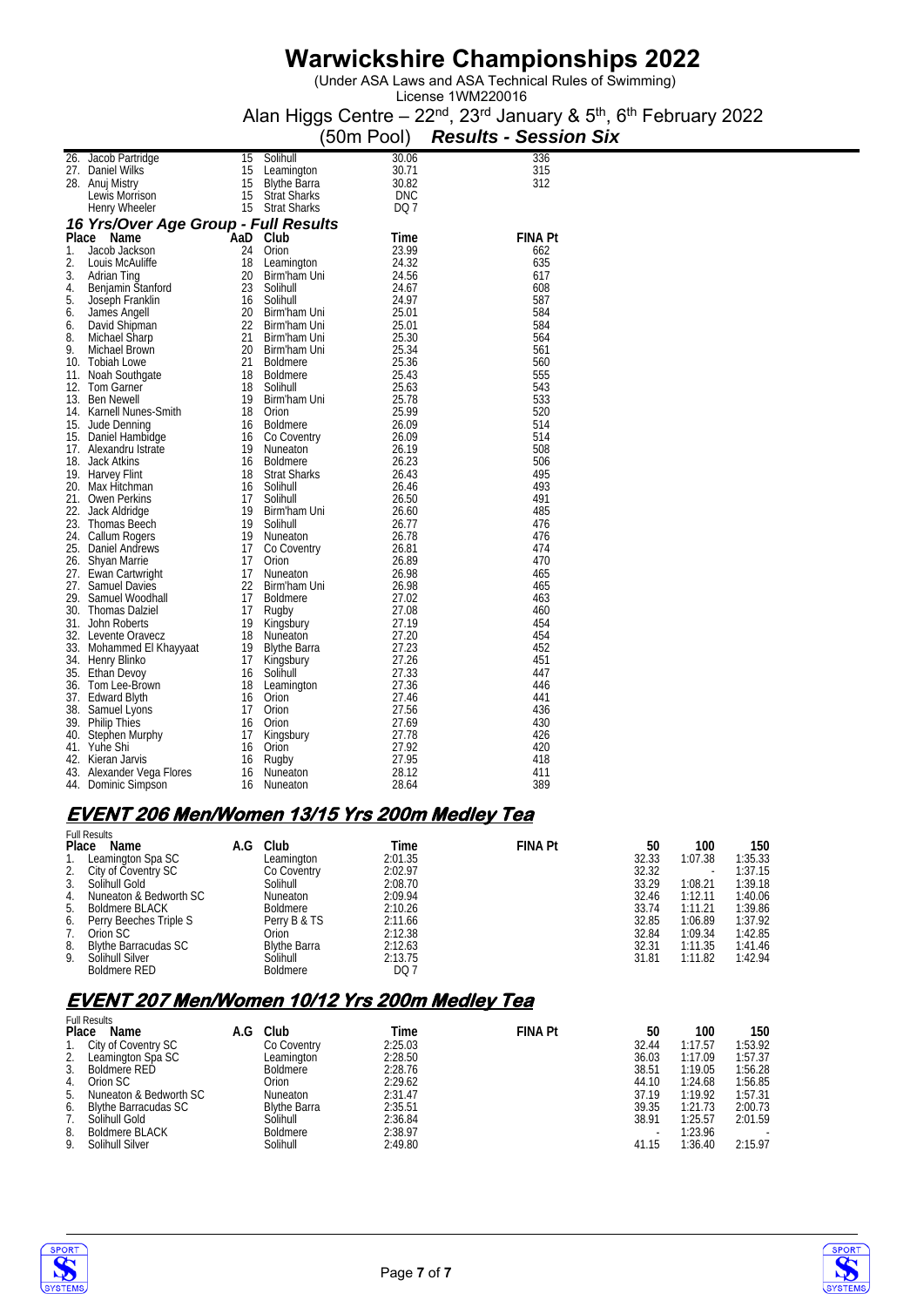(Under ASA Laws and ASA Technical Rules of Swimming)

License 1WM220016 Alan Higgs Centre – 22<sup>nd</sup>, 23<sup>rd</sup> January & 5<sup>th</sup>, 6<sup>th</sup> February 2022

(50m Pool) *Results - Session Seven*

### **EVENT 208 Men 10/12 Yrs 200m Medley Team**

|    | <b>Full Results</b>                               |     |                     |         |                |         |         |         |
|----|---------------------------------------------------|-----|---------------------|---------|----------------|---------|---------|---------|
|    | Name<br><b>Place</b>                              | A.G | Club                | Time    | <b>FINA Pt</b> | 50      | 100     | 150     |
|    | Nuneaton & Bedworth SC                            |     | <b>Nuneaton</b>     | 2:31.54 |                |         |         |         |
| 2. | Leamington Spa SC                                 |     | Leamington          | 2:31.89 |                | 37.73   | 1:20.51 | 1:59.28 |
| 3. | City of Coventry SC                               |     | Co Coventry         | 2:32.24 |                | 41.73   | 1:27.96 | 1:58.63 |
| 4. | <b>Boldmere RED</b>                               |     | <b>Boldmere</b>     | 2:40.94 |                | 40.01   | 1:29.06 | 2:06.23 |
| 5. | Solihull Gold                                     |     | Solihull            | 2:41.74 |                | 2:07.05 | 1:27.09 |         |
| 6. | Orion SC                                          |     | Orion               | 2:56.56 |                | 44.60   | 1:27.46 | 2:16.64 |
| 7. | <b>Blythe Barracudas SC</b>                       |     | <b>Blythe Barra</b> | 2:57.44 |                | 43.88   | 1:37.44 | 2:19.09 |
| 8. | Solihull Silver                                   |     | Solihull            | 3:15.79 |                | 46.33   | 1:34.01 | 2:29.35 |
|    | <b>EVENT 209 Women 10/12 Yrs 200m Medley Team</b> |     |                     |         |                |         |         |         |
|    |                                                   |     |                     |         |                |         |         |         |
|    | <b>Full Results</b>                               |     |                     |         |                |         |         |         |
|    | <b>Place</b><br>Name                              | A.G | Club                | Time    | <b>FINA Pt</b> | 50      | 100     | 150     |
|    | <b>Blythe Barracudas SC</b>                       |     | <b>Blythe Barra</b> | 2:23.17 |                | 37.07   | 1:17.89 | 1:51.03 |
| 2. | Leamington Spa SC                                 |     | Leamington          | 2:26.70 |                | 36.24   | 1:18.12 | 1:53.82 |

| Learnington Spa SC     | Learnington     | 2.20.7U | 30.Z4 | II 18. IZ | 1.53.8Z                  |
|------------------------|-----------------|---------|-------|-----------|--------------------------|
| Boldmere RED           | <b>Boldmere</b> | 2:28.38 |       | 1:18.90   | $\overline{\phantom{0}}$ |
| City of Coventry SC    | Co Coventry     | 2:32.75 | 39.13 | 1:23.28   | 2:00.61                  |
| Orion SC               | Drion           | 2:34.06 | 42.46 | 1:24.70   | 1:57.69                  |
| Solihull Gold          | Solihull        | 2:38.04 | 39.96 | 1:25.54   | 2:03.38                  |
| Nuneaton & Bedworth SC | Nuneaton        | 2:40.71 | 42.22 | 1:27.04   | 2:05.28                  |
| Solihull Silver        | Solihull        | 3:00.86 | 44.36 | 1:43.79   | 2:22.97                  |
|                        |                 |         |       |           |                          |

## **EVENT 210 Men 13/15 Yrs 200m Medley Team**

| <b>Full Results</b> |                             |     |                     |  |         |                |         |         |         |
|---------------------|-----------------------------|-----|---------------------|--|---------|----------------|---------|---------|---------|
| Place               | Name                        | A.G | Club                |  | Time    | <b>FINA Pt</b> | 50      | 100     | 150     |
| 1.                  | City of Coventry SC         |     | Co Coventry         |  | 1:59.81 |                | 32.05   | 1:05.18 | 1:33.33 |
| 2.                  | <b>Boldmere RED</b>         |     | <b>Boldmere</b>     |  | 1:59.99 |                | 32.53   | 1:05.25 | 1:33.76 |
| 3.                  | Leamington Spa SC           |     | Leamington          |  | 2:00.28 |                | 31.23   | 1:04.95 | 1:33.30 |
| 4.                  | Solihull Gold               |     | Solihull            |  | 2:05.83 |                | 32.12   | 1:06.76 | 1:37.58 |
| 5.                  | Nuneaton & Bedworth SC      |     | <b>Nuneaton</b>     |  | 2:08.44 |                | 32.64   | 1:09.76 | 1:38.47 |
| 6.                  | Orion SC                    |     | Orion               |  | 2:09.23 |                | 32.50   | 1:11.01 | 1:42.92 |
| 7.                  | <b>Blythe Barracudas SC</b> |     | <b>Blythe Barra</b> |  | 2:09.89 |                | 1:39.01 | 1:07.79 |         |
| 8.                  | <b>Boldmere BLACK</b>       |     | <b>Boldmere</b>     |  | 2:14.29 |                | 35.26   |         | 1:46.64 |
| 9.                  | Solihull Silver             |     | Solihull            |  | 2:15.29 |                | 36.61   | 1:14.05 | 1:46.84 |

### **EVENT 211 Women 13/15 Yrs 200m Medley Team**

|                | <b>Full Results</b>       |     |                     |  |         |                |         |         |         |
|----------------|---------------------------|-----|---------------------|--|---------|----------------|---------|---------|---------|
| Place          | Name                      | A.G | Club                |  | Time    | <b>FINA Pt</b> | 50      | 100     | 150     |
|                | Leamington Spa SC         |     | Leamington          |  | 2:07.83 |                | 32.26   | 1:07.02 | 1:38.25 |
|                | 2. City of Coventry SC    |     | Co Coventry         |  | 2:10.30 |                | 33.13   | 1:09.73 | 1:41.55 |
| 3 <sub>1</sub> | Boldmere RED              |     | Boldmere            |  | 2:16.61 |                | 1:48.58 | 1:15.16 |         |
|                | 4. Nuneaton & Bedworth SC |     | Nuneaton            |  | 2:19.76 |                | 35.83   | 1:15.28 | 1:49.37 |
| 5.             | Orion SC                  |     | Orion               |  | 2:22.80 |                | 36.39   | 1:18.45 | 1:52.97 |
|                | 6. Blythe Barracudas SC   |     | <b>Blythe Barra</b> |  | 2:23.29 |                | 37.80   | 1:15.05 | 1:50.29 |
|                | Boldmere BLACK            |     | <b>Boldmere</b>     |  | 2:24.27 |                | 38.28   | 1:16.83 | 1:52.72 |
| 8.             | Boldmere WHITE            |     | <b>Boldmere</b>     |  | 2:24.93 |                | 36.69   | 1:17.12 | 1:54.37 |
|                | Solihull Gold             |     | Solihull            |  | DQ 1    |                |         |         |         |

#### **EVENT 212 Men MC 10 /Over 100m Breaststroke**

| 10/11 Yrs Age Group - Full Results |                 |                     |         |                |       |
|------------------------------------|-----------------|---------------------|---------|----------------|-------|
| Place<br>Name                      |                 | AaD Club            | Time    | <b>FINA Pt</b> | 50    |
| Jacob Ranson                       | 11              | Solihull            | 1:37.64 | 197            | 46.43 |
| 12 Yrs Age Group - Full Results    |                 |                     |         |                |       |
| Place<br>Name                      |                 | AaD Club            | Time    | <b>FINA Pt</b> | 50    |
| Rocco Murphy<br>1.                 | 12              | Nuneaton            | 1:32.78 | 230            | 44.28 |
| 2.<br>Samuel Tan                   | 12              | Orion               | 1:33.42 | 225            | 44.14 |
| 3.<br>Ethan Gould                  | 12              | Leamington          | 1:34.09 | 220            | 44.42 |
| Ilya Certovs<br>4.                 | 12 <sup>°</sup> | Co Coventry         | 1:38.73 | 191            | 47.27 |
| 13 Yrs Age Group - Full Results    |                 |                     |         |                |       |
| Name<br>Place                      | AaD             | Club                | Time    | <b>FINA Pt</b> | 50    |
| Jenson Pickett<br>1.               | 13              | Kingsbury           | 1:20.17 | 357            | 38.43 |
| Theo Bruntlett<br>2.               | 13              | Nuneaton            | 1:27.14 | 278            | 41.36 |
| 3.<br>Joshua Drury-Tew             | 13              | Boldmere            | 1:28.11 | 269            | 42.53 |
| 4.<br><b>Charles Spence</b>        | 13              | Orion               | 1:31.69 | 238            | 43.68 |
| 5.<br><b>Rishul Marrie</b>         | 13              | Orion               | 1:33.29 | 226            | 43.97 |
| Oliver Larcombe<br>6.              | 13              | <b>Boldmere</b>     | 1:36.40 | 205            | 46.24 |
| 7.<br>Daniel Scragg                | 13              | Co Coventry         | 1:36.45 | 205            | 45.20 |
| 8.<br>Hei Yuen Cheung              | 13              | <b>Boldmere</b>     | 1:37.40 | 199            | 44.92 |
| 9.<br>Jacob Deavall                | 13              | Leamington          | 1:41.04 | 178            | 46.62 |
| <b>Andrew Currie</b>               | 13              | Nuneaton            | DQ1     |                |       |
| 14 Yrs Age Group - Full Results    |                 |                     |         |                |       |
| Place<br>Name                      |                 | AaD Club            | Time    | <b>FINA Pt</b> | 50    |
| William Tonks<br>1.                | 14              | <b>Boldmere</b>     | 1:12.60 | 480            | 34.30 |
| 2.<br>Hugh Mason-Williams          | 14              | Boldmere            | 1:14.52 | 444            | 35.37 |
| 3.<br><b>Finley Lowe</b>           | 14              | <b>Blythe Barra</b> | 1:16.99 | 403            | 36.22 |
| 4.<br>Samuel Macer                 | 14              | Co Coventry         | 1:22.10 | 332            | 37.73 |
| 5.<br>Fynton Higgs                 | 14              | <b>Boldmere</b>     | 1:23.40 | 317            | 39.08 |



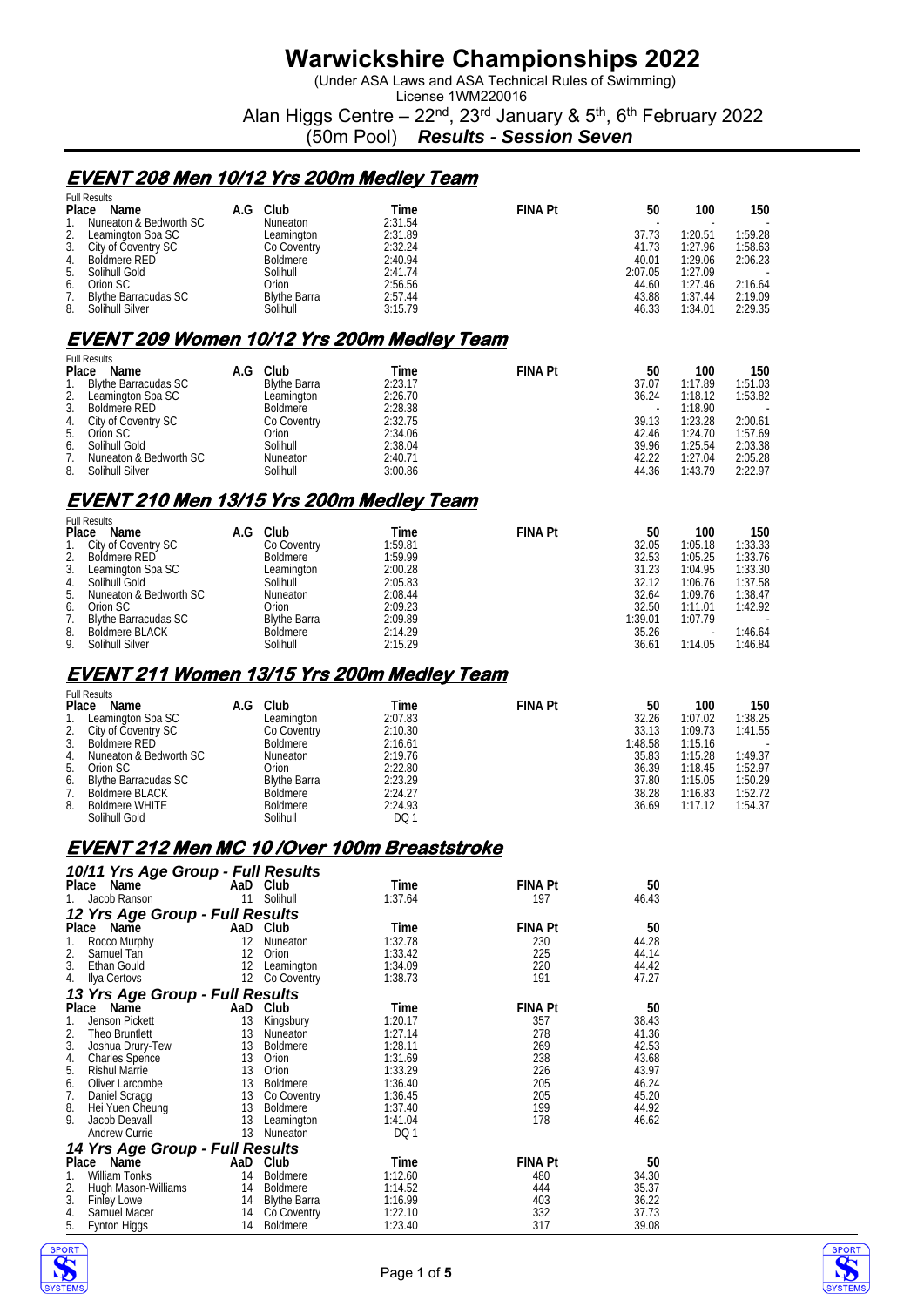(Under ASA Laws and ASA Technical Rules of Swimming)

License 1WM220016 Alan Higgs Centre – 22<sup>nd</sup>, 23<sup>rd</sup> January & 5<sup>th</sup>, 6<sup>th</sup> February 2022

|       |                                      |                     | (50m Pool) | <b>Results - Session Seven</b> |       |
|-------|--------------------------------------|---------------------|------------|--------------------------------|-------|
| 6.    | <b>Benjamin Elliott</b><br>14        | <b>Strat Sharks</b> | 1:24.29    | 307                            | 38.65 |
| 7.    | 14<br>Luke Healey                    | Co Coventry         | 1:24.41    | 305                            | 39.58 |
| 8.    | <b>Joel Harris</b><br>14             | Perry B & TS        | 1:26.45    | 284                            | 39.28 |
| 9.    | 14<br>Milo Thomas                    | Orion               | 1:26.60    | 283                            | 41.11 |
|       | 14<br>10. Rufus Coppock              | Nuneaton            | 1:26.62    | 283                            | 41.01 |
| 11.   | 14<br>Jake Dark                      | <b>Boldmere</b>     | 1:27.18    | 277                            | 40.55 |
|       | 14<br>12. Oliver Egan                | Orion               | 1:27.56    | 274                            | 40.80 |
| 13.   | 14<br><b>Elliot Lawton</b>           | Co Coventry         | 1:28.25    | 267                            | 41.28 |
|       | 14<br>14. James Inshaw               | Solihull            | 1:30.18    | 250                            | 42.99 |
|       | 15 Yrs Age Group - Full Results      |                     |            |                                |       |
|       | Place Name                           | AaD Club            | Time       | <b>FINA Pt</b>                 | 50    |
| 1.    | 15<br><b>Axel Martin</b>             | Leamington          | 1:13.83    | 457                            | 34.52 |
| 2.    | 15<br>Jay Waite                      | Co Coventry         | 1:14.55    | 444                            | 34.49 |
| 3.    | 15<br>James Page                     | Solihull            | 1:15.03    | 435                            | 36.74 |
| 4.    | 15<br>Metin Ulukus                   | Perry B & TS        | 1:17.07    | 401                            | 36.03 |
| 5.    | 15<br>Matthew Blinko                 | Kingsbury           | 1:18.61    | 378                            | 35.44 |
| 6.    | 15<br><b>Alistair Ristov</b>         | <b>Strat Sharks</b> | 1:18.64    | 378                            | 37.06 |
| 7.    | 15<br>George Upton                   | Kingsbury           | 1:19.12    | 371                            | 35.90 |
| 8.    | <b>Ned Stevens</b><br>15             | Leamington          | 1:19.45    | 366                            | 38.39 |
| 9.    | 15<br>Daniel Wilks                   | Leamington          | 1:21.05    | 345                            | 37.68 |
|       | 15<br>10. Zachary Michael            | Orion               | 1:21.43    | 340                            | 38.96 |
| 11.   | 15<br>Jacob Partridge                | Solihull            | 1:22.15    | 331                            | 37.34 |
|       | 15<br>12. Braden Crabb               | Nuneaton            | 1:22.71    | 325                            | 38.89 |
|       | 13. Anuj Mistry<br>15                | <b>Blythe Barra</b> | 1:32.23    | 234                            | 41.97 |
|       | 15<br>14. Ben Harris                 | <b>Boldmere</b>     | 1:36.82    | 202                            | 43.99 |
|       | 16 Yrs/Over Age Group - Full Results |                     |            |                                |       |
| Place | Name<br>AaD                          | Club                | Time       | <b>FINA Pt</b>                 | 50    |
| 1.    | Karnell Nunes-Smith<br>18            | Orion               | 1:05.79    | 646                            | 30.84 |
| 2.    | 21<br>Thomas Hamilton                | Birm'ham Uni        | 1:08.00    | 585                            | 31.23 |
| 3.    | 16<br>James Abulencia                | Camp Hill SC        | 1:09.27    | 553                            | 33.03 |
| 4.    | 22<br>David Shipman                  | Birm'ham Uni        | 1:09.99    | 536                            | 31.57 |
| 5.    | 19<br>Jamie Dark                     | Birm'ham Uni        | 1:12.40    | 484                            | 33.56 |
| 6.    | 19<br>Jack Aldridge                  | Birm'ham Uni        | 1:13.00    | 473                            | 33.69 |
| 7.    | 19<br>Callum Rogers                  | Nuneaton            | 1:13.36    | 466                            | 33.75 |
| 8.    | 17<br><b>Shyan Marrie</b>            | Orion               | 1:14.66    | 442                            | 35.07 |
| 9.    | 19<br>Thomas Beech                   | Solihull            | 1:14.90    | 437                            | 34.71 |
|       | 17<br>10. Owen Perkins               | Solihull            | 1:15.85    | 421                            | 36.00 |
| 11.   | 17<br>Samuel Woodhall                | <b>Boldmere</b>     | 1:16.68    | 408                            | 36.38 |
|       | 16<br>12. Daniel Hambidge            | Co Coventry         | 1:17.12    | 401                            | 34.97 |
|       | 13. Levente Oravecz<br>18            | Nuneaton            | 1:17.69    | 392                            | 34.09 |
|       | 16<br>14. Edward Blyth               | Orion               | 1:18.54    | 379                            | 36.38 |
|       | 15. Harvey Flint<br>18               | <b>Strat Sharks</b> | 1:18.60    | 378                            | 35.60 |
|       | 16. Max Hitchman<br>16               | Solihull            | 1:18.76    | 376                            | 36.58 |
|       | 19<br>17. Hadden Smith               | Co Coventry         | 1:19.33    | 368                            | 36.72 |
|       | 16<br>18. Yuhe Shi                   | Orion               | 1:19.51    | 366                            | 36.12 |
|       | 19. Toby Marlow<br>17                | Rugby               | 1:20.11    | 357                            | 37.06 |
|       | 20. Connor Silvester<br>16           | <b>Strat Sharks</b> | 1:20.28    | 355                            | 37.06 |
|       | 21. Josh Mitchell-Storey<br>16       | Orion               | 1:20.30    | 355                            | 36.42 |
|       | 22. Eitan Darmon<br>16               | Co Coventry         | 1:21.23    | 343                            | 37.68 |
|       | 23. Alfie Hebb<br>16                 | Rugby               | 1:22.47    | 328                            | 37.64 |
| 24.   | 17<br>Samuel Nouhov                  | Camp Hill SC        | 1:22.76    | 324                            | 37.21 |
|       | 25. Thomas Fairchild<br>18           | Co Coventry         | 1:22.82    | 323                            | 37.89 |

### **EVENT 213 Girl 10 Yrs/Over 200m Backstroke**

|       | 10/11 Yrs Age Group - Full Results |     |                     |                 |         |         |         |         |
|-------|------------------------------------|-----|---------------------|-----------------|---------|---------|---------|---------|
| Place | Name                               | AaD | Club                | Time            | FINA Pt | 50      | 100     | 150     |
| 1.    | Mia Hawkins                        | 11  | Co Coventry         | 2:57.02         | 338     | 42.09   | 1:27.36 | 2:13.10 |
| 2.    | Ellie Hull                         | 11  | Solihull            | 2:57.46         | 335     | 41.39   | 1:26.83 | 2:13.24 |
| 3.    | Rosie Grosvenor                    | 11  | <b>Blythe Barra</b> | 2:57.62         | 334     | 40.83   | 1:27.53 | 2:14.51 |
| 4.    | Freya Dewing                       | 11  | Co Coventry         | 2:59.78         | 322     | 42.09   | 1:28.25 | 2:15.53 |
| 5.    | Tilly Farmer                       | 11  | Kingsbury           | 3:10.14         | 273     | 44.81   | 1:34.95 | 2:24.40 |
| 6.    | Philippa Harding                   | 11  | Leamington          | 3:12.44         | 263     | 44.23   | 1:34.89 | 2:25.24 |
| 7.    | Abigail Bell                       | 10  | Co Coventry         | 3:12.47         | 263     | 2:25.38 | 1:34.05 |         |
| 8.    | Aashirya Budathoki                 | 11  | Co Coventry         | 3:20.11         | 234     | 45.88   | 1:38.06 | 2:29.87 |
| 9.    | Amy Edwards                        | 11  | <b>Boldmere</b>     | 3:24.13         | 220     | 47.56   | 1:39.87 | 2:32.90 |
|       | 12 Yrs Age Group - Full Results    |     |                     |                 |         |         |         |         |
| Place | Name                               | AaD | Club                | Time            | FINA Pt | 50      | 100     | 150     |
| 1.    | <b>Chloe Grosvenor</b>             | 12  | <b>Blythe Barra</b> | 2:43.77         | 427     | 37.59   | 1:19.64 | 2:02.53 |
| 2.    | Olivia Taylor                      | 12  | Leamington          | 2:50.72         | 377     | 38.44   | 1:21.64 | 2:07.21 |
| 3.    | Phoebe Lawton                      | 12  | Co Coventry         | 2:54.81         | 351     | 41.57   | 1:26.77 | 2:12.19 |
| 4.    | Tamzin Scope                       | 12  | Co Coventry         | 2:58.43         | 330     | 41.78   | 1:29.49 | 2:16.00 |
| 5.    | Grace Moran                        | 12  | <b>Blythe Barra</b> | 2:58.79         | 328     | 42.03   | 1:27.43 | 2:14.08 |
| 6.    | Keira Hull                         | 12  | Solihull            | 3:00.54         | 318     | 42.17   | 1:29.04 | 2:16.29 |
| 7.    | Grace Young                        | 12  | <b>Boldmere</b>     | 3:01.41         | 314     | 42.08   | 1:28.02 | 2:16.38 |
| 8.    | Ayla Konuralp                      | 12  | Leamington          | 3:06.39         | 289     | 43.59   | 1:31.05 | 2:20.63 |
| 9.    | Josie James                        | 12  | <b>Blythe Barra</b> | 3:07.94         | 282     | 44.00   | 1:31.78 | 2:21.16 |
| 10.   | Laila Mohammed                     | 12  | Co Coventry         | 3:09.49         | 275     | 44.72   | 1:33.38 | 2:22.12 |
| 11.   | Tillie Rose Hebb                   | 12  | Rugby               | 3:13.78         | 257     | 44.85   | 1:35.55 | 2:27.87 |
|       | Eden Hickinbottom                  | 12  | <b>Boldmere</b>     | <b>DNC</b>      |         |         |         |         |
|       | Nicola Palmer                      | 12  | <b>Boldmere</b>     | DQ <sub>2</sub> |         |         |         |         |



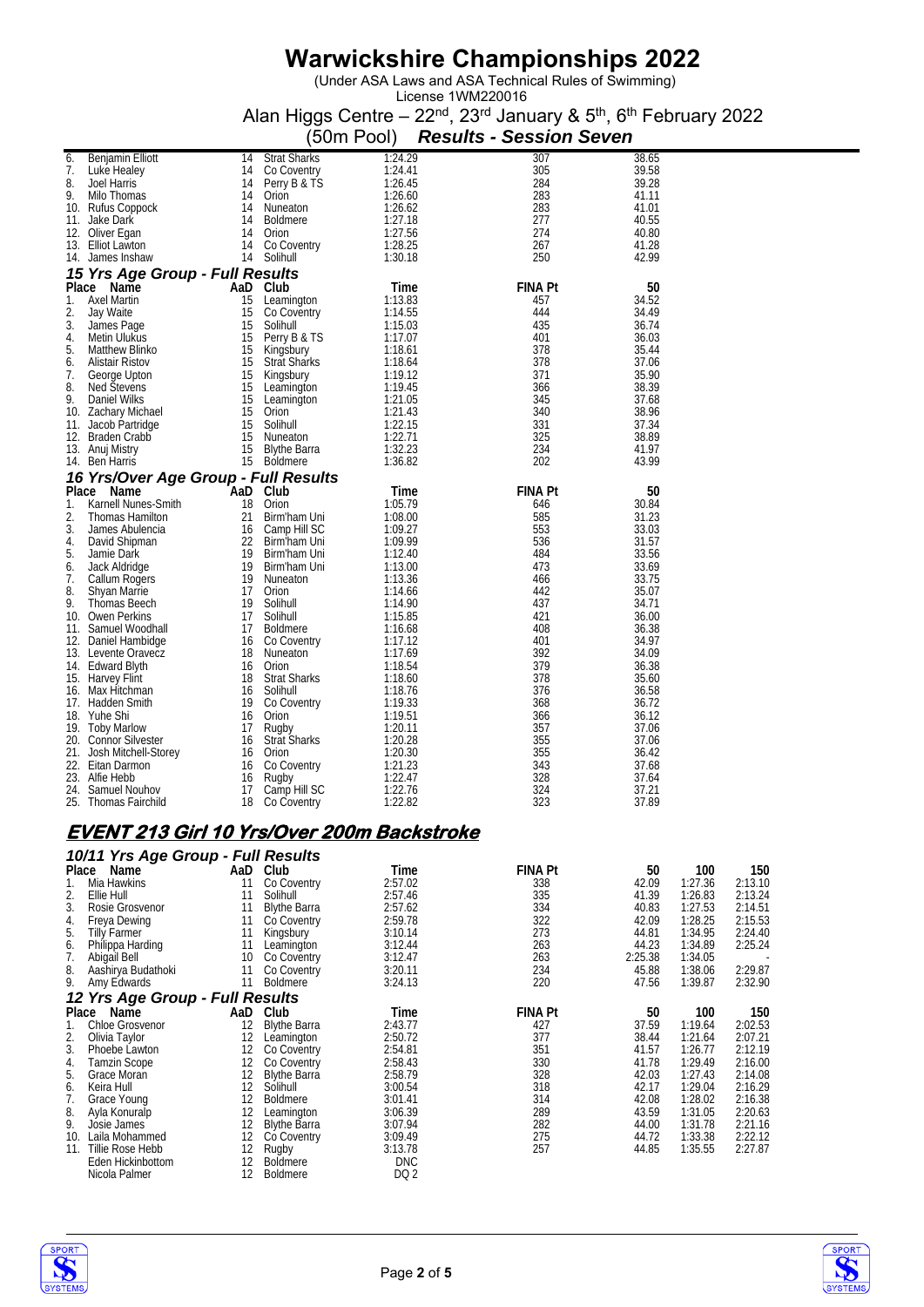(Under ASA Laws and ASA Technical Rules of Swimming)

License 1WM220016 Alan Higgs Centre – 22<sup>nd</sup>, 23<sup>rd</sup> January & 5<sup>th</sup>, 6<sup>th</sup> February 2022

(50m Pool) *Results - Session Seven*

| 13 Yrs Age Group - Full Results                          |          |                                    |                    |                |                |                    |                    |
|----------------------------------------------------------|----------|------------------------------------|--------------------|----------------|----------------|--------------------|--------------------|
| Place Name                                               |          | AaD Club                           | Time               | <b>FINA Pt</b> | 50             | 100                | 150                |
| 1.<br>Katie Ray                                          | 13       | Co Coventry                        | 2:37.27            | 482            | 37.72          | 1:17.67            | 1:58.43            |
| 2.<br>Rebecca Millichamp                                 | 13       | Nuneaton                           | 2:46.87            | 403            | 39.23          | 1:22.13            | 2:04.40            |
| 3.<br>Freya Lane<br>4.<br><b>Erin Hawkins</b>            | 13<br>13 | Orion<br>Co Coventry               | 2:47.03<br>2:48.54 | 402<br>392     | 38.59<br>39.79 | 1:21.14<br>1:23.76 | 2:04.04<br>2:07.17 |
| 5.<br>Mia Boaler                                         | 13       | Nuneaton                           | 2:48.67            | 391            | 40.04          | 1:24.00            | 2:07.88            |
| 6.<br>Lucy Blacker                                       | 13       | Co Coventry                        | 2:49.16            | 387            |                | 1:20.60            |                    |
| 7.<br>Victoria Hudson                                    | 13       | Nuneaton                           | 2:49.30            | 386            | 40.12          | 1:24.59            | 2:08.60            |
| 8.<br>Eve Smith                                          | 13       | Co Coventry                        | 2:51.15            | 374            | 40.80          | 1:24.32            | 2:08.36            |
| 9.<br>Macy Ranson                                        | 13       | Solihull                           | 2:51.65            | 371<br>360     | 40.46          | 1:25.15            | 2:09.51            |
| 10. Isla Batchelor<br>11. Willow Bevan                   | 13<br>13 | Orion<br><b>Boldmere</b>           | 2:53.35<br>2:54.02 | 356            | 40.65<br>40.12 | 1:25.22<br>1:24.23 | 2:10.62<br>2:09.94 |
| 12. Charlotte Gower                                      | 13       | Rugby                              | 2:54.48            | 353            | 41.29          | 1:25.45            | 2:11.68            |
| 13. Freya Flowers                                        | 13       | Leamington                         | 2:55.01            | 350            | 40.26          | 1:24.94            | 2:10.94            |
| 14. Arabella Kerswell                                    | 13       | Co Coventry                        | 2:56.73            | 340            | 41.68          | 1:27.03            | 2:12.82            |
| 15. Connie Lee-Sinclair                                  | 13       | <b>Boldmere</b>                    | 2:57.84<br>2:57.92 | 333            | 2:13.86        | 1:26.17            |                    |
| 16. Jessica Kidd<br>17. Emily Rotherham                  | 13<br>13 | Co Coventry<br>Orion               | 2:59.96            | 333<br>322     | 42.05<br>43.17 | 1:28.10<br>1:30.26 | 2:14.22<br>2:16.54 |
| 18. Inas Arata                                           | 13       | Orion                              | 3:03.01            | 306            | 45.73          | 1:33.23            | 2:20.29            |
| 19. Eliza Vandamme                                       |          | 13 Leamington                      | 3:06.31            | 290            | 43.85          | 1:31.92            | 2:20.50            |
| 14 Yrs Age Group - Full Results                          |          |                                    |                    |                |                |                    |                    |
| Place<br>Name                                            |          | AaD Club                           | Time               | <b>FINA Pt</b> | 50             | 100                | 150                |
| 1.<br>Magdalena Townsend                                 | 14       | Solihull                           | 2:34.10            | 512            | 36.10          | 1:15.40            | 1:55.48            |
| 2.<br>Adriana Machala                                    | 14       | Co Coventry                        | 2:35.27            | 501            |                | 1:16.82            |                    |
| 3.<br>Mia Emery                                          | 14       | Rugby                              | 2:42.51            | 437            | 38.61          | 1:20.58            | 2:02.36            |
| 4.<br>Erika Sheppard<br>5.<br>Gracie Smith               | 14<br>14 | Leamington<br>Boldmere             | 2:42.54<br>2:42.89 | 437<br>434     | 38.41<br>38.41 | 1:20.43<br>1:20.22 | 2:03.08<br>2:02.00 |
| 6.<br>Maryse Magnee                                      | 14       | <b>Boldmere</b>                    | 2:43.69            | 427            | 39.22          | 1:20.69            | 2:03.43            |
| 7.<br>Lucy Matthews                                      | 14       | Rugby                              | 2:44.49            | 421            | 38.72          | 1:20.27            | 2:02.98            |
| 8.<br>Rose Arnott                                        | 14       | <b>Boldmere</b>                    | 2:44.60            | 420            | 39.16          | 1:20.93            | 2:03.39            |
| 9.<br><b>Brooke Freer</b>                                | 14       | Orion                              | 2:47.07            | 402            | 38.27          | 1:20.71            | 2:05.41            |
| 10. Chloe Phillips                                       | 14       | Co Coventry                        | 2:47.84            | 396            | 39.55          | 1:23.28            | 2:06.70            |
| 11. Olivia Dougan<br>12. Alice Rymell                    | 14<br>14 | Orion<br>Nuneaton                  | 2:50.12<br>2:50.71 | 381<br>377     | 41.02          | 1:23.54<br>1:24.12 | 2:08.50            |
| 13. Rebecca Eaton                                        | 14       | Rugby                              | 2:51.11            | 374            | 40.49          | 1:23.99            | 2:08.26            |
| 14. Darcy Morris                                         | 14       | Rugby                              | 2:52.27            | 367            | 40.73          | 1:25.72            | 2:09.67            |
| 15. Erin Sly                                             | 14       | <b>Boldmere</b>                    | 2:53.05            | 362            | 40.36          | 1:24.36            | 2:09.79            |
| 16. Ayla Goucher                                         | 14       | Solihull                           | 2:58.16            | 331            | 42.72          | 1:28.47            | 2:14.21            |
| 16. Annabelle Cassidy                                    | 14       | Nuneaton                           | 2:58.16            | 331            | 42.43          | 1:27.30            | 2:13.58            |
| 18. Lily Cobble<br>19. Charlotte Skinner                 | 14<br>14 | Co Coventry<br><b>Strat Sharks</b> | 2:58.58<br>2:59.08 | 329<br>326     | 43.86<br>41.14 | 1:29.96<br>1:27.42 | 2:15.86<br>2:14.60 |
| 20. Evangeline Francis                                   | 14       | Co Coventry                        | 2:59.21            | 326            | 40.69          | 1:25.35            | 2:13.01            |
| 15 Yrs Age Group - Full Results                          |          |                                    |                    |                |                |                    |                    |
| Place Name                                               |          | AaD Club                           | Time               | <b>FINA Pt</b> | 50             | 100                | 150                |
| 1.<br><b>Annabel Crees</b>                               | 15       | Leamington                         | 2:29.17            | 565            | 35.62          | 1:13.62            | 1:51.76            |
| 2.<br><b>Brooke Fisher</b>                               | 15       | Co Coventry                        | 2:32.31            | 531            | 35.57          | 1:14.09            | 1:53.65            |
| 3.<br>Carys Higgins                                      | 15       | Perry B & TS                       | 2:36.20<br>2:41.36 | 492            | 35.70          | 1:15.36            | 1:55.85            |
| 4.<br>Molly Underwood<br>5.<br>Alice Smith               | 15<br>15 | Co Coventry<br>Co Coventry         | 2:46.10            | 446<br>409     | 37.82<br>38.90 | 1:18.60<br>1:21.26 | 2:00.36<br>2:04.49 |
| 6.<br>Amelia Kerr                                        | 15       | Rugby                              | 2:47.82            | 397            | 40.52          | 1:23.90            | 2:06.78            |
| 7.<br><b>Hannah Matthews</b>                             | 15       | Leamington                         | 2:48.00            | 395            | 39.29          | 1:21.77            | 2:05.35            |
| 8.<br>Cassie Lea                                         | 15       | <b>Strat Sharks</b>                | 2:48.23            | 394            | 40.69          | 1:22.40            |                    |
| 9.<br>Rachel Dalziel                                     | 15       | Rugby<br><b>Nuneaton</b>           | 2:51.50            | 372            | 39.85          | 1:23.68            | 2:09.07            |
| 10. Evie Hands<br>11. Connie Palmer                      | 15<br>15 | <b>Boldmere</b>                    | 2:52.17<br>2:53.59 | 367<br>358     | 41.16<br>39.37 | 1:25.87<br>1:23.08 | 2:09.85<br>2:09.69 |
| 12. Jodie Tatton                                         | 15       | Orion                              | 2:54.37            | 353            | 40.45          | 1:25.29            | 2:11.17            |
| Zoe Sayers                                               | 15       | Leamington                         | DQ 3               |                |                |                    |                    |
| 16 Yrs/Over Age Group - Full Results                     |          |                                    |                    |                |                |                    |                    |
| Place Name                                               | AaD      | Club                               | Time               | <b>FINA Pt</b> | 50             | 100                | 150                |
| 1.<br>Alexandra Waller                                   | 21       | Birm'ham Uni                       | 2:18.52            | 706            | 32.02          | 1:06.82            | 1:42.59            |
| 2.<br><b>Frances Newe</b>                                | 19       | Birm'ham Uni<br>Birm'ham Uni       | 2:27.27            | 587            | 34.89<br>35.43 | 1:11.41            | 1:48.98<br>1:51.50 |
| 3.<br><b>Charlotte Harris</b><br>4.<br>Charlotte Harding | 19<br>16 | Co Coventry                        | 2:27.98<br>2:30.98 | 579<br>545     | 35.03          | 1:13.49<br>1:13.64 | 1:52.82            |
| 5.<br>Ellie Wheeler                                      | 20       | Birm'ham Uni                       | 2:31.19            | 543            |                | 1:12.97            |                    |
| 6.<br>Abbie Arthur                                       | 17       | <b>Boldmere</b>                    | 2:33.11            | 522            | 35.52          | 1:14.15            | 1:54.01            |
| 7.<br>Hazel Macgonigal                                   | 19       | Birm'ham Uni                       | 2:33.67            | 517            | 35.02          | 1:13.93            | 1:53.63            |
| 8.<br><b>Beth Turrall</b>                                | 17       | Co Coventry                        | 2:37.37            | 481            | 36.05          | 1:15.69            | 1:56.81            |
| 9.<br><b>Harriet Troup</b>                               | 17<br>20 | Rugby                              | 2:37.52<br>2:38.38 | 480<br>472     | 36.84<br>37.01 | 1:17.35<br>1:16.63 | 1:58.43<br>1:57.43 |
| Suzannah Klimaszewska<br>10.<br>11. Hollie Smith         | 17       | Birm'ham Uni<br>Co Coventry        | 2:41.24            | 447            | 36.24          | 1:16.78            | 1:59.75            |
| 12. Ruby Gurung                                          | 16       | Orion                              | 2:42.12            | 440            |                | 1:18.77            |                    |
| 13. Holly Larkin                                         | 16       | Leamington                         | 2:42.86            | 434            | 38.49          | 1:18.61            | 2:01.48            |
| 14. Georgina Griffin                                     | 16       | Solihull                           | 2:43.70            | 427            | 36.20          | 1:18.17            | 2:01.57            |
| 15. Neve Masters                                         | 18       | Nuneaton                           | 2:44.39            | 422<br>414     | 39.90          | 1:22.26            |                    |
| 16. Emily Vandamme<br>17. Lauren Jarratt                 | 16<br>19 | Leamington<br><b>Boldmere</b>      | 2:45.40<br>2:46.50 | 406            | 38.80<br>37.97 | 1:20.72<br>1:19.65 | 2:03.82<br>2:03.27 |
| 18. Tori Craddock                                        | 17       | Nuneaton                           | 2:46.59            | 405            | 38.05          | 1:19.94            | 2:03.24            |
| 19. Elyn-Grace Carreon                                   | 17       | Orion                              | 2:47.96            | 396            | 38.89          | 1:21.69            | 2:05.20            |
| 20. Tyler Kelly-Cooper                                   | 17       | Camp Hill SC                       | 2:53.59            | 358            | 39.10          | 1:23.29            | 2:09.02            |
| 21. Abigail Kennedy<br>Madeline Whitehouse               | 19<br>16 | Birm'ham Uni<br>Co Coventry        | 2:54.42<br>DQ 3    | 353            | 40.02          | 1:24.95            | 2:10.79            |
|                                                          |          |                                    |                    |                |                |                    |                    |

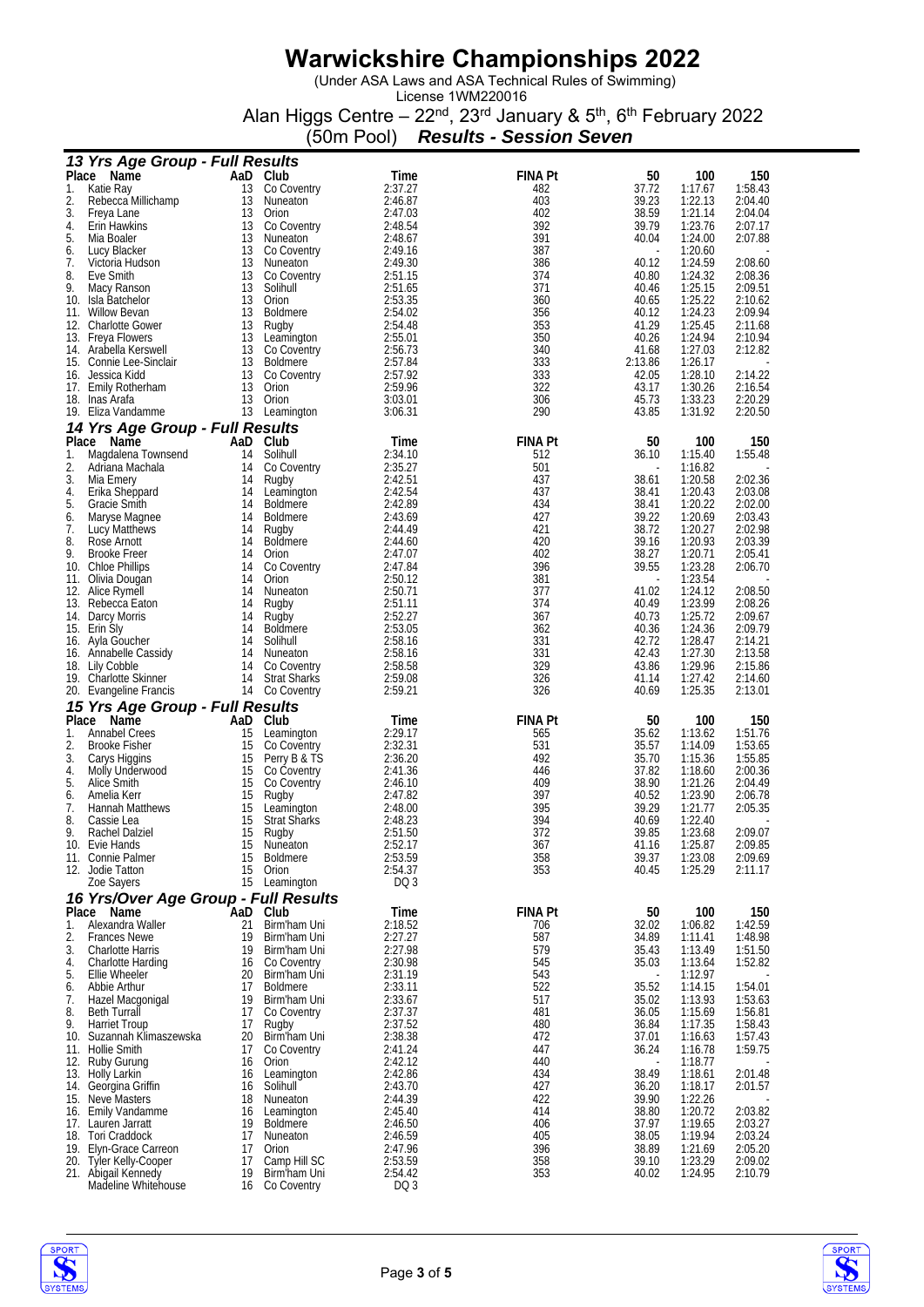(Under ASA Laws and ASA Technical Rules of Swimming)

License 1WM220016 Alan Higgs Centre – 22<sup>nd</sup>, 23<sup>rd</sup> January & 5<sup>th</sup>, 6<sup>th</sup> February 2022

(50m Pool) *Results - Session Seven*

|          | 17 Yrs/Over Age Group - Full Results     |          |                           |                    |                |                          |                    |                    |
|----------|------------------------------------------|----------|---------------------------|--------------------|----------------|--------------------------|--------------------|--------------------|
|          | Place<br>Name                            | AaD Club |                           | Time               | <b>FINA Pt</b> | 50                       | 100                | 150                |
| 1.       | Alexandra Waller                         | 21       | Birm'ham Uni              | 2:18.52            | 706            | 32.02                    | 1:06.82            | 1:42.59            |
| 2.       | <b>Frances Newe</b>                      | 19       | Birm'ham Uni              | 2:27.27            | 587            | 34.89                    | 1:11.41            | 1:48.98            |
| 3.       | Charlotte Harris                         | 19       | Birm'ham Uni              | 2:27.98            | 579            | 35.43                    | 1:13.49            | 1:51.50            |
| 4.       | Ellie Wheeler                            | 20       | Birm'ham Uni              | 2:31.19            | 543            | $\overline{\phantom{a}}$ | 1:12.97            |                    |
| 5.       | Abbie Arthur                             | 17       | Boldmere                  | 2:33.11            | 522            | 35.52                    | 1:14.15            | 1:54.01            |
| 6.       | Hazel Macgonigal                         | 19       | Birm'ham Uni              | 2:33.67            | 517            | 35.02                    | 1:13.93            | 1:53.63            |
| 7.       | <b>Beth Turrall</b>                      | 17       | Co Coventry               | 2:37.37            | 481            | 36.05                    | 1:15.69            | 1:56.81            |
| 8.       | <b>Harriet Troup</b>                     | 17       | Rugby                     | 2:37.52            | 480            | 36.84                    | 1:17.35            | 1:58.43            |
| 9.       | Suzannah Klimaszewska                    | 20       | Birm'ham Uni              | 2:38.38            | 472            | 37.01                    | 1:16.63            | 1:57.43            |
|          | 10. Hollie Smith                         | 17       | Co Coventry               | 2:41.24            | 447            | 36.24                    | 1:16.78            | 1:59.75            |
|          | 11. Neve Masters                         | 18       | Nuneaton                  | 2:44.39            | 422            | 39.90                    | 1:22.26            |                    |
|          | 12. Lauren Jarratt                       | 19       | Boldmere                  | 2:46.50            | 406            | 37.97                    | 1:19.65            | 2:03.27            |
|          | 13. Tori Craddock                        | 17       | Nuneaton                  | 2:46.59            | 405            | 38.05                    | 1:19.94            | 2:03.24            |
|          | 14. Elyn-Grace Carreon                   | 17       | Orion                     | 2:47.96            | 396            | 38.89                    | 1:21.69            | 2:05.20            |
|          | 15. Tyler Kelly-Cooper                   | 17       | Camp Hill SC              | 2:53.59            | 358            | 39.10                    | 1:23.29            | 2:09.02            |
|          | 16. Abigail Kennedy                      | 19       | Birm'ham Uni              | 2:54.42            | 353            | 40.02                    | 1:24.95            | 2:10.79            |
|          |                                          |          |                           |                    |                |                          |                    |                    |
|          | <u>EVENT 214 Boy 10 Yrs/Over 200m IM</u> |          |                           |                    |                |                          |                    |                    |
|          | 10/11 Yrs Age Group - Full Results       |          |                           |                    |                |                          |                    |                    |
| Place    | Name                                     |          | AaD Club                  | Time               | FINA Pt        | 50                       | 100                | 150                |
| 1.       | Gabriel Thursfield                       | 11       | Boldmere                  | 3:00.64            | 251            |                          |                    |                    |
| 2.       | Harry Hayward                            | -11      | Nuneaton                  | 3:02.61            | 243            |                          |                    |                    |
| 3.       | Jacson Crabb                             | 11       | Nuneaton                  | 3:11.60            | 210            | 43.48                    | 1:33.52            | 2:31.56            |
| 4.       | D Neimanis-Kosarevs                      | 10       | Nuneaton                  | 3:20.79            | 183            |                          |                    |                    |
| 5.       | Rinnosuke Tabata                         | 11       | <b>Boldmere</b>           | 3:24.76            | 172            |                          |                    |                    |
| 6.       | <b>Toby Williams</b>                     | 11       | <b>Boldmere</b>           | 3:28.53            | 163            |                          |                    |                    |
| 7.       | Ethan Ashton                             | 11       | Nuneaton                  | 3:33.74            | 151            |                          |                    |                    |
|          | 12 Yrs Age Group - Full Results          |          |                           |                    |                |                          |                    |                    |
| Place    | Name                                     |          | AaD Club                  | Time               | <b>FINA Pt</b> | 50                       | 100                | 150                |
| 1.       | Xander Tovey                             | 12       | Co Coventry               | 2:40.17            | 360            |                          | 1:14.33            |                    |
| 2.       | <b>Dilanas Satavicius</b>                | 12       | Nuneaton                  | 2:52.48            | 288            | 38.07                    | 1:24.09            | 2:16.24            |
| 3.       | Rocco Murphy                             | 12       | Nuneaton                  | 3:05.28            | 232            | 46.10                    | 1:33.02            |                    |
| 4.       | Archie Drury-Tew                         | 12       | <b>Boldmere</b>           | 3:08.22            | 222            |                          |                    |                    |
| 5.       | Samuel Mann                              | 12       | Leamington                | 3:09.63            | 217            | 42.79                    | 1:33.45            | 2:26.21            |
|          | Samuel Tan                               |          | 12 Orion                  | DQ 4               |                |                          |                    |                    |
|          | 13 Yrs Age Group - Full Results          |          |                           |                    |                |                          |                    |                    |
|          | Place Name                               | AaD      | Club                      | Time               | <b>FINA Pt</b> | 50                       | 100                | 150                |
| 1.       | Joshua Drury-Tew                         | 13       | <b>Boldmere</b>           | 2:40.30            | 359            | 32.31                    | 1:15.33            | 2:03.81            |
| 2.       | Theo Bruntlett                           | 13       | Nuneaton                  | 2:42.57            | 344            | 36.13                    | 1:20.49            | 2:07.79            |
| 3.       | Jenson Pickett                           | 13       |                           | 2:45.18            | 328            | 36.06                    | 1:21.90            | 2:08.34            |
| 4.       | Andrew Currie                            | 13       | Kingsbury<br>Nuneaton     | 2:45.92            | 324            | 37.87                    | 1:20.07            | 2:09.04            |
| 5.       | Daniel Roche                             | 13       | Leamington                | 2:52.98            | 286            | 40.95                    | 1:22.33            | 2:15.47            |
| 6.       |                                          | 13       | <b>Blythe Barra</b>       | 2:53.47            | 283            | 2:18.19                  | 1:21.02            |                    |
| 7.       | Noah Gambroudes                          | 13       | <b>Boldmere</b>           | 2:57.17            | 266            | 37.50                    | 1:20.99            | 2:18.26            |
|          | Oliver Larcombe                          |          |                           |                    |                |                          |                    |                    |
| 8.<br>9. | Morgan Atherton<br>Jacob Deavall         | 13       | Boldmere<br>13 Leamington | 3:01.34<br>3:05.24 | 248<br>233     | 41.41<br>42.03           | 1:25.88<br>1:28.75 | 2:22.30<br>2:23.67 |
|          |                                          |          |                           |                    |                |                          |                    |                    |
| Place    | 14 Yrs Age Group - Full Results<br>Name  | AaD      | Club                      | Time               | FINA Pt        | 50                       | 100                | 150                |
| 1.       | Harrison Gartside                        | 14       | Co Coventry               | 2:32.21            | 420            | 32.17                    | 1:11.45            | 1:56.79            |
| 2.       | William Tonks                            | 14       | Boldmere                  | 2:33.31            | 411            | 34.33                    | 1:16.22            | 1:57.15            |
| 3.       | Joseph Box                               | 14       | Solihull                  | 2:33.93            | 406            | 31.95                    | 1:12.33            | 1:59.53            |
| 4.       | <b>Elliot Lawton</b>                     | 14       | Co Coventry               | 2:34.91            | 398            |                          | 1:12.94            |                    |
| 5.       | Julian Francisco                         | 14       | Solihull                  | 2:35.39            | 394            | 31.76                    | 1:14.01            | 2:00.39            |
| 6.       | Fynton Higgs                             | 14       | <b>Boldmere</b>           | 2:36.58            | 385            | 33.12                    | 1:16.08            | 2:02.90            |
| 7.       | Layton Brown                             | 14       | Nuneaton                  | 2:37.54            | 378            | 35.19                    | 1:14.92            | 2:04.46            |
| 8.       | Henry Graddon                            | 14       | <b>Blythe Barra</b>       | 2:38.78            | 370            | 31.69                    | 1:14.30            | 2:02.92            |
| 9.       | Jake Dark                                | 14       | <b>Boldmere</b>           | 2:39.84            | 362            | 34.90                    | 1:19.27            | 2:06.13            |
|          | 10. Finley Lowe                          | 14       | <b>Blythe Barra</b>       | 2:42.04            | 348            | 33.89                    | 1:16.82            | 2:04.93            |
|          | 11. Gareon Gabatan                       | 14       | Rugby                     | 2:42.44            | 345            | 32.12                    | 1:14.30            | 2:05.62            |
|          | 12. Oliver Foster                        | 14       | Co Coventry               | 2:42.75            | 343            | 34.56                    | 1:17.40            | 2:08.96            |
|          | 13. Luke Healey                          | 14       | Co Coventry               | 2:45.43            | 327            | 35.17                    | 1:19.56            | 2:06.15            |
|          | 14. Rufus Coppock                        | 14       | Nuneaton                  | 2:46.45            | 321            | 37.56                    | 1:19.79            | 2:07.99            |
|          | 15. Callum Farmer                        | 14       | Nuneaton                  | 2:48.25            | 311            | 34.84                    | 1:18.89            | 2:10.76            |
|          | 16. James Hayselden                      | 14       | Co Coventry               | 2:49.20            | 305            | 37.28                    | 1:22.45            | 2:11.43            |
|          | 17. James Inshaw                         | 14       | Solihull                  | 2:49.87            | 302            | 37.01                    | 1:23.48            | 2:10.79            |
|          | 18. Harry Xue                            | 14       | Co Coventry               | 2:53.46            | 283            | 36.31                    | 1:19.17            | 2:11.51            |
|          | James Marrett                            | 14       | <b>Boldmere</b>           | DQ 4               |                |                          |                    |                    |
|          | 15 Yrs Age Group - Full Results          |          |                           |                    |                |                          |                    |                    |
|          | Place Name                               | AaD      | Club                      | Time               | <b>FINA Pt</b> | 50                       | 100                | 150                |
| 1.       | <b>William Viney</b>                     | 15       | Orion                     | 2:19.88            | 541            |                          | 1:05.48            |                    |
| 2.       | Jay Waite                                | 15       | Co Coventry               | 2:22.40            | 513            | 29.88                    | 1:08.11            | 1:48.51            |
| 3.       | James Page                               | 15       | Solihull                  | 2:26.74            | 468            | 31.32                    | 1:09.72            | 1:53.00            |
| 4.       | Charlie Rounce                           | 15       | Leamington                | 2:27.42            | 462            | 30.14                    | 1:08.94            | 1:53.90            |
| 5.       | Patrick Dea                              | 15       | Co Coventry               | 2:27.93            | 457            | 31.25                    | 1:10.91            | 1:55.38            |
| 6.       | Axel Martin                              | 15       | Leamington                | 2:31.01            | 430            | 31.27                    | 1:12.20            | 1:55.33            |
| 7.       | Thomas Hudson                            | 15       | Nuneaton                  | 2:31.86            | 423            | 30.98                    | 1:08.80            | 1:57.96            |
| 8.       | Metin Ulukus                             | 15       | Perry B & TS              | 2:32.56            | 417            | 31.23                    | 1:13.36            | 1:56.73            |
| 9.       | Charlie Butcher                          | 15       | Boldmere                  | 2:34.39            | 402            | 32.65                    | 1:12.94            | 1:59.83            |
| 10.      | Chung Hin (Nathan) Ng                    | 15       | Solihull                  | 2:35.75            | 392            | 32.26                    | 1:11.68            | 1:59.17            |
| 11.      | Thomas Parry                             | 15       | <b>Boldmere</b>           | 2:36.30            | 388            | 31.40                    | 1:15.52            | 2:01.97            |
|          | 12. Braden Crabb                         | 15       | Nuneaton                  | 2:36.89            | 383            | 34.23                    | 1:16.13            | 2:01.80            |

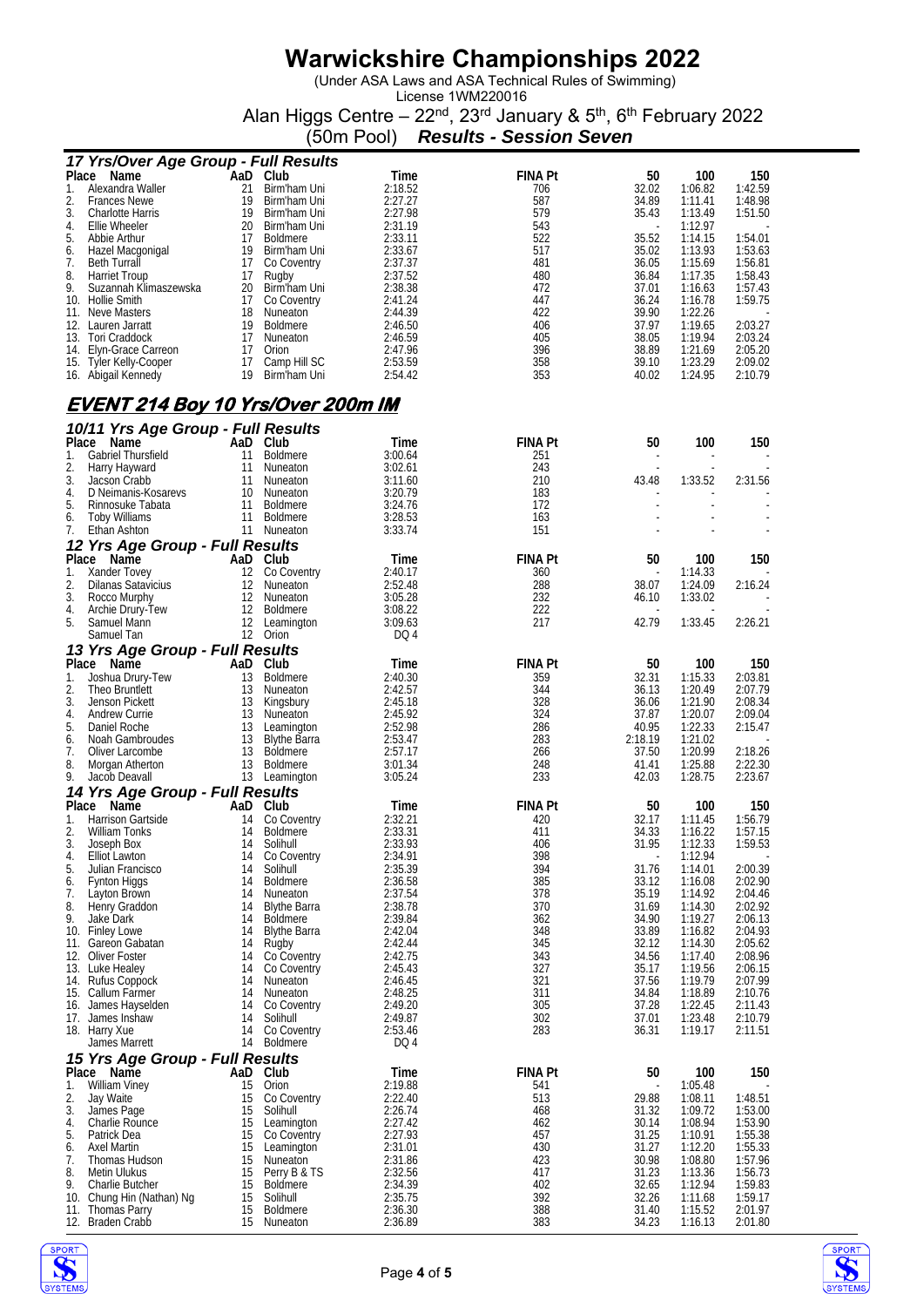(Under ASA Laws and ASA Technical Rules of Swimming)

|          |                                      |          |                              | (50m Pool)         | <b>Results - Session Seven</b> |                          |                    |                    |
|----------|--------------------------------------|----------|------------------------------|--------------------|--------------------------------|--------------------------|--------------------|--------------------|
|          | 13. Zachary Michael                  | 15       | Orion                        | 2:37.82            | 376                            | 34.62                    | 1:17.37            | 2:01.55            |
|          | 14. William Barnes                   | 15       | Leamington                   | 2:38.44            | 372                            | 32.90                    | 1:14.61            | 2:02.90            |
|          | 15. Daniel Wilks                     | 15       | Leamington                   | 2:43.21            | 340                            | 33.77                    | 1:19.21            | 2:05.17            |
|          | 16. Jake Gray                        | 15       | <b>Strat Sharks</b>          | 2:44.98            | 329                            | $\overline{\phantom{a}}$ | 1:18.04            |                    |
| 17.      | Charlie Mee                          | 15       | Leamington                   | 2:45.51            | 326                            | 37.15                    | 1:20.09            | 2:08.88            |
|          | 18. James Richardson                 | 15       | <b>Boldmere</b>              | 2:45.58            | 326                            | 35.42                    | 1:18.10            | 2:09.27            |
|          | 19. George Upton                     | 15       | Kingsbury                    | 2:45.96            | 324                            | 35.57                    | 1:22.00            |                    |
|          | Oscar Owen                           | 15       | <b>Blythe Barra</b>          | DQ 5               |                                |                          |                    |                    |
|          | 16 Yrs/Over Age Group - Full Results |          |                              |                    |                                |                          |                    |                    |
| Place    | Name                                 | `AaD     | Club                         | Time               | <b>FINA Pt</b>                 | 50                       | 100                | 150                |
| 1.       | Cameron Wrapson                      | 16       | Orion                        | 2:12.57            | 635                            | 29.11                    | 1:03.78<br>1:04.64 | 1:42.19<br>1:45.65 |
| 2.<br>3. | <b>Ben Newell</b>                    | 19<br>16 | Birm'ham Uni<br>Camp Hill SC | 2:17.77            | 566<br>548                     | 28.11<br>30.28           | 1:08.86            | 1:46.58            |
| 4.       | James Abulencia                      | 19       | Birm'ham Uni                 | 2:19.28<br>2:20.00 | 539                            | 29.39                    | 1:06.96            | 1:48.01            |
| 5.       | Jack Aldridge<br>Jude Denning        | 16       | <b>Boldmere</b>              | 2:21.27            | 525                            | 29.45                    | 1:05.92            | 1:49.34            |
| 6.       | James McClure                        | 16       | Co Coventry                  | 2:21.48            | 523                            | 29.43                    | 1:05.37            | 1:49.37            |
| 7.       | Kyle Offer                           | 18       | Co Coventry                  | 2:21.53            | 522                            | $\blacksquare$           | 1:06.27            |                    |
| 8.       | <b>Tom Garner</b>                    | 18       | Solihull                     | 2:22.36            | 513                            | 28.75                    | 1:09.30            | 1:49.64            |
| 9.       | <b>Jack Atkins</b>                   | 16       | <b>Boldmere</b>              | 2:22.78            | 508                            | ÷.                       | 1:07.16            |                    |
| 10.      | Jamie Dark                           | 19       | Birm'ham Uni                 | 2:23.02            | 506                            | 30.30                    | 1:06.08            | 1:47.39            |
| 11.      | Noah Southgate                       | 18       | <b>Boldmere</b>              | 2:23.19            | 504                            | 28.32                    | 1:06.92            | 1:49.13            |
| 12.      | Jacob Dunn                           | 16       | <b>Boldmere</b>              | 2:26.73            | 468                            | 30.24                    | 1:09.00            | 1:52.57            |
| 13.      | Samuel Woodhall                      | 17       | <b>Boldmere</b>              | 2:28.30            | 454                            | 30.73                    | 1:12.42            | 1:55.67            |
|          | 14. Thomas Beech                     | 19       | Solihull                     | 2:28.69            | 450                            | 31.11                    | 1:13.21            | 1:55.15            |
|          | 15. Ewan Cartwright                  | 17       | Nuneaton                     | 2:28.72            | 450                            | 31.26                    | 1:09.54            | 1:52.09            |
|          | 16. Edward Blyth                     | 16       | Orion                        | 2:28.91            | 448                            | 30.24                    | 1:09.51            | 1:55.09            |
|          | 17. John Roberts                     | 19       | Kingsbury                    | 2:29.49            | 443                            | 30.08                    | 1:09.24            | 1:56.40            |
| 18.      | Max Hitchman                         | 16       | Solihull                     | 2:29.54            | 443                            | 30.87                    | 1:11.15            | 1:54.53            |
|          | 19. Daniel Hambidge                  | 16       | Co Coventry                  | 2:30.96            | 430                            | ÷,                       | 1:10.31            |                    |
| 20.      | Dominic Simpson                      | 16       | Nuneaton                     | 2:33.66            | 408                            | 31.54                    | 1:12.77            | 1:59.25            |
|          | 21. Toby Marlow                      | 17       | Rugby                        | 2:35.68            | 392                            | 33.64                    | 1:14.42            | 1:59.69            |
|          | 22. Eitan Darmon                     | 16       | Co Coventry                  | 2:36.04            | 389                            | 35.31                    | 1:16.10            | 2:01.07            |
|          | 23. Kieran Jarvis                    | 16       | Rugby                        | 2:37.83            | 376                            | 32.08                    | 1:12.39            | 2:03.75            |
|          | 24. Josh Mitchell-Storey             | 16       | Orion                        | 2:42.69            | 344                            | 33.48                    | 1:18.71            | 2:05.51            |
|          | 25. Alfie Hebb                       | 16       | Rugby                        | 2:43.18            | 340                            | 33.38                    | 1:15.10            | 2:04.60            |
|          | <b>Brian McSharry</b>                | 18       | Co Coventry                  | <b>DNC</b>         |                                |                          |                    |                    |
|          | 17 Yrs/Over Age Group - Full Results |          |                              |                    |                                |                          |                    |                    |
| Place    | Name                                 | AaD      | Club                         | Time               | <b>FINA Pt</b>                 | 50                       | 100                | 150                |
| 1.       | <b>Ben Newell</b>                    | 19       | Birm'ham Uni                 | 2:17.77            | 566                            | 28.11                    | 1:04.64            | 1:45.65            |
| 2.       | Jack Aldridge                        | 19       | Birm'ham Uni                 | 2:20.00            | 539                            | 29.39                    | 1:06.96            | 1:48.01            |
| 3.       | Kyle Offer                           | 18       | Co Coventry                  | 2:21.53            | 522                            | ÷,                       | 1:06.27            |                    |
| 4.       | <b>Tom Garner</b>                    | 18       | Solihull                     | 2:22.36            | 513                            | 28.75                    | 1:09.30            | 1:49.64            |
| 5.       | Jamie Dark                           | 19       | Birm'ham Uni                 | 2:23.02            | 506                            | 30.30                    | 1:06.08            | 1:47.39            |
| 6.       | Noah Southgate                       | 18       | <b>Boldmere</b>              | 2:23.19            | 504                            | 28.32                    | 1:06.92            | 1:49.13            |
| 7.<br>8. | Samuel Woodhall<br>Thomas Beech      | 17<br>19 | <b>Boldmere</b><br>Solihull  | 2:28.30<br>2:28.69 | 454<br>450                     | 30.73<br>31.11           | 1:12.42<br>1:13.21 | 1:55.67<br>1:55.15 |
| 9.       |                                      | 17       | Nuneaton                     | 2:28.72            | 450                            | 31.26                    | 1:09.54            | 1:52.09            |
| 10.      | Ewan Cartwright<br>John Roberts      | 19       | Kingsbury                    | 2:29.49            | 443                            | 30.08                    | 1:09.24            | 1:56.40            |
| 11.      | <b>Toby Marlow</b>                   | 17       | Rugby                        | 2:35.68            | 392                            | 33.64                    | 1:14.42            | 1:59.69            |
|          | <b>Brian McSharry</b>                | 18       | Co Coventry                  | <b>DNC</b>         |                                |                          |                    |                    |



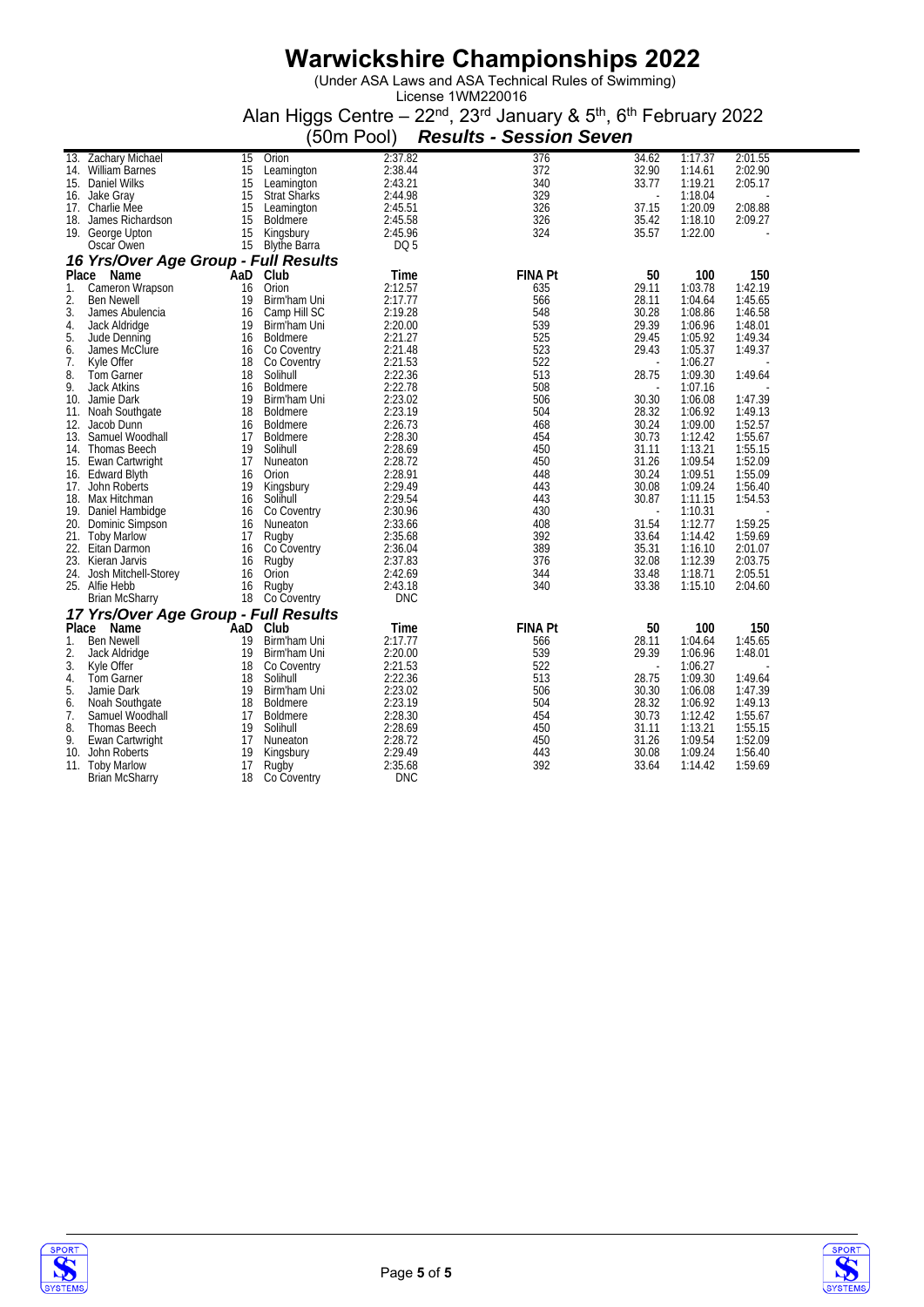(Under ASA Laws and ASA Technical Rules of Swimming) License 1WM220016

Alan Higgs Centre –  $22<sup>nd</sup>$ ,  $23<sup>rd</sup>$  January &  $5<sup>th</sup>$ ,  $6<sup>th</sup>$  February 2022

(50m Pool) *Results - Session Eight*

### **EVENT 215 FINAL OF EVENT 202 Girl 10/11 Yrs 50m Breaststroke**

|    | <b>Full Results</b> |     |                 |       |                |
|----|---------------------|-----|-----------------|-------|----------------|
|    | Place Name          | AaD | Club            | Time  | <b>FINA Pt</b> |
|    | 1. Emilia Spence    | 11  | Orion           | 40.78 | 374            |
| 2. | Isabella Cleary     | 11  | Leamington      | 43.03 | 318            |
|    | Amelie Bruntlett    | 11  | Nuneaton        | 44.27 | 292            |
| 4. | Iona Forbes         | 11  | Leamington      | 44.39 | 290            |
|    | 5. Rosie Grosvenor  |     | 11 Blythe Barra | 45.23 | 274            |
| 6. | Abigail Bell        |     | 10 Co Coventry  | 46.53 | 252            |
| 7. | Isla Osborne        | 11  | Leamington      | 46.97 | 245            |
| 8. | Tilly Farmer        |     | Kingsbury       | 49.31 | 211            |

## **EVENT 216 FINAL OF EVENT 202 Girl 12 Yrs 50m Breaststroke**

|                | <b>Full Results</b> |  |                 |       |                |  |  |  |
|----------------|---------------------|--|-----------------|-------|----------------|--|--|--|
|                | Place Name          |  | AaD Club        | Time  | <b>FINA Pt</b> |  |  |  |
| $\mathbf{1}$ . | Natasha Kui         |  | 12 Blythe Barra | 38.60 | 441            |  |  |  |
|                | 2. Olivia Taylor    |  | 12 Leamington   | 39.00 | 428            |  |  |  |
|                | 3. Amber Partridge  |  | Boldmere        | 39.32 | 418            |  |  |  |
|                | 4. Grace Moran      |  | 12 Blythe Barra | 41.13 | 365            |  |  |  |
|                | 5. Chloe Grosvenor  |  | 12 Blythe Barra | 41.21 | 363            |  |  |  |
| 6.             | Ysabela Dela Cruz   |  | 12 Leamington   | 41.62 | 352            |  |  |  |
| 7.             | Ruby-Rosella Peace  |  | 12 Blythe Barra | 41.69 | 350            |  |  |  |
| 8.             | Morgan Poole        |  | 12 Strat Sharks | 41.87 | 346            |  |  |  |

### **EVENT 217 FINAL OF EVENT 202 Girl 13 Yrs 50m Breaststroke**

|       | <b>Full Results</b>  |     |                |       |                |  |  |  |
|-------|----------------------|-----|----------------|-------|----------------|--|--|--|
| Place | Name                 |     | AaD Club       | Time  | <b>FINA Pt</b> |  |  |  |
| 1.    | <b>Bonnie Mooney</b> | 13  | Blythe Barra   | 35.98 | 545            |  |  |  |
| 2.    | Gracie White         | 13  | Leamington     | 38.07 | 460            |  |  |  |
| 3.    | Katie Ray            |     | 13 Co Coventry | 38.15 | 457            |  |  |  |
|       | 4. Victoria Hudson   |     | 13 Nuneaton    | 39.02 | 427            |  |  |  |
| 5.    | Sienna Moran         | 13. | Rugby          | 39.51 | 412            |  |  |  |
| 6.    | <b>Grace Talbot</b>  | 13  | Leamington     | 40.46 | 383            |  |  |  |
| 7.    | Rebecca Jones        |     | 13 Co Coventry | 41.19 | 363            |  |  |  |
| 8.    | Isabella Barnes      | 13  | Leamington     | 42.57 | 329            |  |  |  |

### **EVENT 218 FINAL OF EVENT 202 Girl 14 Yrs 50m Breaststroke**

|    | <b>Full Results</b> |    |                 |       |                |  |  |  |
|----|---------------------|----|-----------------|-------|----------------|--|--|--|
|    | Place Name          |    | AaD Club        | Time  | <b>FINA Pt</b> |  |  |  |
| 1. | Sophie Reh          |    | 14 Co Coventry  | 35.74 | 556            |  |  |  |
| 2. | Maryse Magnee       | 14 | Boldmere        | 36.67 | 515            |  |  |  |
| 3. | Lucy Matthews       | 14 | Rugby           | 38.78 | 435            |  |  |  |
|    | 4. Lola Knightley   |    | 14 Leamington   | 39.34 | 417            |  |  |  |
| 5. | Serena Newell       |    | 14 Strat Sharks | 39.82 | 402            |  |  |  |
| 6. | Darcy Morris        | 14 | Rugby           | 40.18 | 391            |  |  |  |
| 7. | Ayla Goucher        |    | 14 Solihull     | 40.19 | 391            |  |  |  |
| 8. | Olivia Dougan       | 14 | Orion           | 40.65 | 378            |  |  |  |

#### **EVENT 219 FINAL OF EVENT 202 Girl 15 Yrs 50m Breaststroke**

|    | <b>Full Results</b> |    |                 |       |                |  |  |  |
|----|---------------------|----|-----------------|-------|----------------|--|--|--|
|    | Place Name          |    | AaD Club        | Time  | <b>FINA Pt</b> |  |  |  |
|    | 1. Teia Hendley     | 15 | Leamington      | 34.65 | 610            |  |  |  |
| 2. | Kenza Ajimi         |    | 15 Co Coventry  | 36.47 | 523            |  |  |  |
|    | 3. Carys Higgins    |    | 15 Perry B & TS | 37.92 | 466            |  |  |  |
| 4. | Pippa Smyth         | 15 | Rugby           | 38.20 | 455            |  |  |  |
| 5. | Rebecca Prosser     |    | 15 Blythe Barra | 38.26 | 453            |  |  |  |
| 6. | Grace Cooper        |    | 15 Boldmere     | 39.00 | 428            |  |  |  |
| 7. | Lottie Hunter       |    | 15 Co Coventry  | 39.15 | 423            |  |  |  |
| 8. | Olivia Allen        | 15 | Boldmere        | 40.34 | 387            |  |  |  |

#### **EVENT 220 FINAL OF EVENT 202 Girl 16 Yrs/Over 50m Breaststroke**

|                | <b>Full Results</b> |    |                 |       |                |
|----------------|---------------------|----|-----------------|-------|----------------|
|                | Place Name          |    | AaD Club        | Time  | <b>FINA Pt</b> |
| $\mathbf{1}$ . | Halli Woodhead      |    | 18 Co Coventry  | 35.31 | 577            |
| 2.             | Maddison Nuttall    |    | 18 Leamington   | 35.48 | 568            |
| 3.             | Aoife Marley        |    | 20 Birm'ham Uni | 35.50 | 568            |
|                | 4. Ellie Harsant    |    | 18 Strat Sharks | 35.82 | 552            |
|                | 5. Eva Spence       | 16 | Orion           | 36.43 | 525            |
| 6.             | Niamh Mold          |    | 17 Boldmere     | 36.75 | 511            |
| 7.             | Morgan Brand        |    | 16 Rugby        | 36.84 | 508            |
| 8.             | Ella Murphy         |    | 20 Birm'ham Uni | 37.32 | 488            |



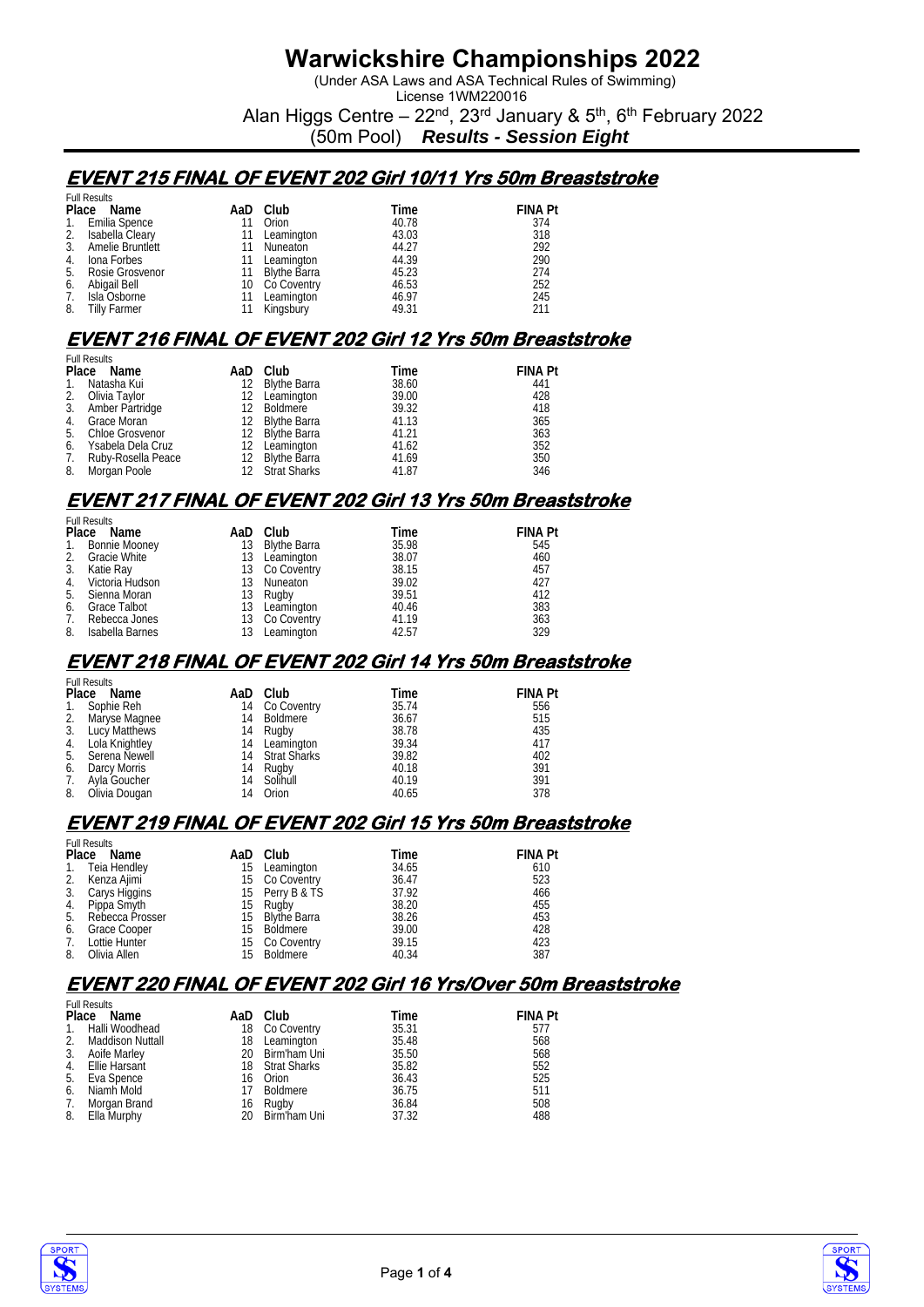(Under ASA Laws and ASA Technical Rules of Swimming) License 1WM220016

Alan Higgs Centre –  $22<sup>nd</sup>$ ,  $23<sup>rd</sup>$  January &  $5<sup>th</sup>$ ,  $6<sup>th</sup>$  February 2022

(50m Pool) *Results - Session Eight*

### **EVENT 221 FINAL OF EVENT 205 Boy 10/11 Yrs 50m Freestyle**

|    | <b>Full Results</b>  |     |                 |       |                |
|----|----------------------|-----|-----------------|-------|----------------|
|    | Place<br>Name        | AaD | Club            | Time  | <b>FINA Pt</b> |
|    | Jacob Ranson         | 11  | Solihull        | 32.86 | 257            |
|    | Jacson Crabb         | 11  | <b>Nuneaton</b> | 33.25 | 248            |
| 3. | Yat Hei Karson Law   | 11  | Solihull        | 34.30 | 226            |
| 4. | Jason Li             | 10  | <b>Boldmere</b> | 34.39 | 224            |
| 5. | Harry Hayward        | 11  | Nuneaton        | 34.53 | 222            |
| 6. | Heath Murphy         | 11  | Nuneaton        | 35.30 | 207            |
| 6. | Kais Alhiiazi        | 11  | Nuneaton        | 35.30 | 207            |
| 8. | <b>Toby Williams</b> |     | <b>Boldmere</b> | 35.71 | 200            |

### **EVENT 222 FINAL OF EVENT 205 Boy 12 Yrs 50m Freestyle**

|    | <b>Full Results</b>   |  |                |       |                |  |  |
|----|-----------------------|--|----------------|-------|----------------|--|--|
|    | Place Name            |  | AaD Club       | Time  | <b>FINA Pt</b> |  |  |
|    | 1. Xander Tovey       |  | 12 Co Coventry | 29.92 | 341            |  |  |
|    | 2. Dilanas Satavicius |  | 12 Nuneaton    | 30.78 | 313            |  |  |
| 3. | Kacper Scibski        |  | 12 Solihull    | 32.63 | 263            |  |  |
| 4. | Ilya Certovs          |  | 12 Co Coventry | 32.87 | 257            |  |  |
|    | 5. Samuel Mann        |  | 12 Leamington  | 32.97 | 255            |  |  |
| 6. | Ethan Gould           |  | 12 Leamington  | 33.02 | 253            |  |  |
| 7. | Filip Urbanski        |  | 12 Nuneaton    | 33.25 | 248            |  |  |
| 8. | Archie Drury-Tew      |  | 12 Boldmere    | 33.76 | 237            |  |  |

### **EVENT 223 FINAL OF EVENT 205 Boy 13 Yrs 50m Freestyle**

Full Results

| <b>FUILRESUILS</b> |                     |     |                 |       |                |
|--------------------|---------------------|-----|-----------------|-------|----------------|
|                    | Place Name          |     | AaD Club        | Time  | <b>FINA Pt</b> |
|                    | 1. Joshua Drury-Tew | 13  | Boldmere        | 28.75 | 384            |
|                    | 2. Jack Bate        | 13. | Rugby           | 29.56 | 353            |
| 3.                 | Jenson Pickett      |     | 13 Kingsbury    | 30.48 | 322            |
|                    | 4. Finlay Lloyd     |     | 13 Rugby        | 30.57 | 320            |
| 5.                 | Andrew Currie       | 13  | Nuneaton        | 30.91 | 309            |
| 5.                 | Theo Bramwell       |     | 13 Solihull     | 30.91 | 309            |
| $7_{\cdot}$        | Theo Bruntlett      | 13  | Nuneaton        | 31.03 | 305            |
| 8.                 | Noah Gambroudes     |     | 13 Blythe Barra | 31.50 | 292            |
|                    |                     |     |                 |       |                |

#### **EVENT 224 FINAL OF EVENT 205 Boy 14 Yrs 50m Freestyle**

|    | <b>Full Results</b>    |    |                 |       |                |
|----|------------------------|----|-----------------|-------|----------------|
|    | Place Name             |    | AaD Club        | Time  | <b>FINA Pt</b> |
| 1. | Andre Onyekwe          |    | 14 Leamington   | 26.64 | 483            |
|    | 2. Hugh Mason-Williams | 14 | Boldmere        | 27.03 | 462            |
|    | 3. William Payton      |    | 14 Strat Sharks | 27.51 | 439            |
| 4. | Jake Dark              | 14 | Boldmere        | 27.62 | 433            |
| 5. | Fynton Higgs           |    | 14 Boldmere     | 28.02 | 415            |
| 6. | Henry Graddon          | 14 | Blythe Barra    | 28.19 | 408            |
| 7. | Julian Francisco       |    | 14 Solihull     | 28.43 | 397            |
| 8. | Oliver Foster          |    | 14 Co Coventry  | 28.44 | 397            |

#### **EVENT 225 FINAL OF EVENT 205 Boy 15 Yrs 50m Freestyle**

|    | <b>Full Results</b> |     |                 |       |                |  |  |  |
|----|---------------------|-----|-----------------|-------|----------------|--|--|--|
|    | Place Name          |     | AaD Club        | Time  | <b>FINA Pt</b> |  |  |  |
|    | 1. Jay Waite        |     | 15 Co Coventry  | 26.68 | 481            |  |  |  |
|    | 2. Thomas Hudson    | 15. | Nuneaton        | 26.69 | 480            |  |  |  |
|    | 3. Louka Bramwell   |     | 15 Co Coventry  | 26.72 | 479            |  |  |  |
|    | 4. Thomas Parry     |     | 15 Boldmere     | 26.74 | 478            |  |  |  |
|    | 5. James Page       |     | 15 Solihull     | 26.78 | 476            |  |  |  |
| 6. | Patrick Dea         |     | 15 Co Coventry  | 26.81 | 474            |  |  |  |
| 7. | Ned Stevens         | 15  | Leamington      | 26.89 | 470            |  |  |  |
| 8. | Alistair Ristov     |     | 15 Strat Sharks | 26.91 | 469            |  |  |  |

### **EVENT 226 FINAL OF EVENT 205 Boy 16 Yrs/Over 50m Freestyle**

|             | <b>Full Results</b>  |     |                 |       |                |  |  |  |
|-------------|----------------------|-----|-----------------|-------|----------------|--|--|--|
| Place       | Name                 | AaD | Club            | Time  | <b>FINA Pt</b> |  |  |  |
| $1_{\cdot}$ | Adrian Ting          |     | 20 Birm'ham Uni | 24.16 | 648            |  |  |  |
|             | 2. Beniamin Stanford |     | 23 Solihull     | 24.24 | 641            |  |  |  |
|             | 3. Louis McAuliffe   |     | 18 Leamington   | 24.43 | 627            |  |  |  |
|             | 4. Michael Sharp     |     | 21 Birm'ham Uni | 25.02 | 583            |  |  |  |
|             | 5. James Angell      |     | 20 Birm'ham Uni | 25.14 | 575            |  |  |  |
| 6.          | Joseph Franklin      |     | 16 Solihull     | 25.15 | 574            |  |  |  |
| 7.          | David Shipman        |     | 22 Birm'ham Uni | 25.29 | 565            |  |  |  |
|             | 8. Michael Brown     |     | 20 Birm'ham Uni | 25.34 | 561            |  |  |  |



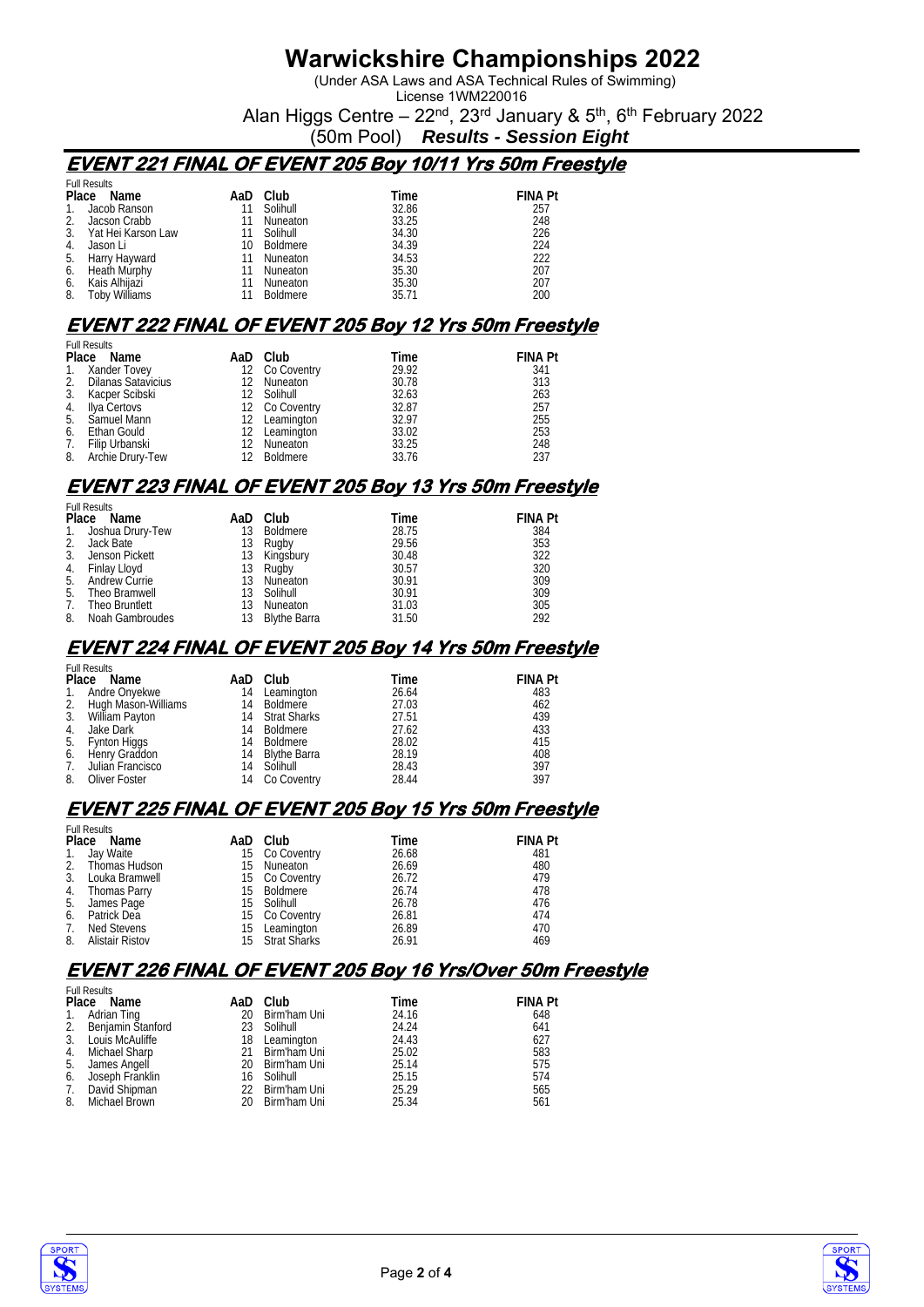(Under ASA Laws and ASA Technical Rules of Swimming) License 1WM220016

Alan Higgs Centre –  $22<sup>nd</sup>$ ,  $23<sup>rd</sup>$  January &  $5<sup>th</sup>$ ,  $6<sup>th</sup>$  February 2022

(50m Pool) *Results - Session Eight*

### **EVENT 227 FINAL OF EVENT 204 Girl 10/11 Yrs 100m Freestyle**

|    | <b>Full Results</b> |     |                     |         |                |                          |
|----|---------------------|-----|---------------------|---------|----------------|--------------------------|
|    | Place Name          | AaD | Club                | Time    | <b>FINA Pt</b> | 50                       |
| 1. | Mia Hawkins         |     | Co Coventry         | 1:11.67 | 375            | $\overline{\phantom{a}}$ |
|    | Lois Ward           |     | Nuneaton            | 1:12.65 | 360            |                          |
| 3. | Ellie Hull          |     | Solihull            | 1:13.00 | 355            | ۰                        |
| 4. | Ava Hands           |     | Nuneaton            | 1:15.61 | 319            | ۰                        |
| 5. | Rosie Grosvenor     |     | <b>Blythe Barra</b> | 1:15.82 | 317            |                          |
| 6. | Isabella Cleary     |     | Leamington          | 1:16.23 | 312            |                          |
|    | Erika Middleton     |     | Rugby               | 1:16.73 | 306            |                          |
| 8. | Emilia Spence       |     | Orion               | 1:18.19 | 289            |                          |

# **EVENT 228 FINAL OF EVENT 204 Girl 12 Yrs 100m Freestyle**

|    | <b>Full Results</b> |     |                     |         |                |         |  |  |
|----|---------------------|-----|---------------------|---------|----------------|---------|--|--|
|    | Place Name          |     | AaD Club            | Time    | <b>FINA Pt</b> | 50      |  |  |
|    | 1. Agata Scerbakova | 12  | Rugby               | 1:08.11 | 437            |         |  |  |
| 2. | Natasha Kui         |     | Blythe Barra        | 1:08.23 | 435            |         |  |  |
| 3. | Freya Richardson    | 12. | Boldmere            | 1:08.24 | 435            |         |  |  |
| 4. | Olivia Tavlor       | 12  | Leamington          | 1:08.75 | 425            |         |  |  |
| 5. | Tamzin Scope        |     | 12 Co Coventry      | 1:10.13 | 400            |         |  |  |
| 6. | Laura Tuan-Mu       |     | Solihull            | 1:10.32 | 397            | 1:10.32 |  |  |
| 7. | Chloe Grosvenor     |     | <b>Blythe Barra</b> | 1:10.91 | 387            |         |  |  |
| 8. | Laila Mohammed      |     | Co Coventry         | 1:12.21 | 367            |         |  |  |

# **EVENT 229 FINAL OF EVENT 204 Girl 13 Yrs 100m Freestyle**

Full Results

| <b>FUIL RESUILS</b> |                     |    |                 |         |                |         |
|---------------------|---------------------|----|-----------------|---------|----------------|---------|
|                     | Place<br>Name       |    | AaD Club        | Time    | <b>FINA Pt</b> | 50      |
| $\mathbf{1}$ .      | Katie Ray           |    | 13 Co Coventry  | 1:04.49 | 515            | 1:04.49 |
|                     | 2. Bonnie Mooney    |    | 13 Blythe Barra | 1:05.16 | 499            |         |
|                     | 3. Macy Ranson      |    | 13 Solihull     | 1:05.92 | 482            |         |
|                     | 4. Erin Johnson     | 13 | Nuneaton        | 1:06.44 | 471            |         |
|                     | 5. Eve Smith        |    | 13 Co Coventry  | 1:07.46 | 450            |         |
|                     | 6. Erin Hawkins     |    | 13 Co Coventry  | 1:08.34 | 433            |         |
| 7.                  | <b>Grace Talbot</b> | 13 | Leamington      | 1:08.80 | 424            |         |
| 8.                  | Martha Bullock      |    | 13 Strat Sharks | 1:09.42 | 413            |         |
|                     |                     |    |                 |         |                |         |

#### **EVENT 230 FINAL OF EVENT 204 Girl 14 Yrs 100m Freestyle**

|    | <b>Full Results</b>   |    |                |         |                |       |  |  |
|----|-----------------------|----|----------------|---------|----------------|-------|--|--|
|    | Place Name            |    | AaD Club       | Time    | <b>FINA Pt</b> | 50    |  |  |
|    | 1. Magdalena Townsend | 14 | Solihull       | 1:02.75 | 559            | 29.65 |  |  |
|    | 2. Lucy Matthews      | 14 | Rugby          | 1:04.74 | 509            | 31.44 |  |  |
| 3. | Adriana Machala       |    | 14 Co Coventry | 1:04.95 | 504            | 31.18 |  |  |
|    | 4. Ruby Chudleigh     | 14 | Boldmere       | 1:05.13 | 500            | 31.64 |  |  |
|    | 5. Olivía Dougan      | 14 | Orion          | 1:05.29 | 496            | 31.58 |  |  |
|    | 5. Maryse Magnee      | 14 | Boldmere       | 1:05.29 | 496            | 31.75 |  |  |
| 7. | Rebecca Eaton         | 14 | Rugby          | 1:05.71 | 487            | 32.20 |  |  |
| 8. | Rose Arnott           | 14 | Boldmere       | 1:06.16 | 477            | 32.43 |  |  |

### **EVENT 231 FINAL OF EVENT 204 Girl 15 Yrs 100m Freestyle**

|    | <b>Full Results</b> |    |                |         |                |       |
|----|---------------------|----|----------------|---------|----------------|-------|
|    | Place Name          |    | AaD Club       | Time    | <b>FINA Pt</b> | 50    |
| 1. | Ella Homan          |    | 15 Solihull    | 59.80   | 646            | 29.01 |
|    | 2. Teia Hendley     | 15 | Leamington     | 1:00.51 | 624            | 29.48 |
|    | 3. Annabel Crees    |    | 15 Leamington  | 1:01.99 | 580            | 30.00 |
|    | 4. Connie Palmer    |    | 15 Boldmere    | 1:02.97 | 553            | 29.96 |
|    | 5. Caitlin O'Neill  |    | 15 Co Coventry | 1:03.95 | 528            |       |
|    | 6. Zoe Savers       |    | 15 Leamington  | 1:04.34 | 519            | 30.64 |
| 7. | Lottie Hunter       |    | 15 Co Coventry | 1:04.43 | 516            | 30.79 |
|    | 8. Brooke Fisher    |    | 15 Co Coventry | 1:05.66 | 488            | 31.20 |

#### **EVENT 232 FINAL OF EVENT 204 Girl 16 Yrs/Over 100m Freestyle**

|                | <b>Full Results</b> |     |                 |         |                |       |
|----------------|---------------------|-----|-----------------|---------|----------------|-------|
|                | Place Name          |     | AaD Club        | Time    | <b>FINA Pt</b> | 50    |
| $\mathbf{1}$ . | Abi Lacey           | 20  | Birm'ham Uni    | 59.95   | 641            | 29.33 |
| 2.             | Imogen Viney        | 18  | Orion           | 1:00.12 | 636            | 29.10 |
|                | 3. Evelyn Perry     | 20  | Birm'ham Uni    | 1:01.12 | 605            | 30.14 |
| 4.             | Maddison Nuttall    | 18  | Leamington      | 1:01.23 | 602            | 29.19 |
| 5.             | Ellie Wheeler       | 20. | Birm'ham Uni    | 1:01.31 | 599            | 29.84 |
| 6.             | Megan Davies        | 17  | Co Coventry     | 1:02.12 | 576            | 29.92 |
| 7.             | Sian James          |     | 22 Birm'ham Uni | 1:02.16 | 575            | 29.36 |
| 8.             | Eleanor Bevan       | 16  | <b>Boldmere</b> | 1:02.87 | 556            | 30.31 |